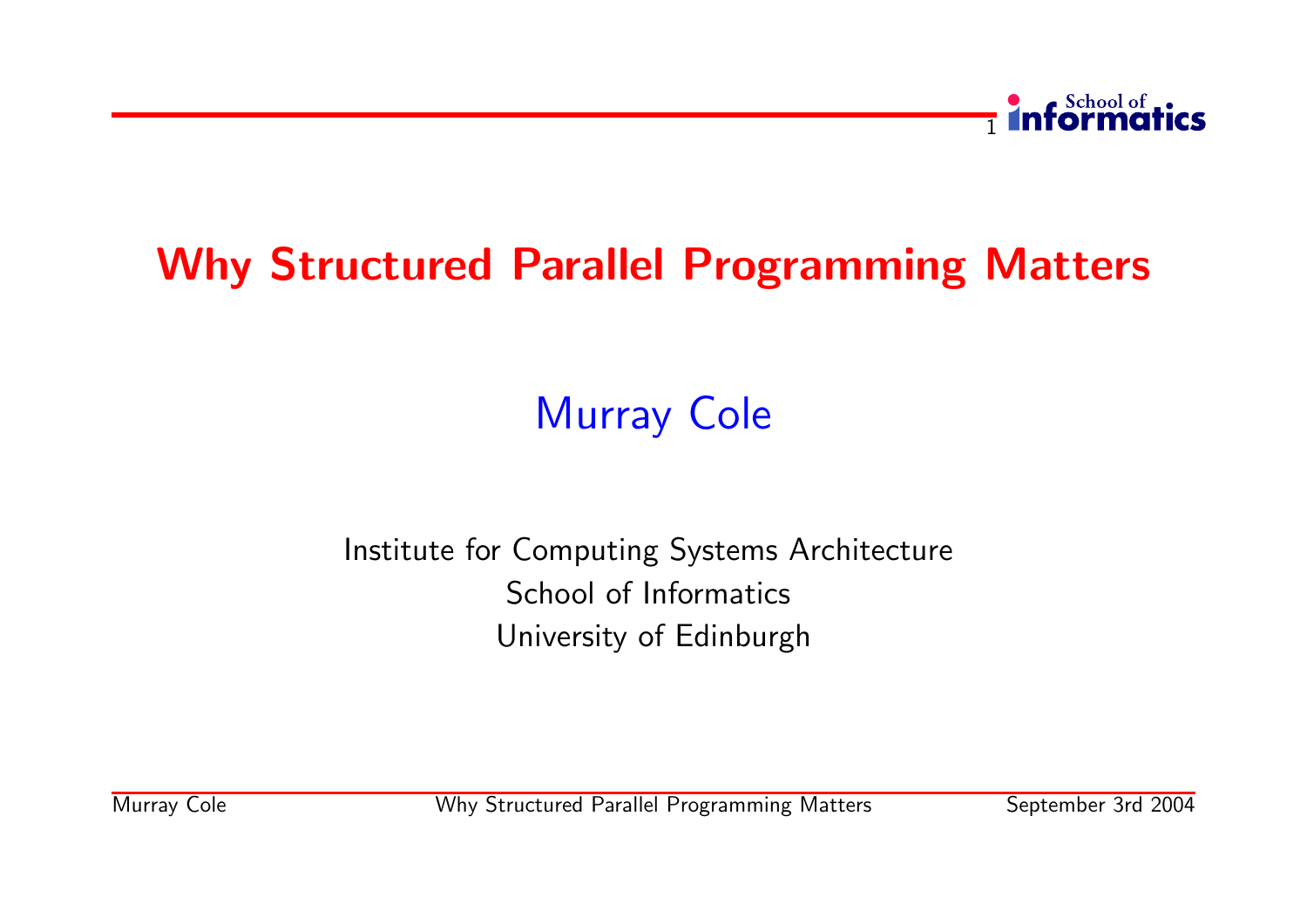

### Edinburgh

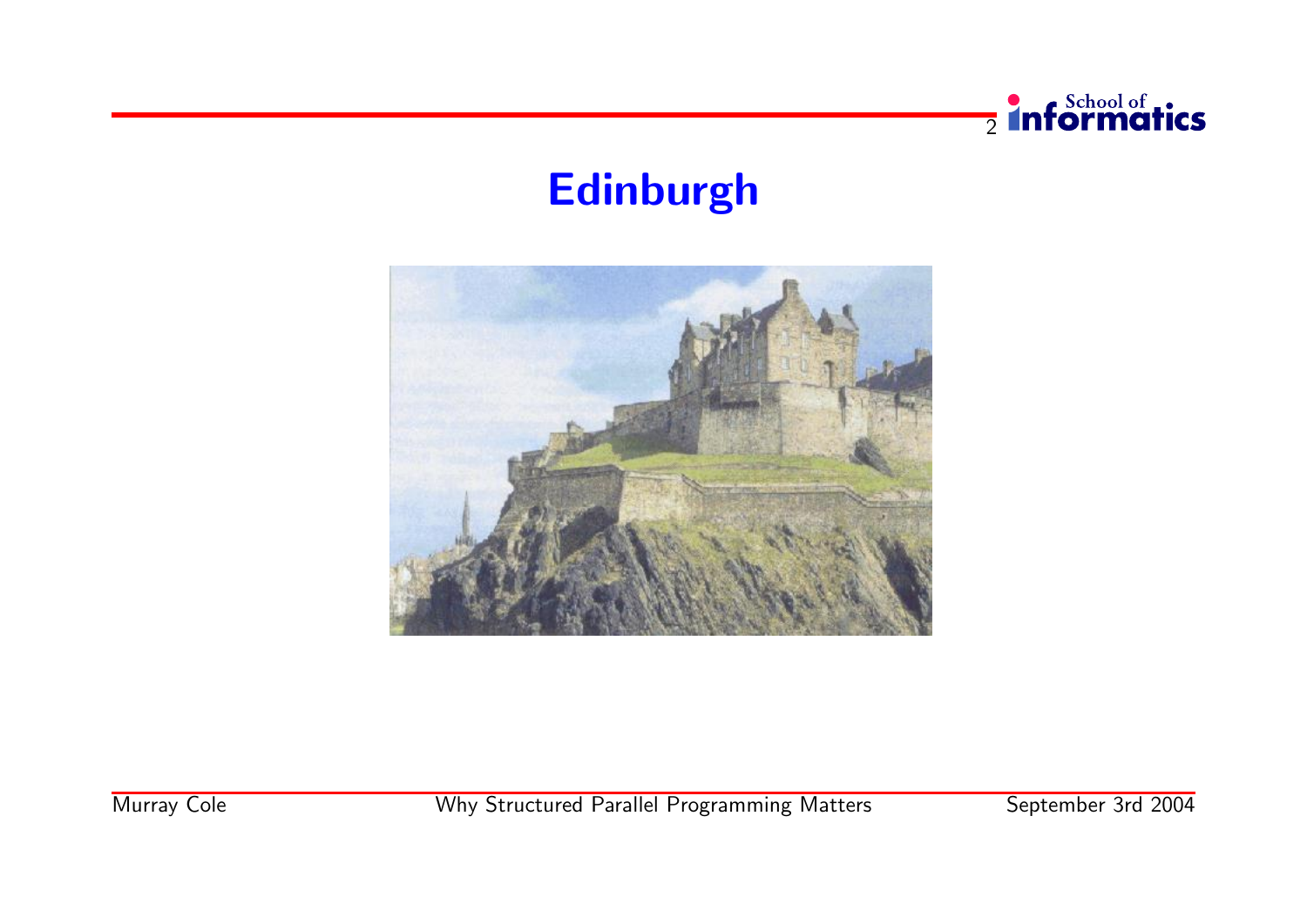

### Edinburgh



# Scotland's sunshine capital!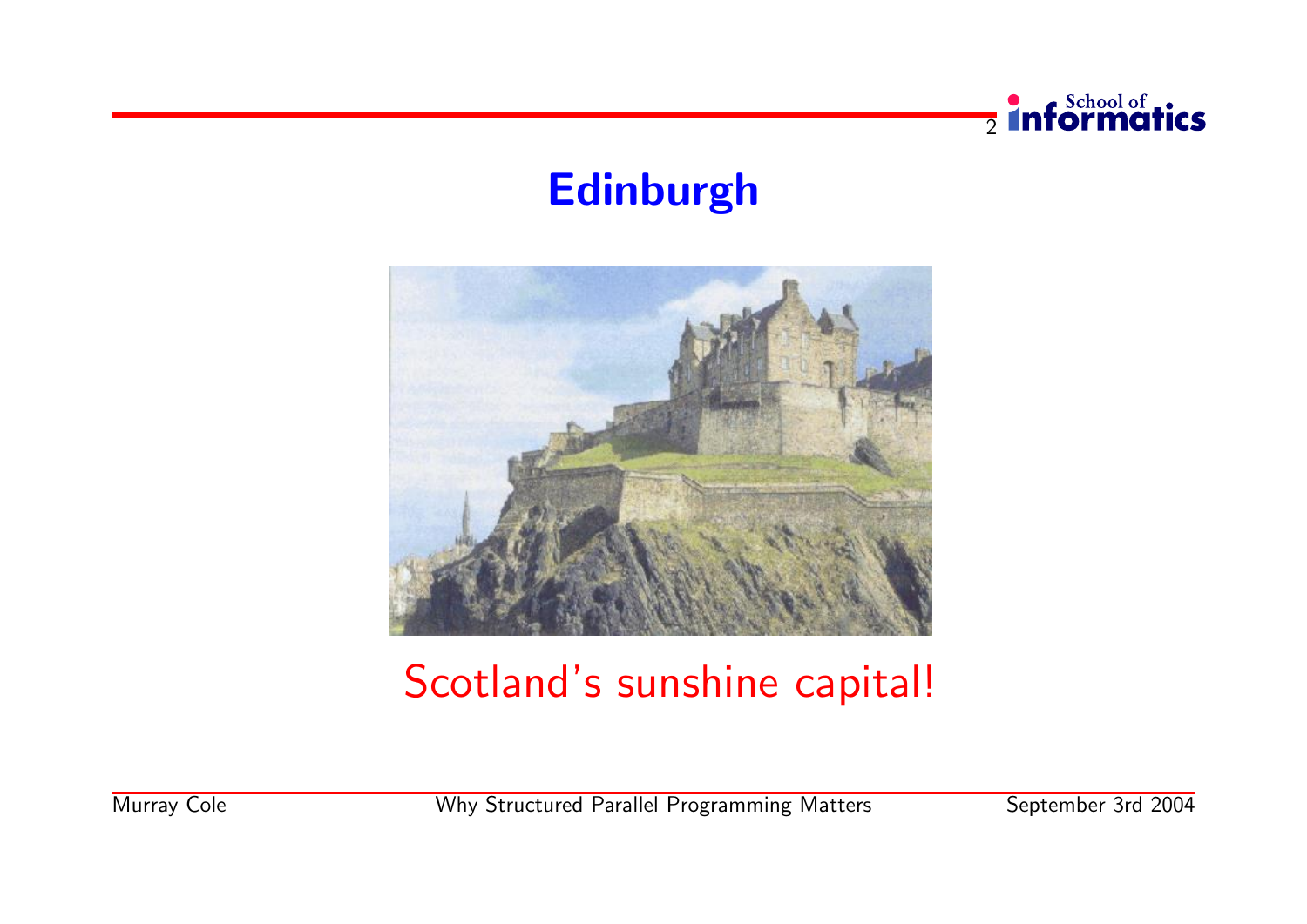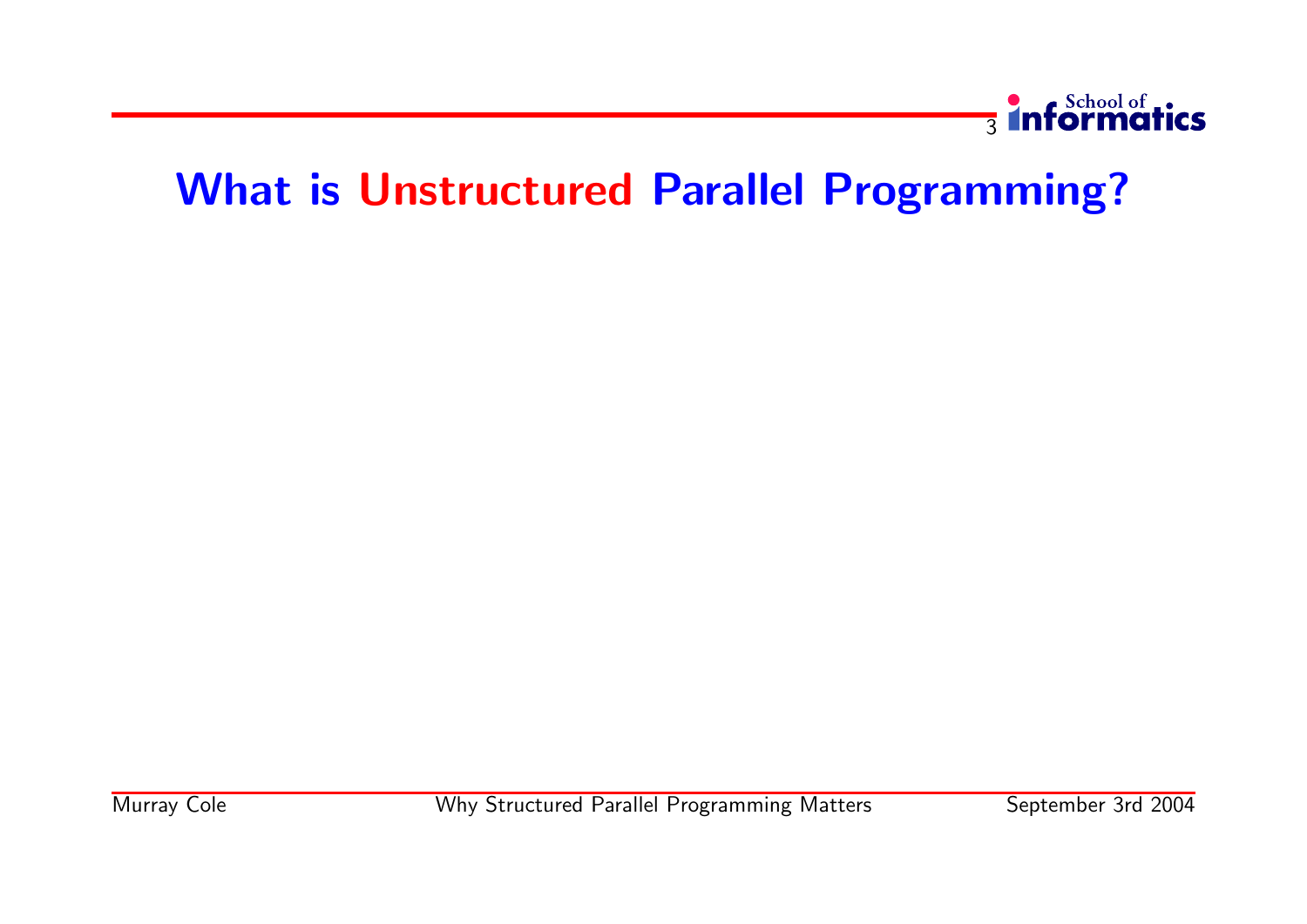

Simple parallel programming frameworks (Posix threads, core MPI) are universal.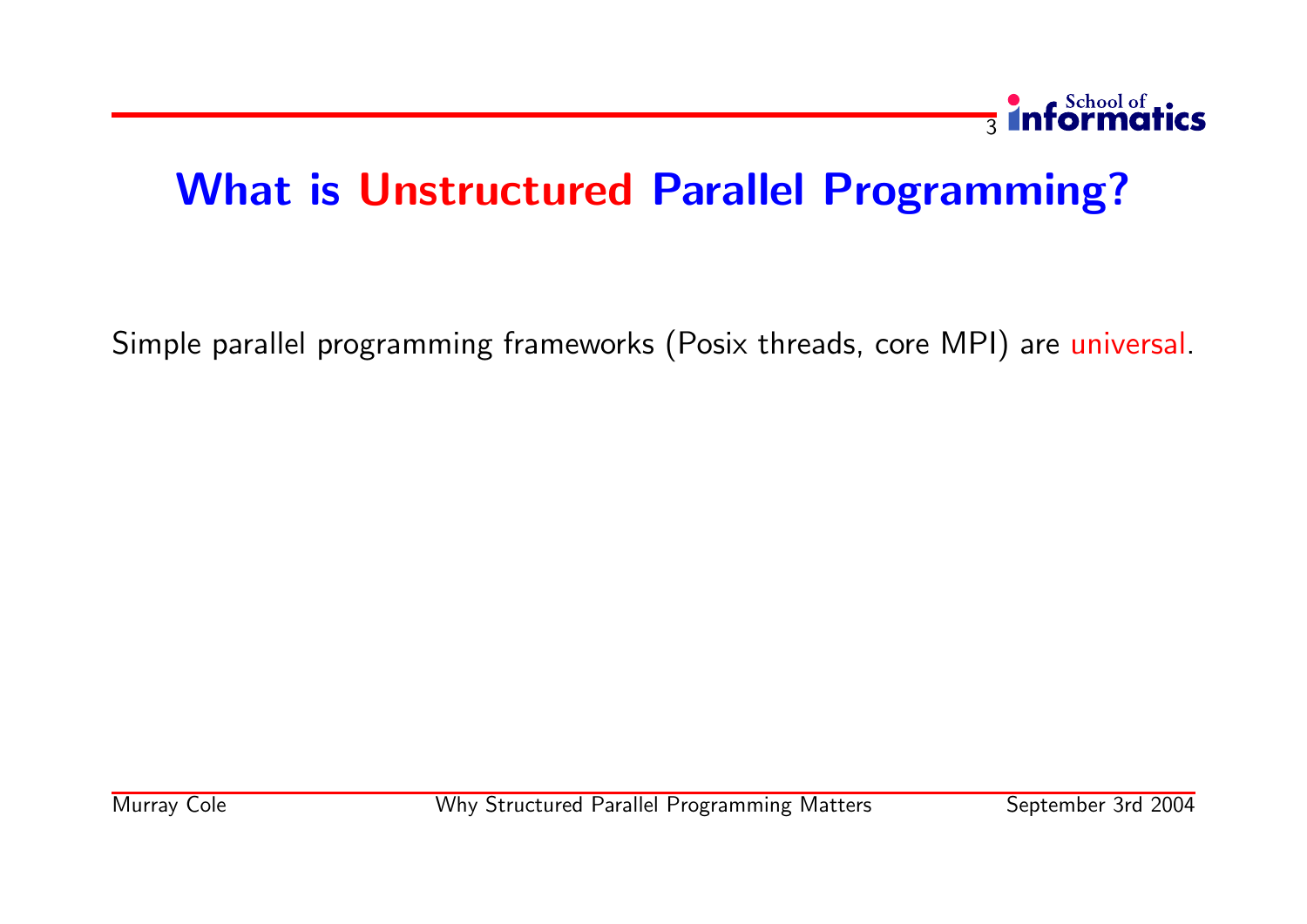

Simple parallel programming frameworks (Posix threads, core MPI) are universal.

They can be used to describe arbitrarily complex and dynamically determined interactions between activities.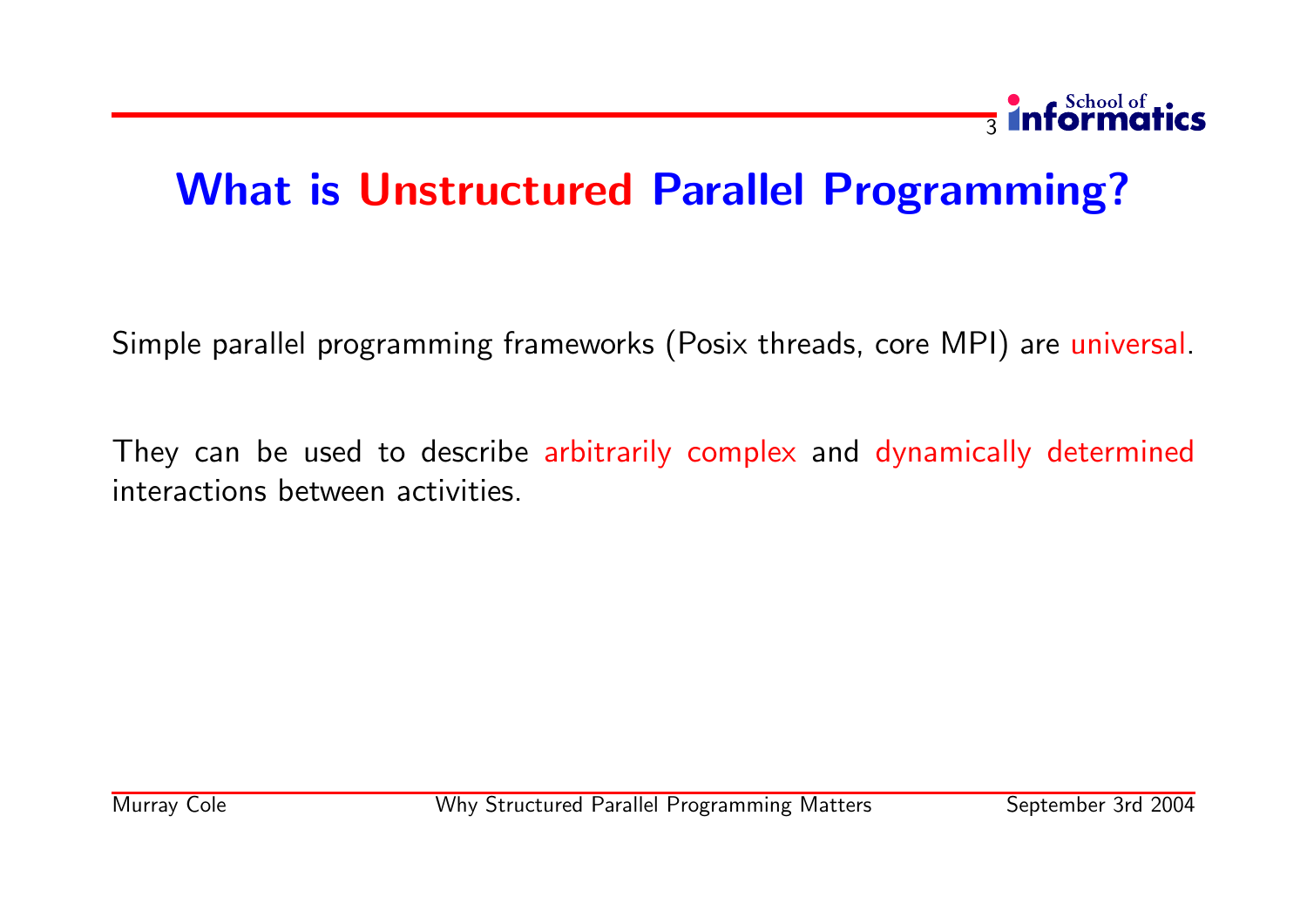### **3** informatics

# What is Unstructured Parallel Programming?

Simple parallel programming frameworks (Posix threads, core MPI) are universal.

They can be used to describe arbitrarily complex and dynamically determined interactions between activities.

Programming is by careful selection and combination of operations drawn from a small, simple set.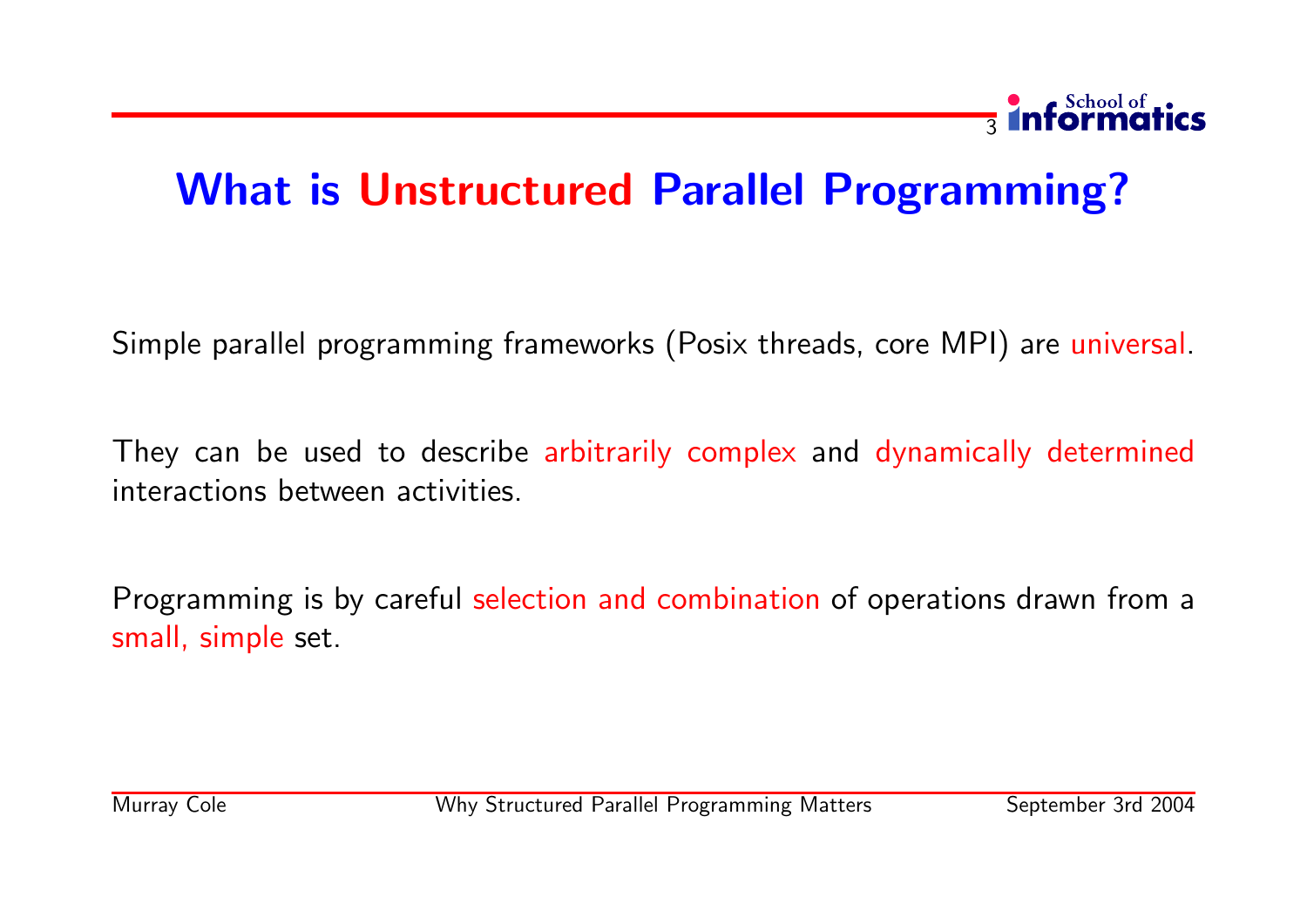

It is difficult for programmers, examining such a program statically, to understand the overall pattern involved (if such exists), and to radically revise it.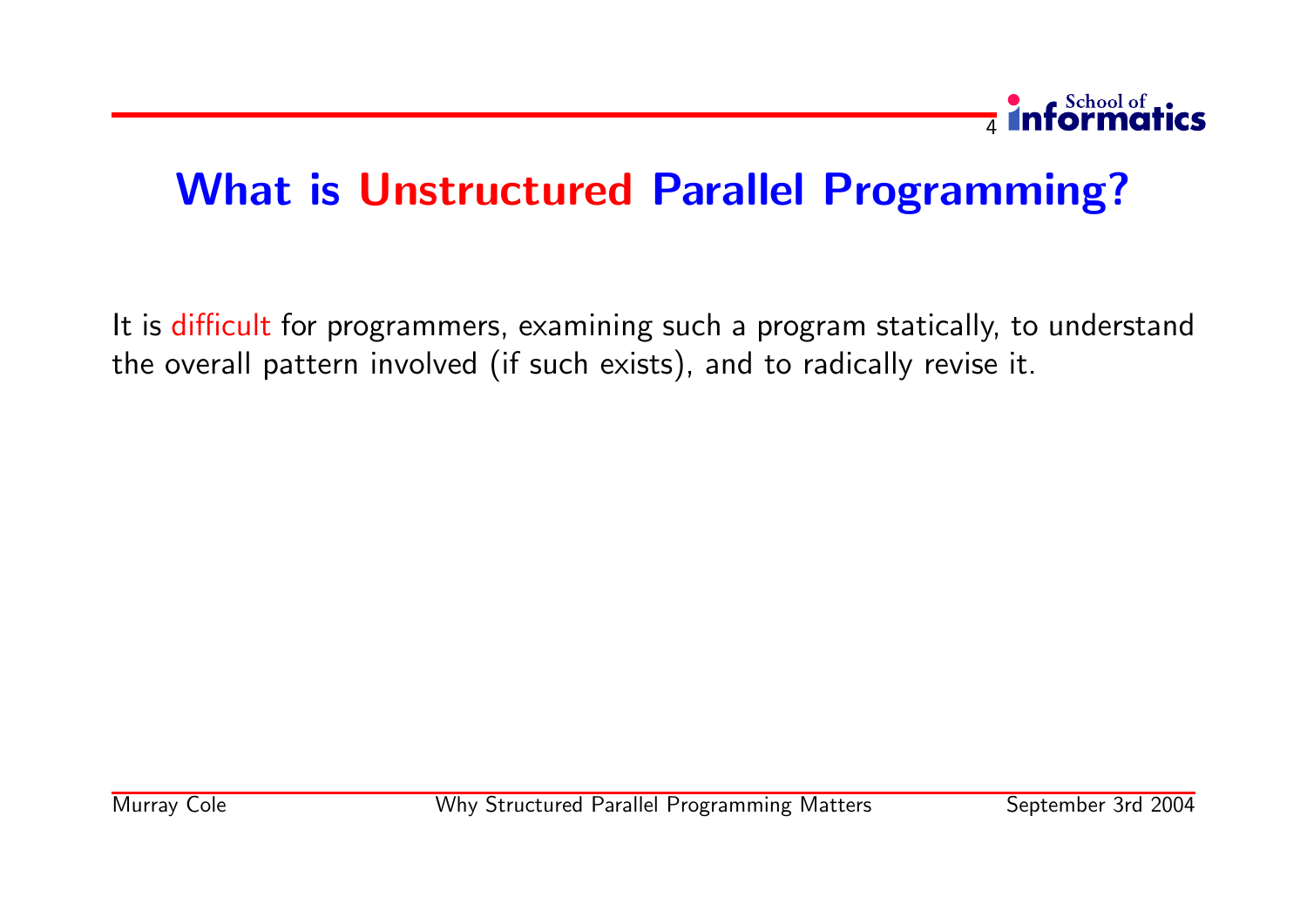

It is difficult for programmers, examining such a program statically, to understand the overall pattern involved (if such exists), and to radically revise it.

It is very difficult for implementation mechanisms (working statically and/or dynamically) to attempt optimisations which work beyond single instances of the primitives.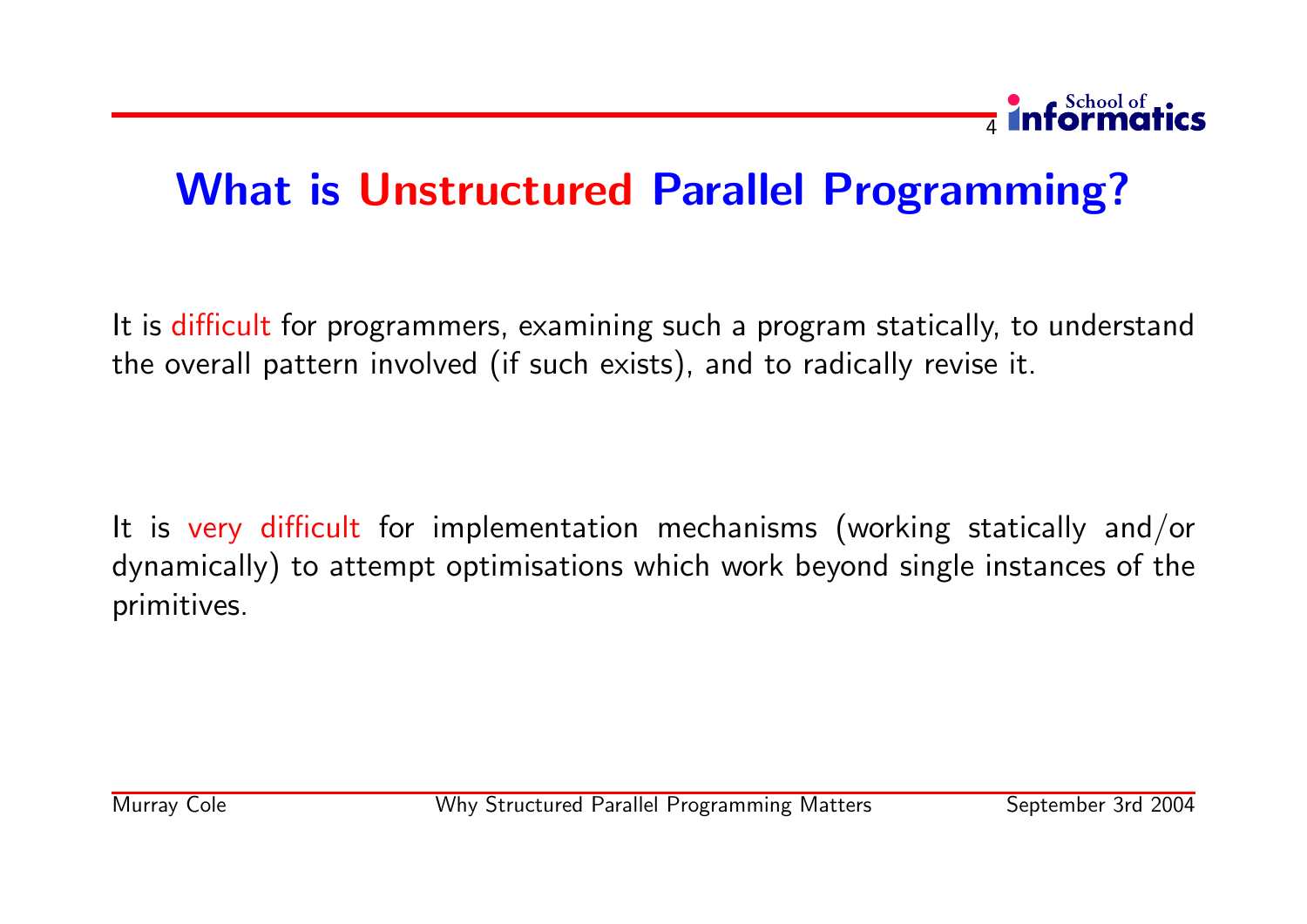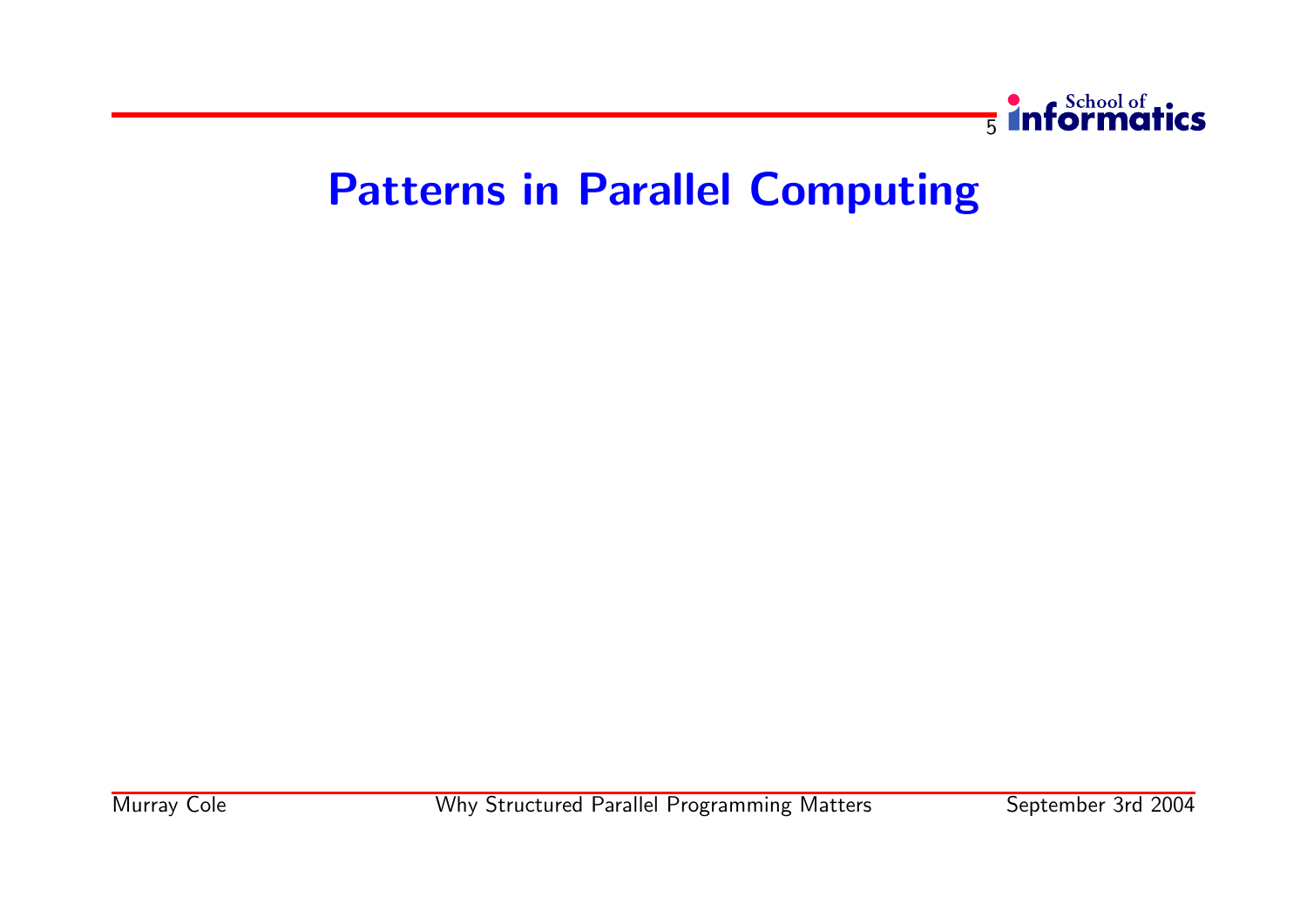

Many (most?) parallel applications don't actually involve arbitrary, dynamic interaction patterns.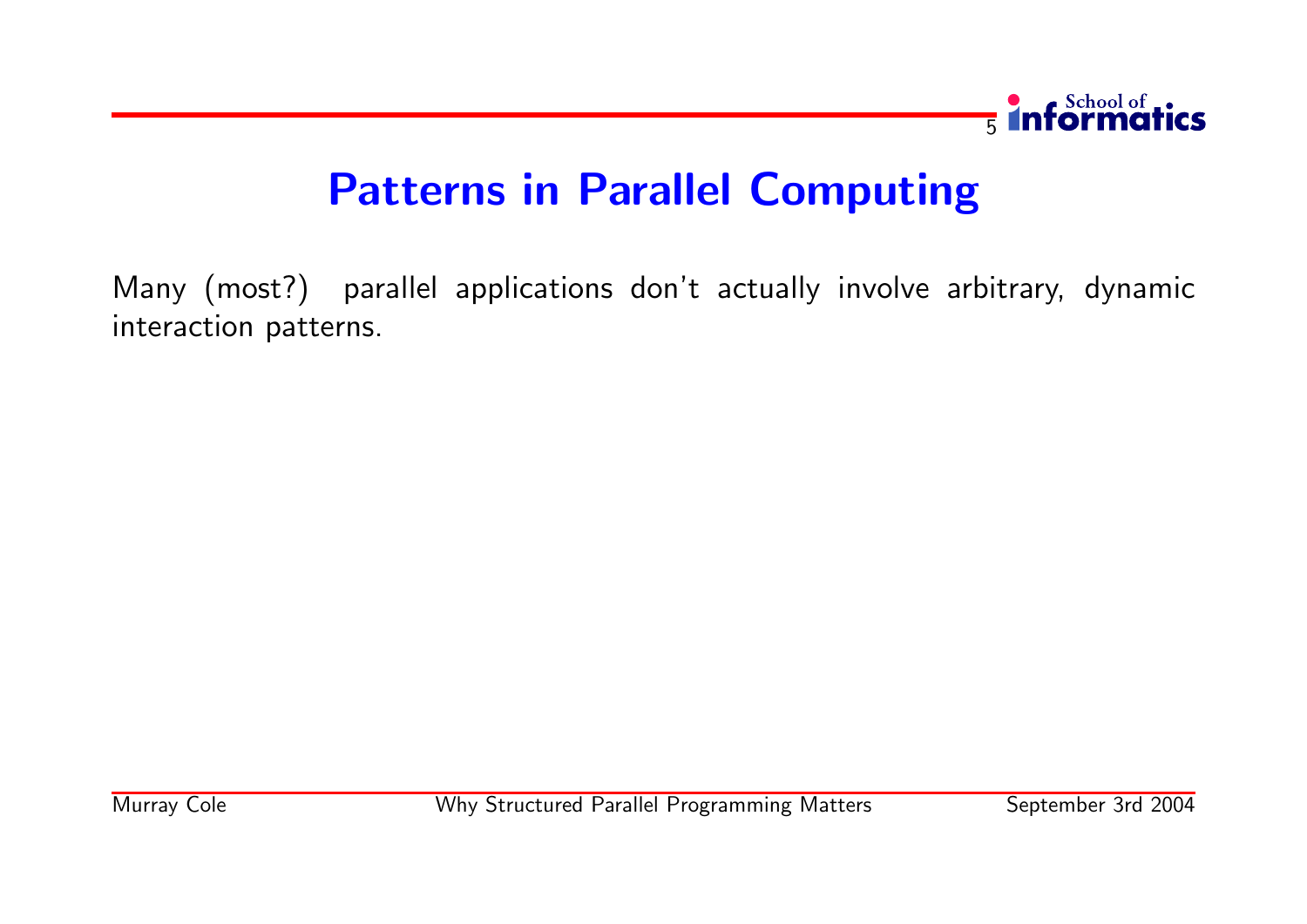

Many (most?) parallel applications don't actually involve arbitrary, dynamic interaction patterns.

Sometimes the pattern is entirely pre-determined.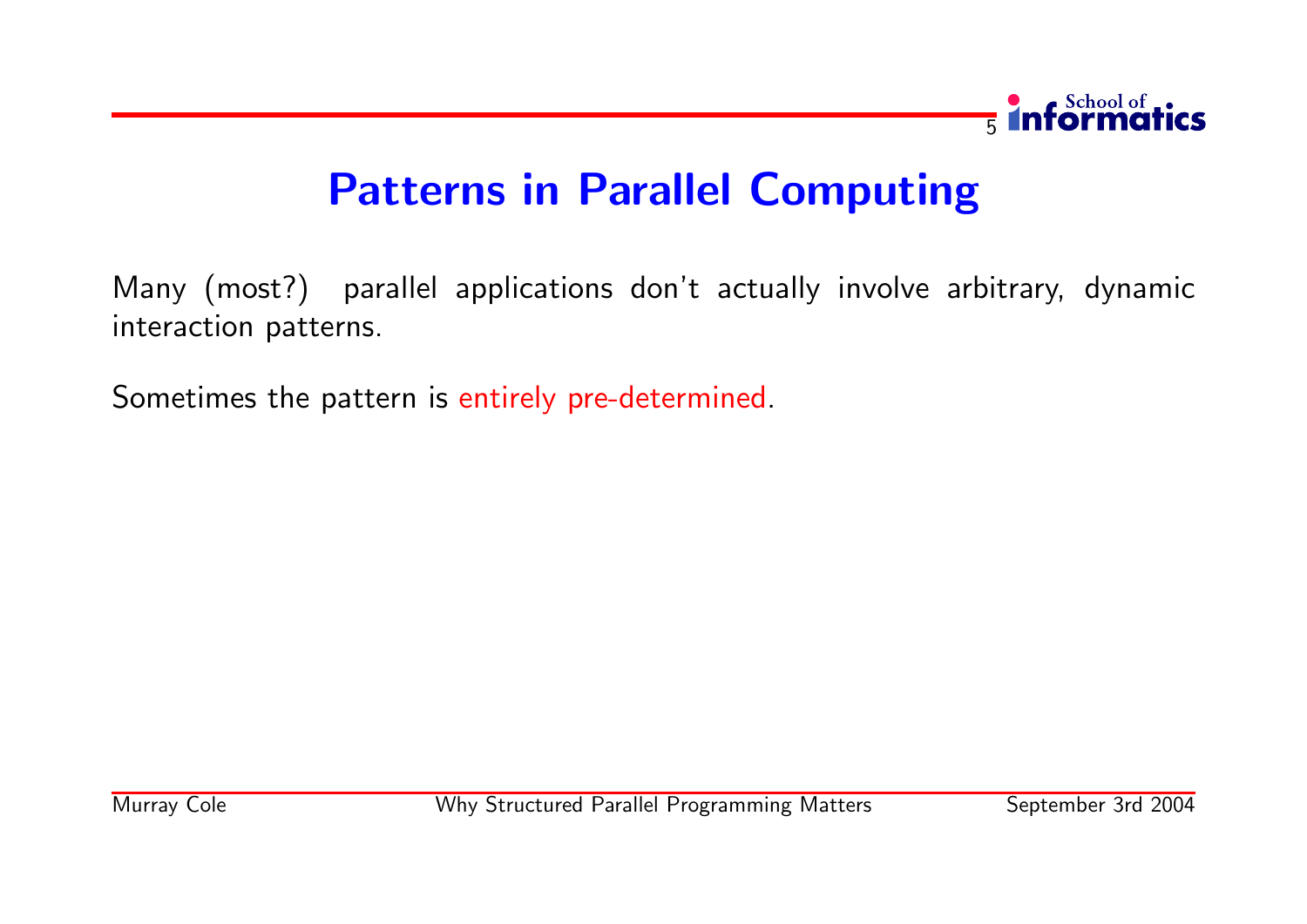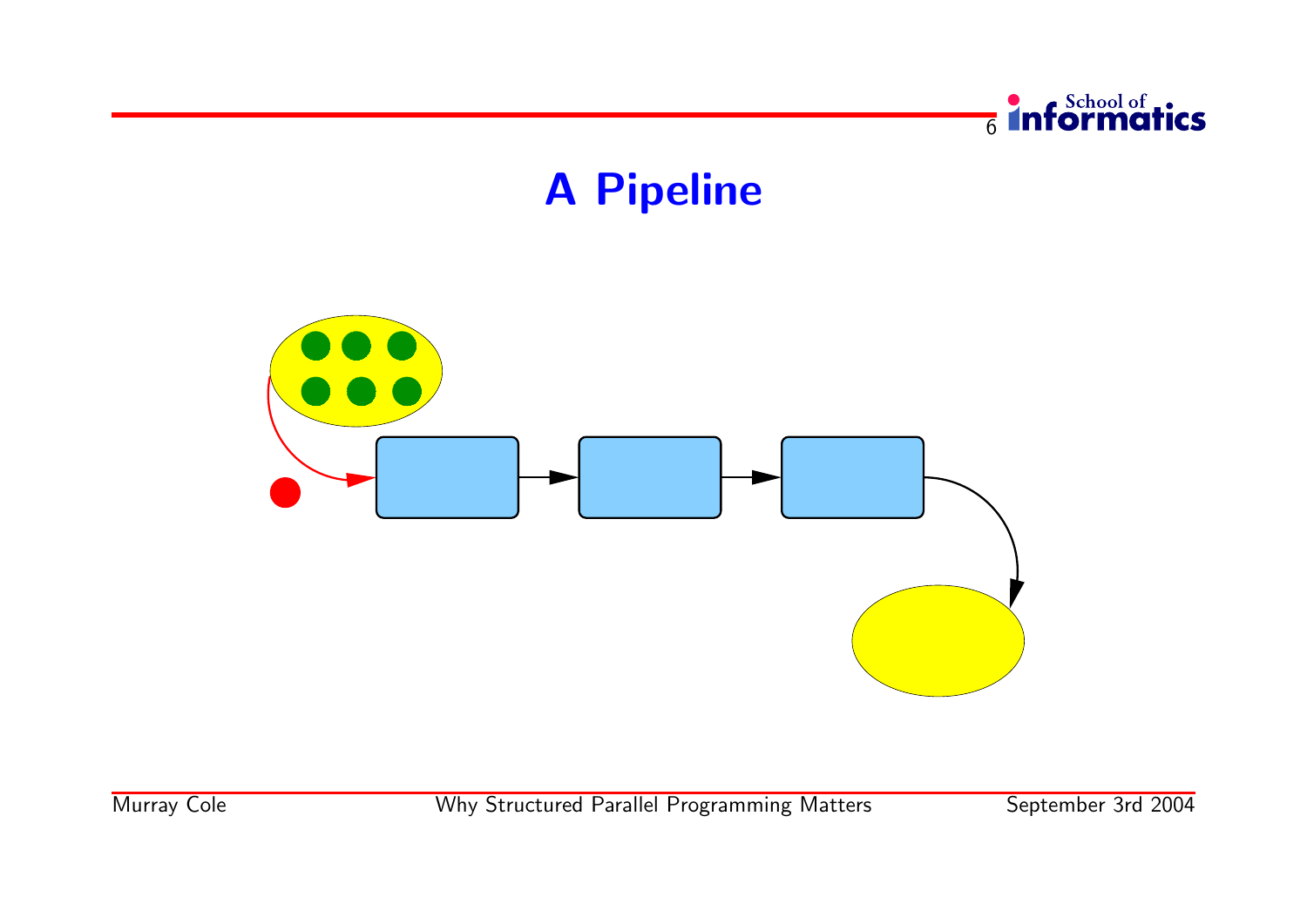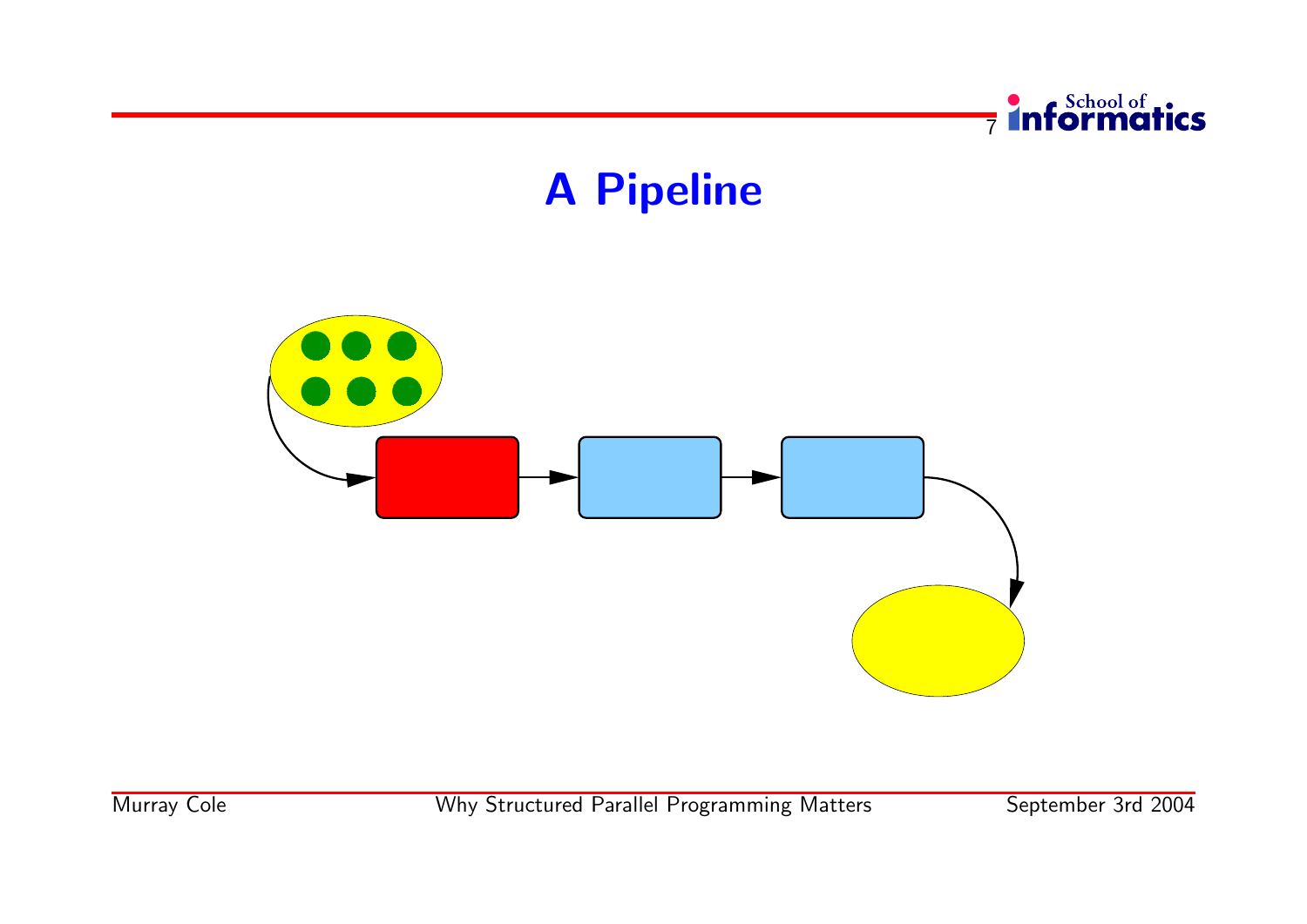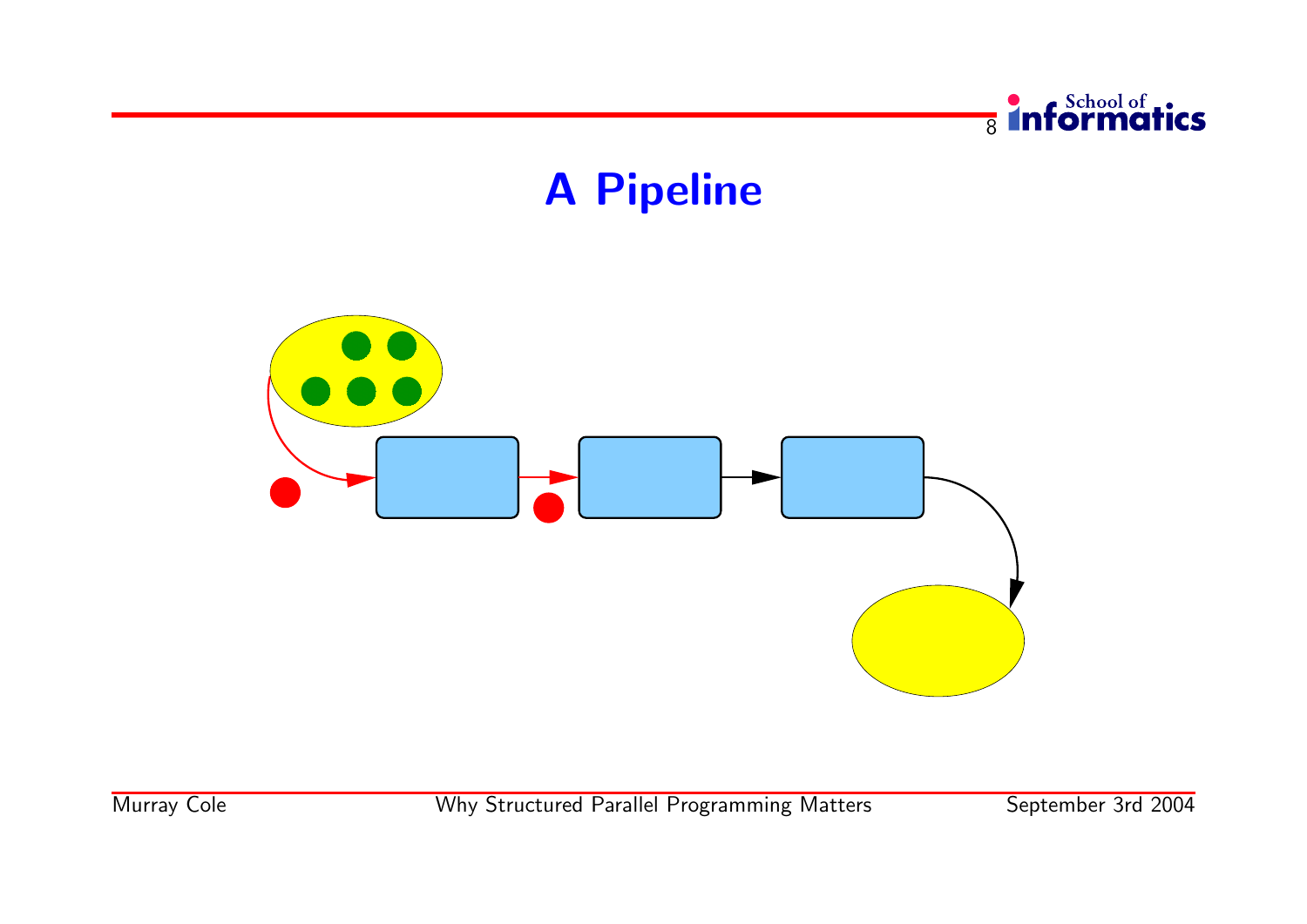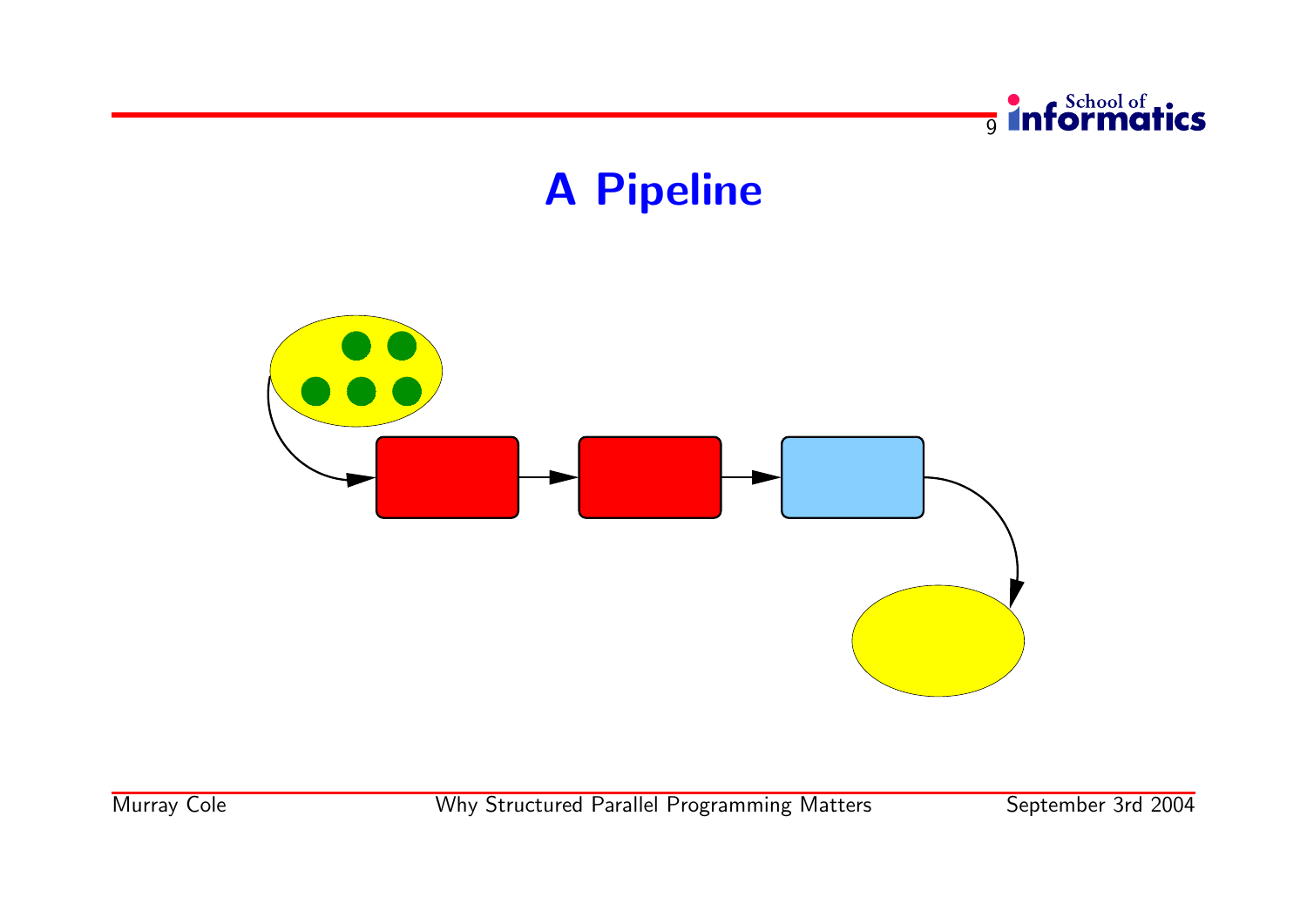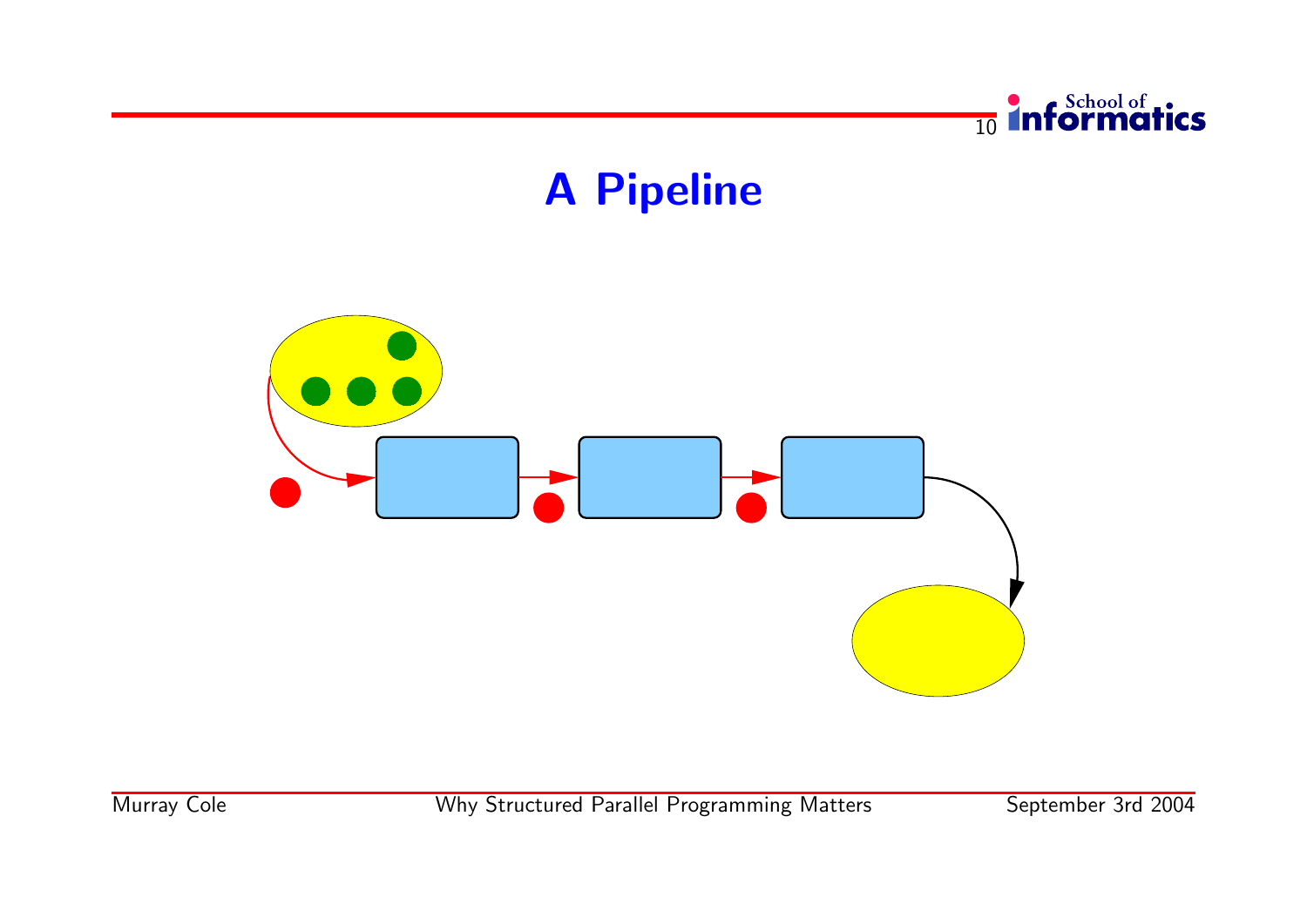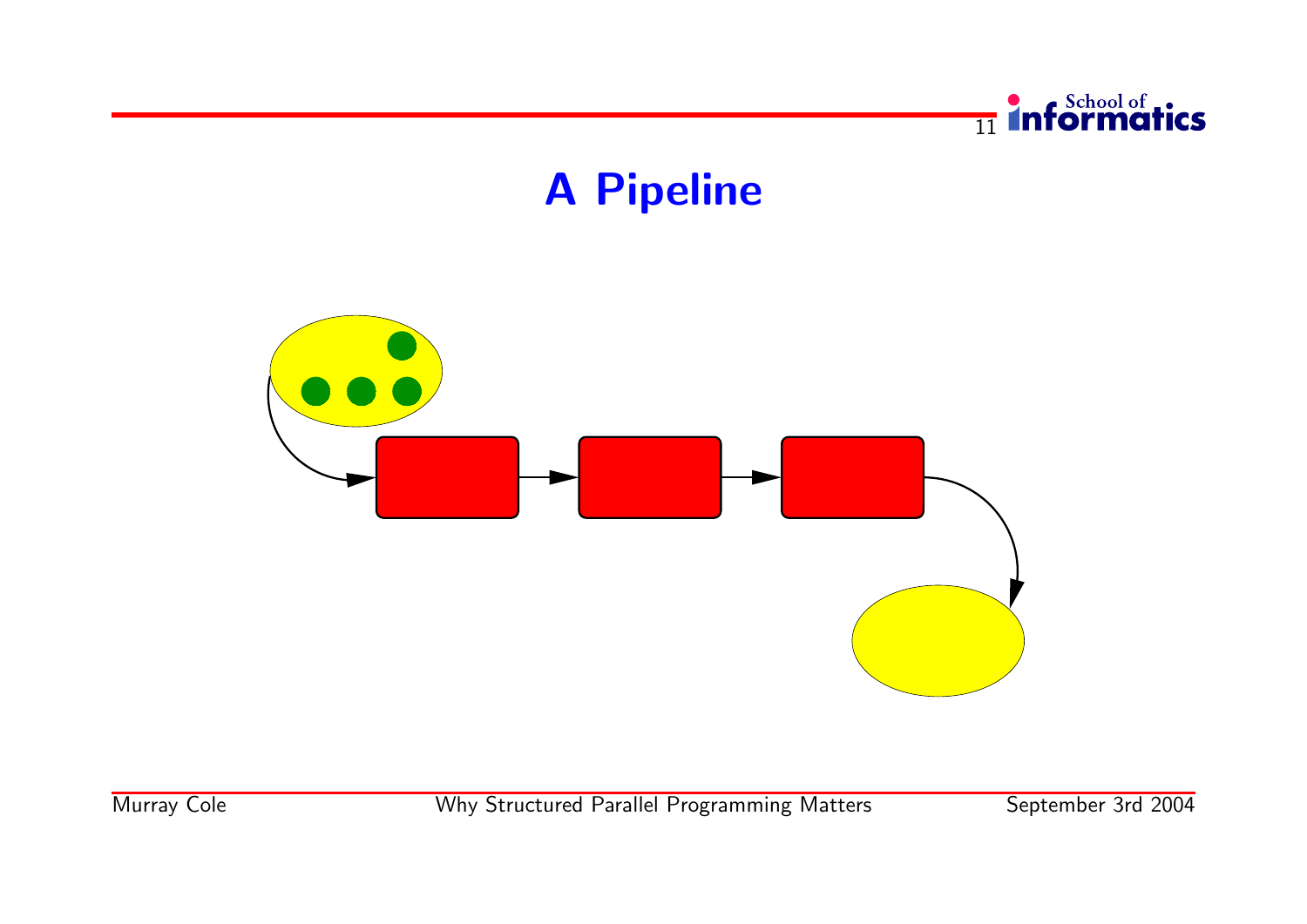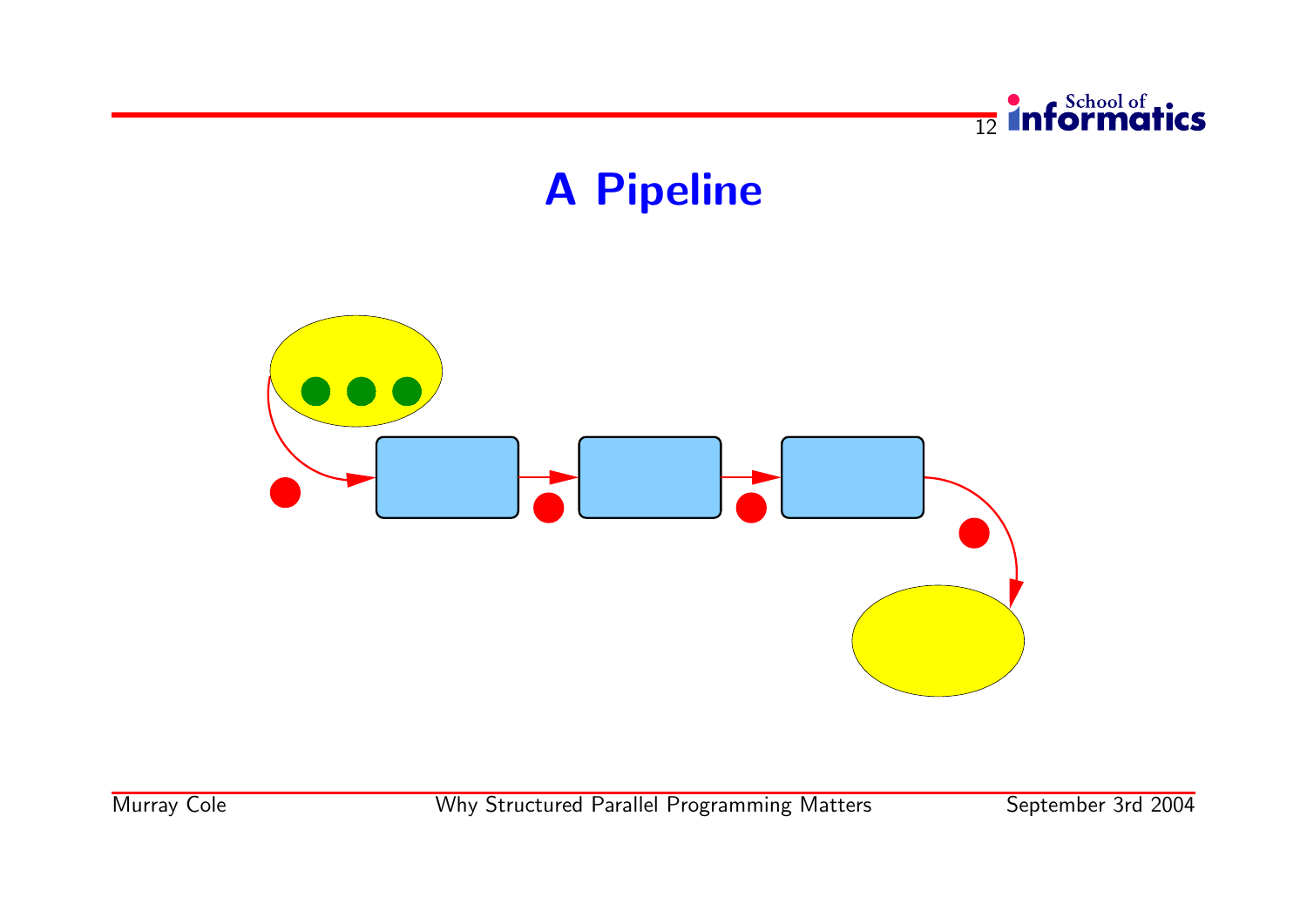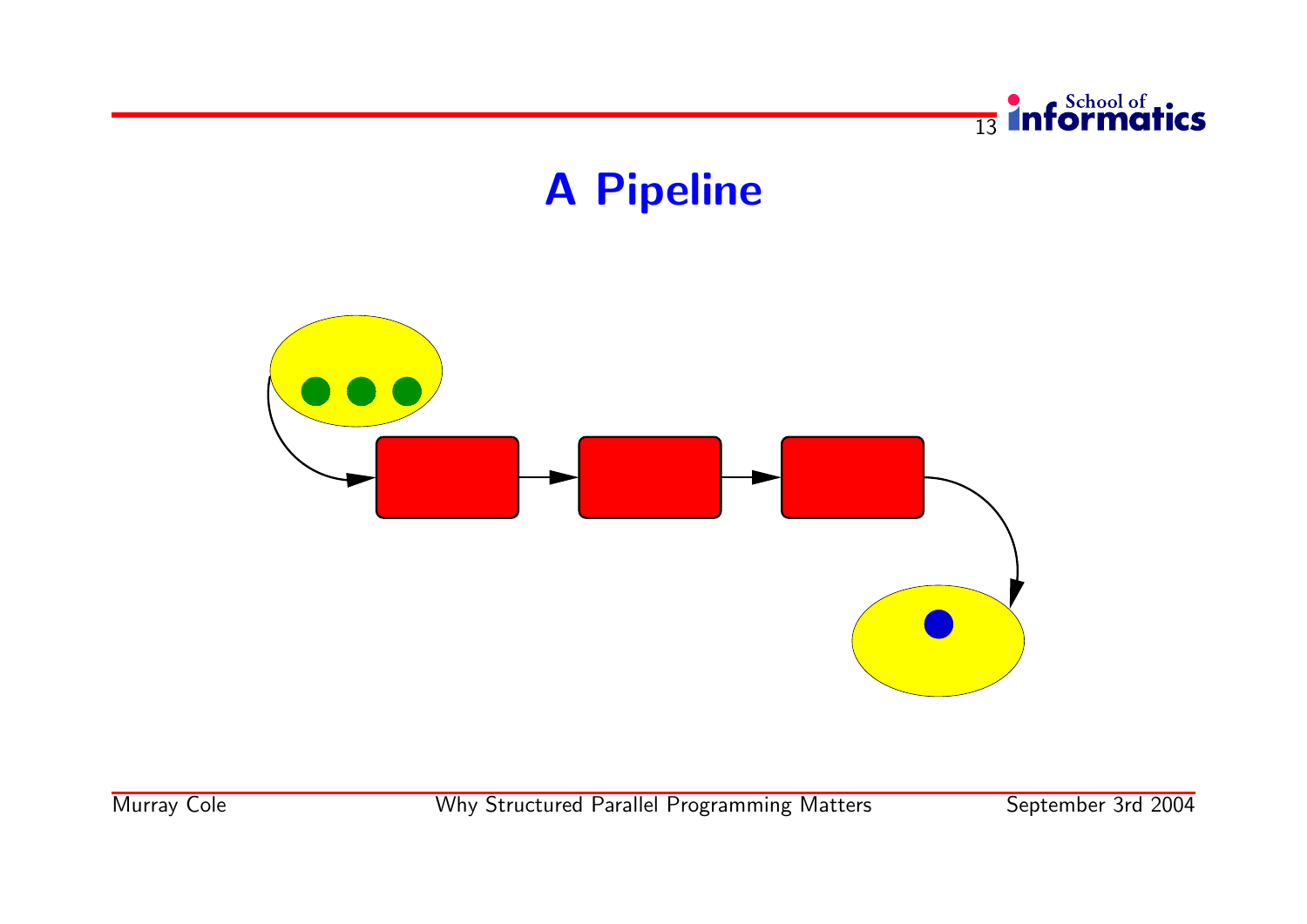

Many (most?) parallel applications don't actually involve arbitrary, dynamic interaction patterns.

Sometimes the pattern is entirely pre-determined.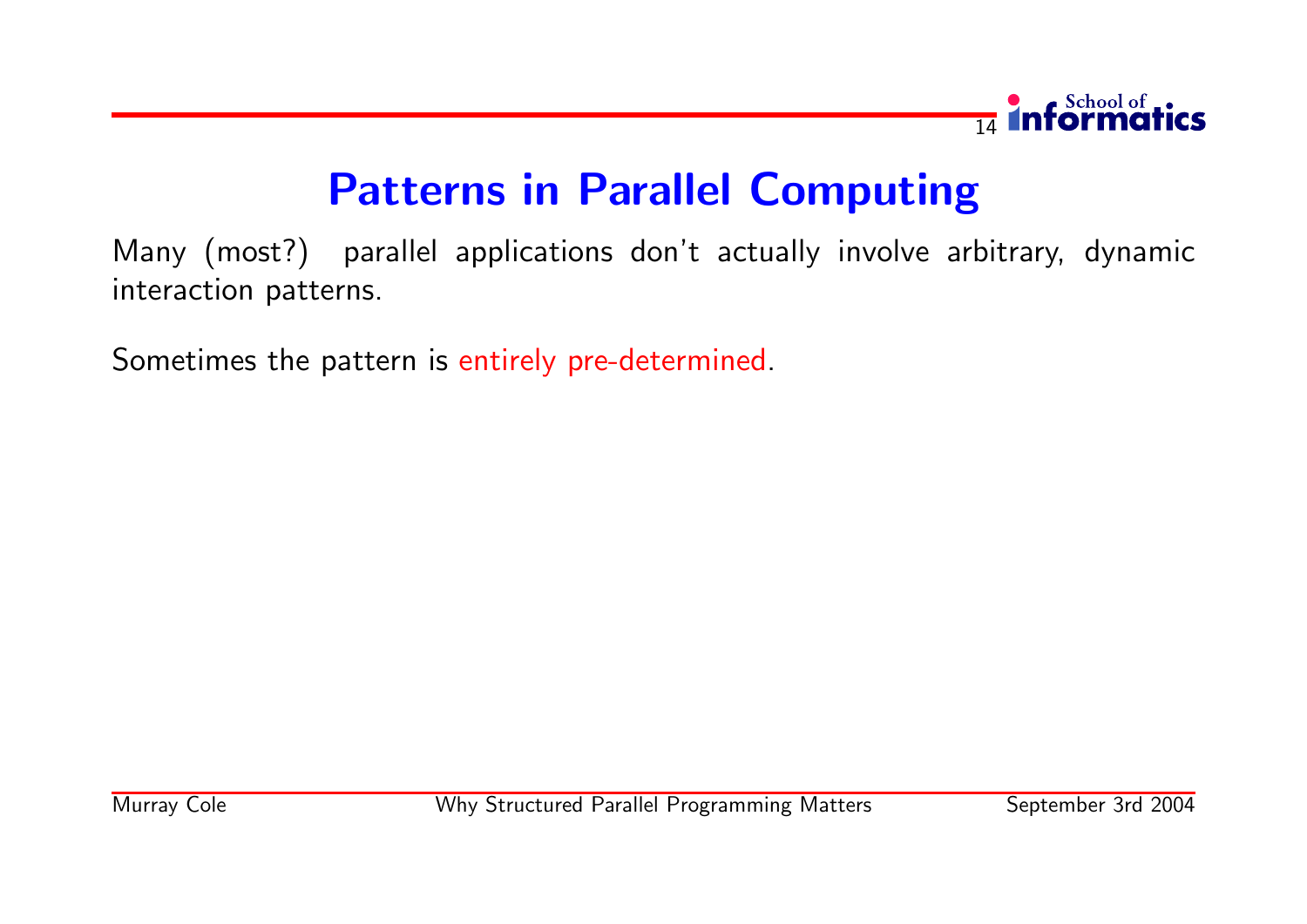

Many (most?) parallel applications don't actually involve arbitrary, dynamic interaction patterns.

Sometimes the pattern is entirely pre-determined.

Sometimes non-determinism is constrained within a wider pattern.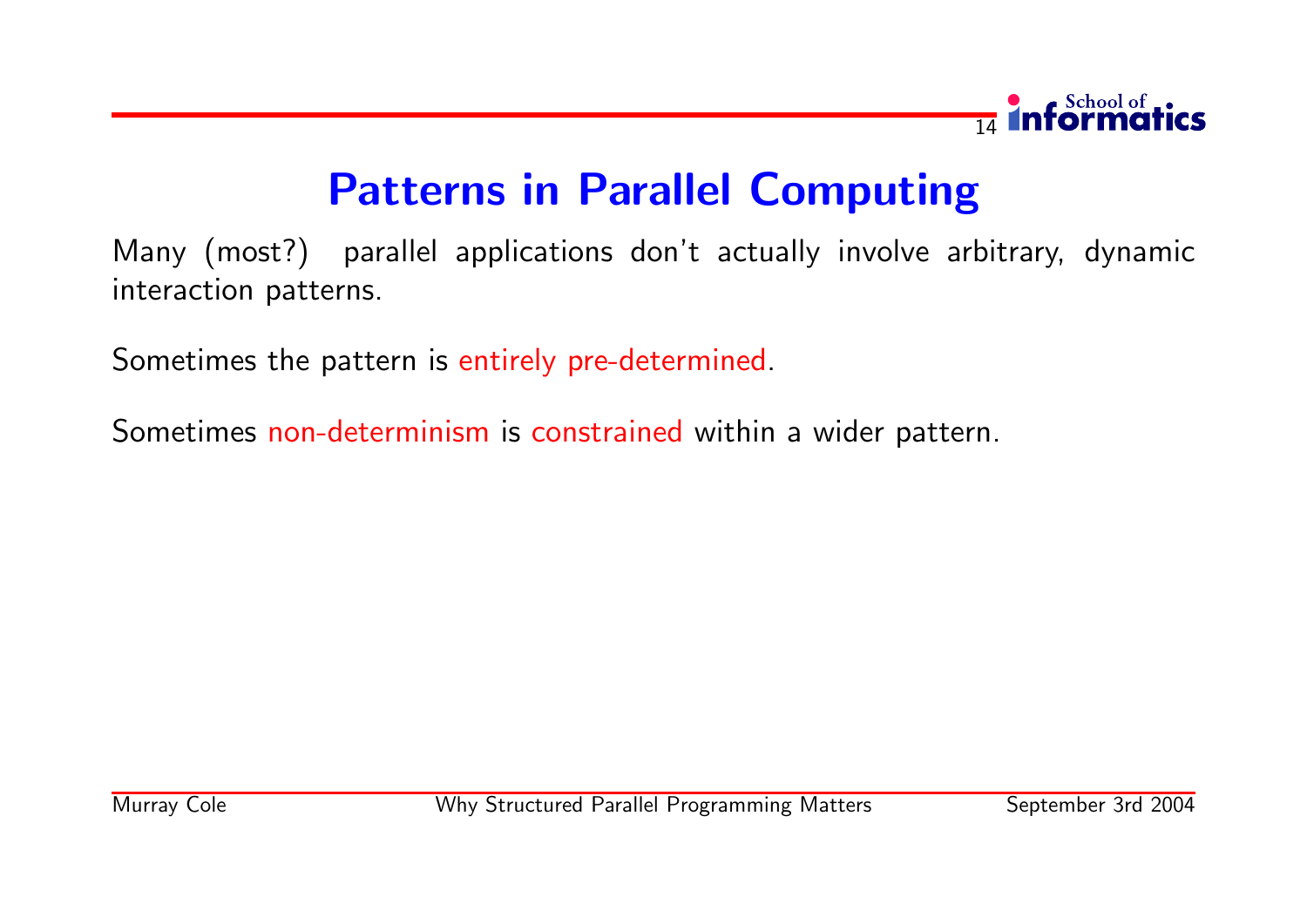



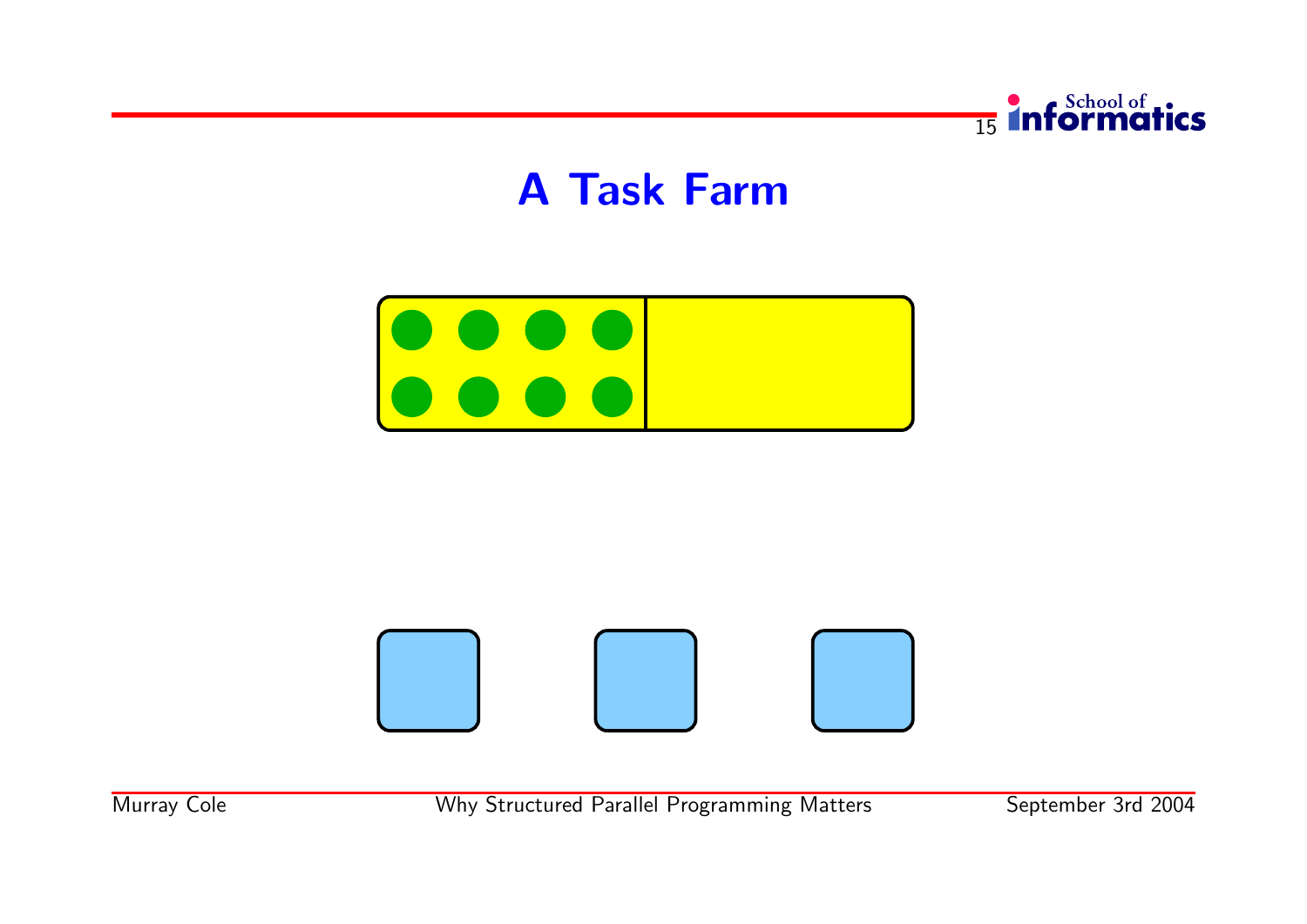

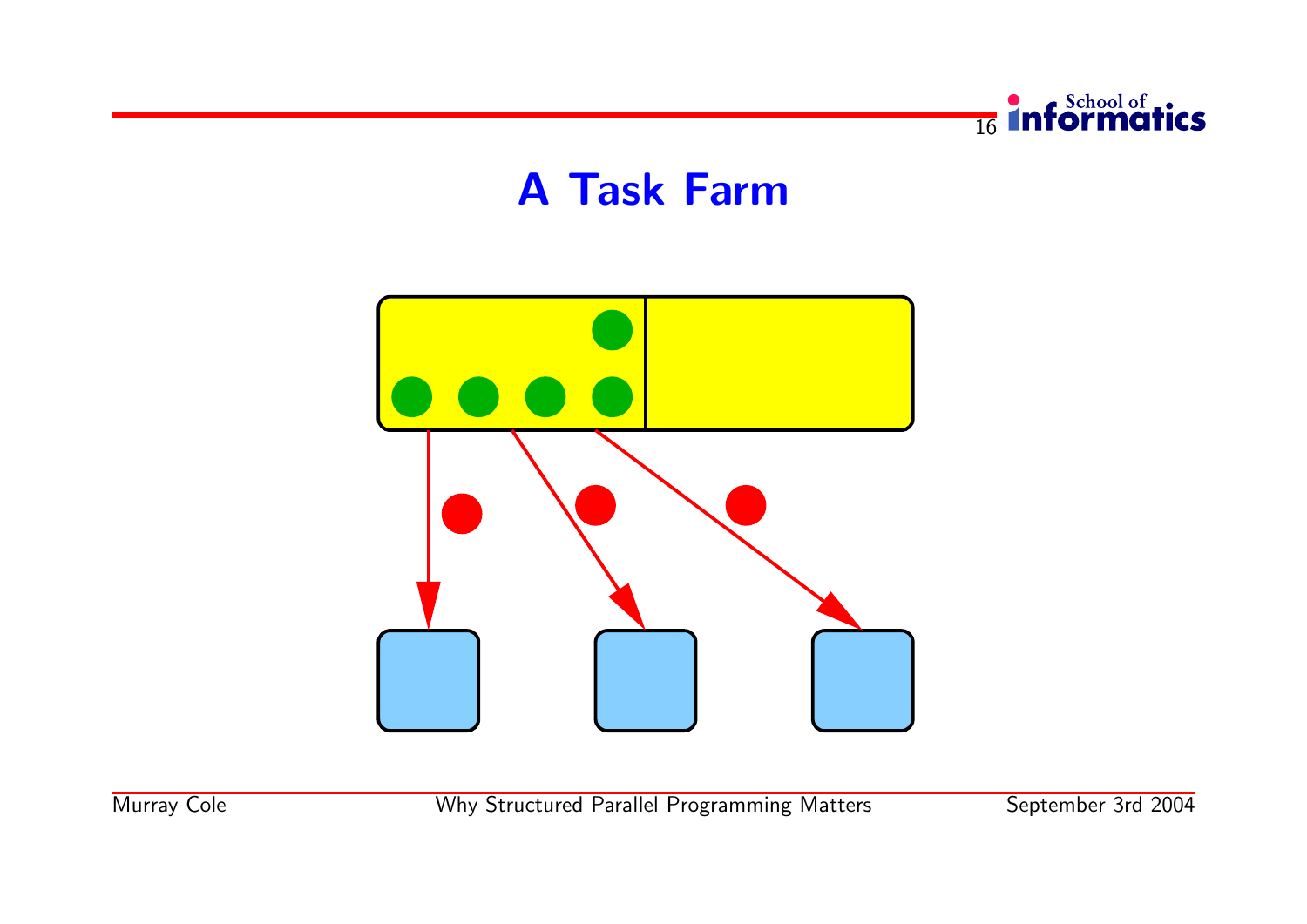



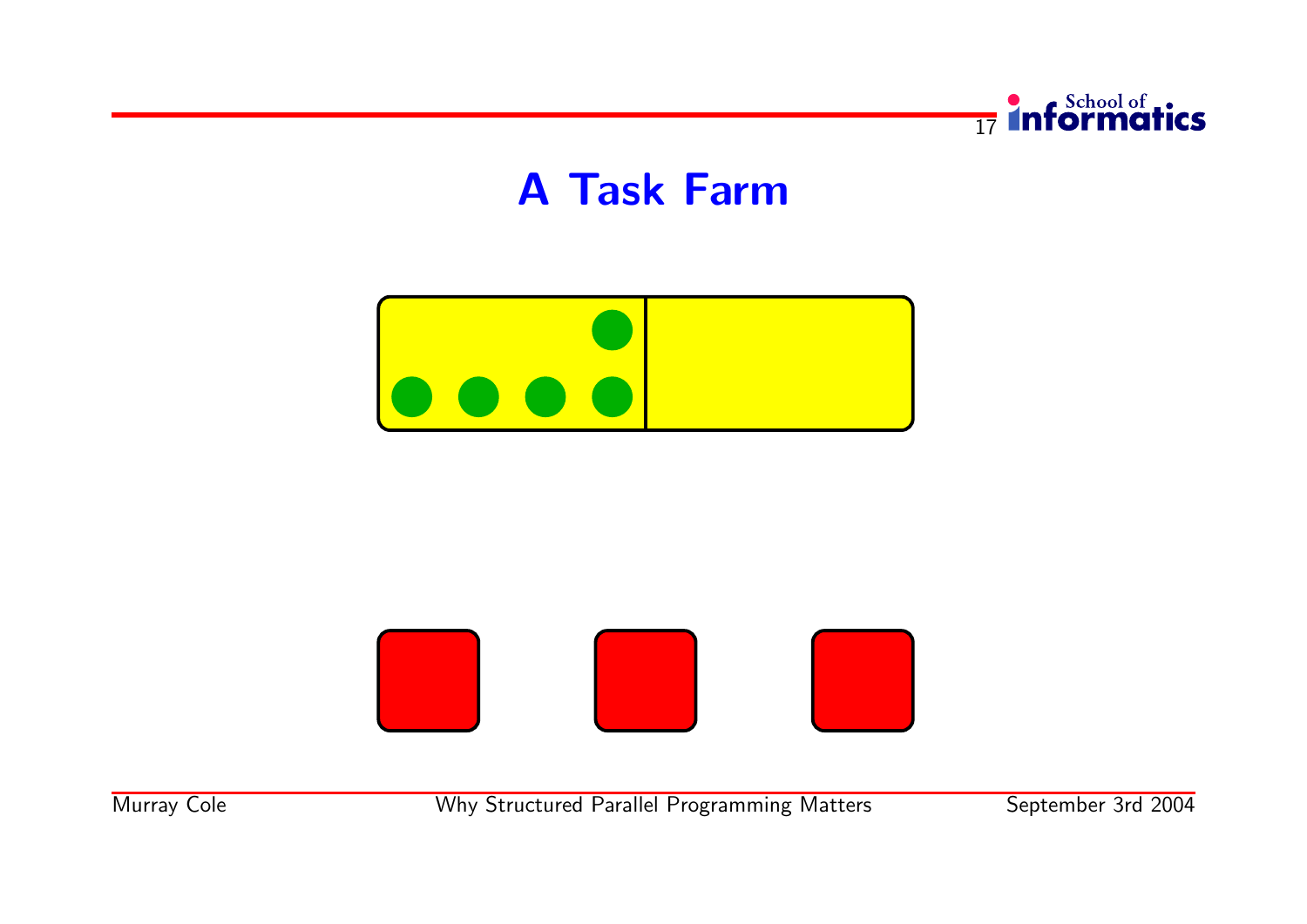

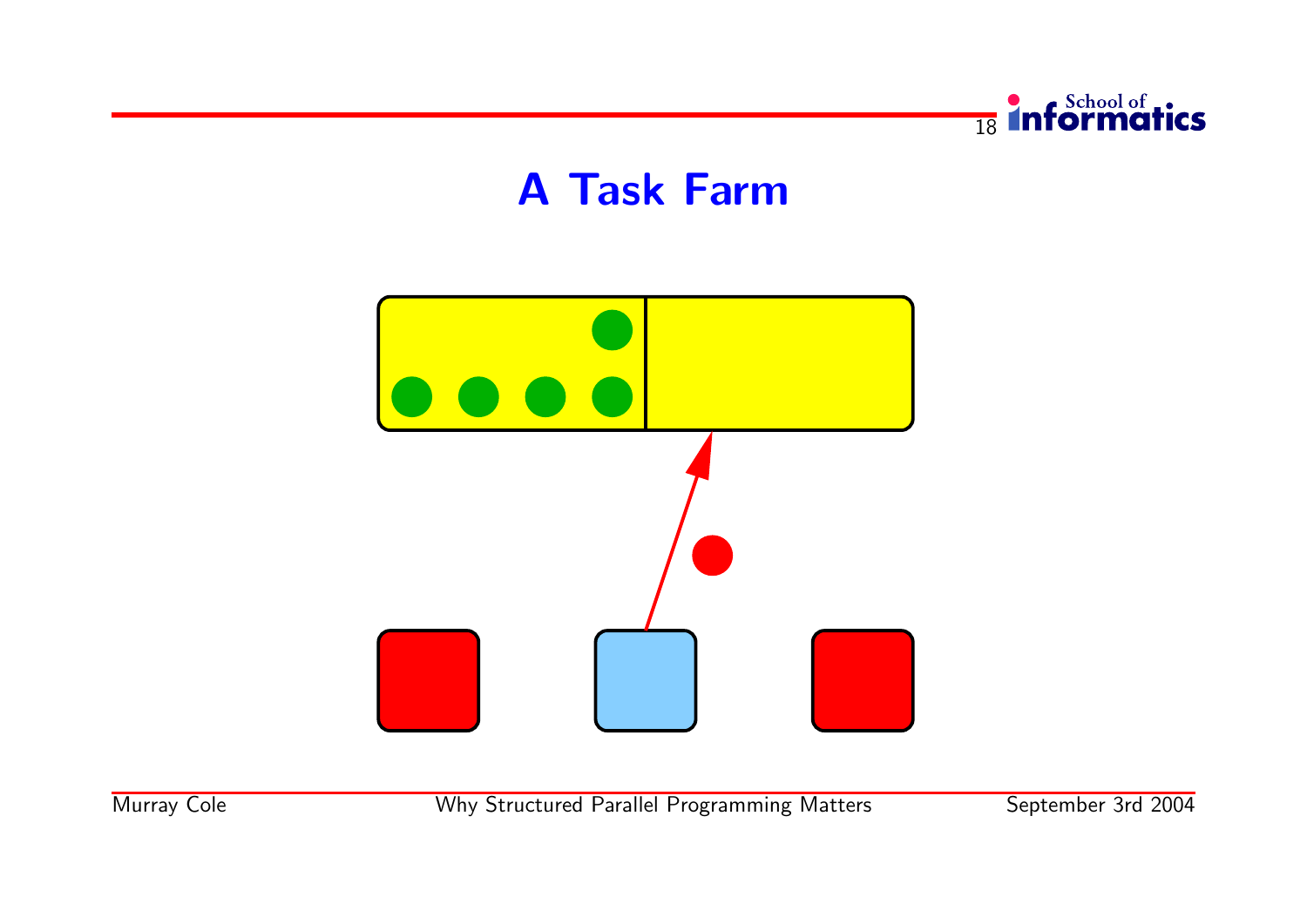

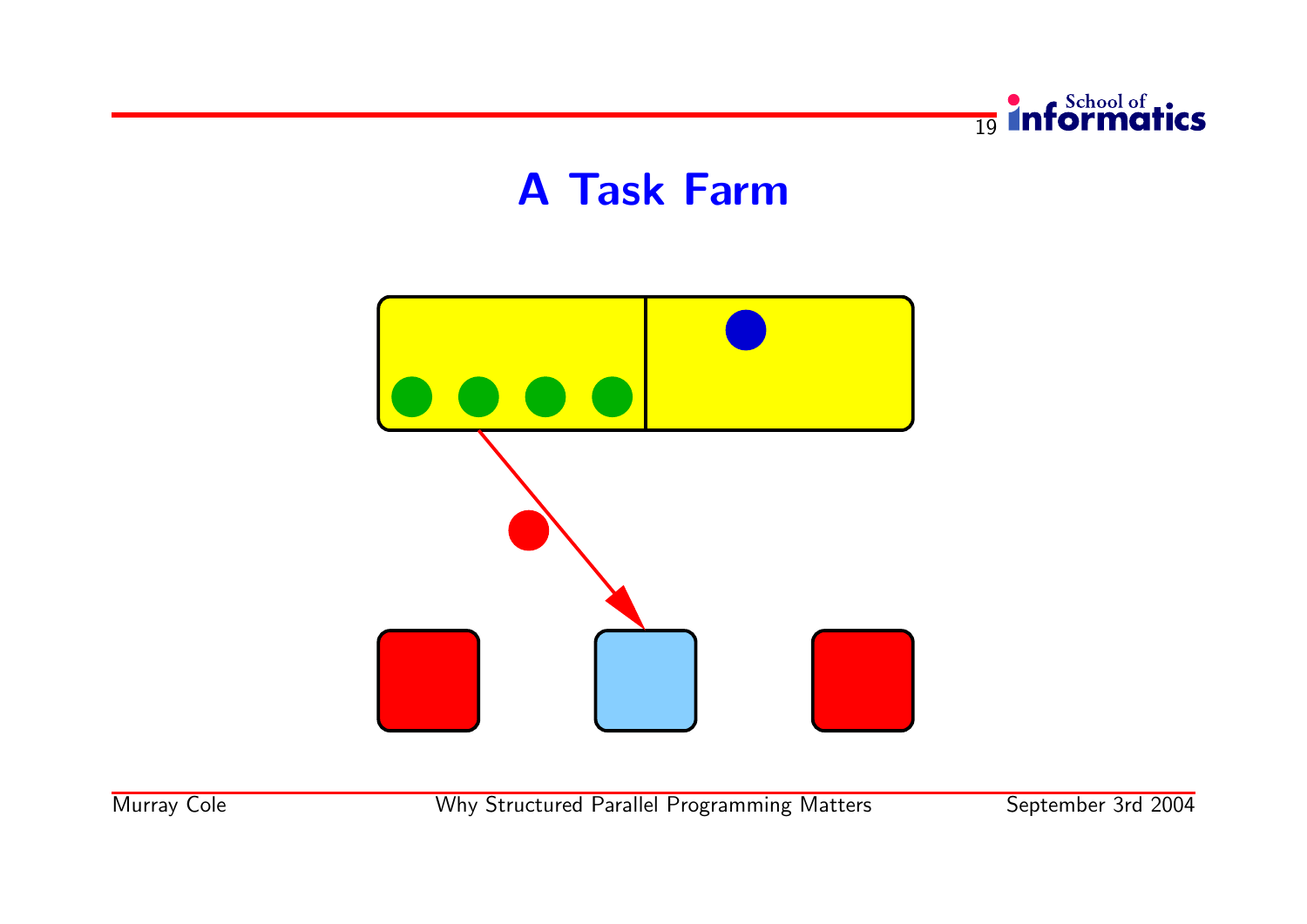



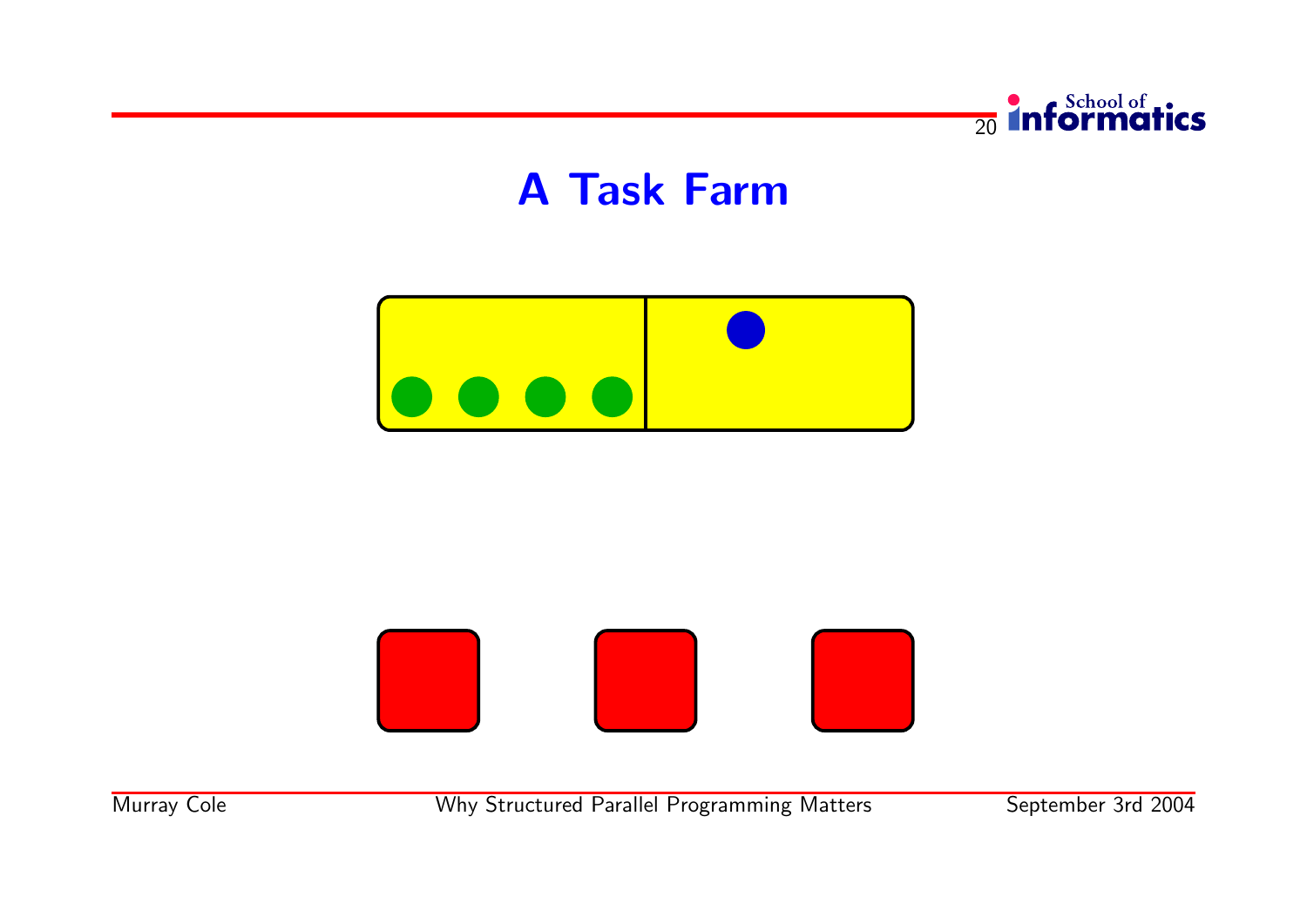

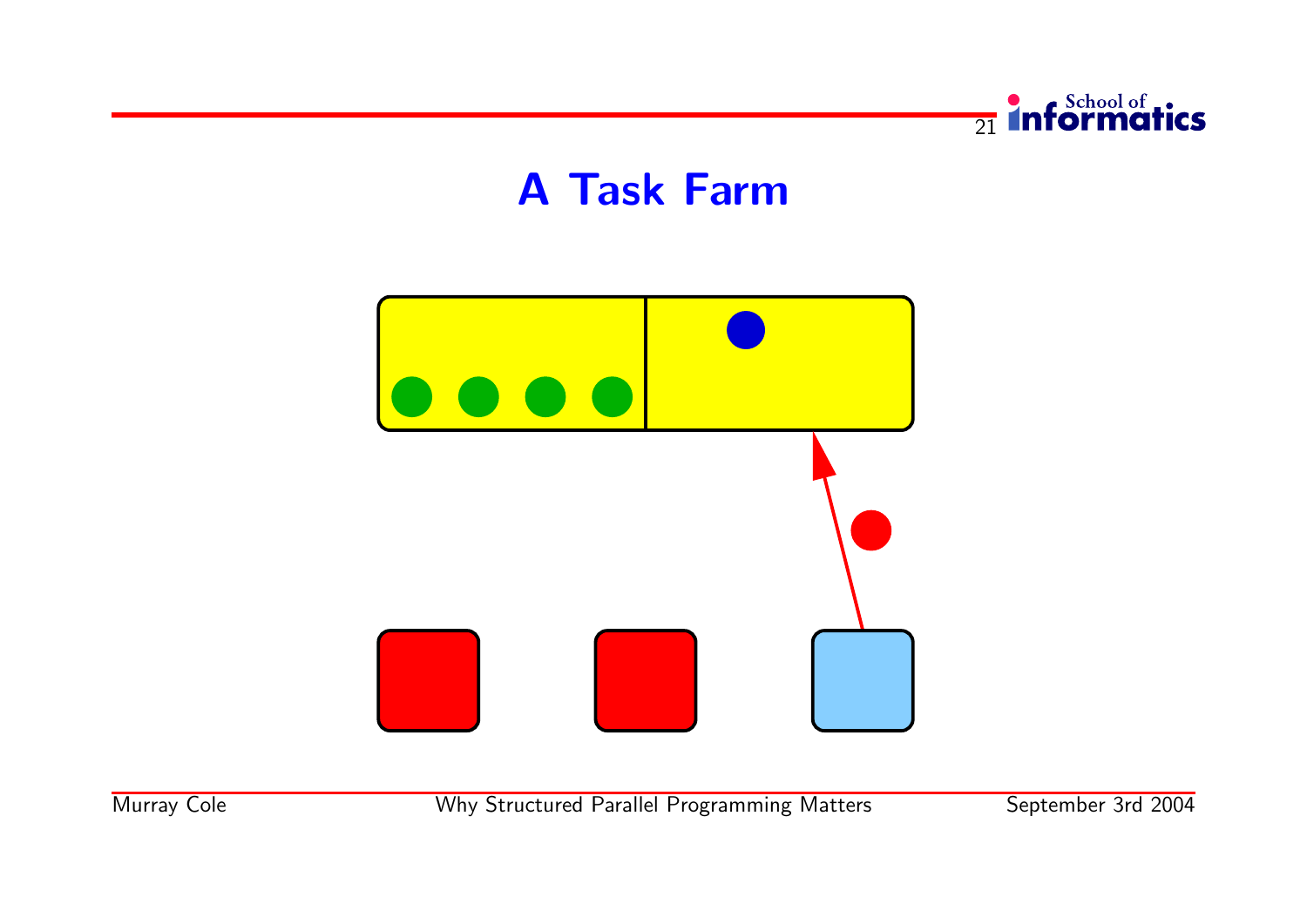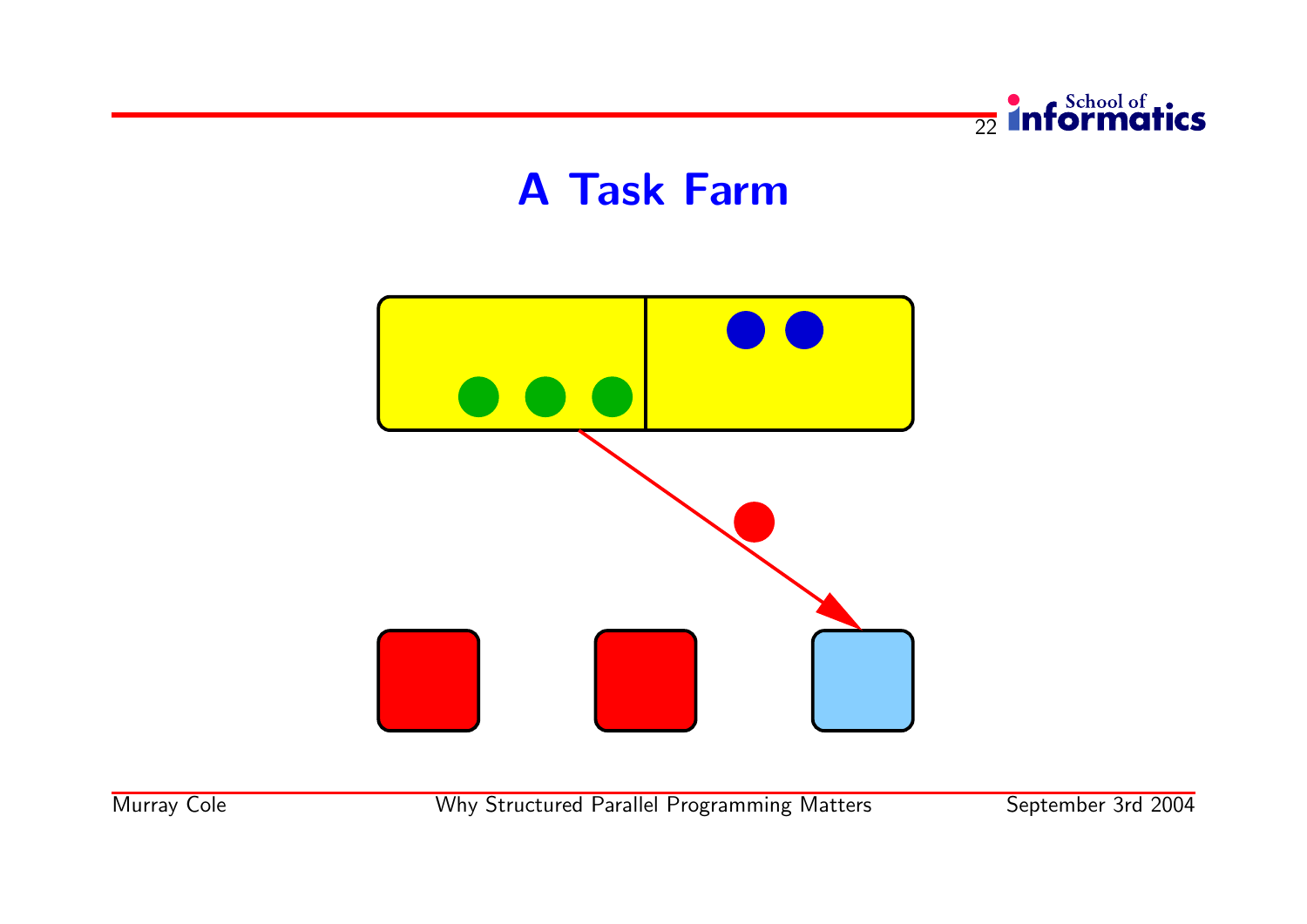



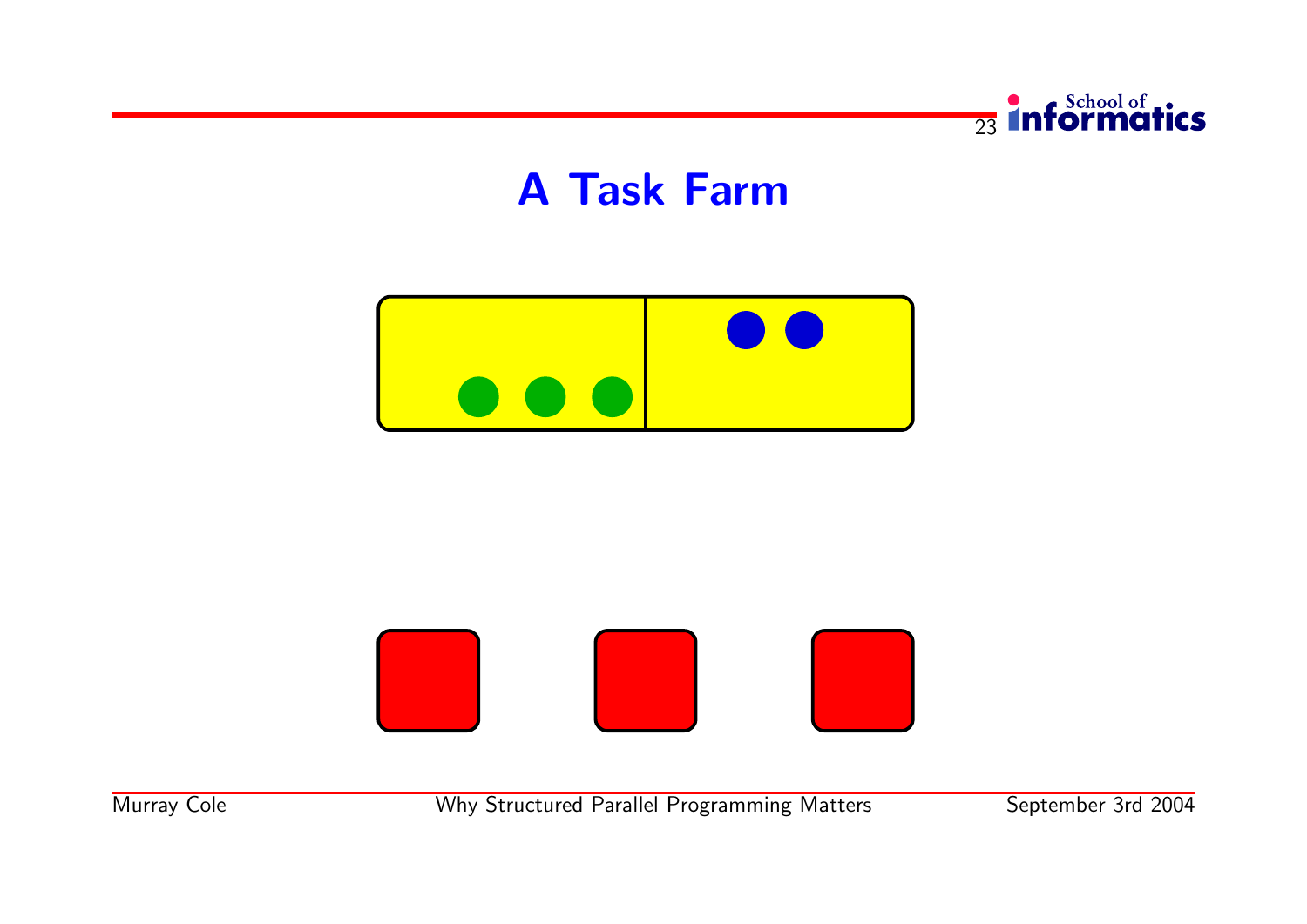

Many (most?) parallel applications don't actually involve arbitrary, dynamic interaction patterns.

Sometimes the pattern is entirely pre-determined.

Sometimes non-determinism is constrained within a wider pattern.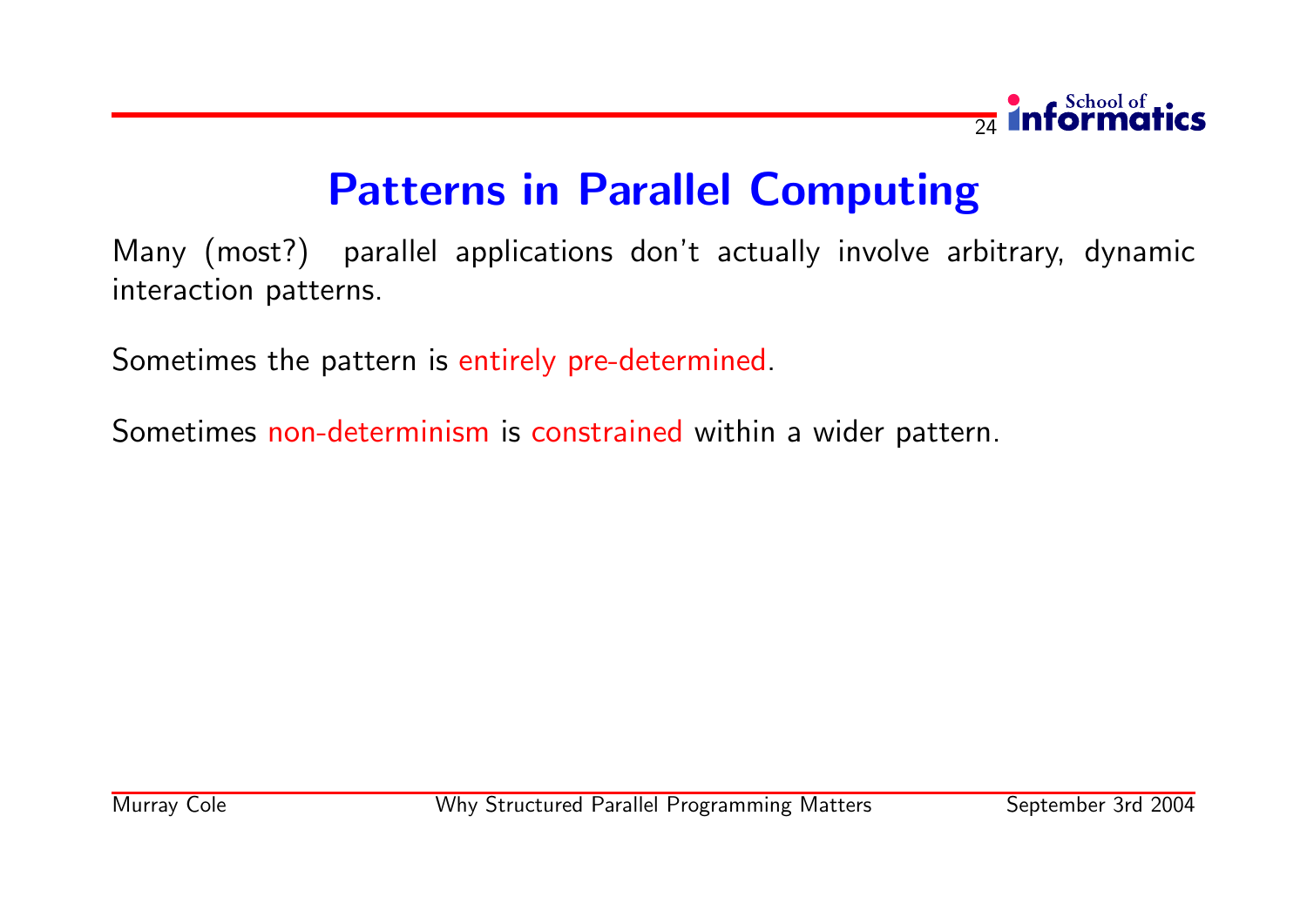

Many (most?) parallel applications don't actually involve arbitrary, dynamic interaction patterns.

Sometimes the pattern is entirely pre-determined.

Sometimes non-determinism is constrained within a wider pattern.

The use of an unstructured parallel programming mechanism prevents the programmer from expressing information about the pattern - it remains implicit in the collected uses of the simple primitives.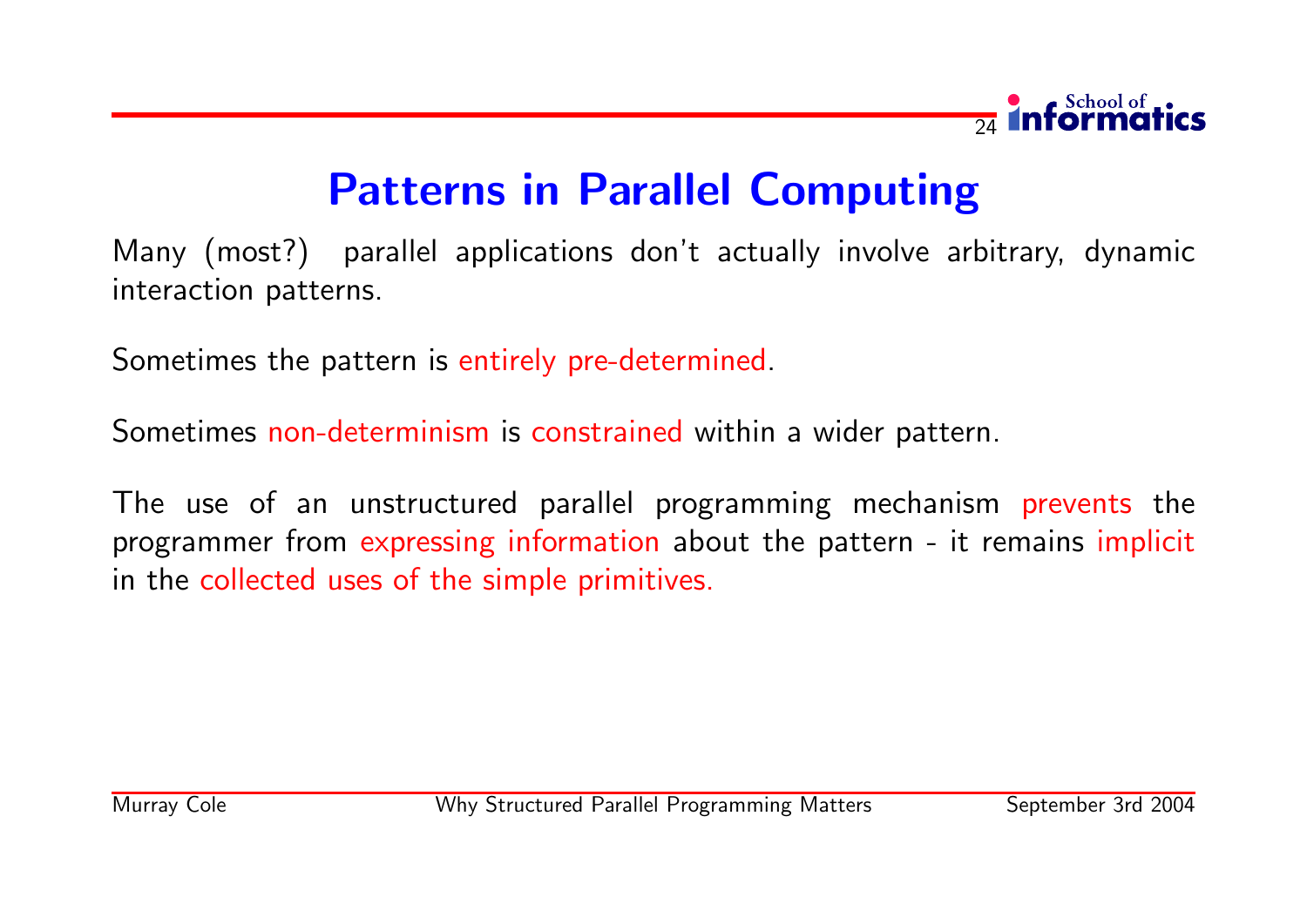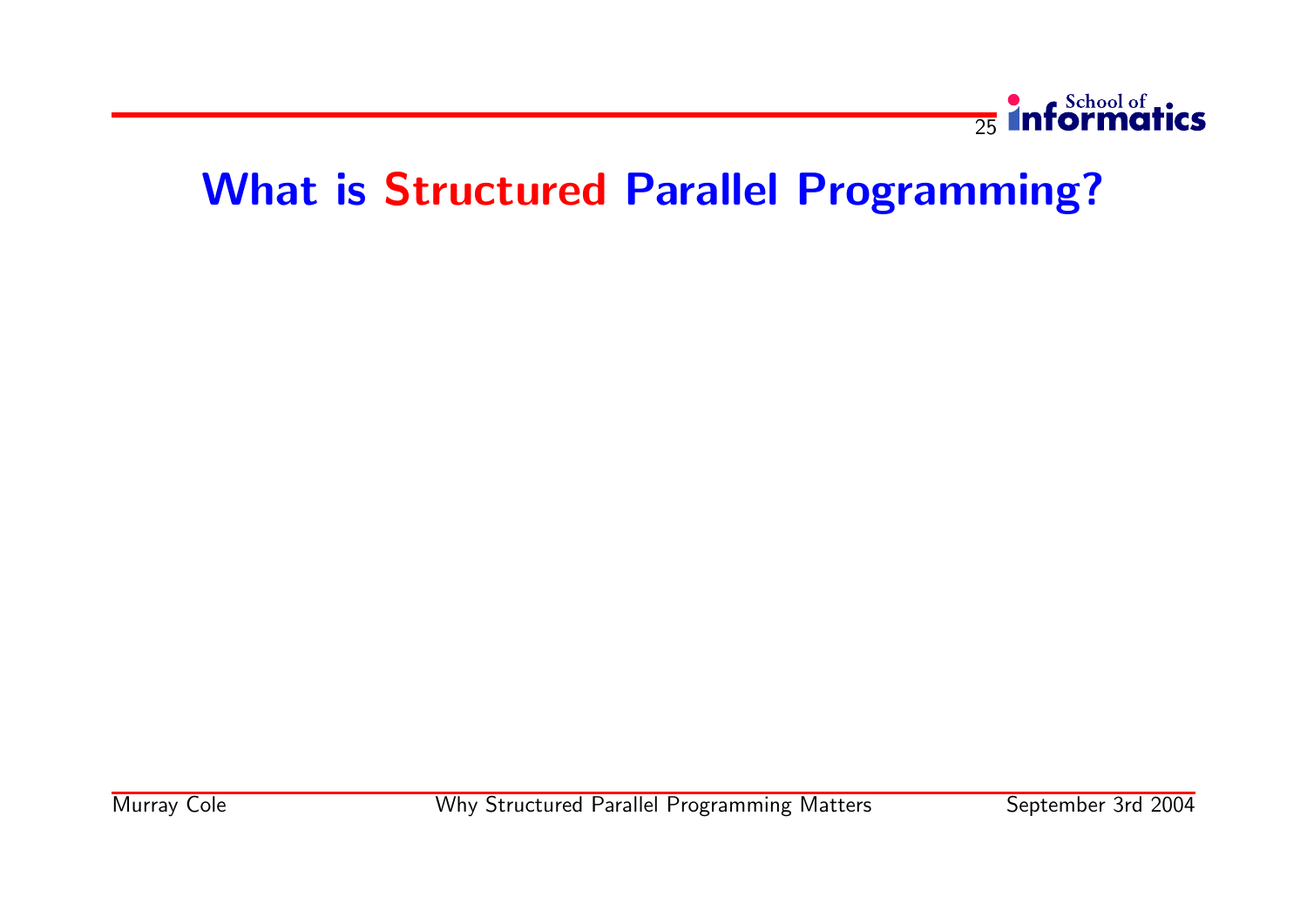

The structured approach to parallelism proposes that commonly used patterns of computation and interaction should be abstracted as parameterisable library functions, control constructs or similar, so that application programmers can explicitly declare that the application follows one or more such patterns.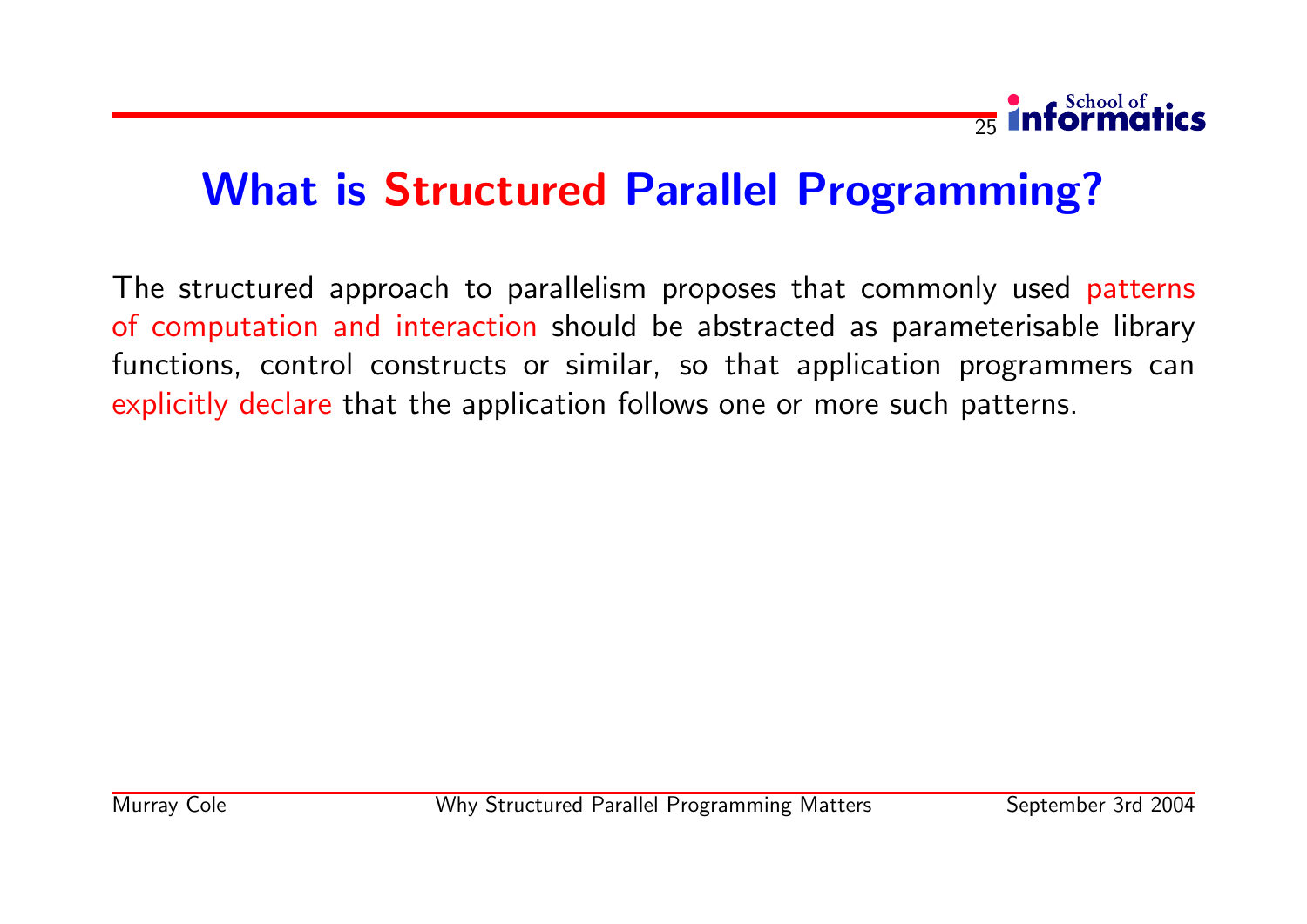

The structured approach to parallelism proposes that commonly used patterns of computation and interaction should be abstracted as parameterisable library functions, control constructs or similar, so that application programmers can explicitly declare that the application follows one or more such patterns.

Keywords: skeleton, template, pattern, archetype, higher order function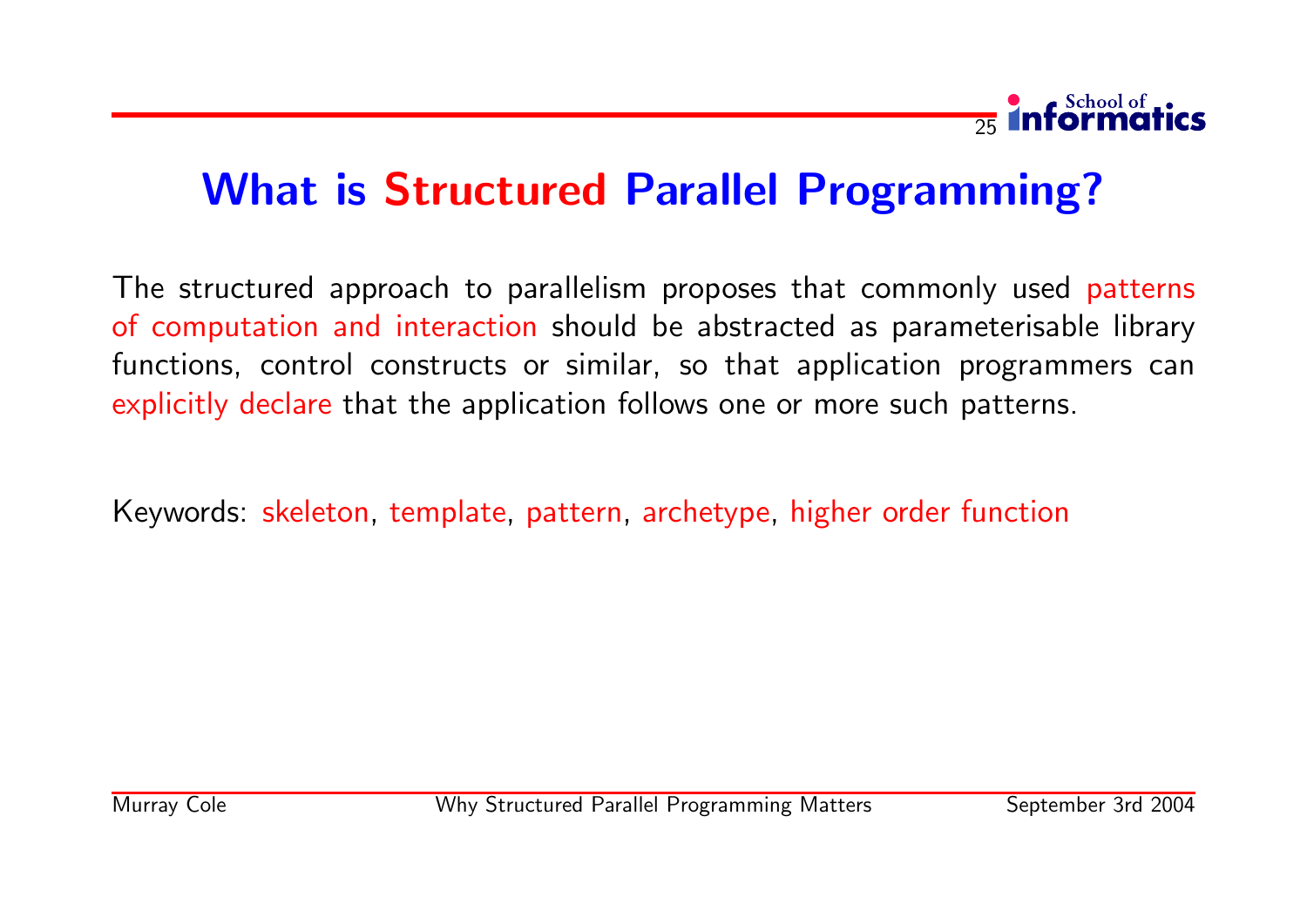

### What is Structured Parallel Programming?

The structured approach to parallelism proposes that commonly used patterns of computation and interaction should be abstracted as parameterisable library functions, control constructs or similar, so that application programmers can explicitly declare that the application follows one or more such patterns.

Keywords: skeleton, template, pattern, archetype, higher order function

This matters because it gives a tractable handle on the issues which make correct, efficient parallel programming hard.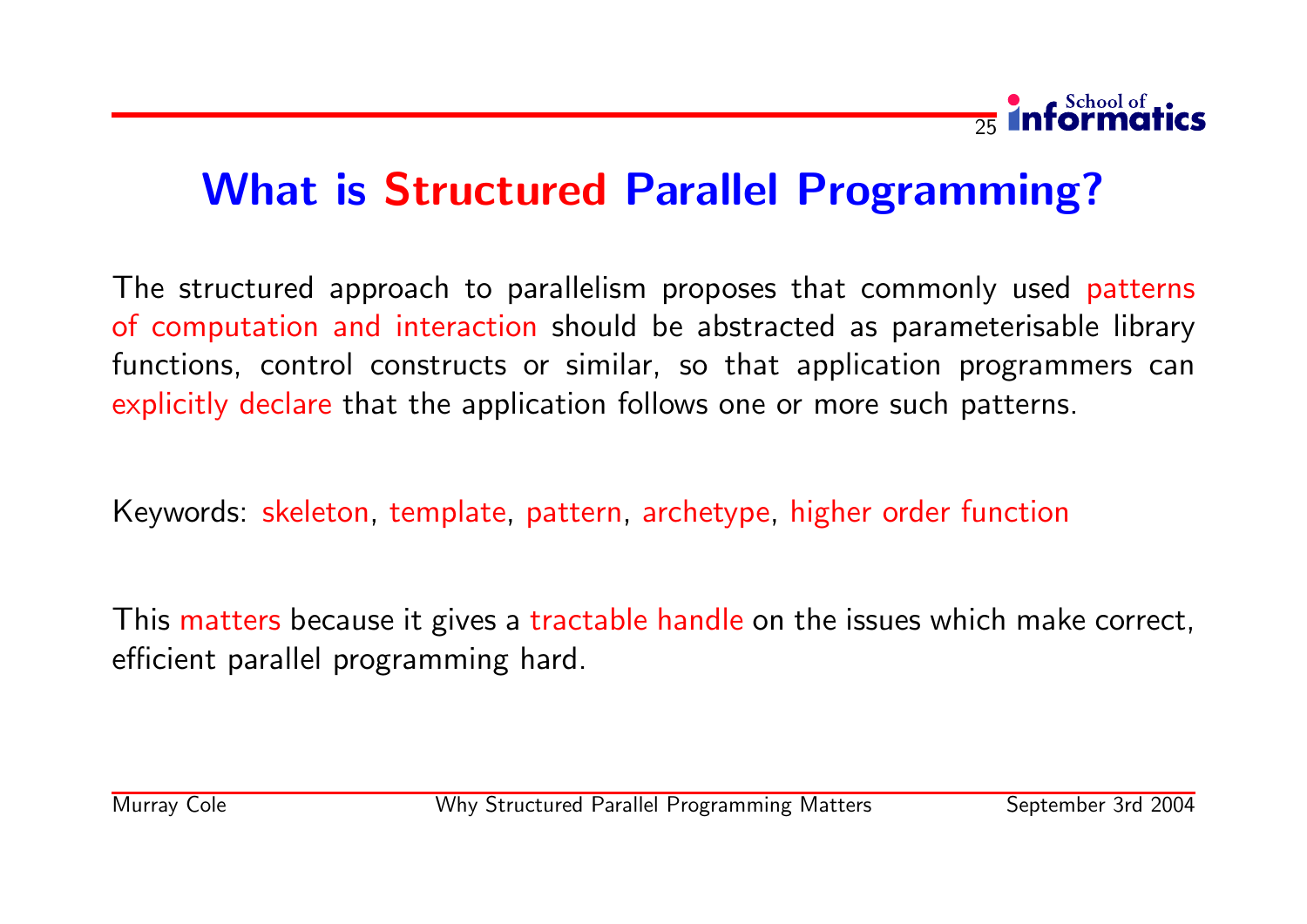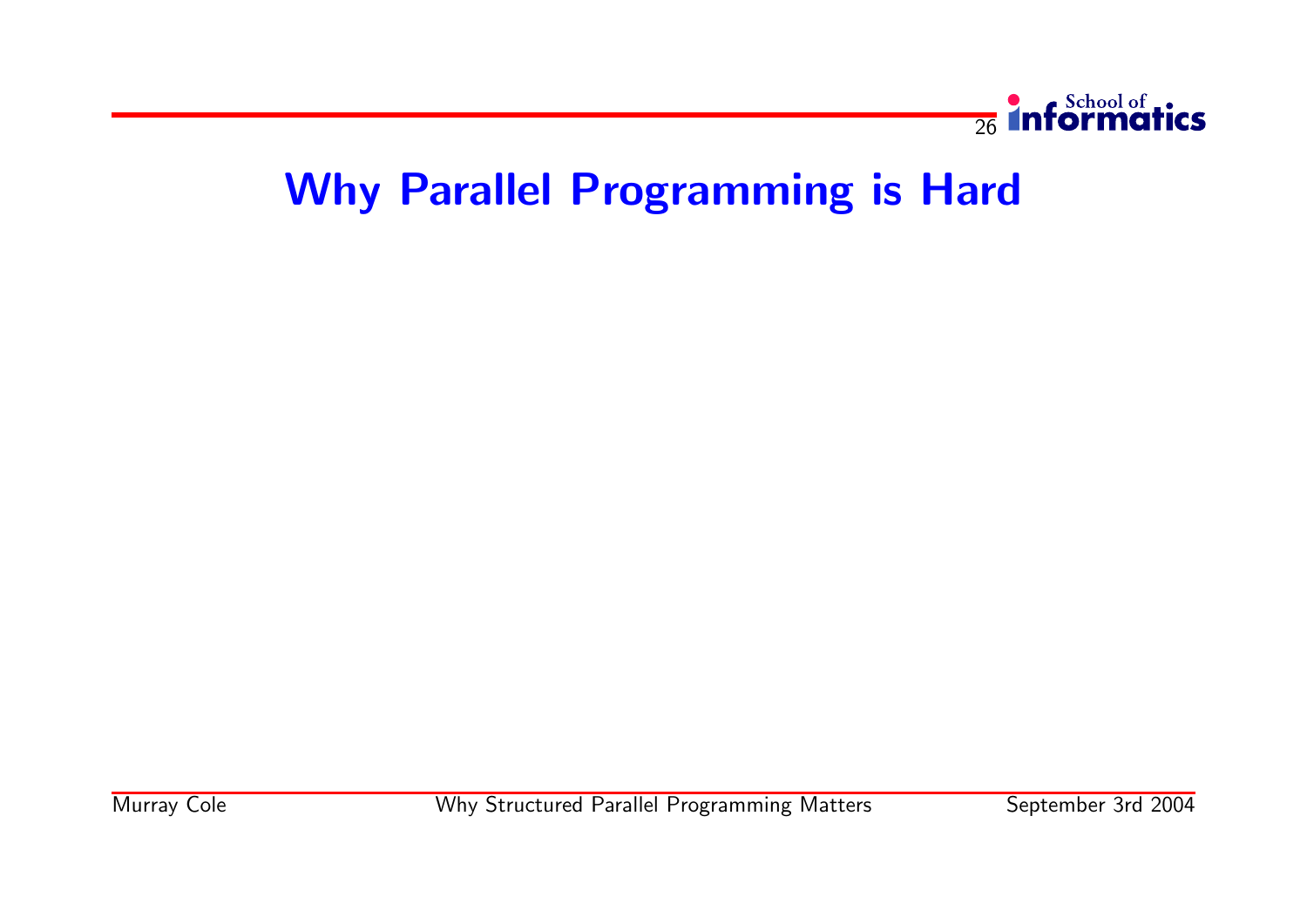

Devising correct, efficient sequential algorithms is hard already. Introducing efficient parallelism adds an extra conceptual dimension.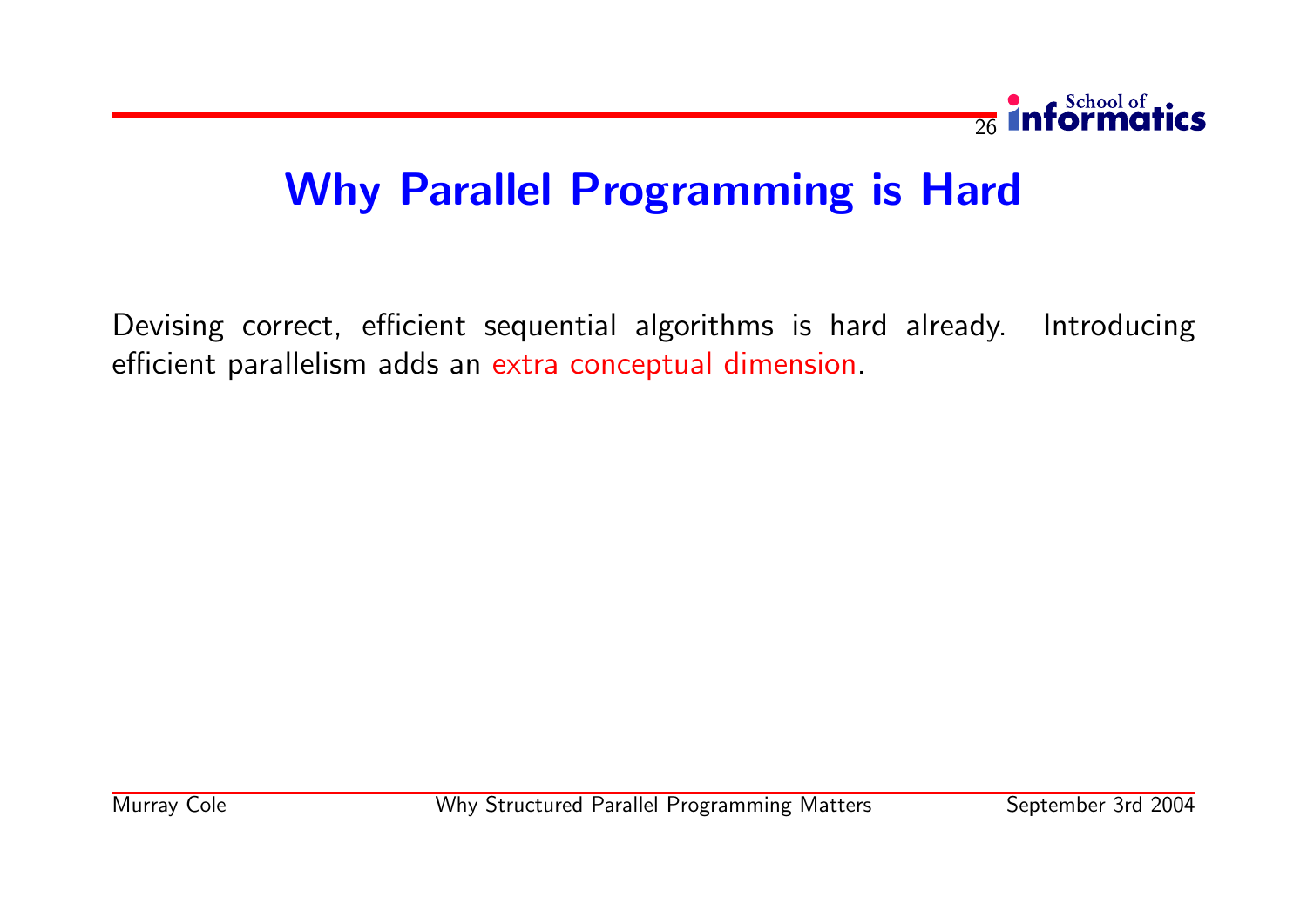

Devising correct, efficient sequential algorithms is hard already. Introducing efficient parallelism adds an extra conceptual dimension.

We must maintain high efficiency in practice (not just big O).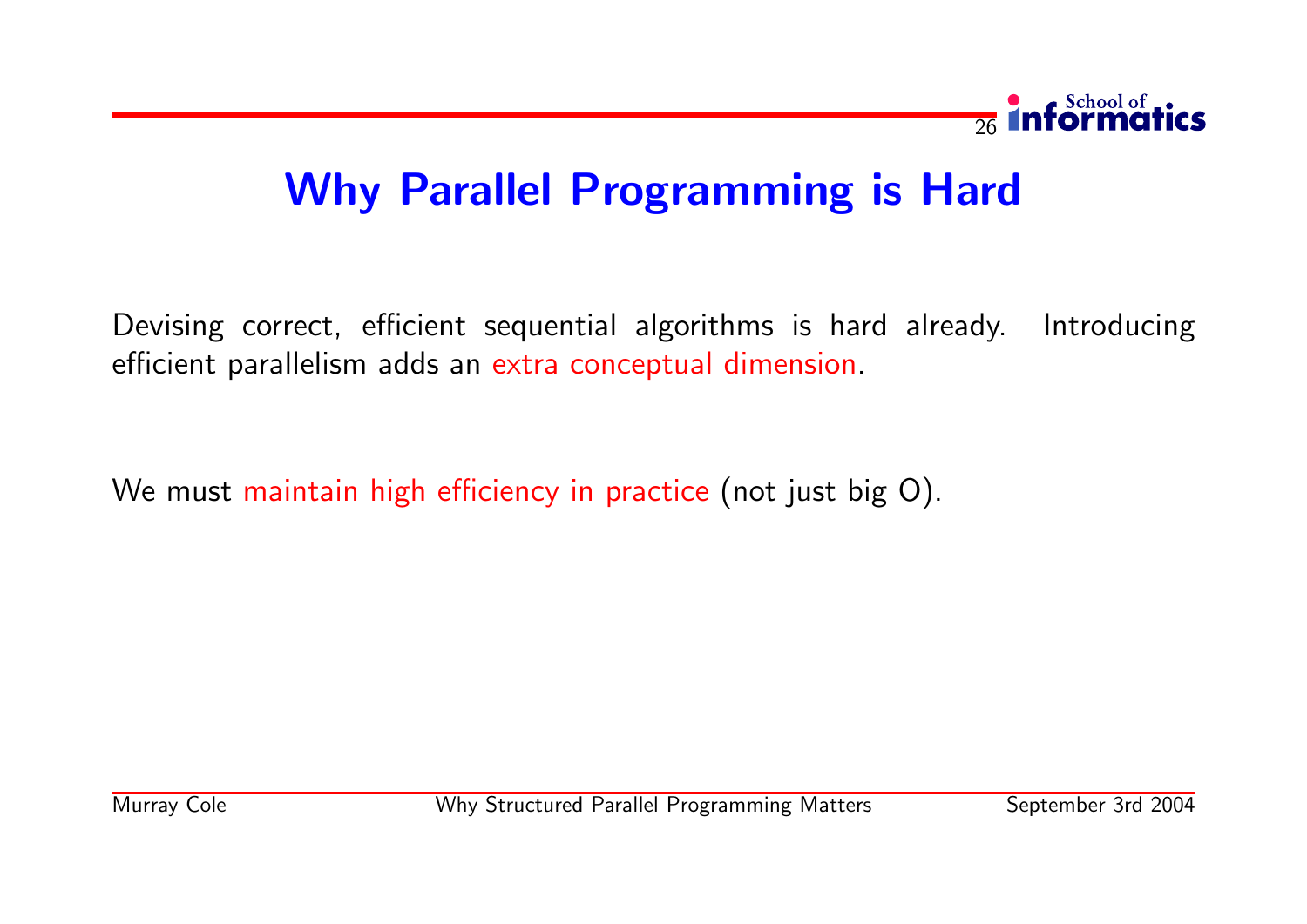

Devising correct, efficient sequential algorithms is hard already. Introducing efficient parallelism adds an extra conceptual dimension.

We must maintain high efficiency in practice (not just big O).

Expressing and optimising interaction is confusing.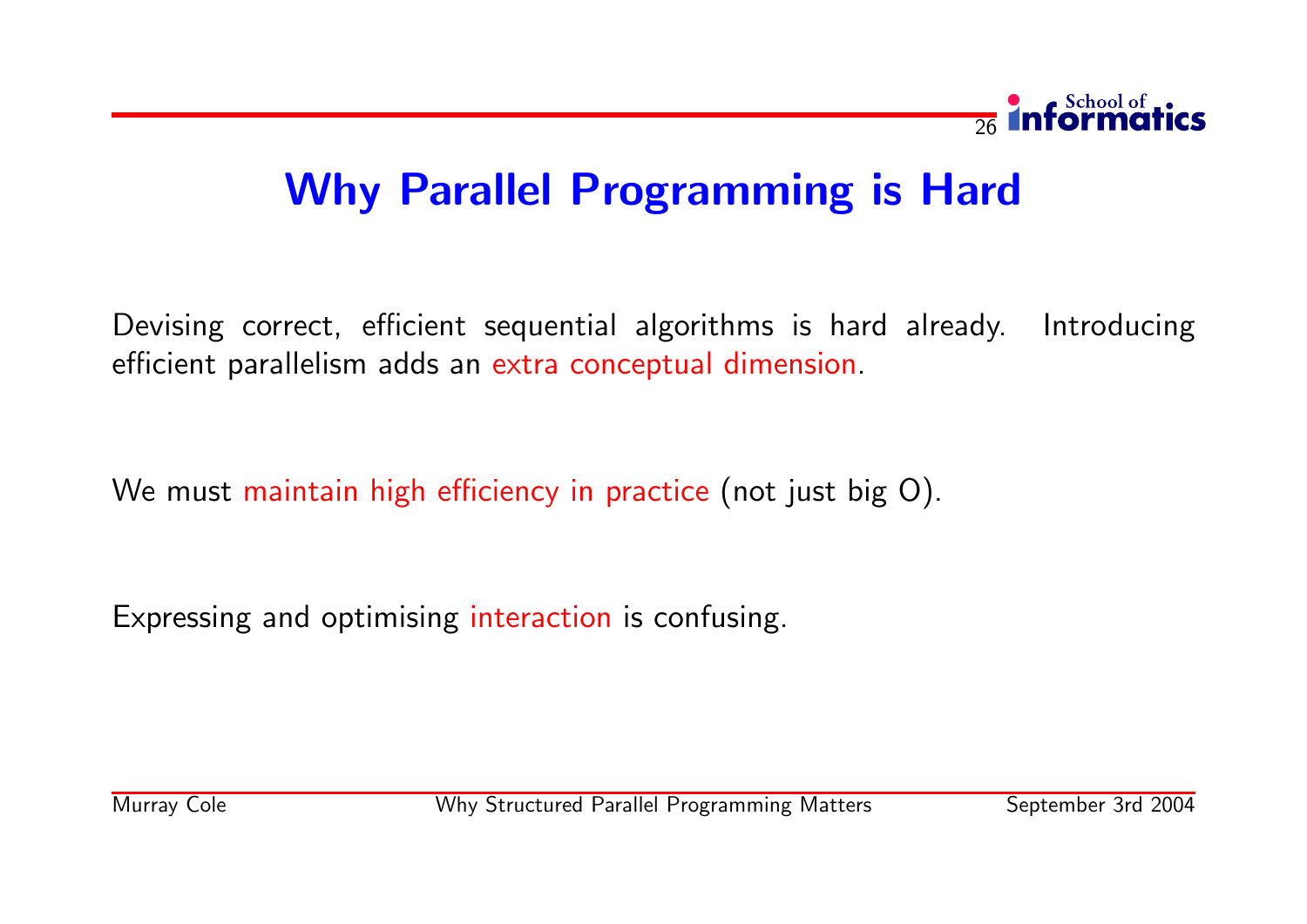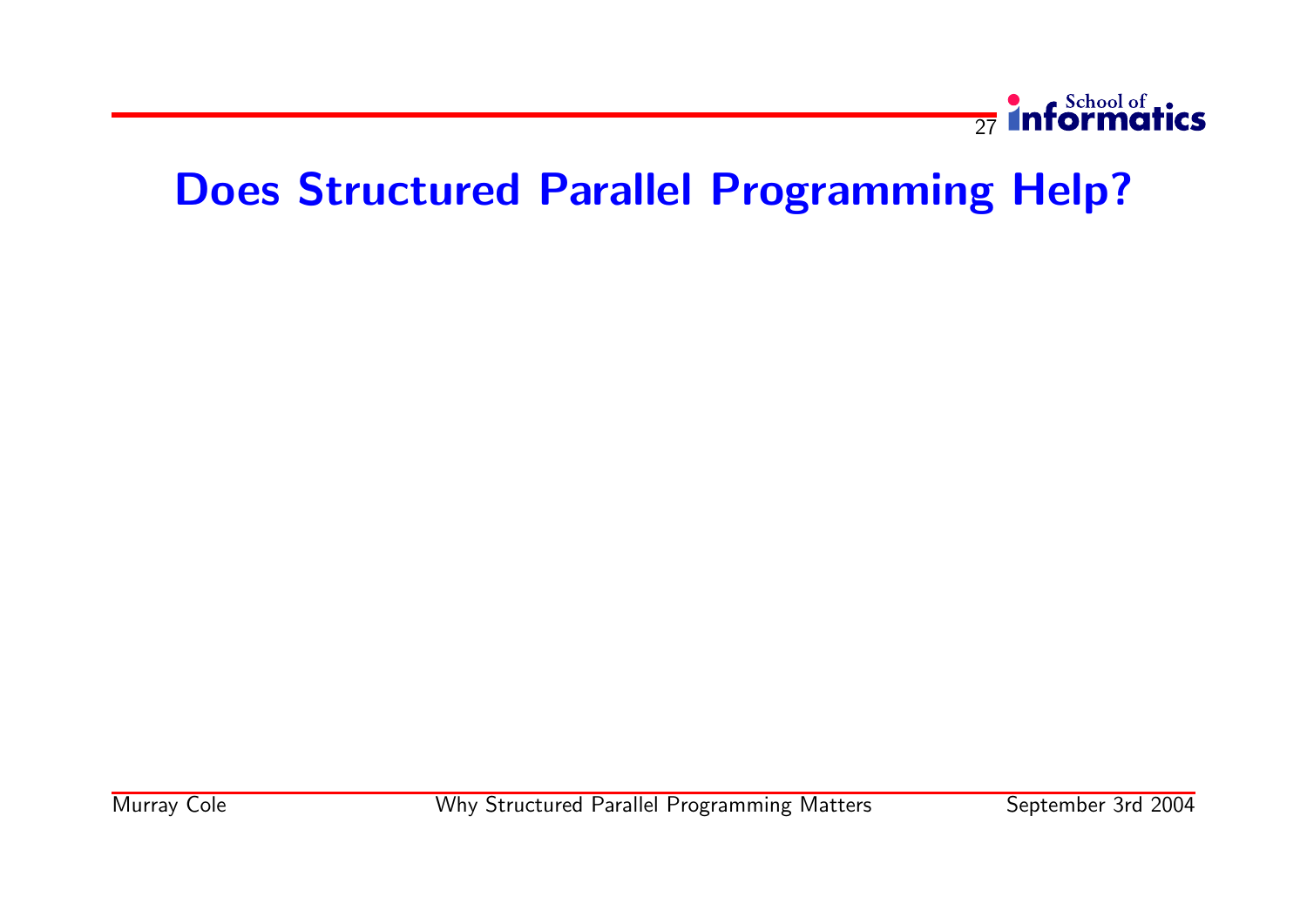

Devising correct, efficient sequential algorithms is hard already. Introducing efficient parallelism adds an extra conceptual dimension.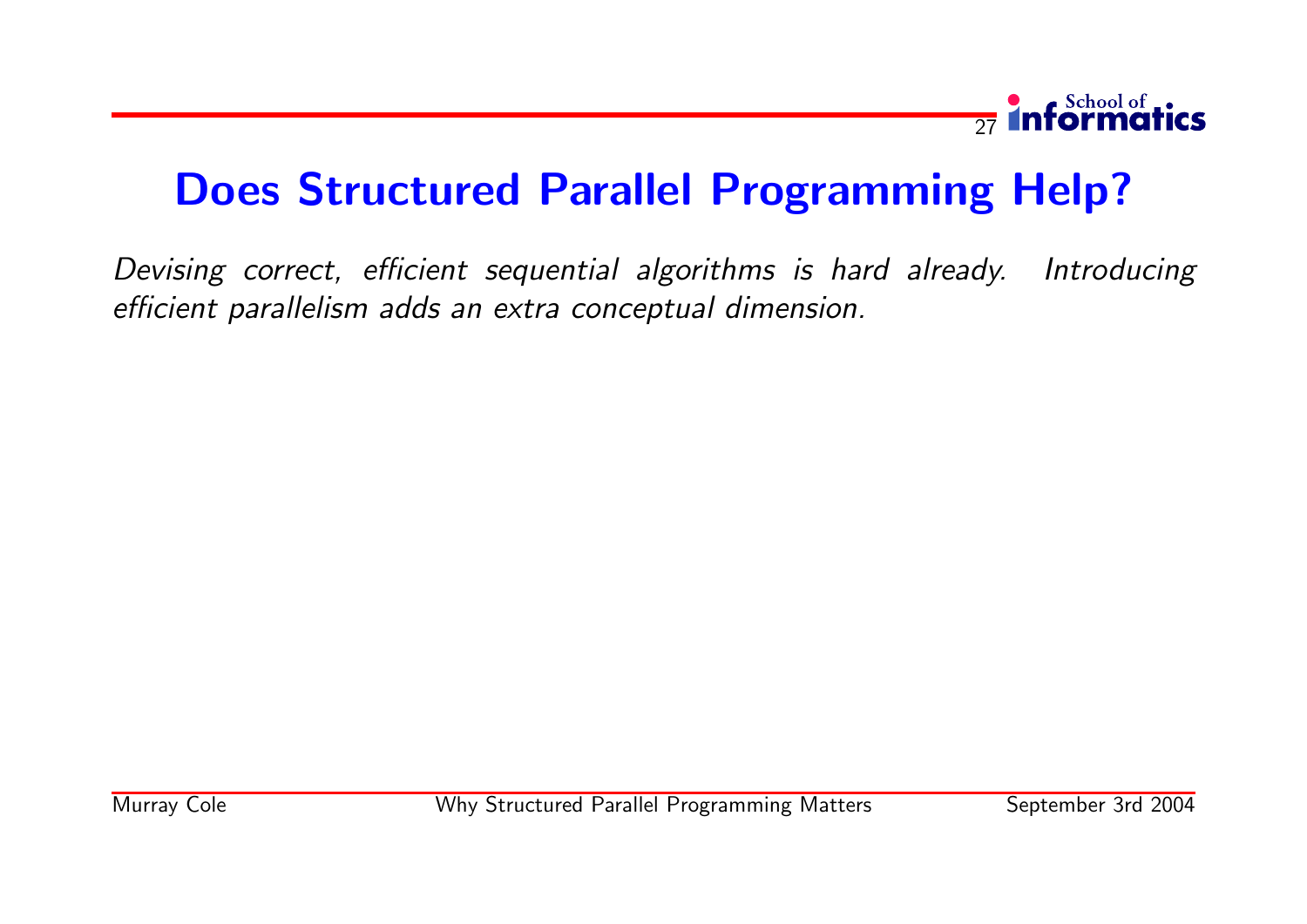

Devising correct, efficient sequential algorithms is hard already. Introducing efficient parallelism adds an extra conceptual dimension.

No. Skeletons help us express algorithms but we still have to devise them.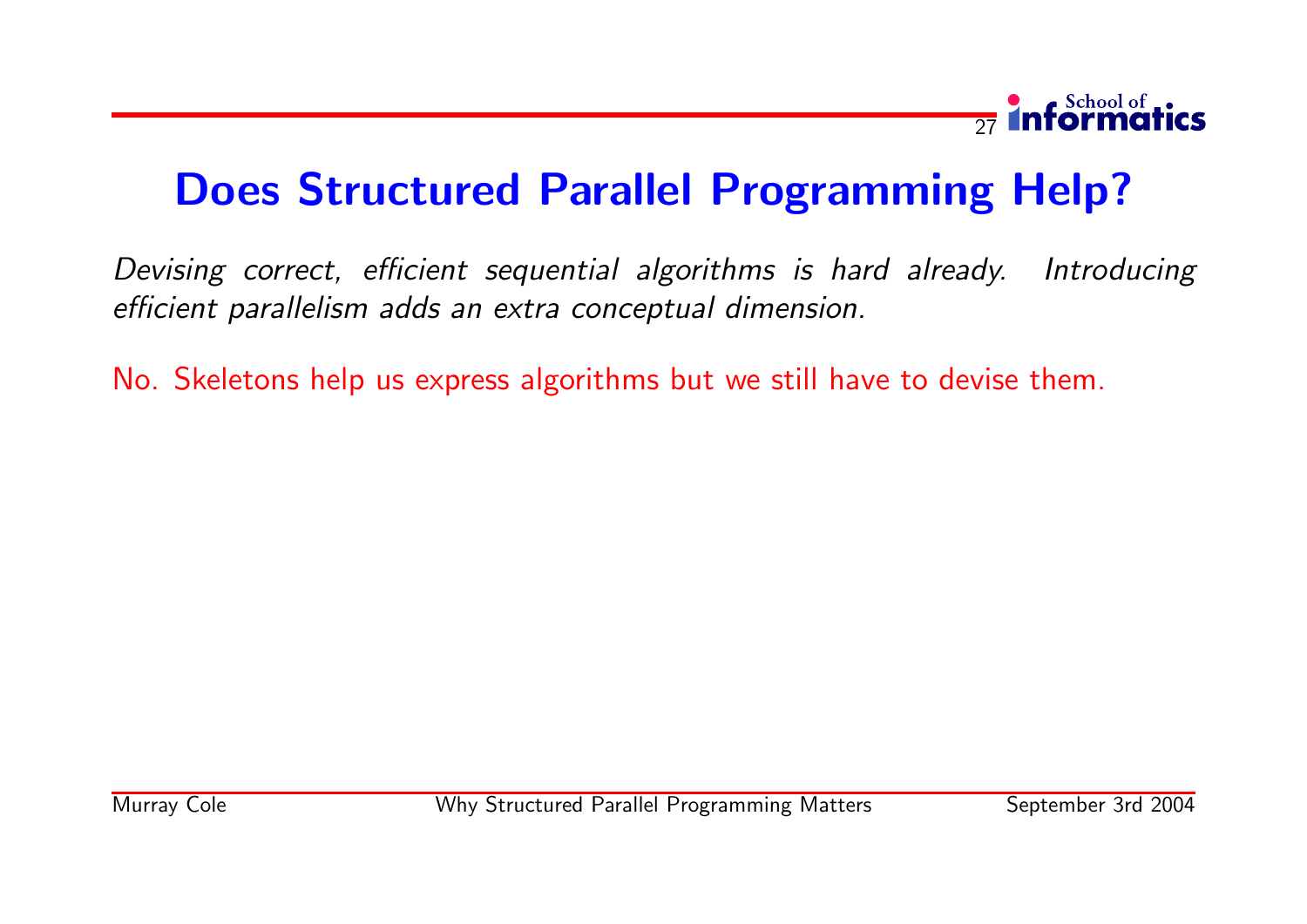

Devising correct, efficient sequential algorithms is hard already. Introducing efficient parallelism adds an extra conceptual dimension.

No. Skeletons help us express algorithms but we still have to devise them.

We must maintain high efficiency in practice (not just big O).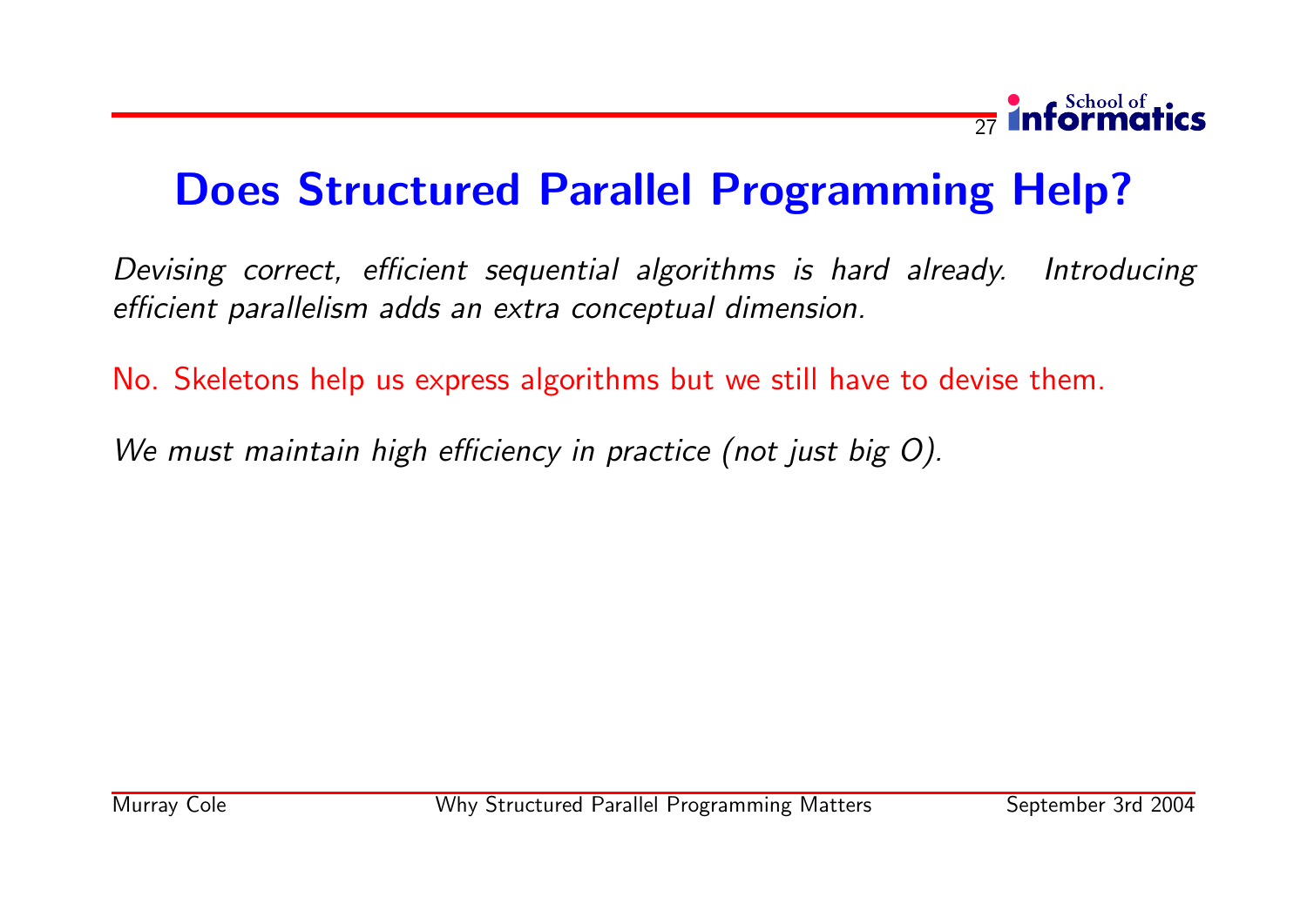

Devising correct, efficient sequential algorithms is hard already. Introducing efficient parallelism adds an extra conceptual dimension.

No. Skeletons help us express algorithms but we still have to devise them.

We must maintain high efficiency in practice (not just big O).

Yes. The skeleton implementation knows the interaction pattern in advance, and exploits this knowledge at a low level.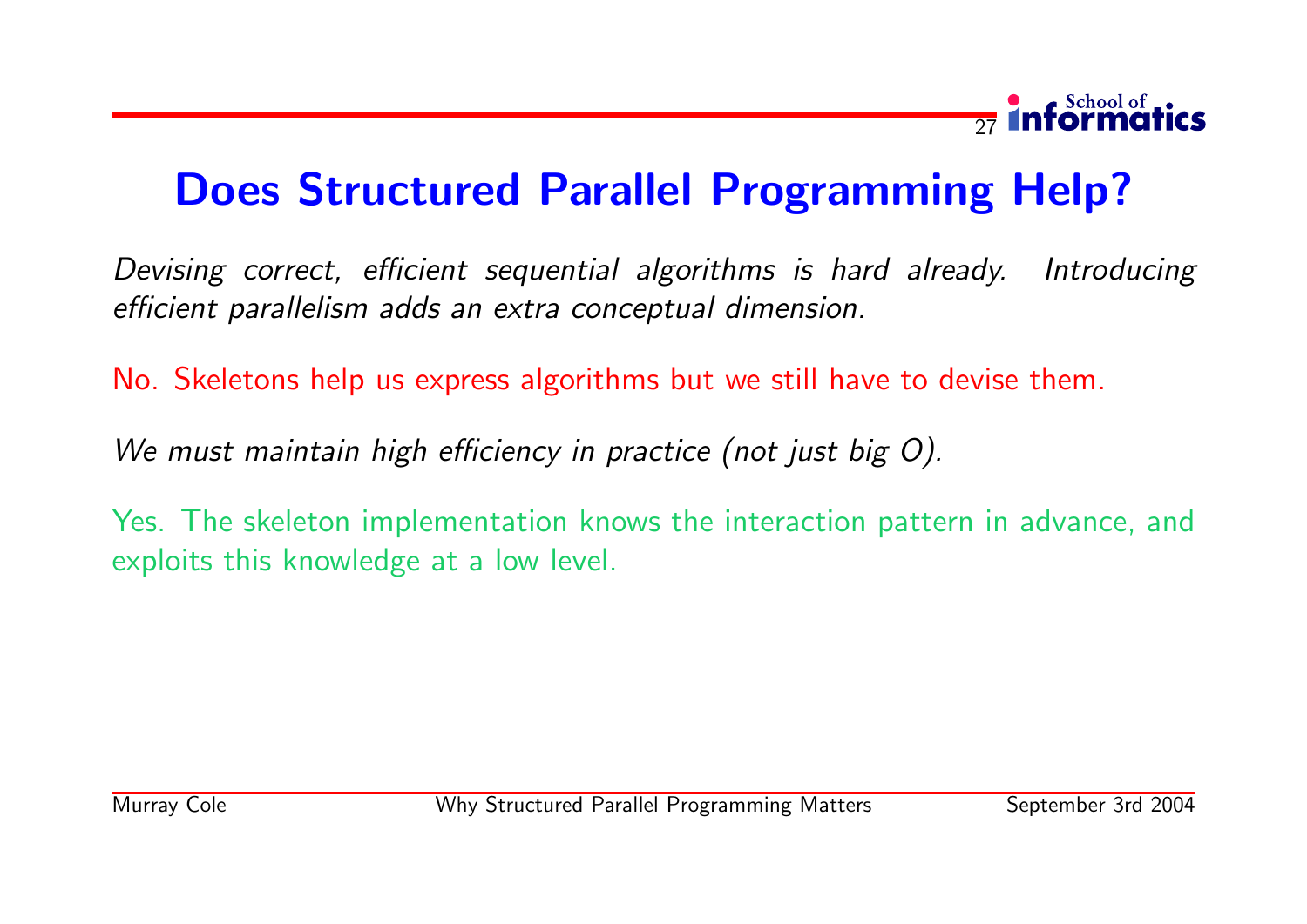

Devising correct, efficient sequential algorithms is hard already. Introducing efficient parallelism adds an extra conceptual dimension.

No. Skeletons help us express algorithms but we still have to devise them.

We must maintain high efficiency in practice (not just big O).

Yes. The skeleton implementation knows the interaction pattern in advance, and exploits this knowledge at a low level.

Expressing and optimising interaction is confusing.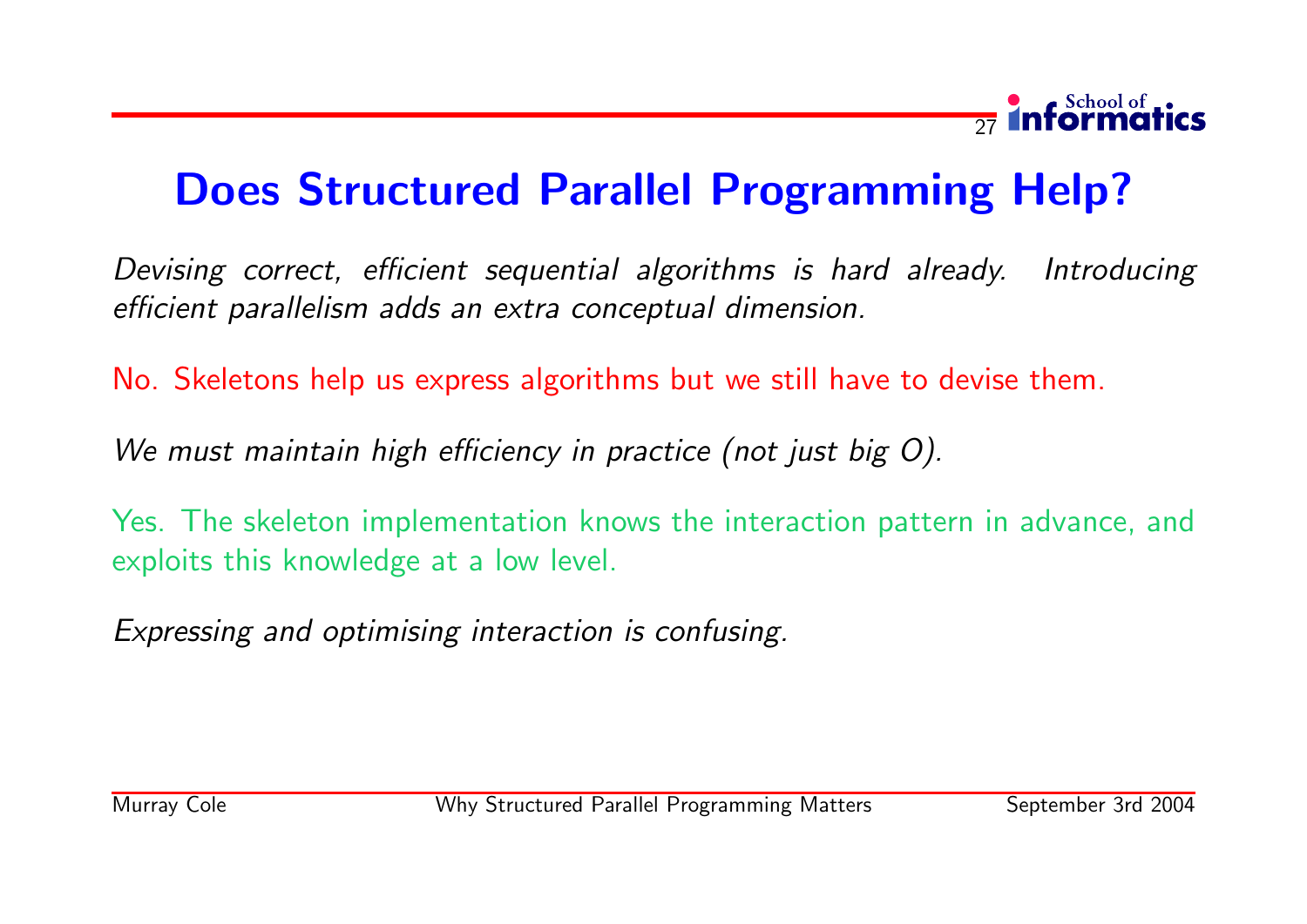

Devising correct, efficient sequential algorithms is hard already. Introducing efficient parallelism adds an extra conceptual dimension.

No. Skeletons help us express algorithms but we still have to devise them.

We must maintain high efficiency in practice (not just big O).

Yes. The skeleton implementation knows the interaction pattern in advance, and exploits this knowledge at a low level.

Expressing and optimising interaction is confusing.

Yes. The pattern abstracted by the skeleton hides all the interaction.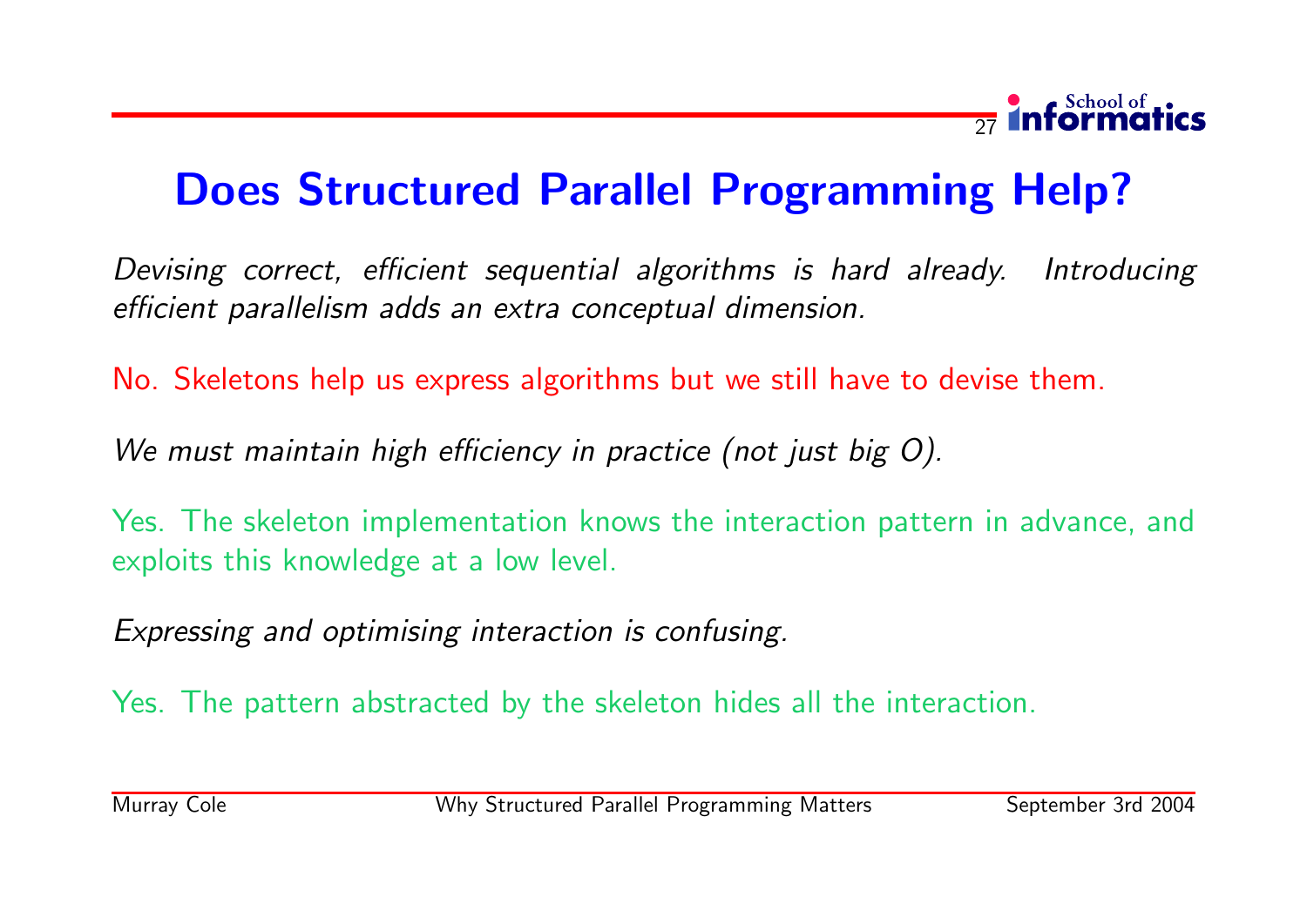

Well known, tried and trusted performance optimisations typically exploit information about the spatial and temporal context in which indvidual operations are performed.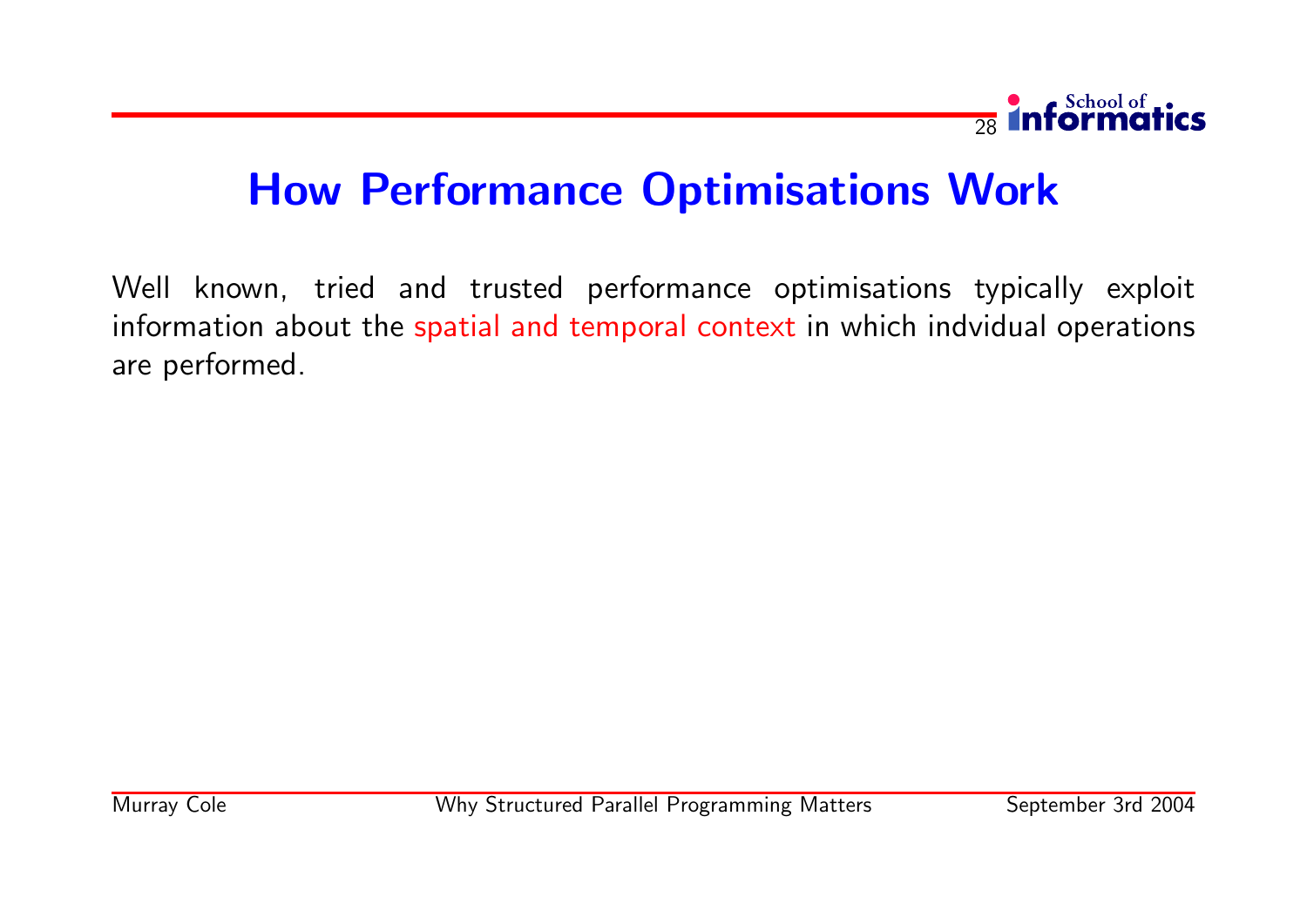

### Cache Optimisations

```
for (i=0; i < N; i++)for (j=0; j < N; j++)for (k=0; k<N; k++)
           c[i][j] += a[i][k]*b[k][j];
```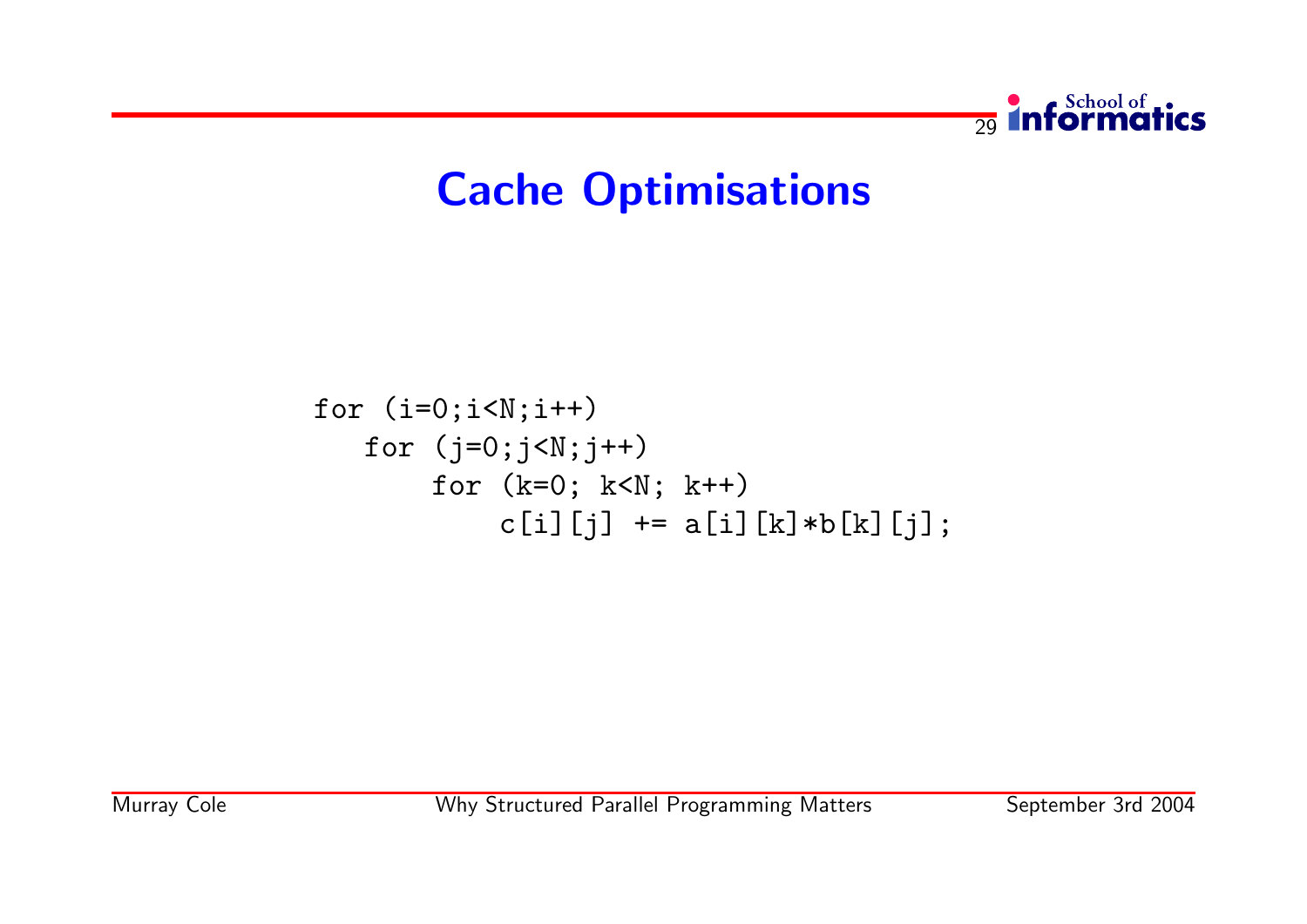

# Cache Optimisations

```
for (jj=0; jj<N; jj=jj+B)
   for (kk=0; kk<N; kk=kk+B)
      for (i=0; i< N; i++)for (i=j; j < j+B; j++) {
            pa = &a[i][kk]; pb = &b[kk][jk];temp = (*pa++)*(*pb);for (k=kk+1; k < kk+B; k++) {
              pb = pb + N;
              temp += (*pa++)*(*pb);
            }
            c[i][j] += temp;
      }
```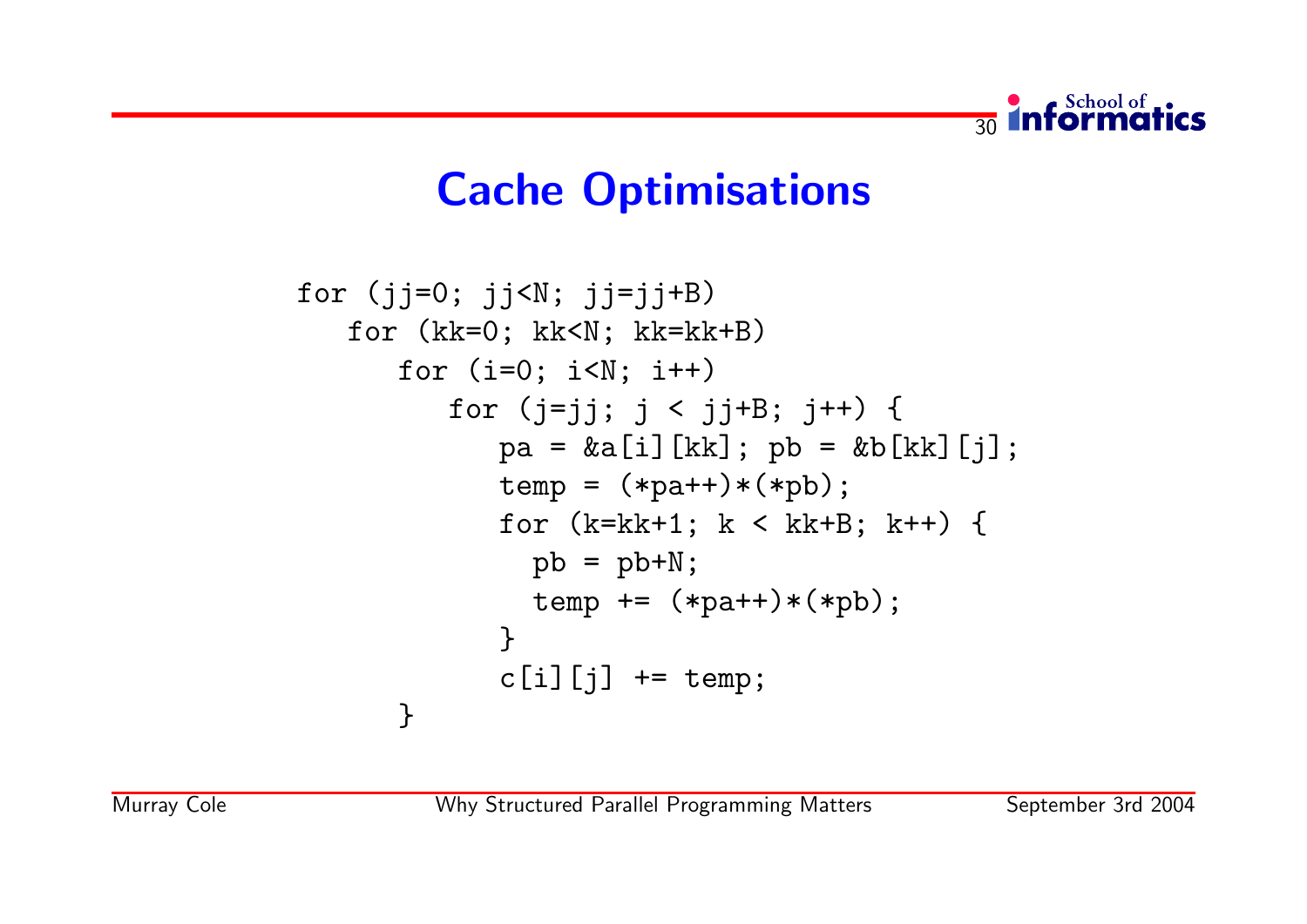

#### Branch Prediction

```
while (a[i] < b[a[i]]) {
   c[j+i] += b[j];
   if (c[k] < 100) {
     k++;b[j] = 0;}
   i++;
}
```
Performance improved by knowing whether branches are "usually" taken.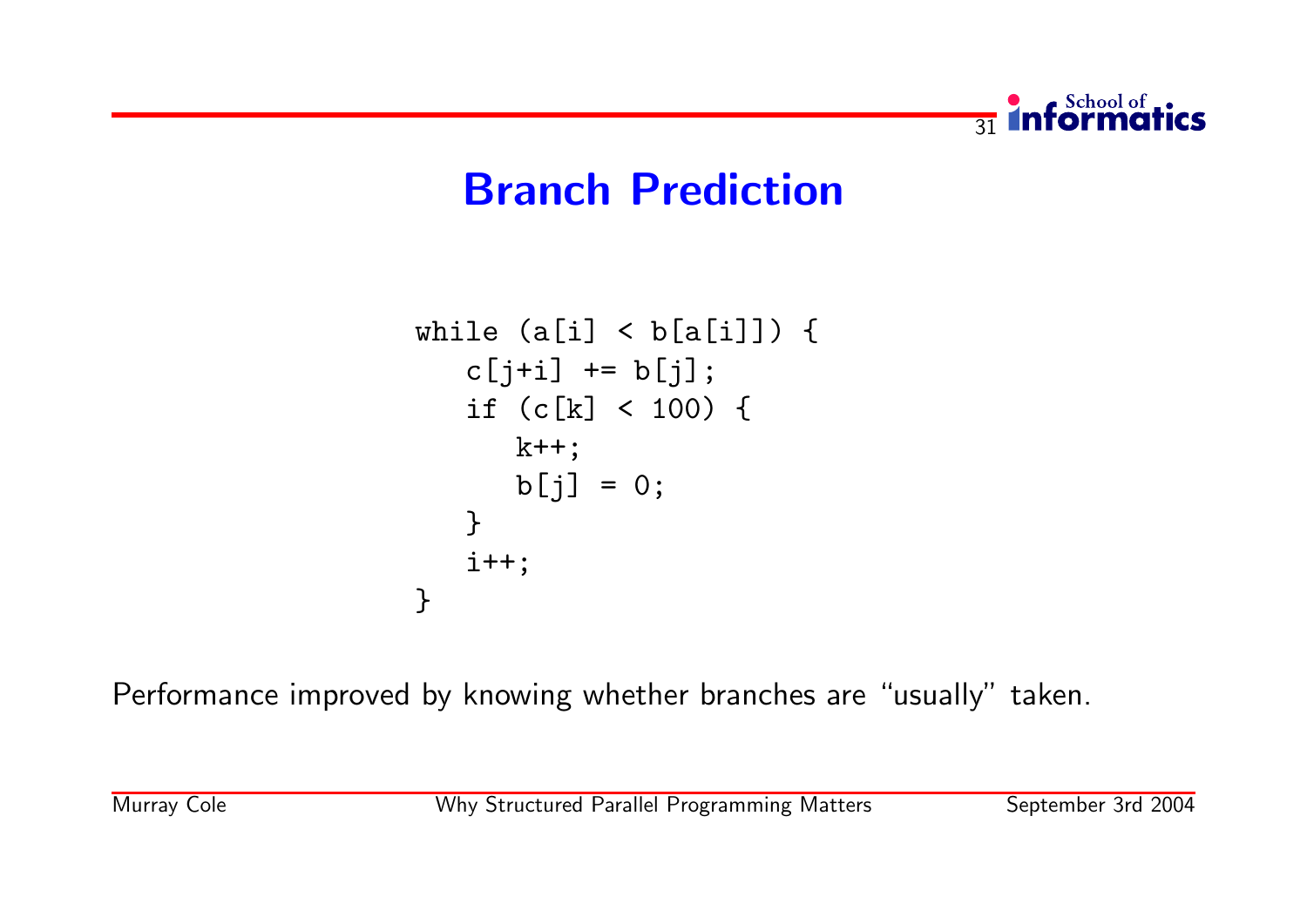

Well known, tried and trusted performance optimisations typically exploit information about the spatial and temporal context in which indvidual operations are performed.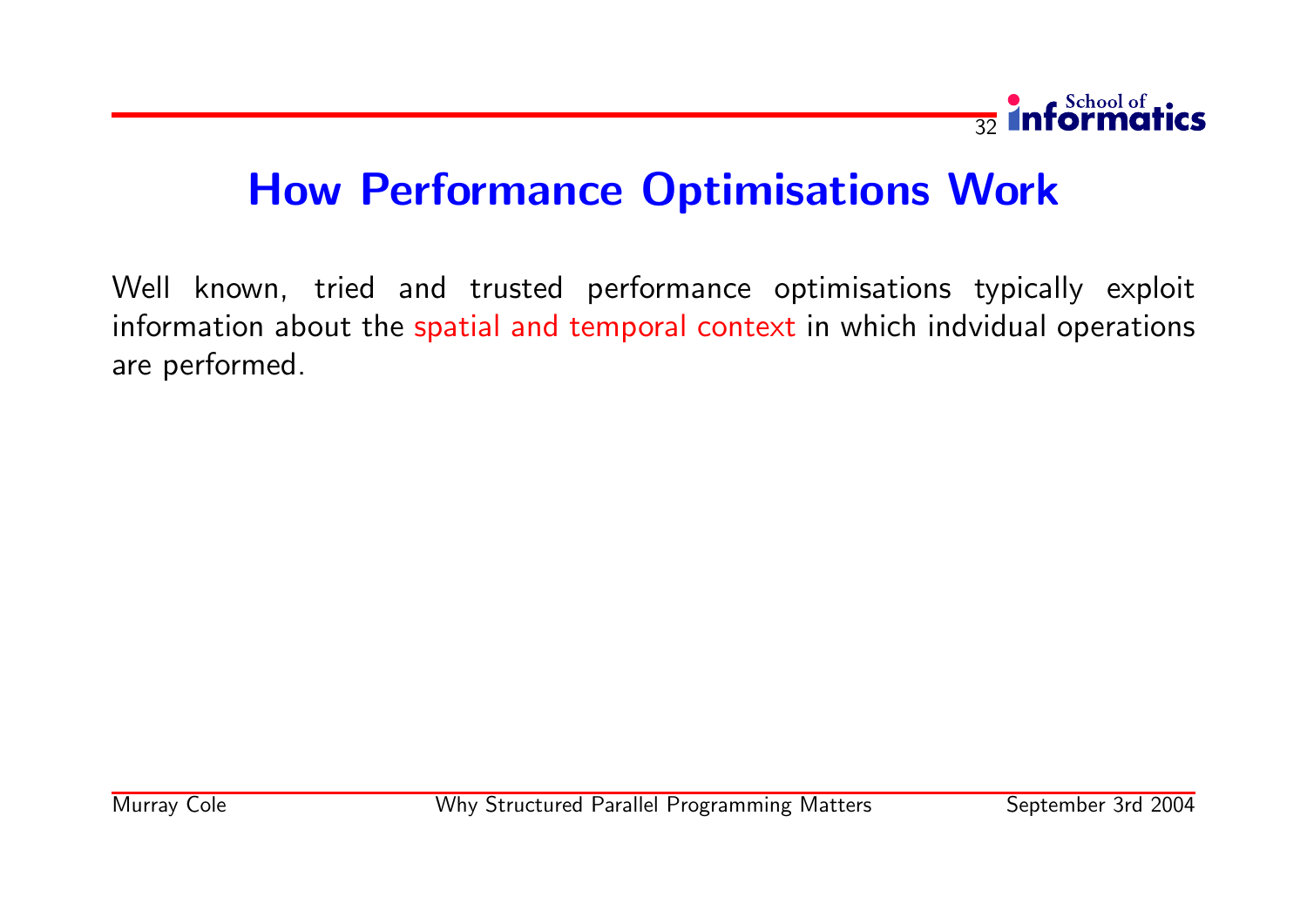

Well known, tried and trusted performance optimisations typically exploit information about the spatial and temporal context in which indvidual operations are performed.

The use of structured parallel programming techniques provides information about future interactions, sometimes for the entire execution, in context.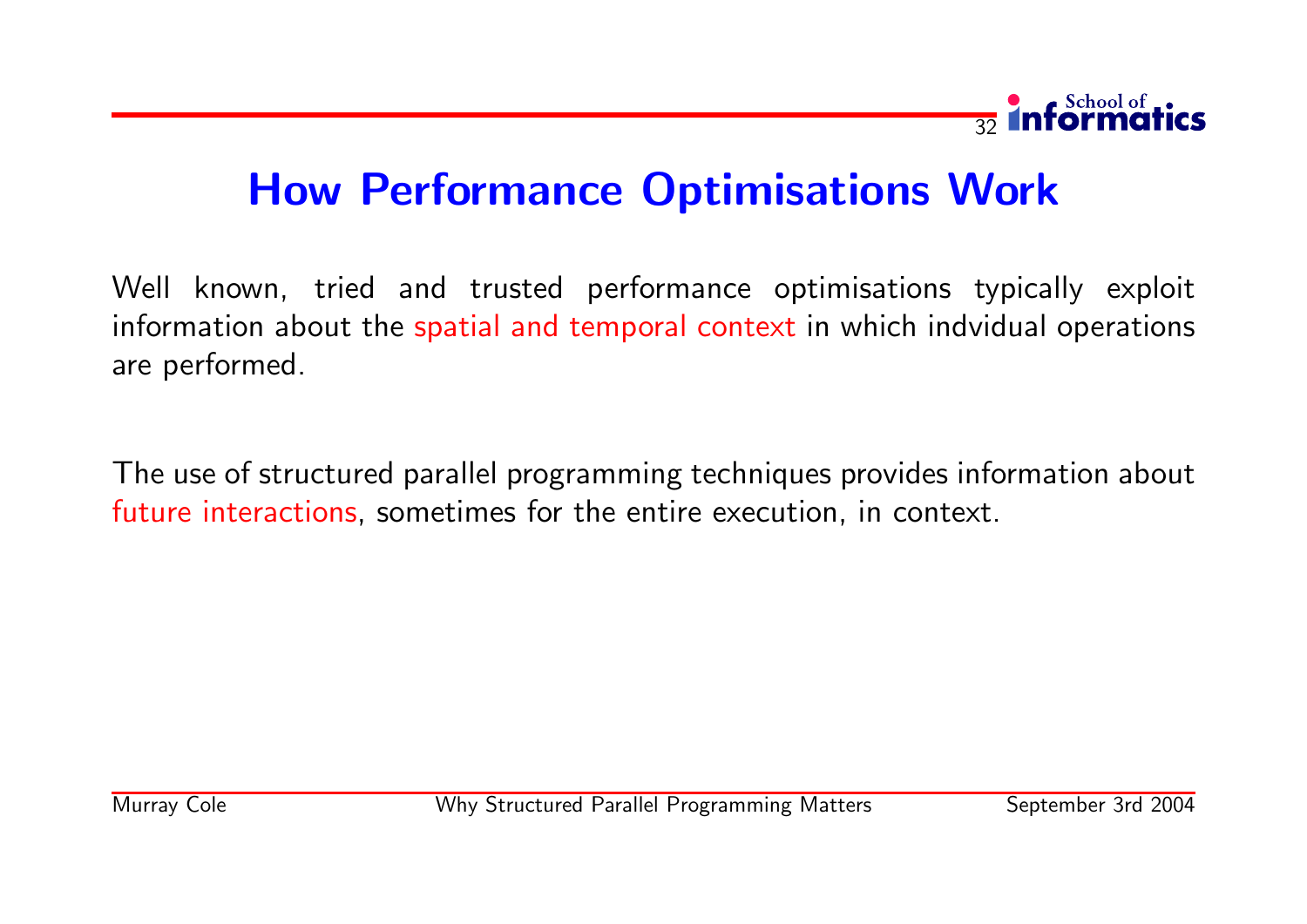

Well known, tried and trusted performance optimisations typically exploit information about the spatial and temporal context in which indvidual operations are performed.

The use of structured parallel programming techniques provides information about future interactions, sometimes for the entire execution, in context.

Structured Parallelism lets us tell the system what will happen next.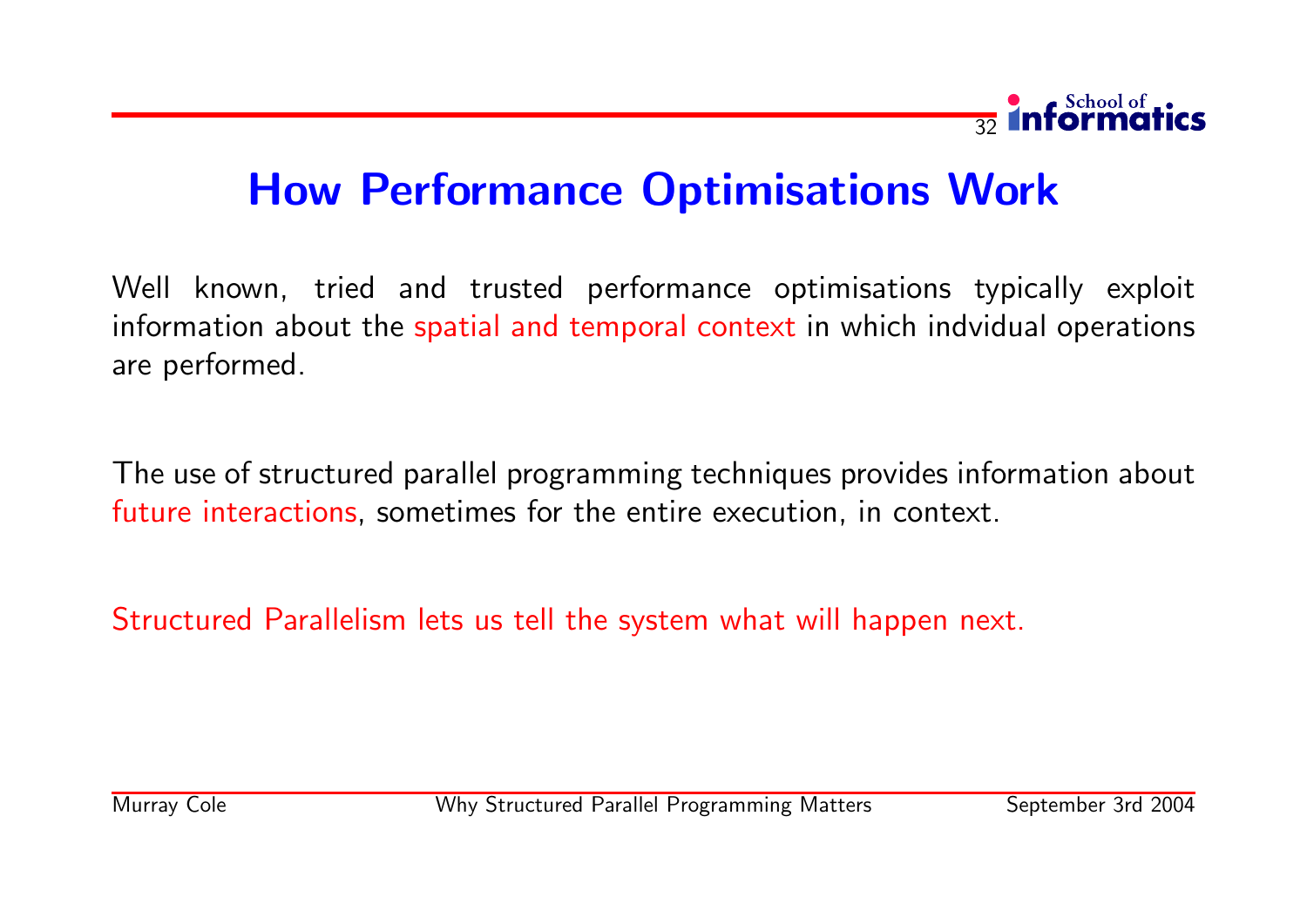

Consider a simple "iterated all-pairs" structure

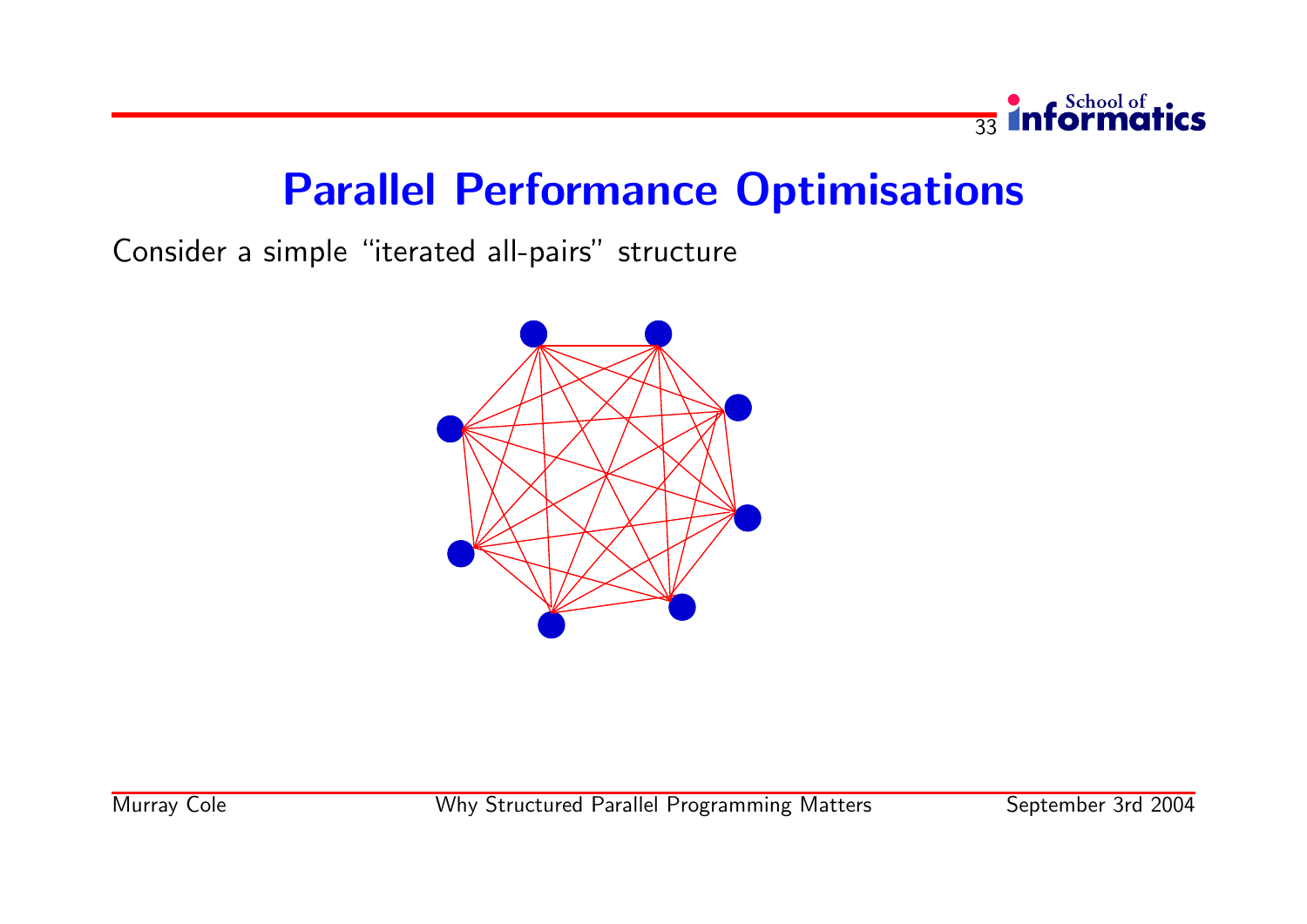

Consider a simple "iterated all-pairs" structure



Careful shared memory scheduling is essential.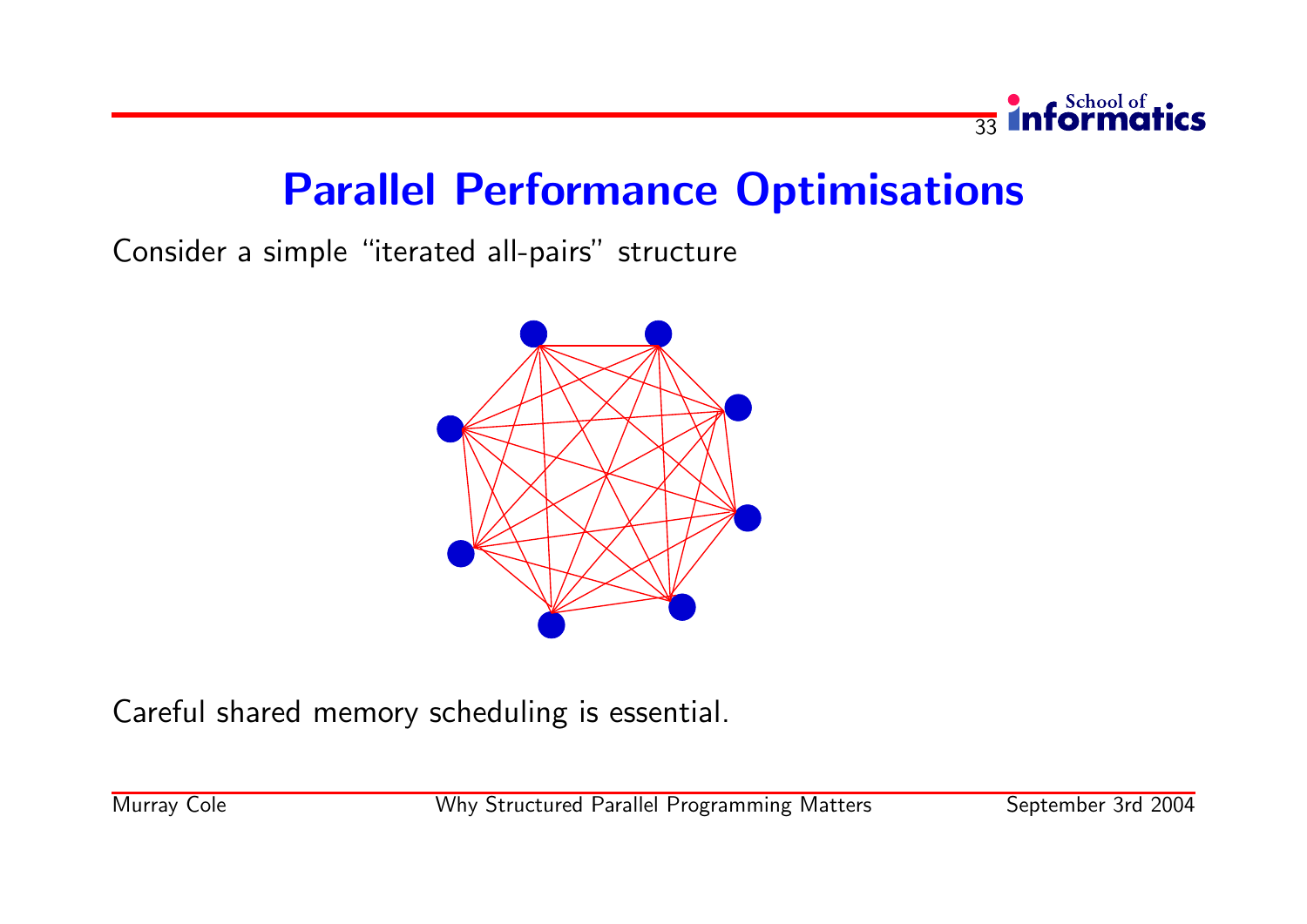

In a simple pipeline, agglomeration of messages can be crucial.

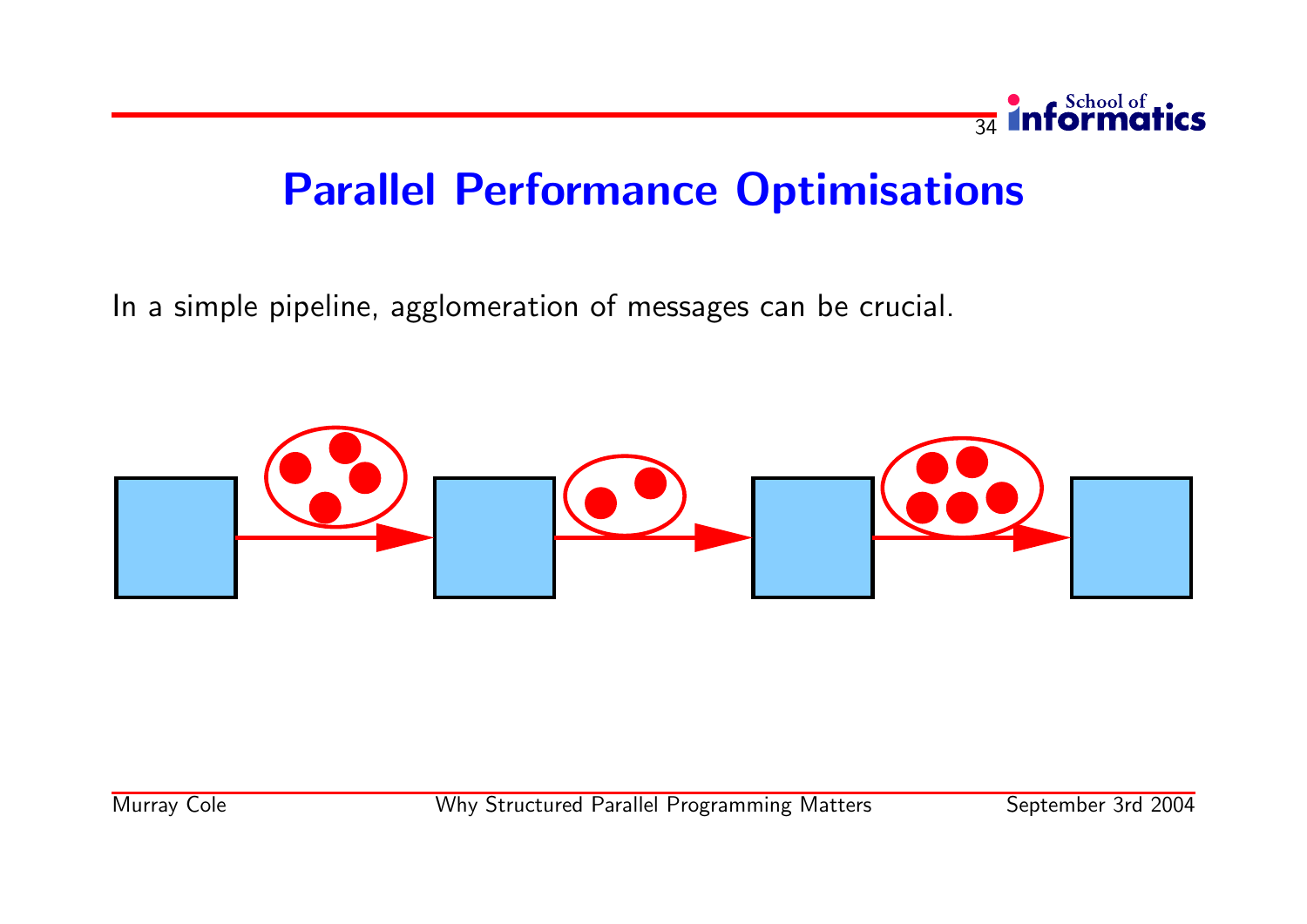

It will be difficult (often impossible?) to recognise that what we have is an "all-pairs" or "pipeline" computation from the equivalent unstructured source.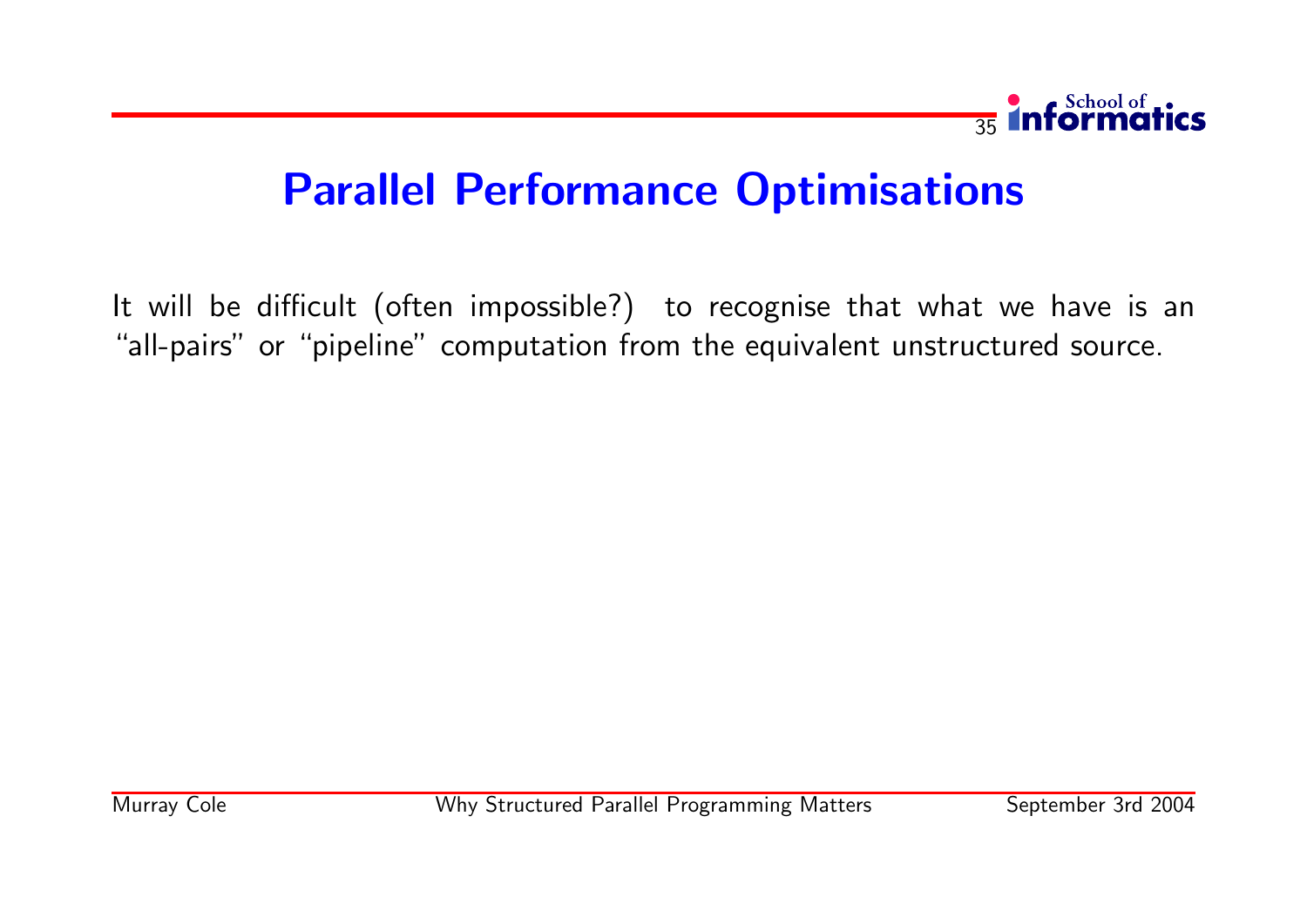

It will be difficult (often impossible?) to recognise that what we have is an "all-pairs" or "pipeline" computation from the equivalent unstructured source.

Structured Parallelism matters because it allows us to give the system this information (and as a side-effect, simplifies our programming task).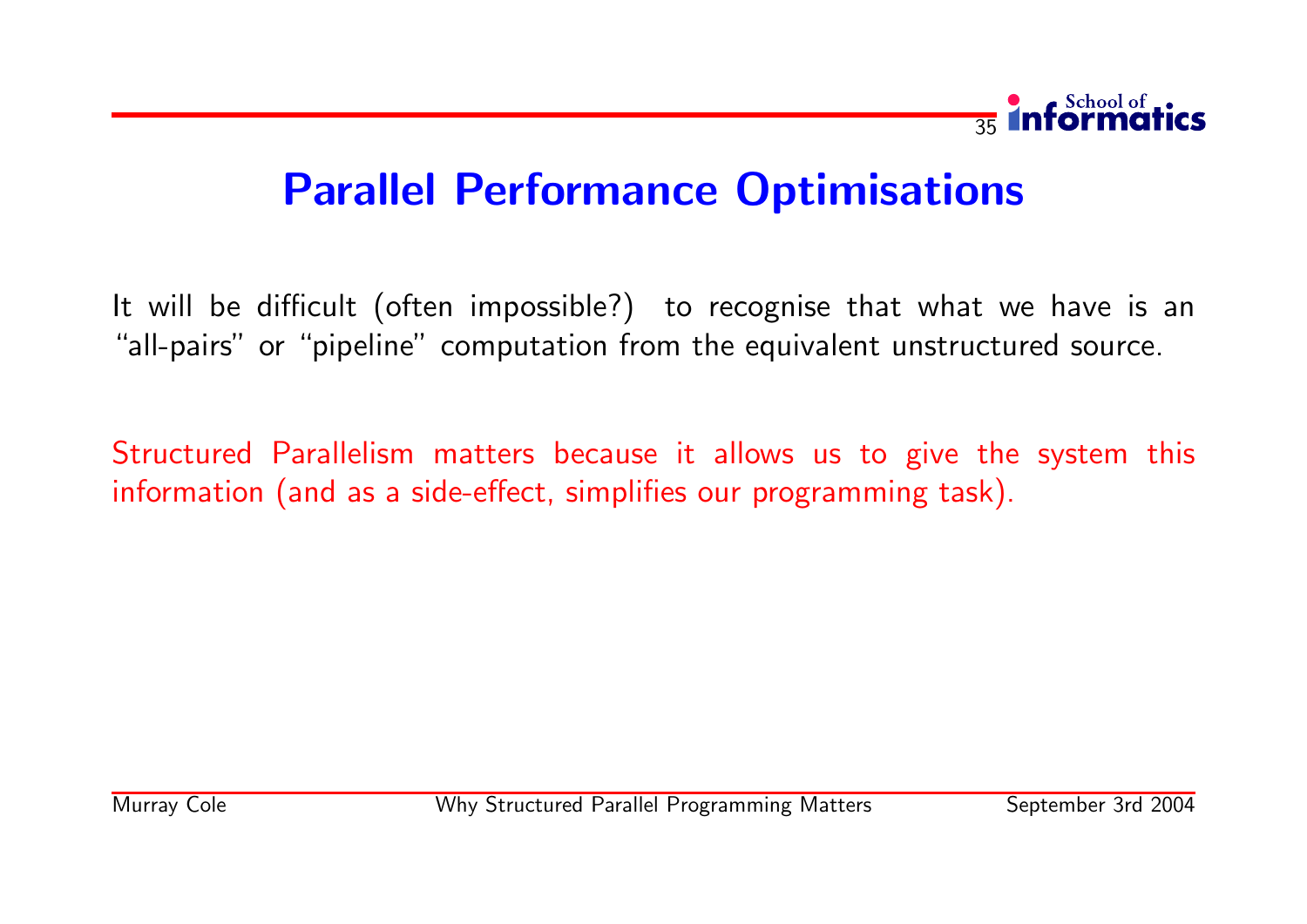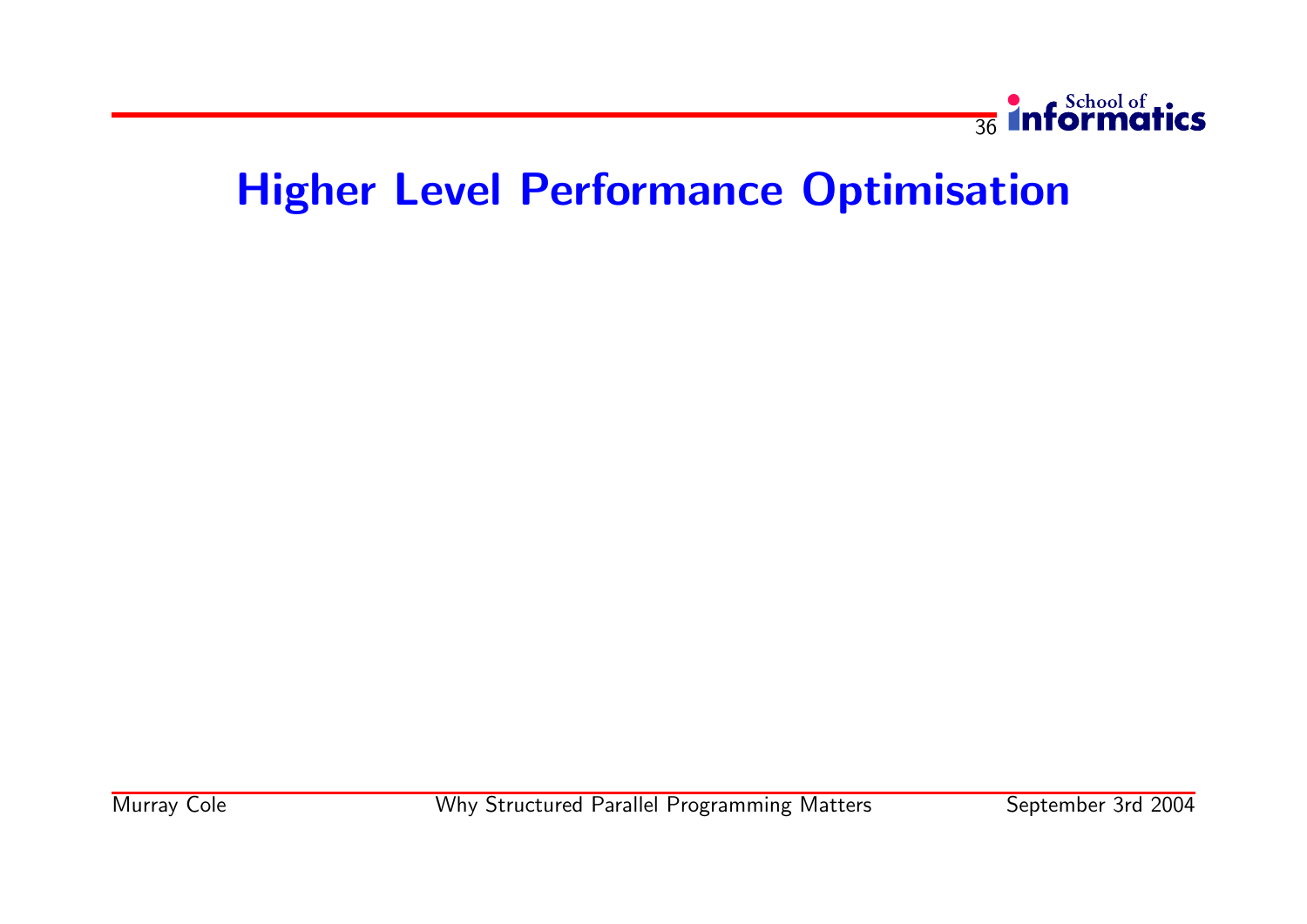

Performance programming is also about choosing the right algorithm, and being sure that it is correct.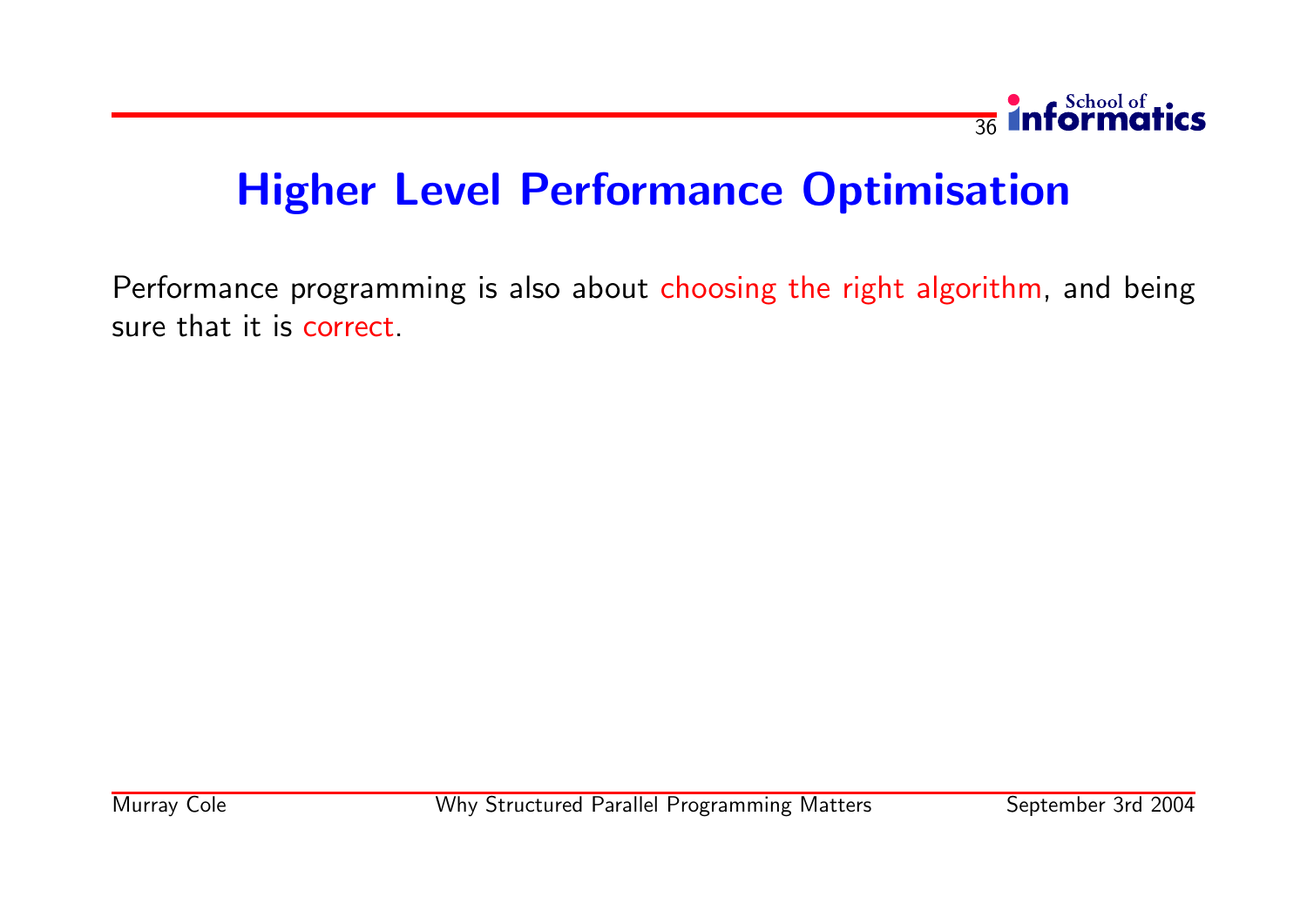

Performance programming is also about choosing the right algorithm, and being sure that it is correct.

Designing algorithms with structured concepts in mind allows us to benefit from high level algorithm restructuring techniques.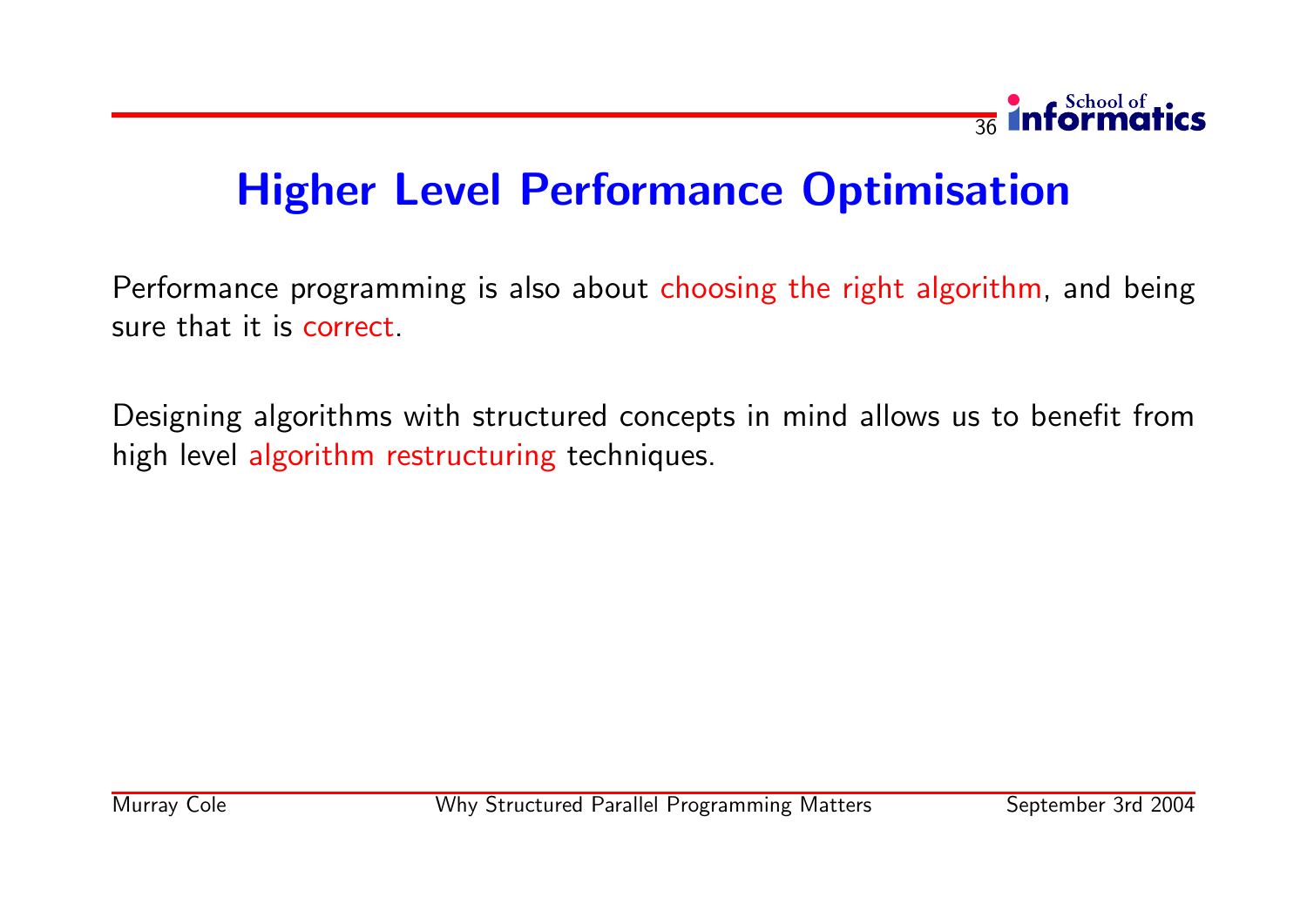

Performance programming is also about choosing the right algorithm, and being sure that it is correct.

Designing algorithms with structured concepts in mind allows us to benefit from high level algorithm restructuring techniques.

The coarse grain, collective nature of skeletons allows substantial transformations to be made with a small number of steps (in contrast to the same effect achieved with the corresponding unstructured primitives).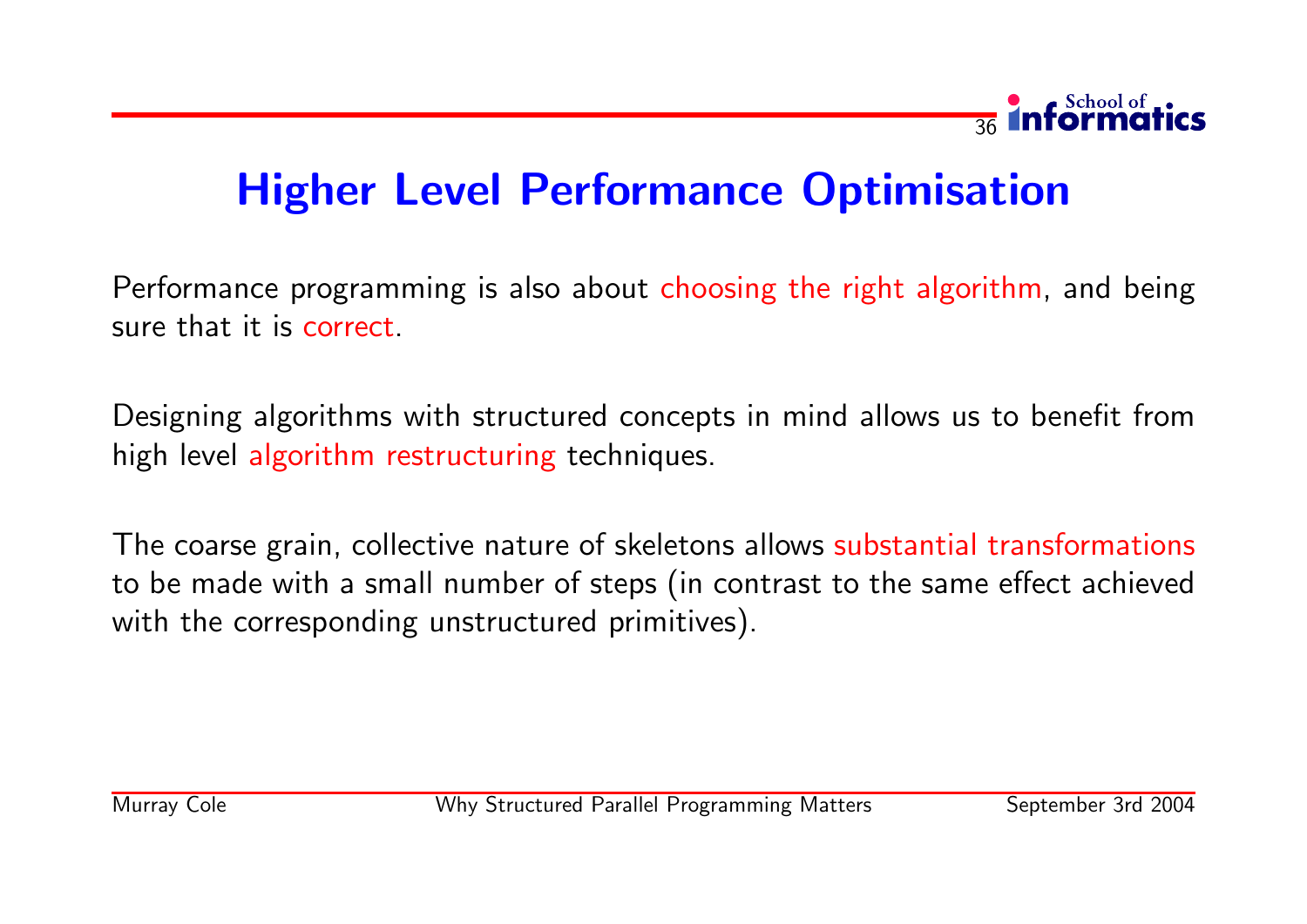

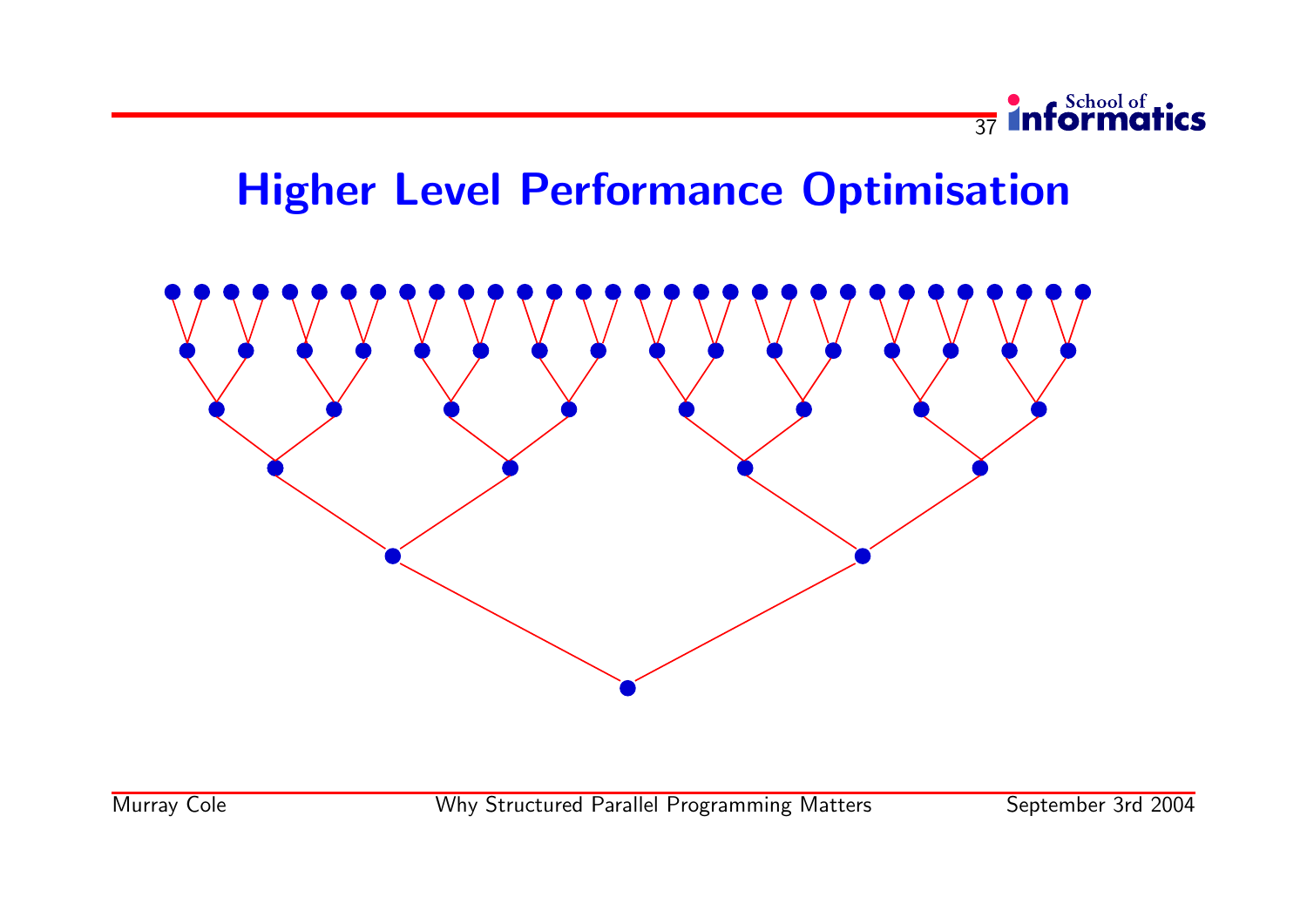

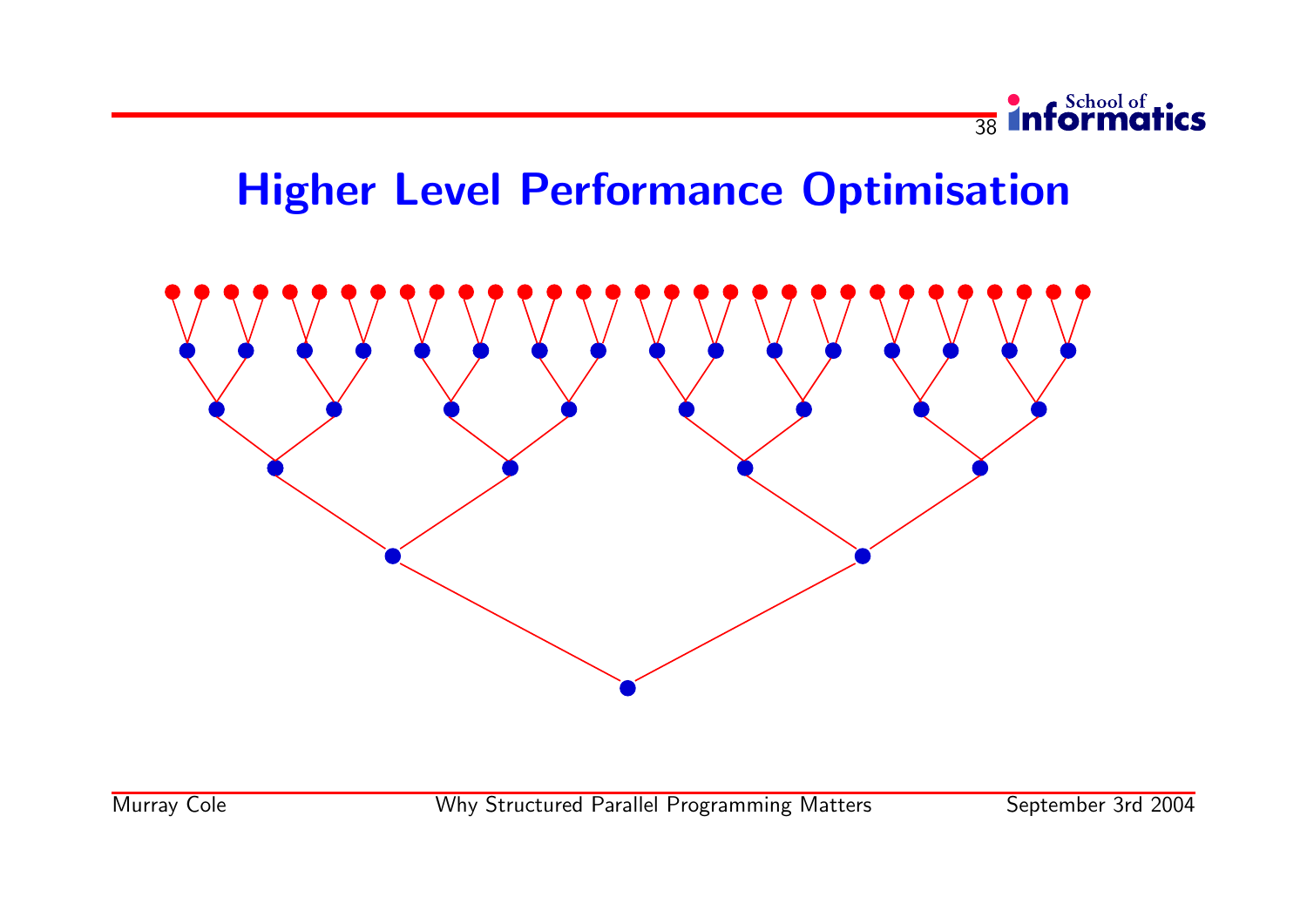

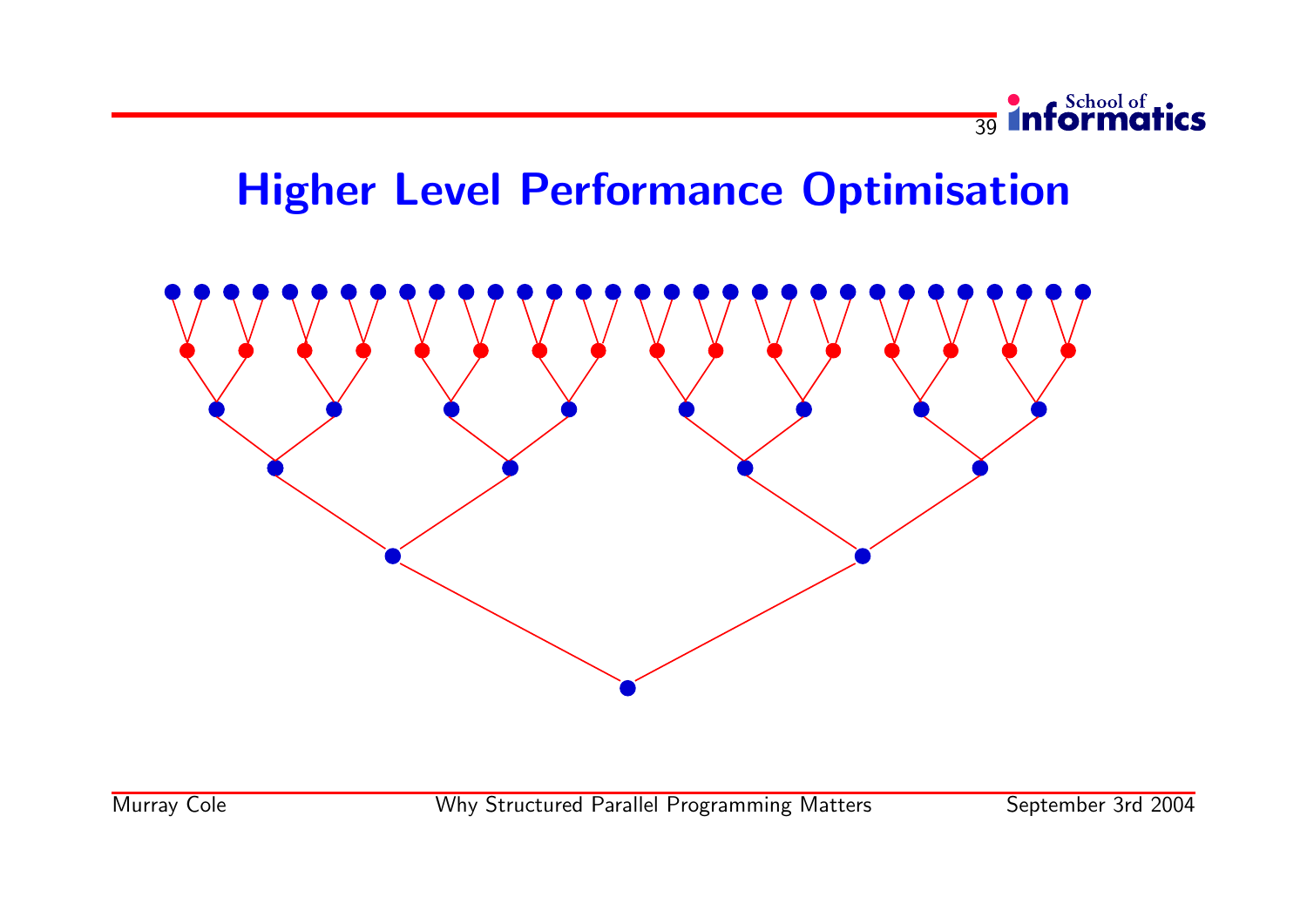

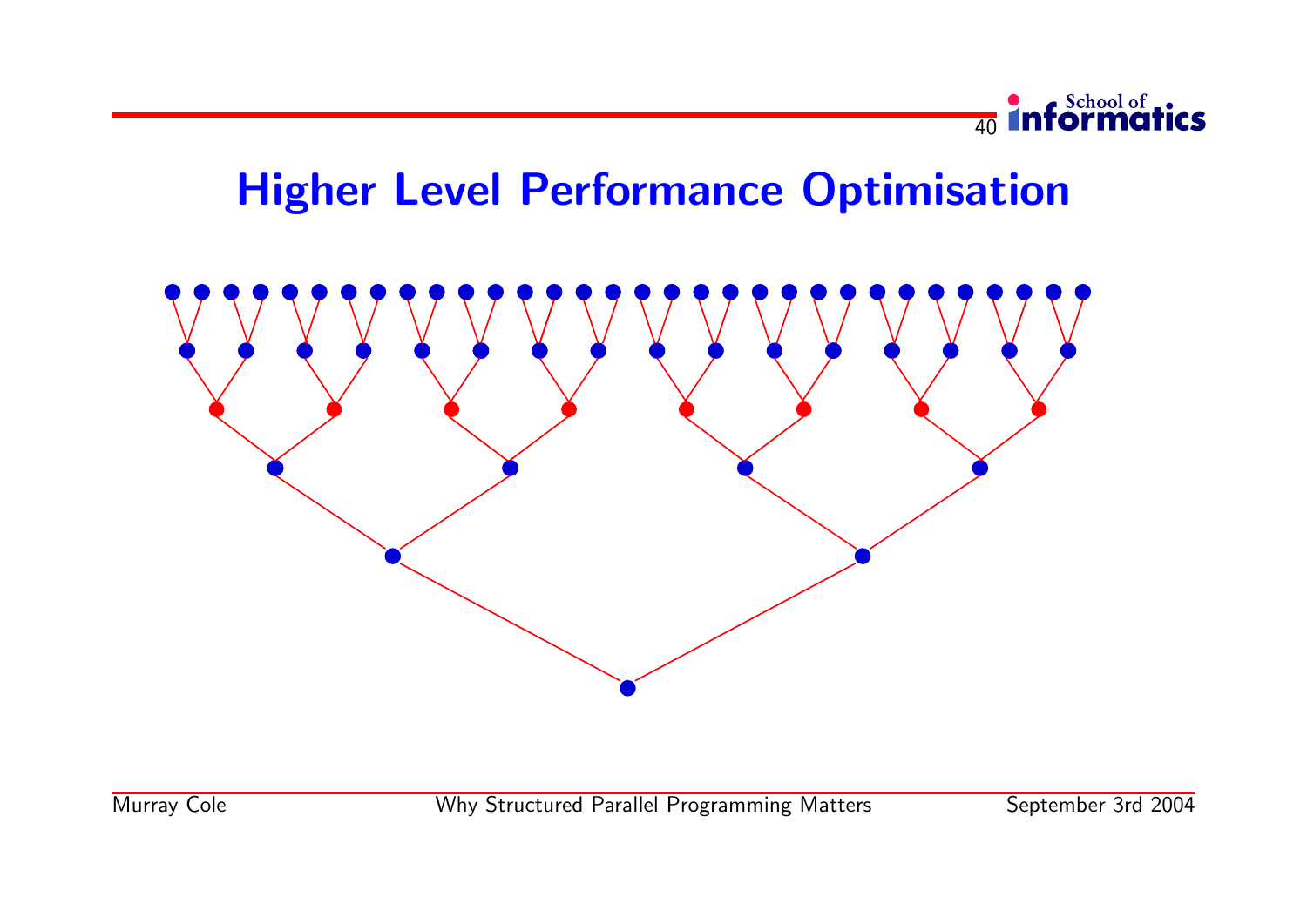

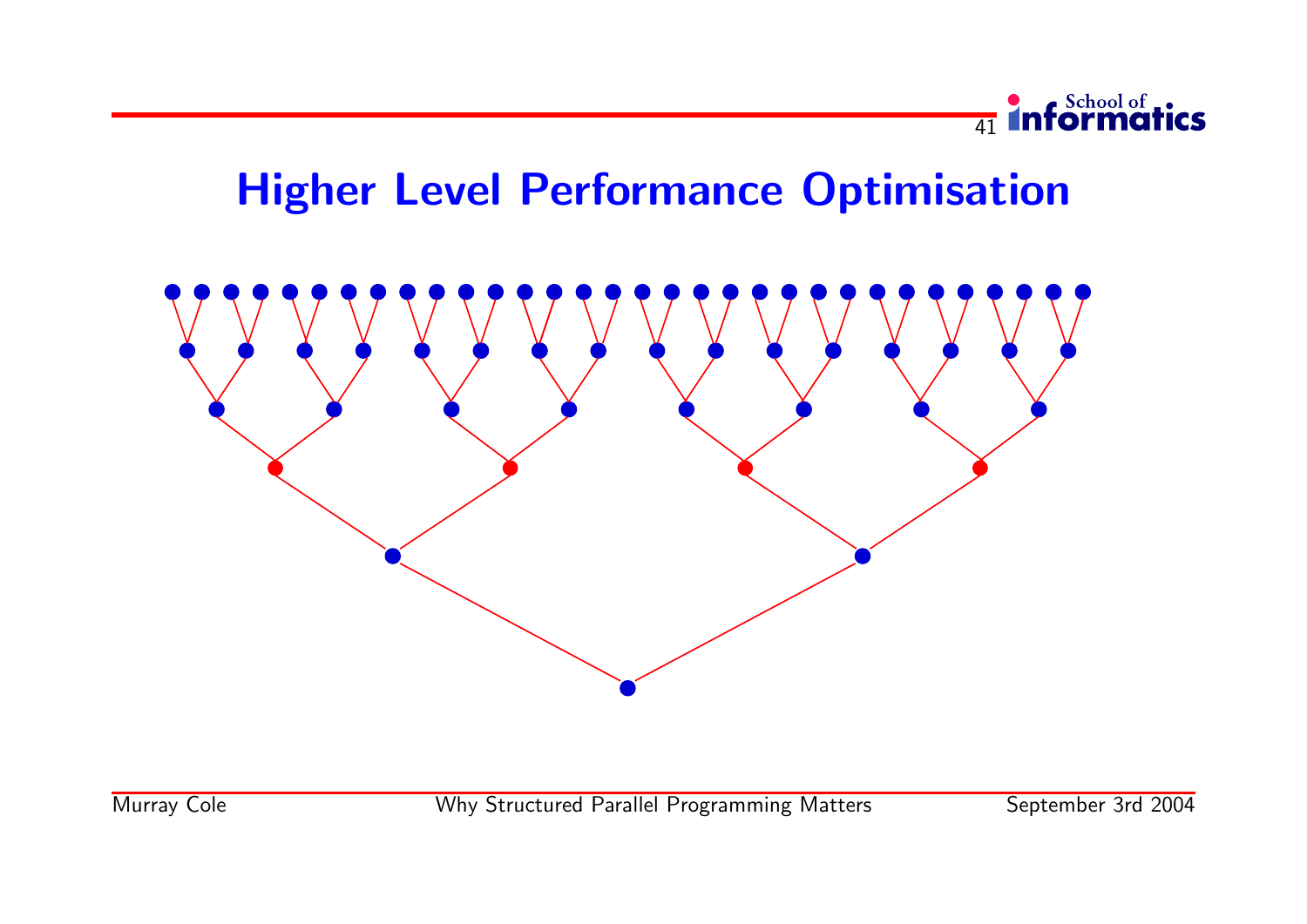

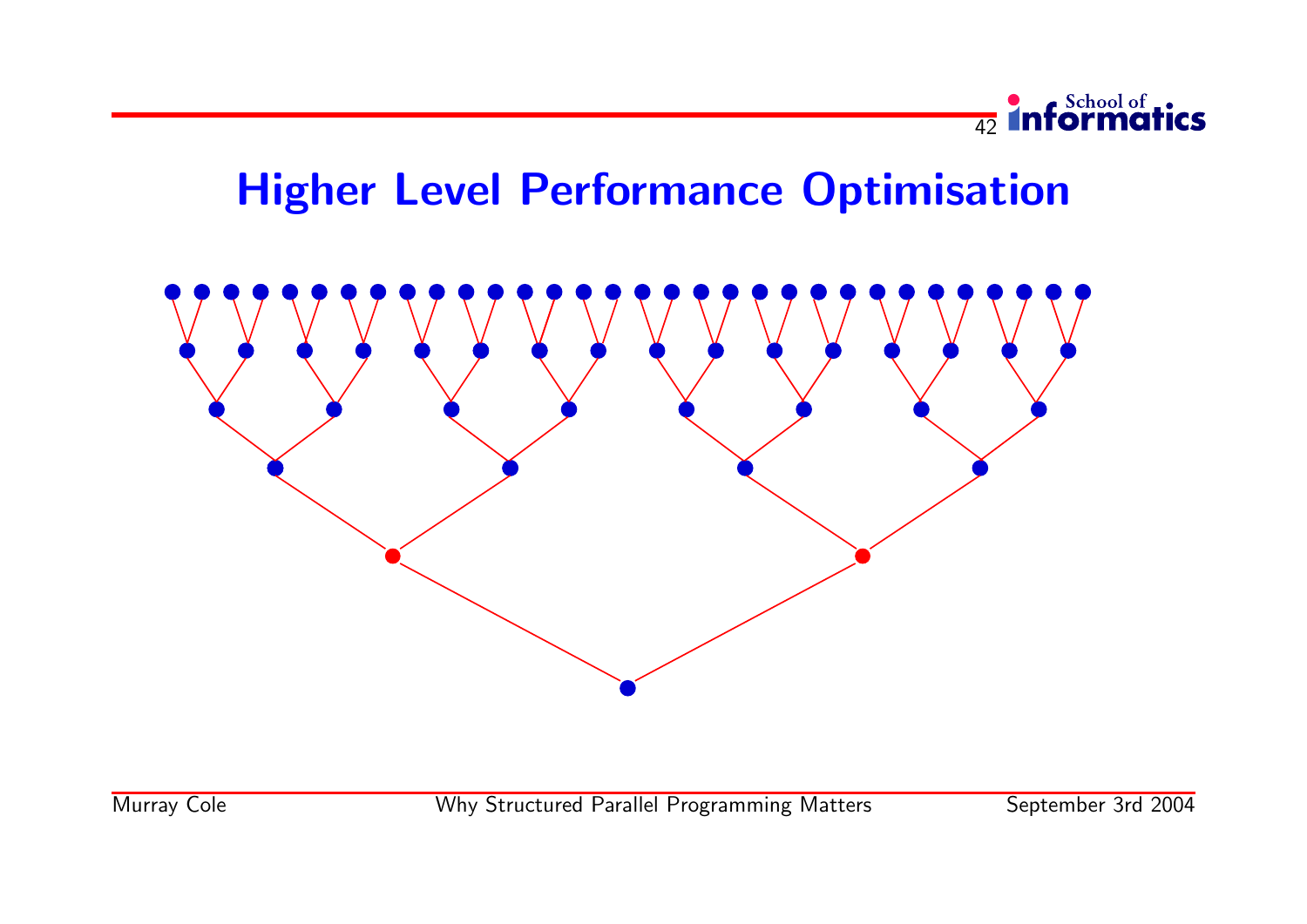

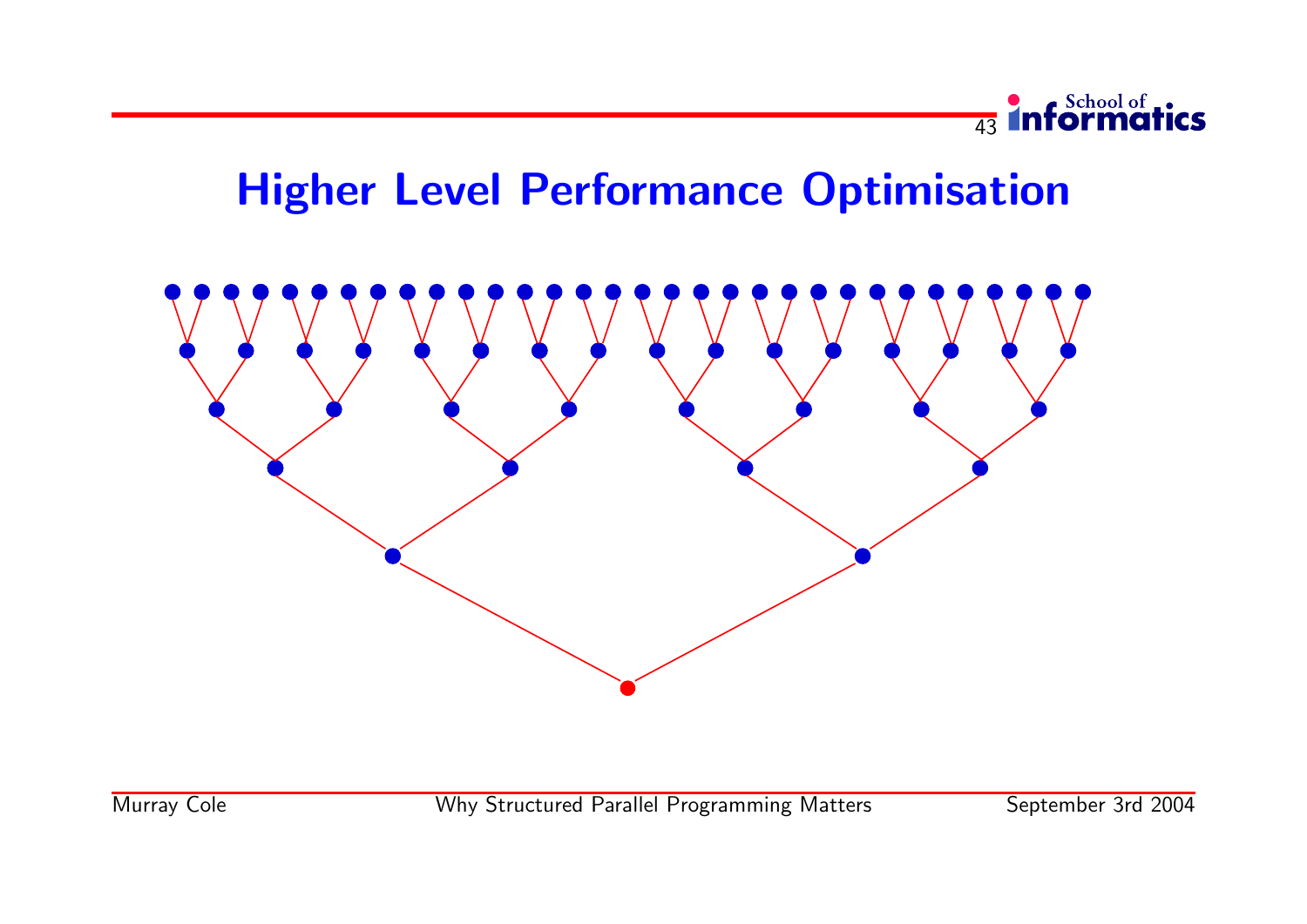

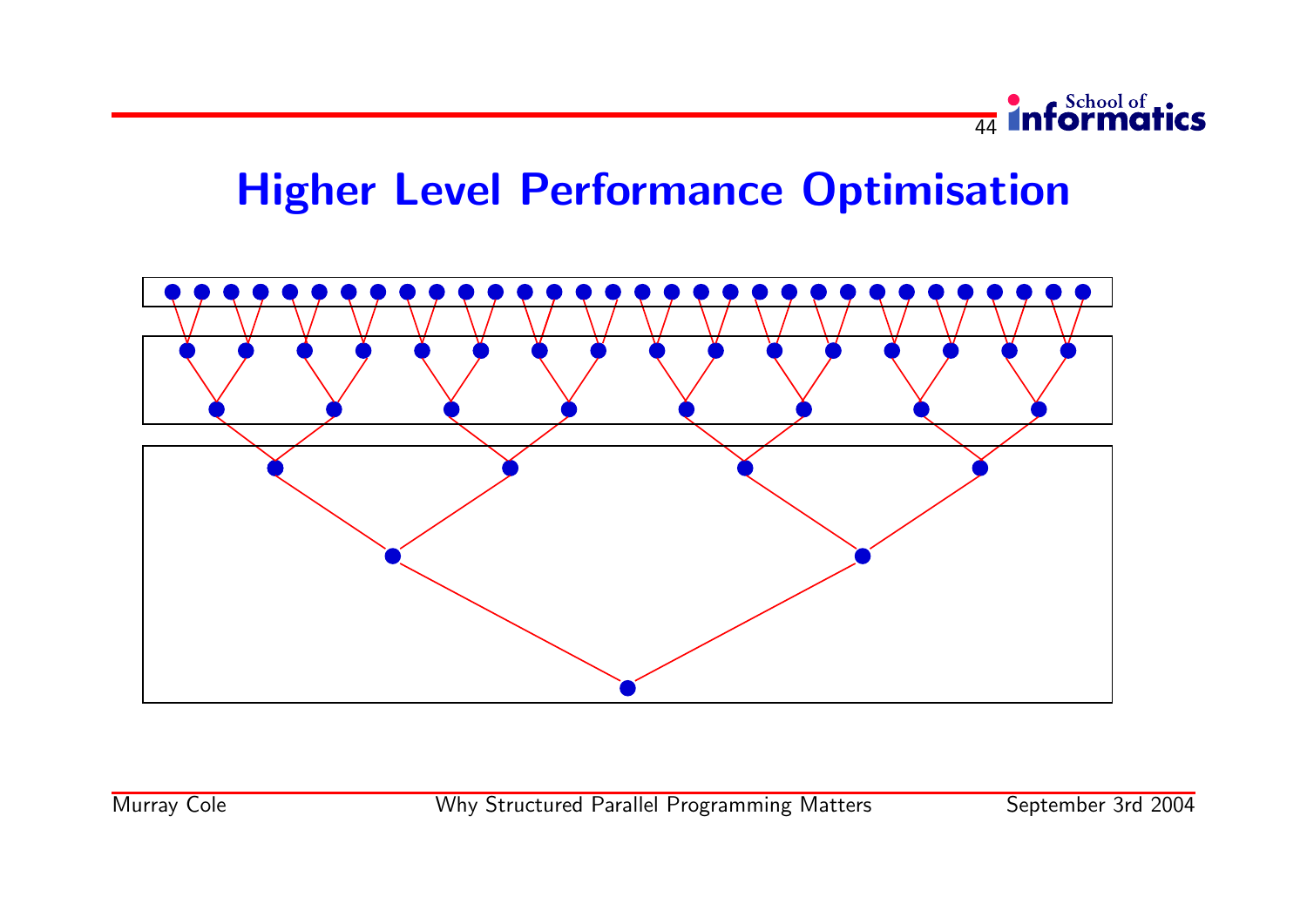

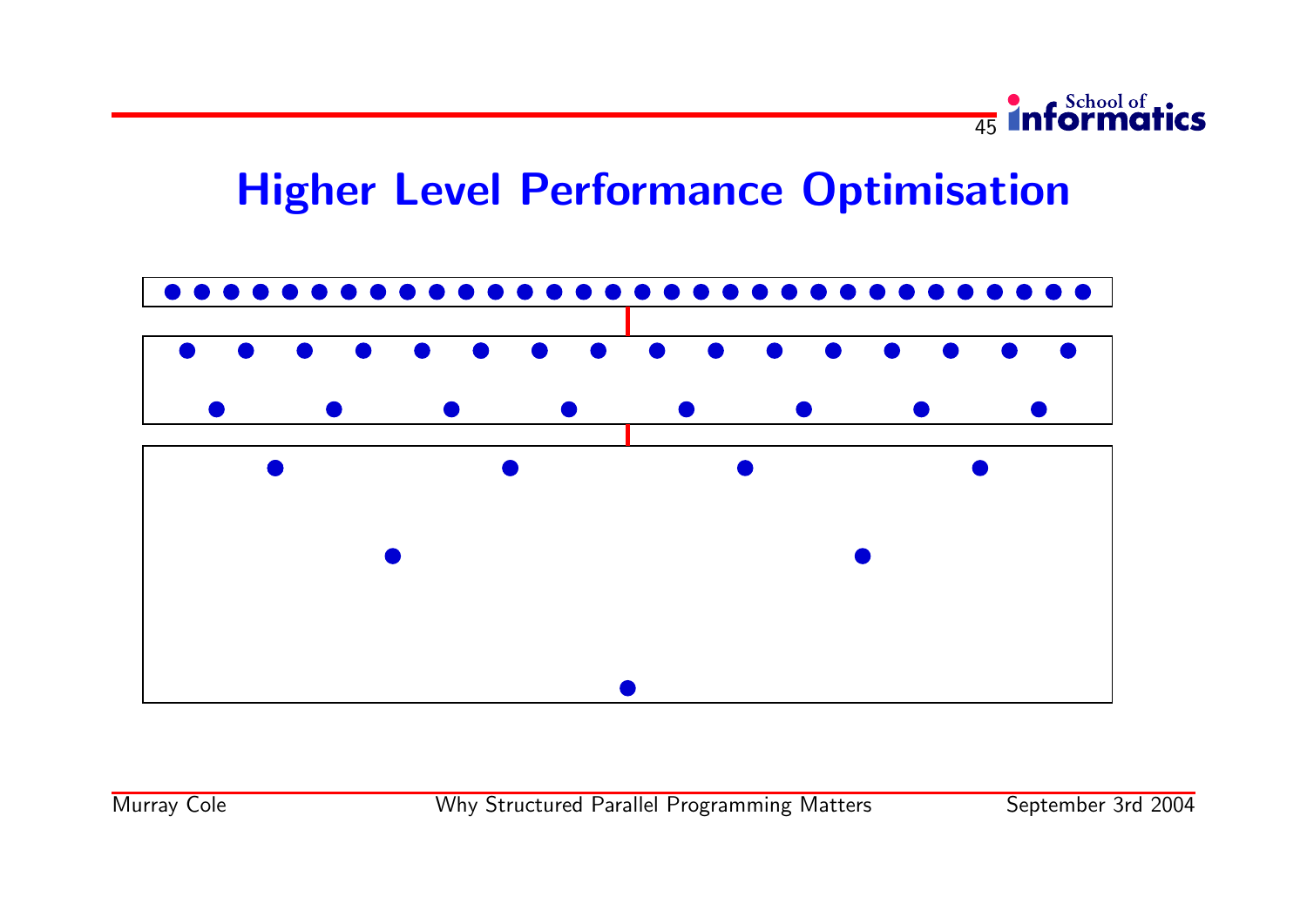

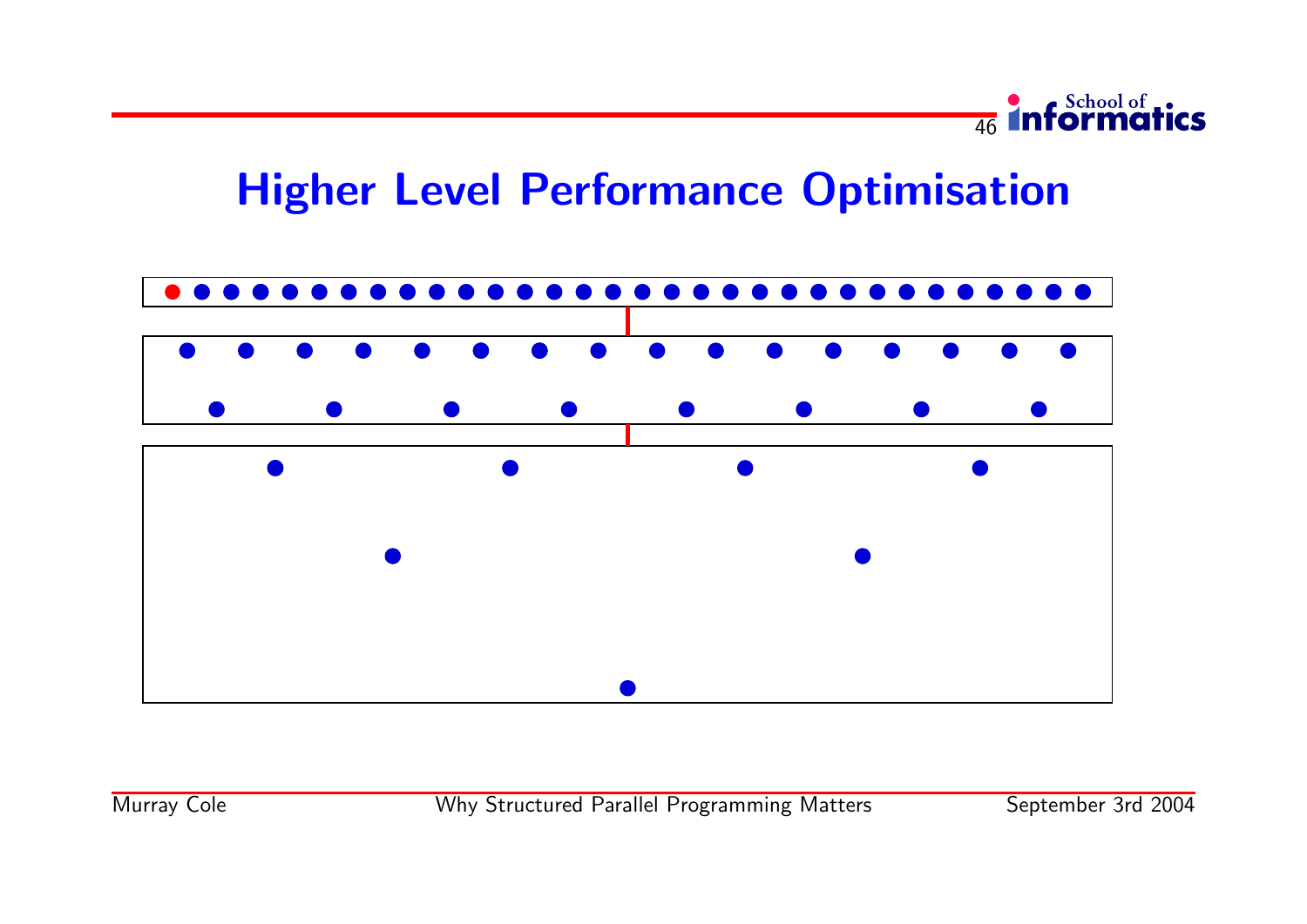

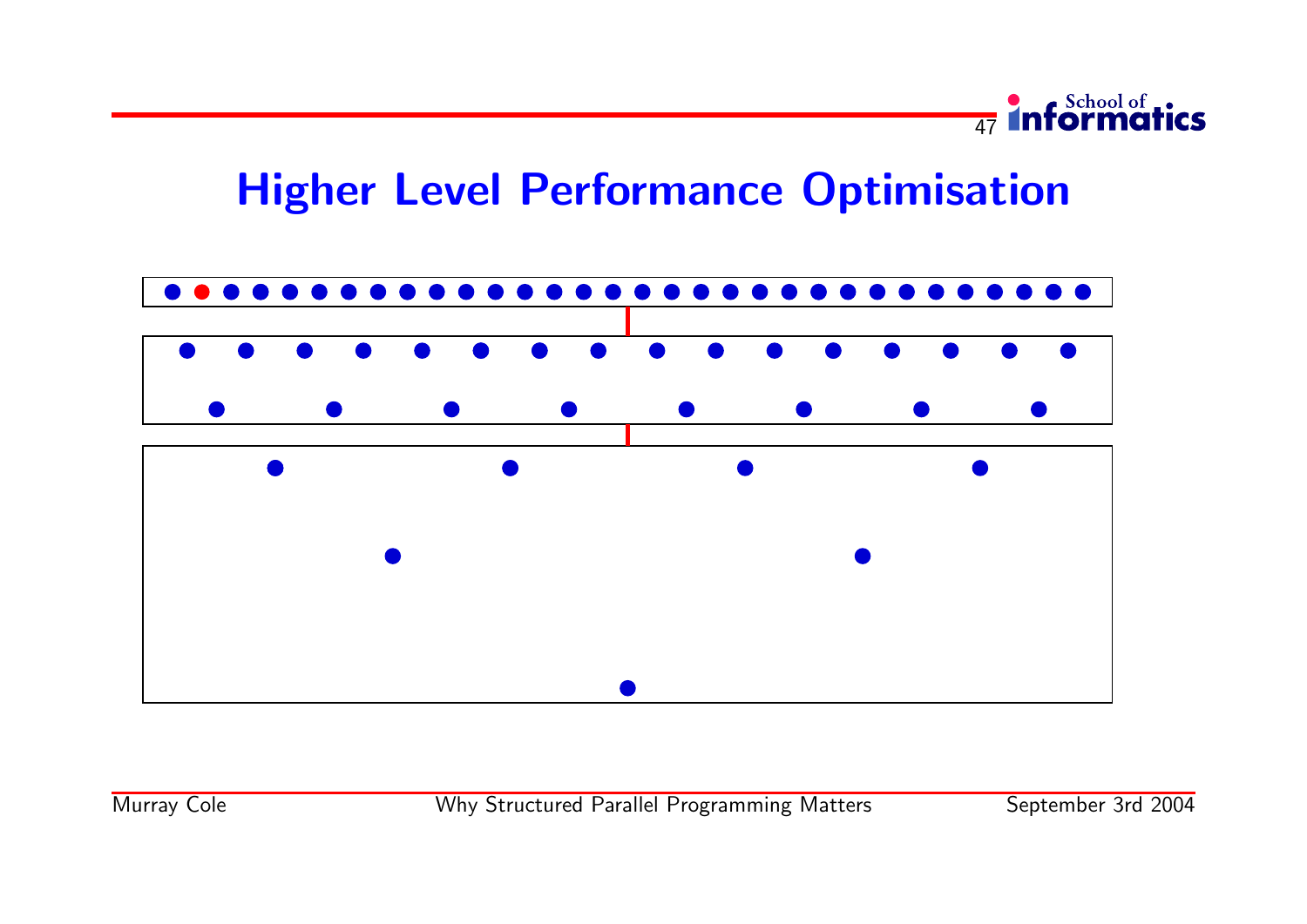

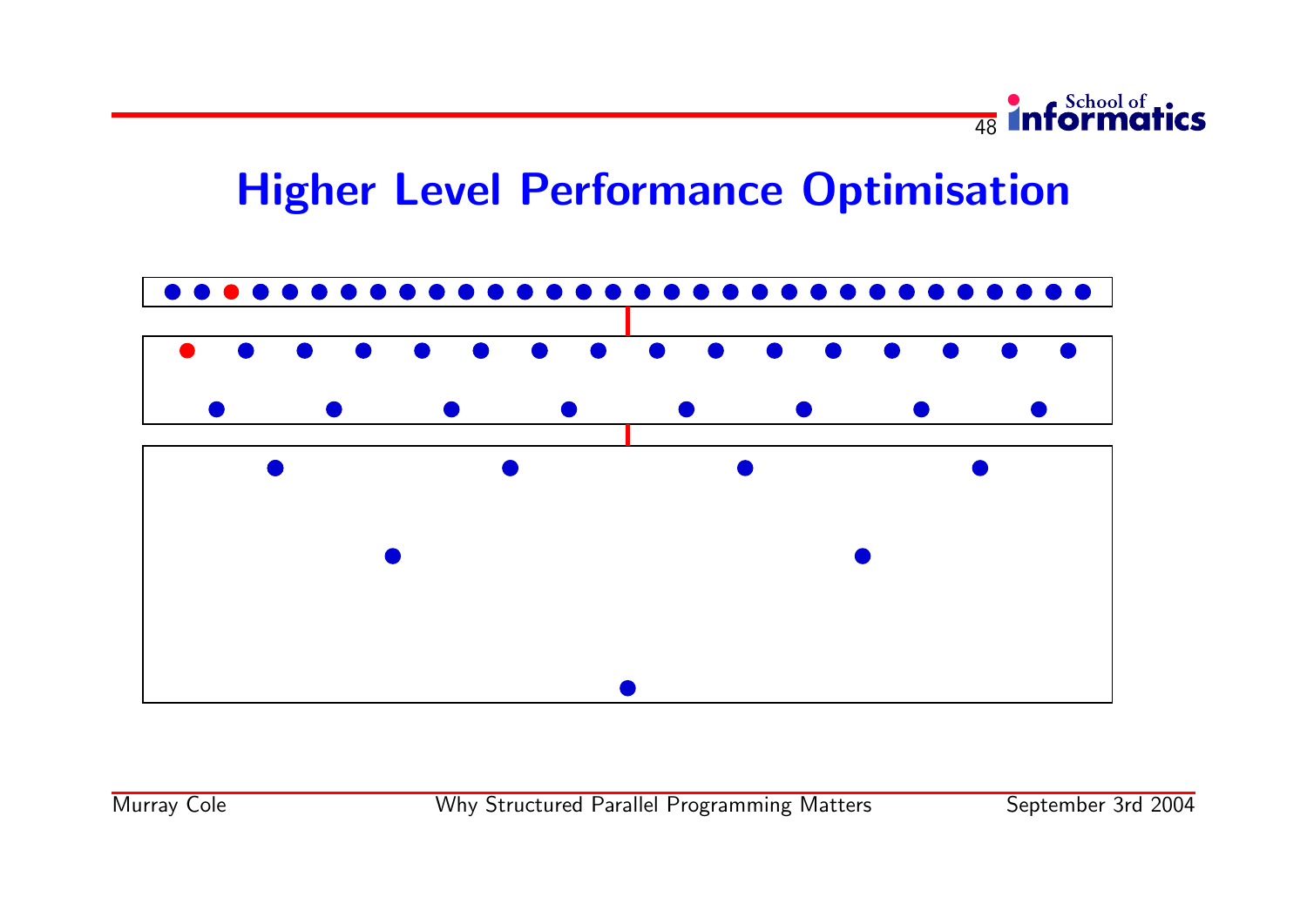

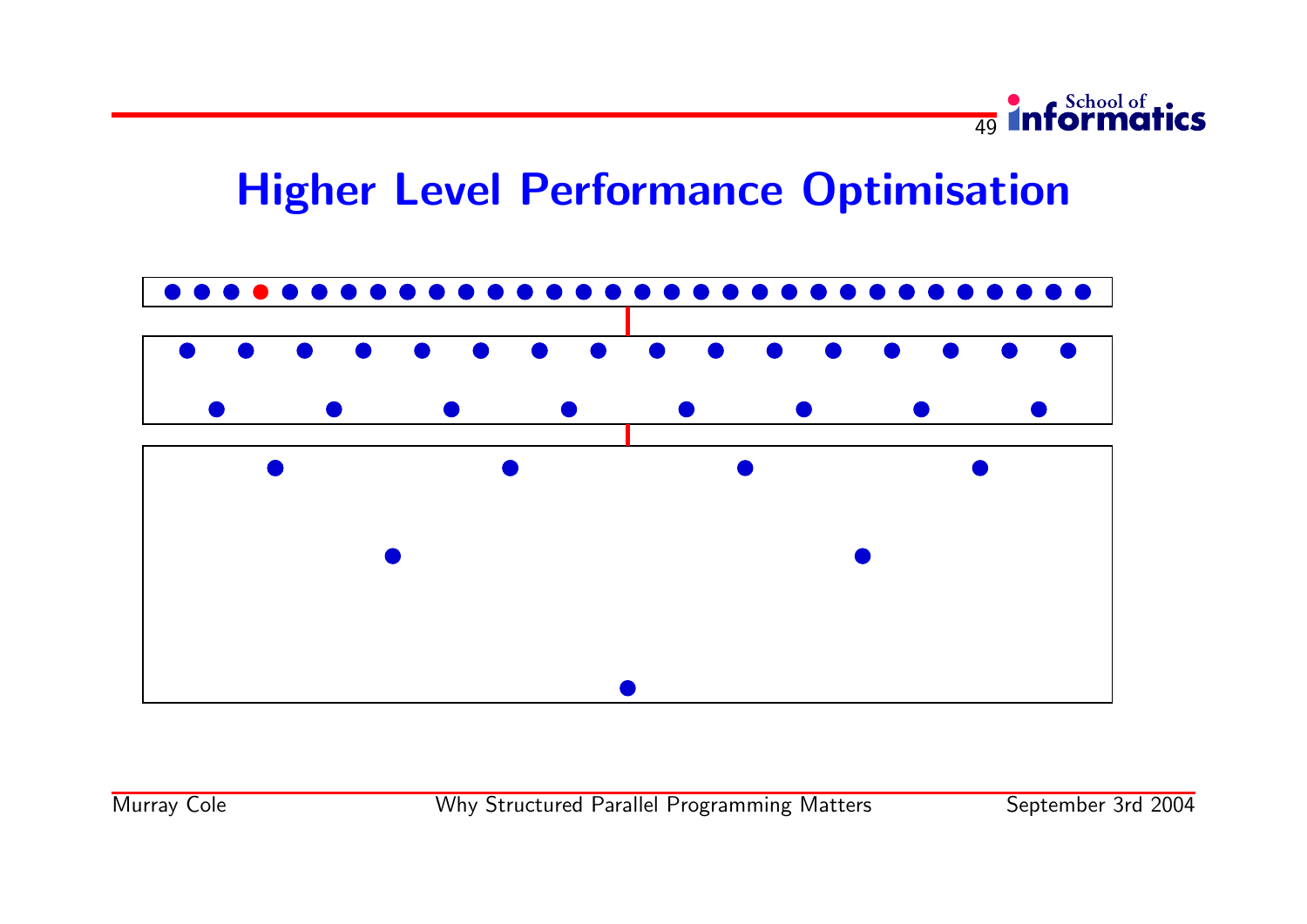

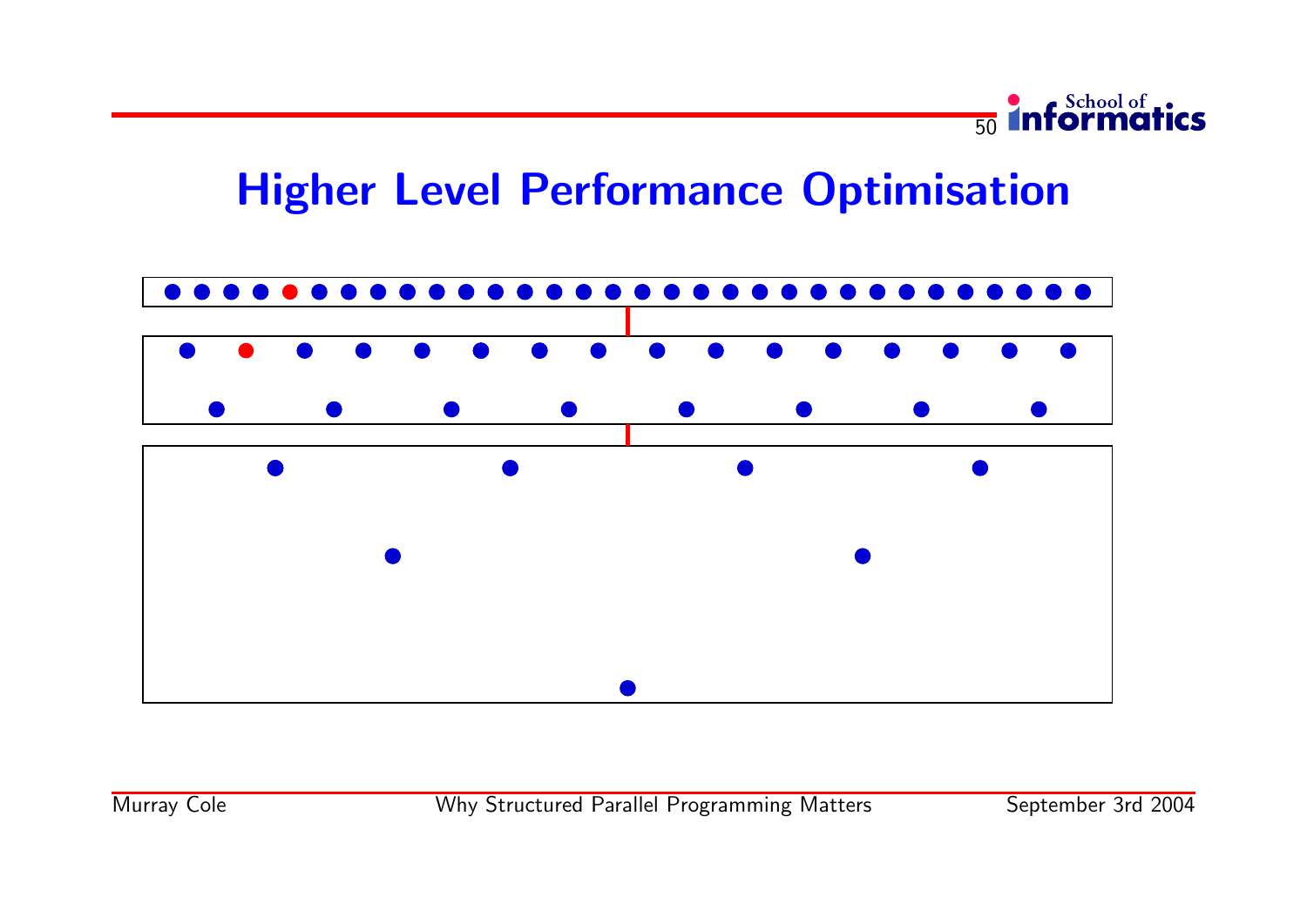

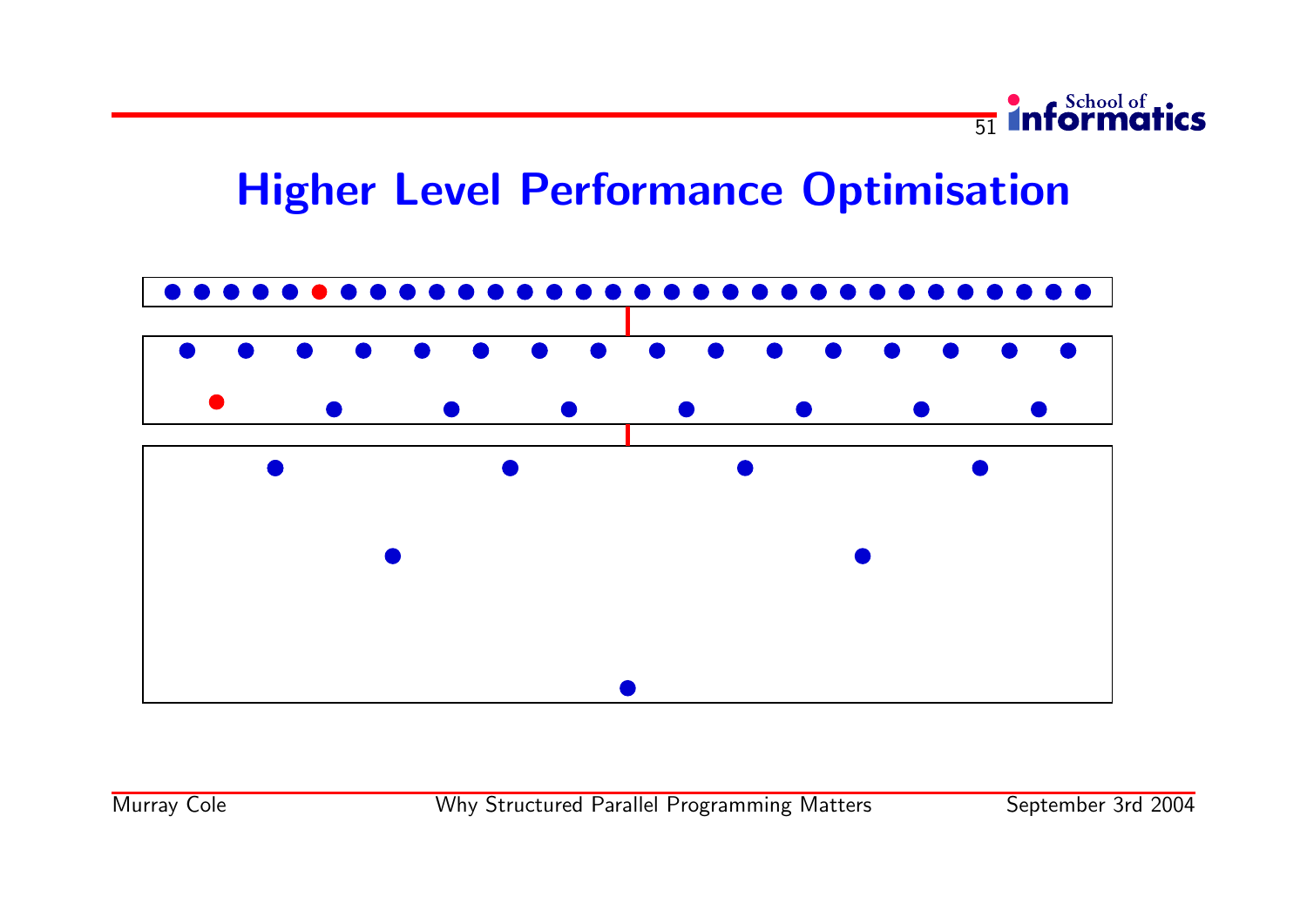

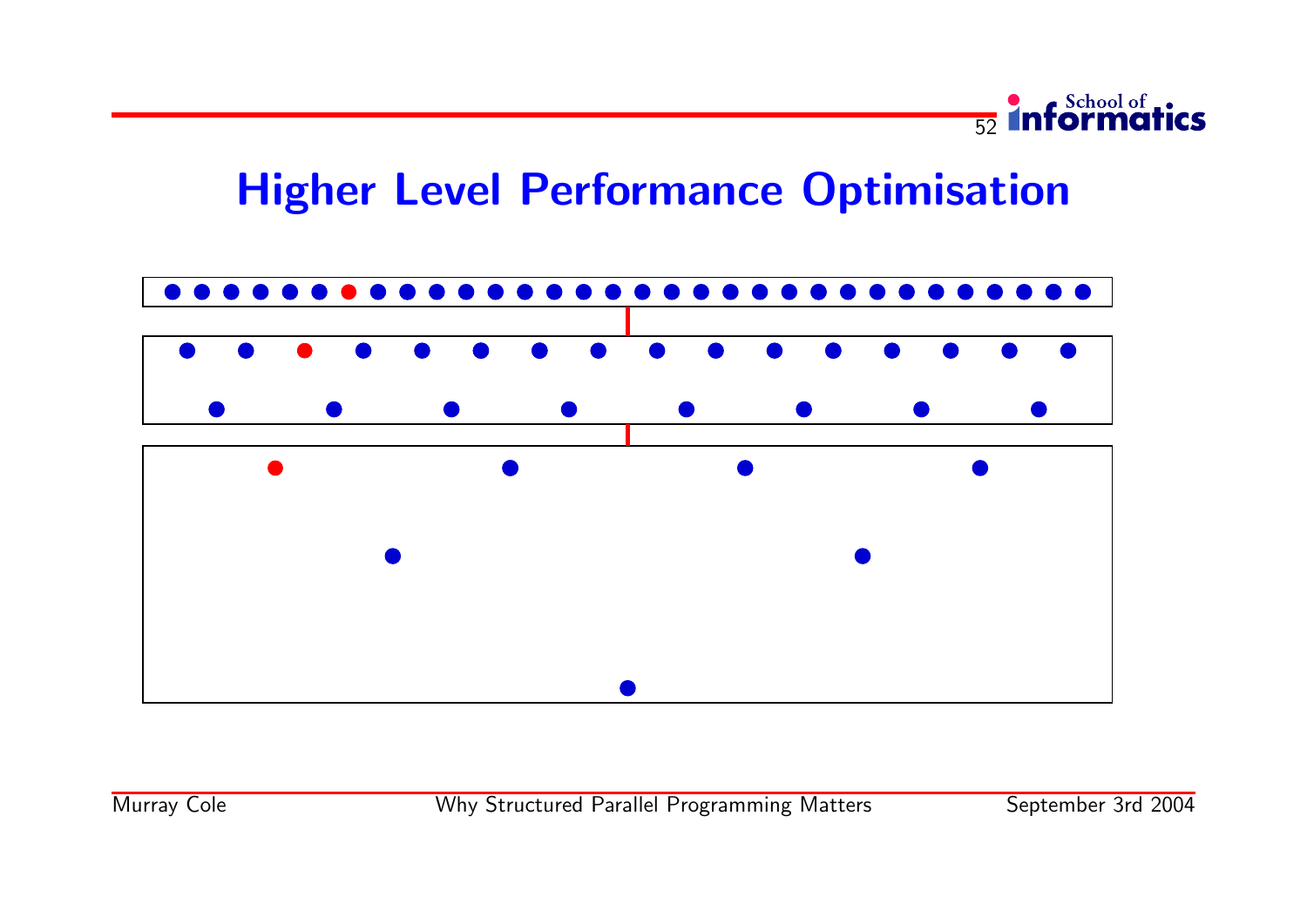

Structured Parallelism matters because it allows us to manipulate parallel algorithms at a coarse structural level.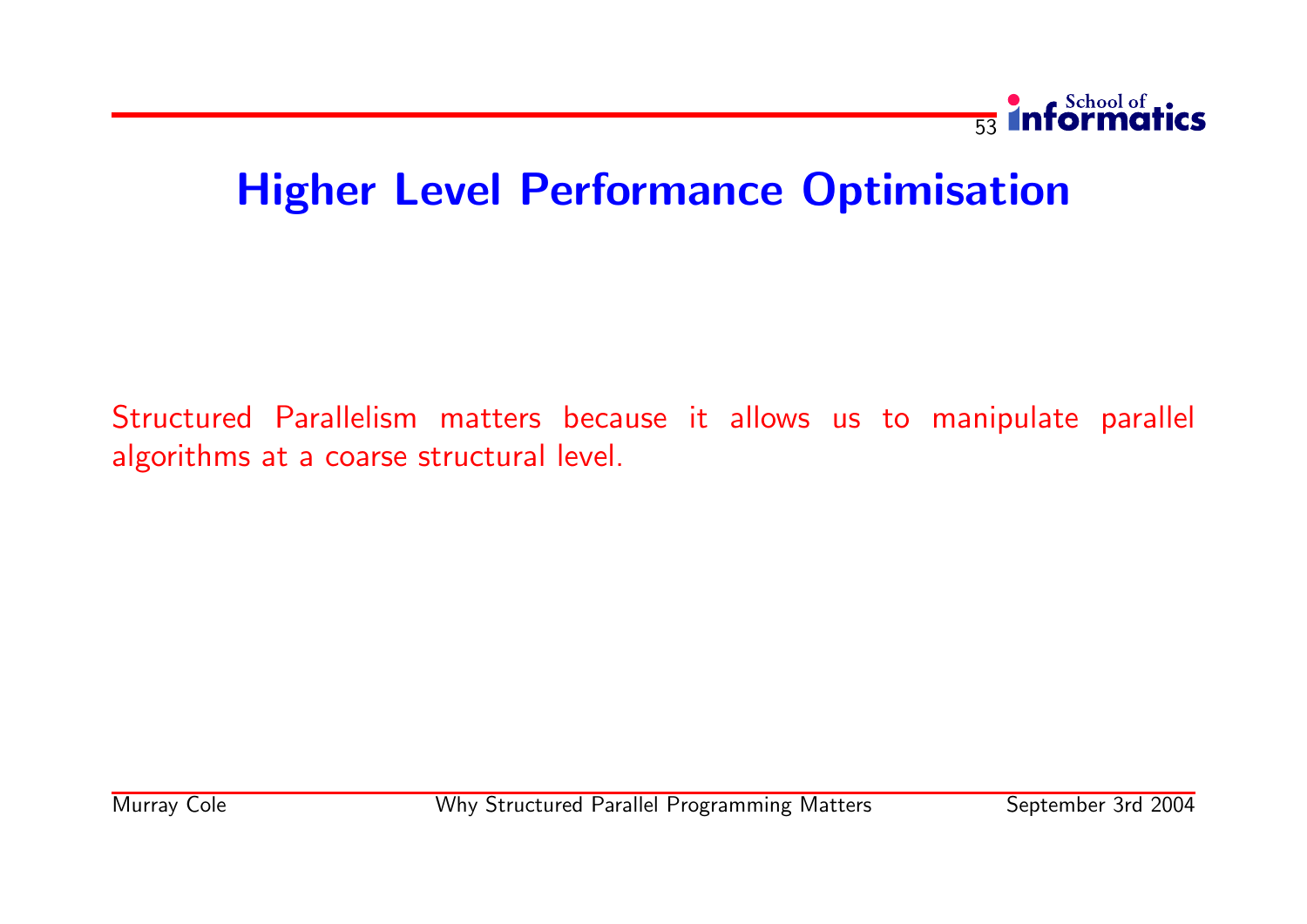

#### Who cares?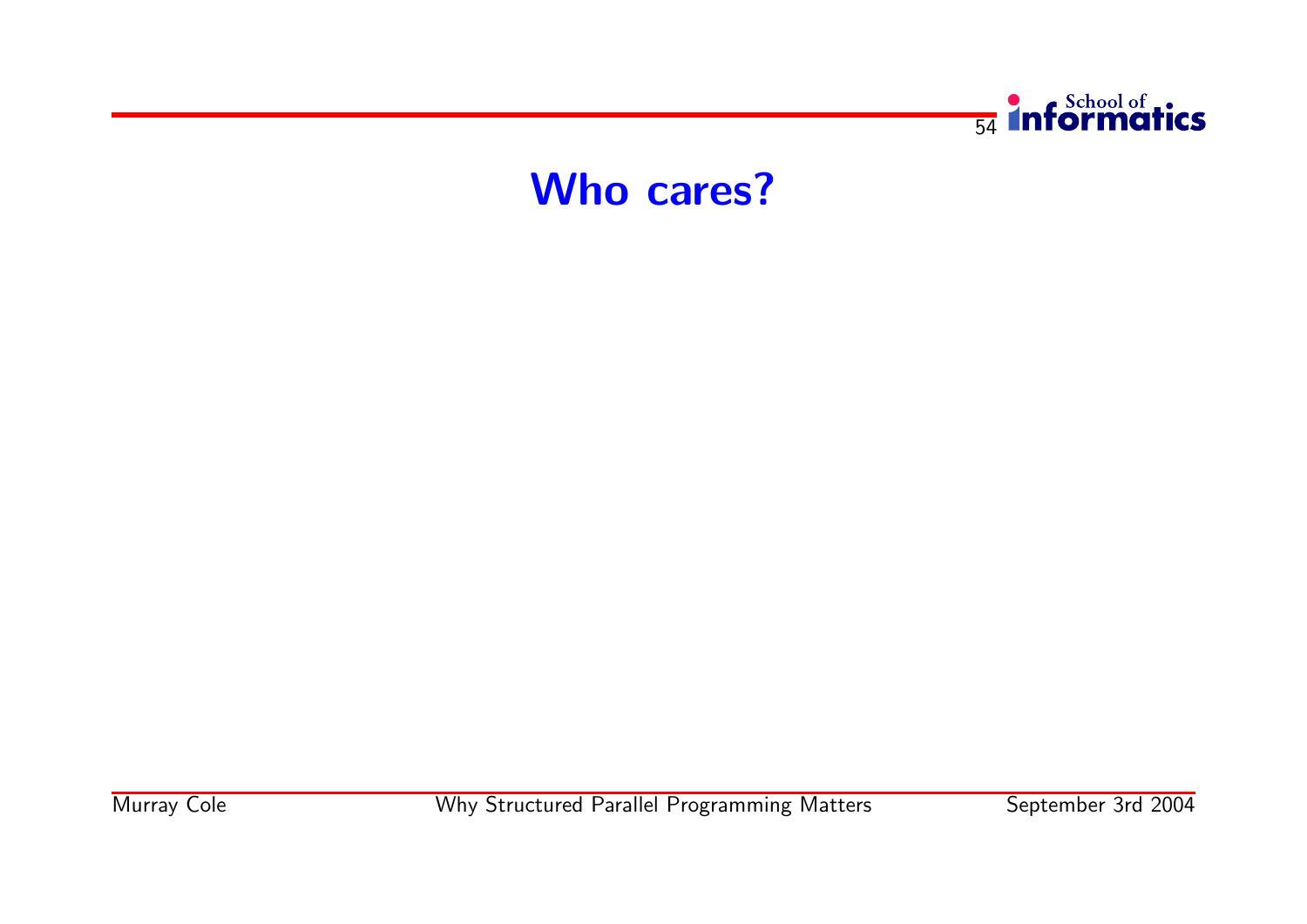

## Who cares?

# Skeletal programming remains a fringe activity

Murray Cole **Why Structured Parallel Programming Matters** September 3rd 2004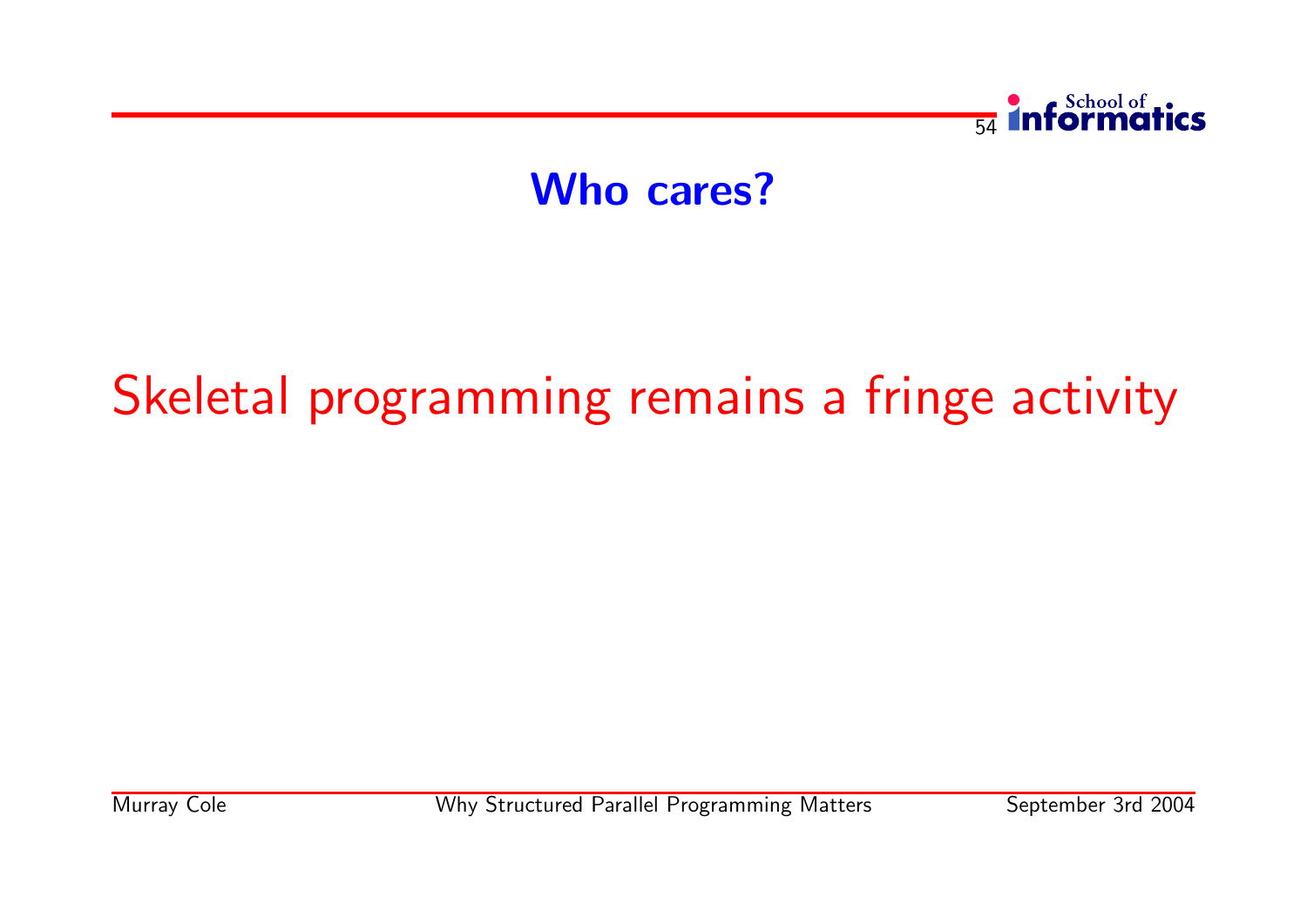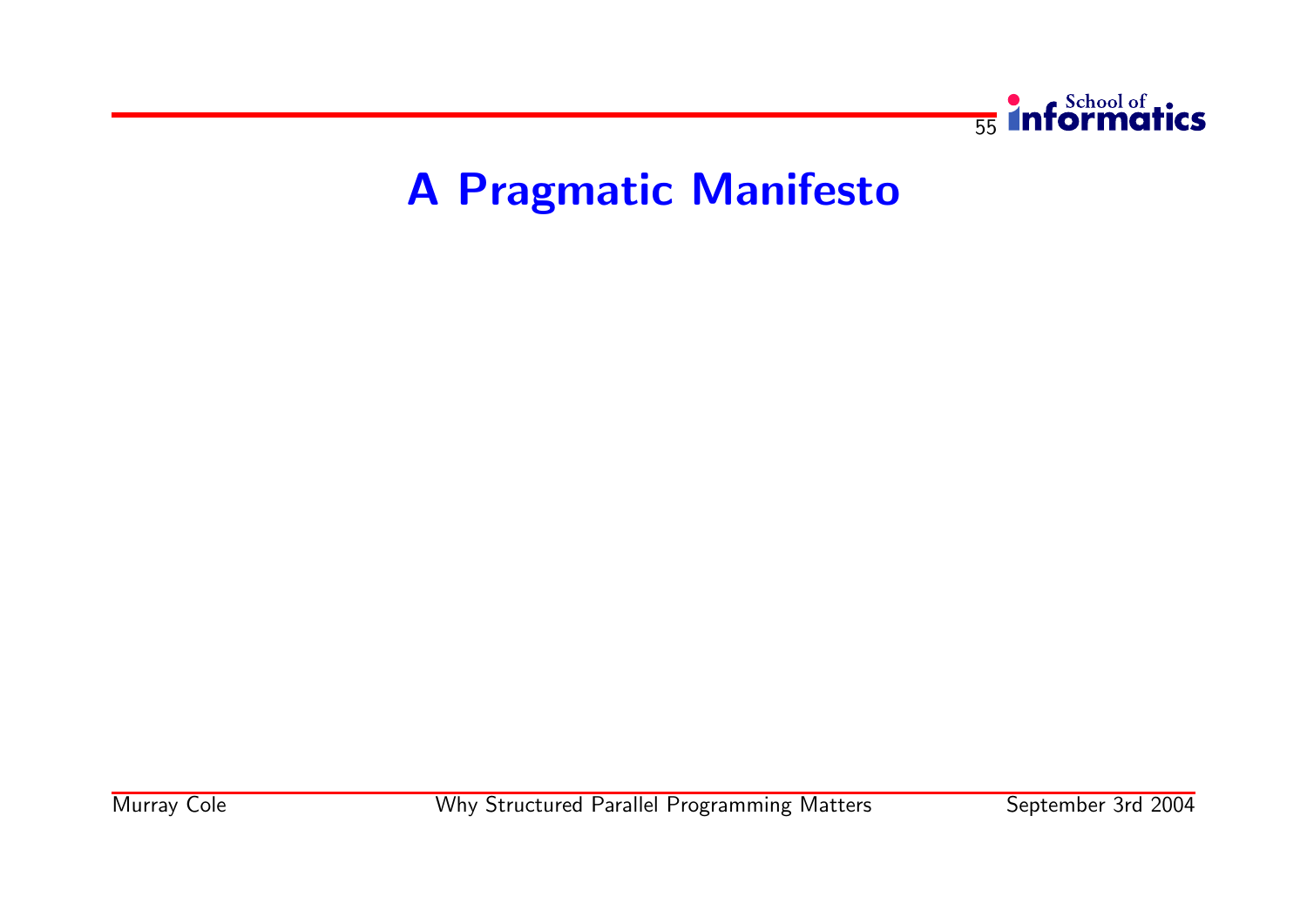

1. Minimise Conceptual Disruption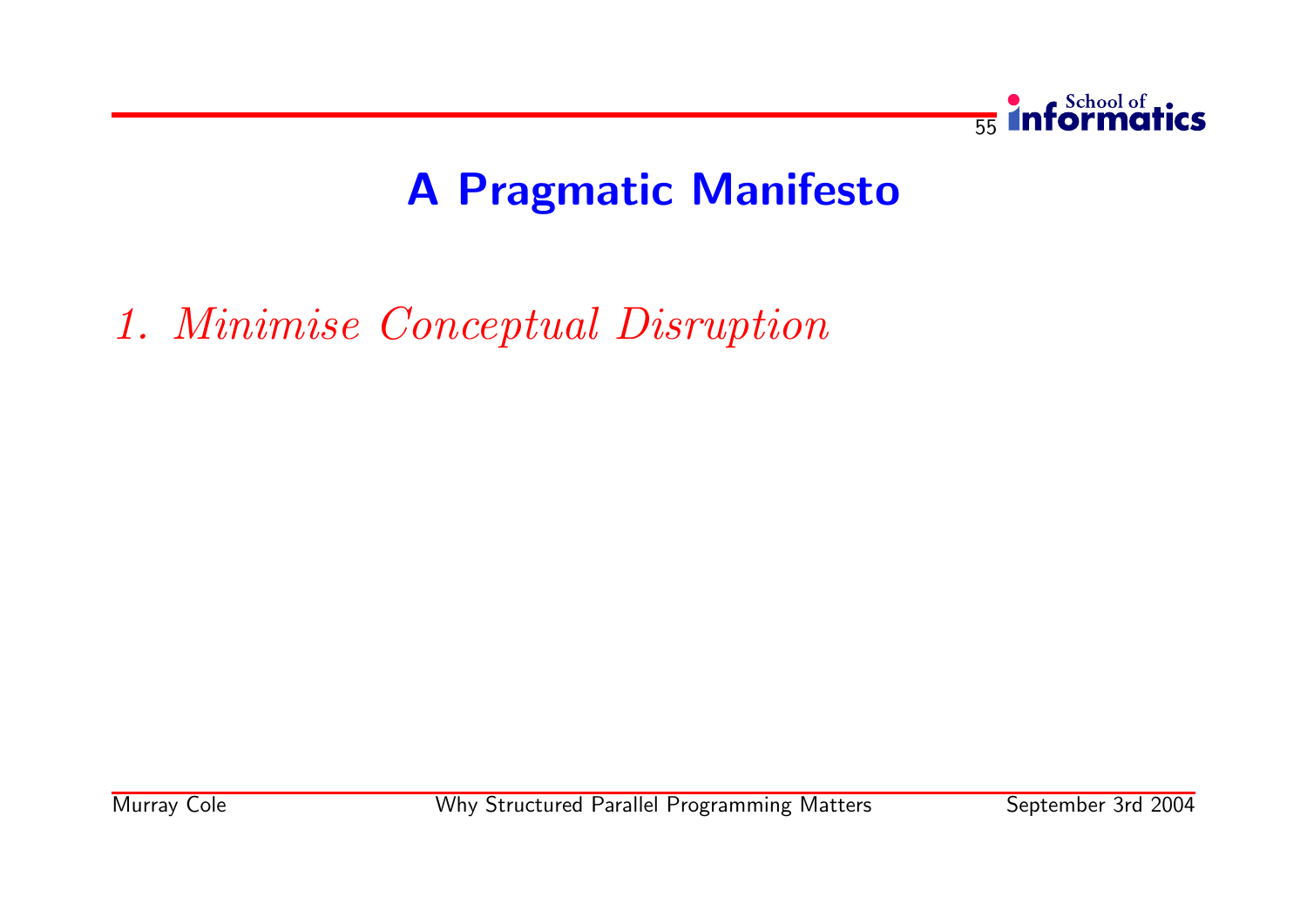

# 1. Minimise Conceptual Disruption

There are many ways of presenting these ideas.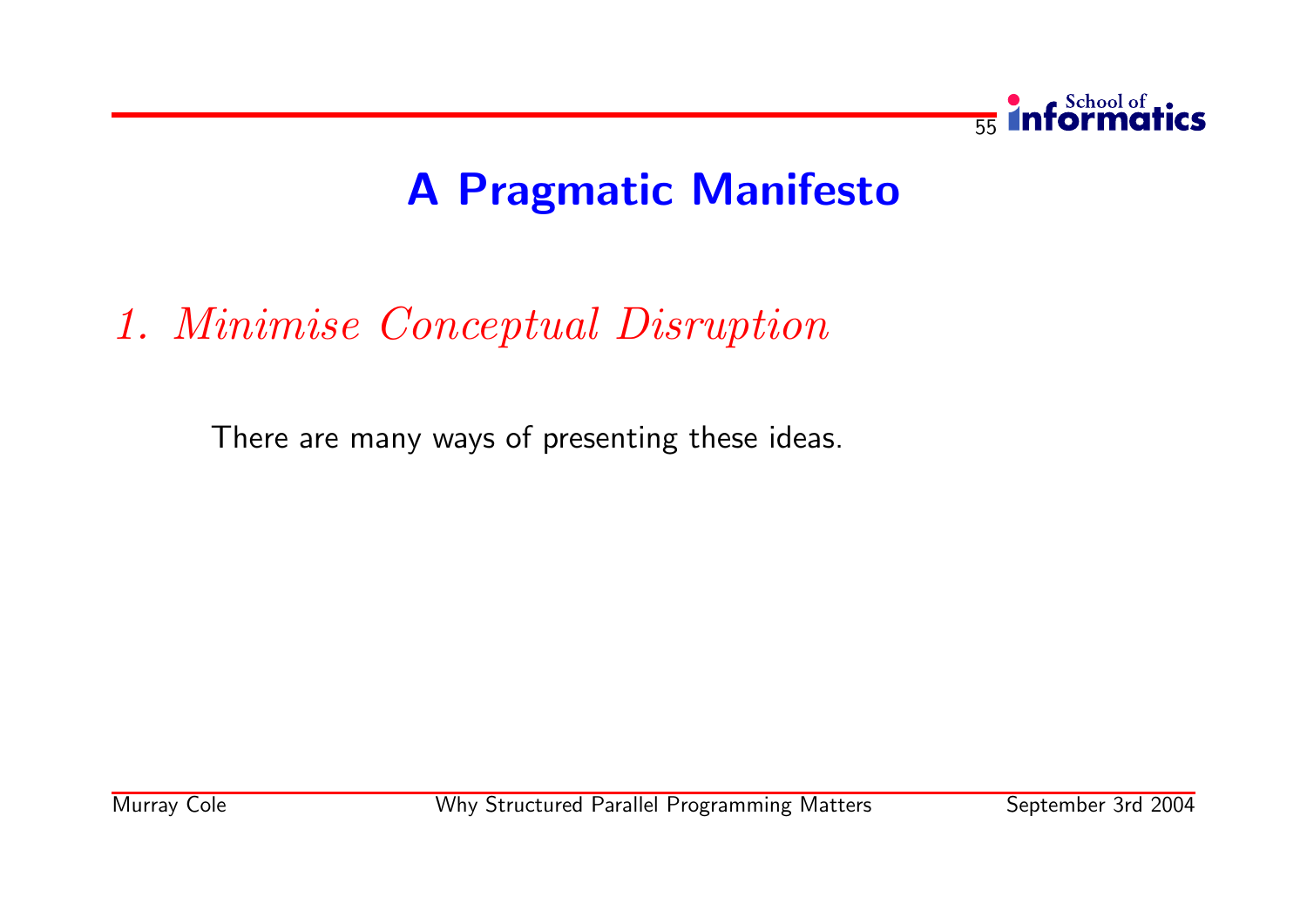

# 1. Minimise Conceptual Disruption

There are many ways of presenting these ideas.

Parallel programmers are happy with C/Fortran and MPI.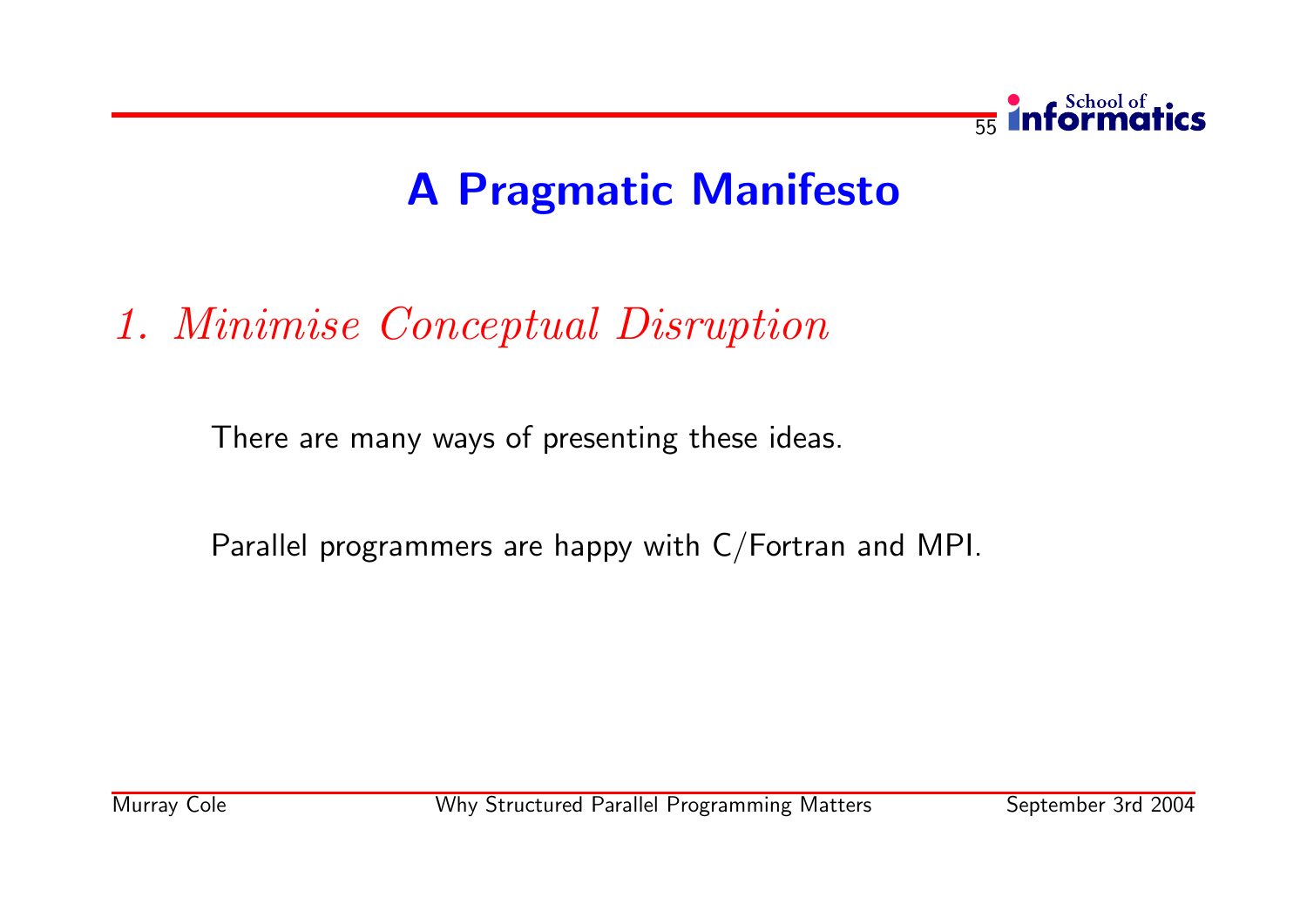

# 1. Minimise Conceptual Disruption

There are many ways of presenting these ideas.

Parallel programmers are happy with C/Fortran and MPI.

MPI's collectives are simple skeletons, so build on this.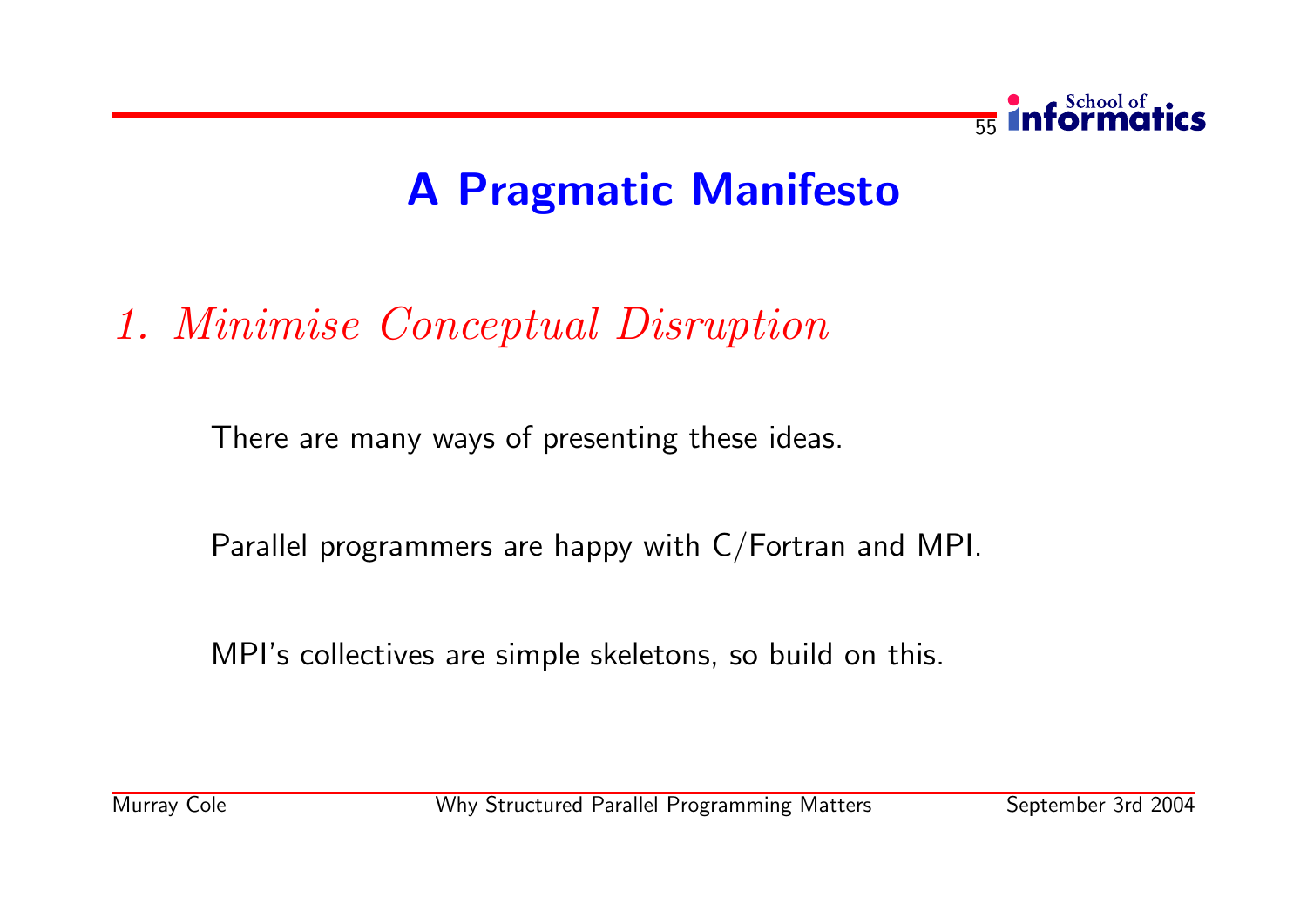

2. Integrate Ad-Hoc Parallelism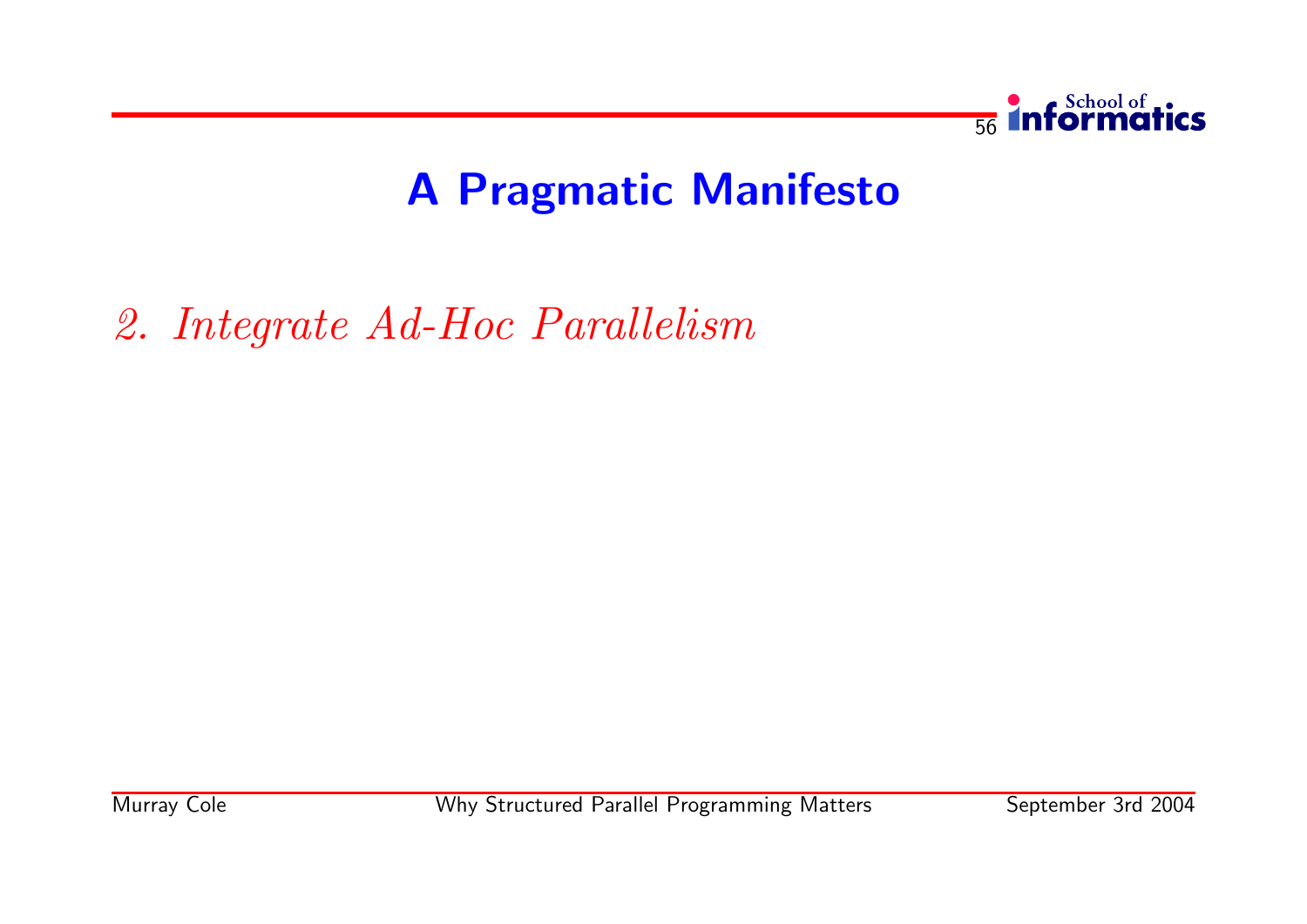

# 2. Integrate Ad-Hoc Parallelism

Sometimes parallelism seems inherently unstructured.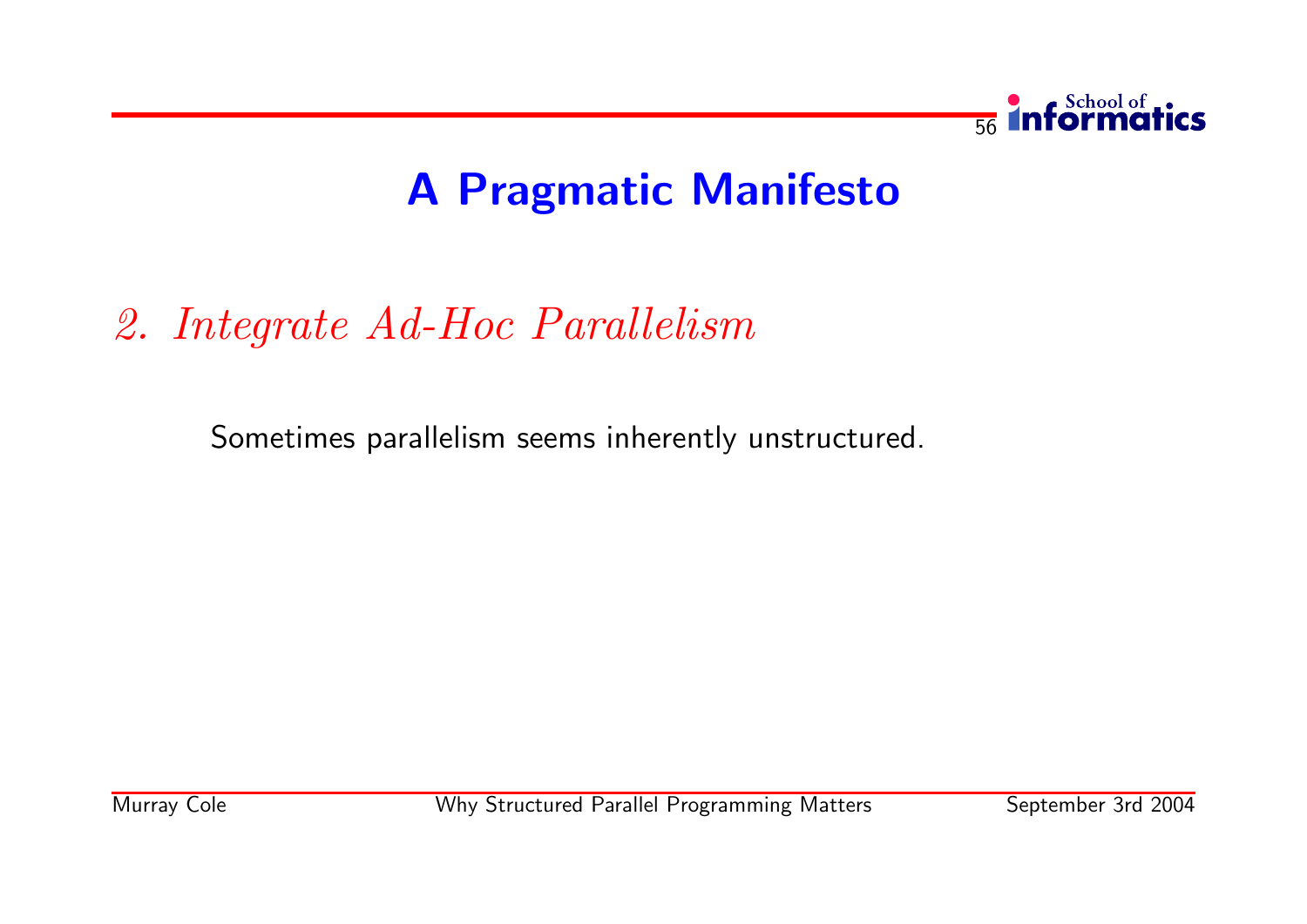

# 2. Integrate Ad-Hoc Parallelism

Sometimes parallelism seems inherently unstructured.

Allow contained integration within a structured container.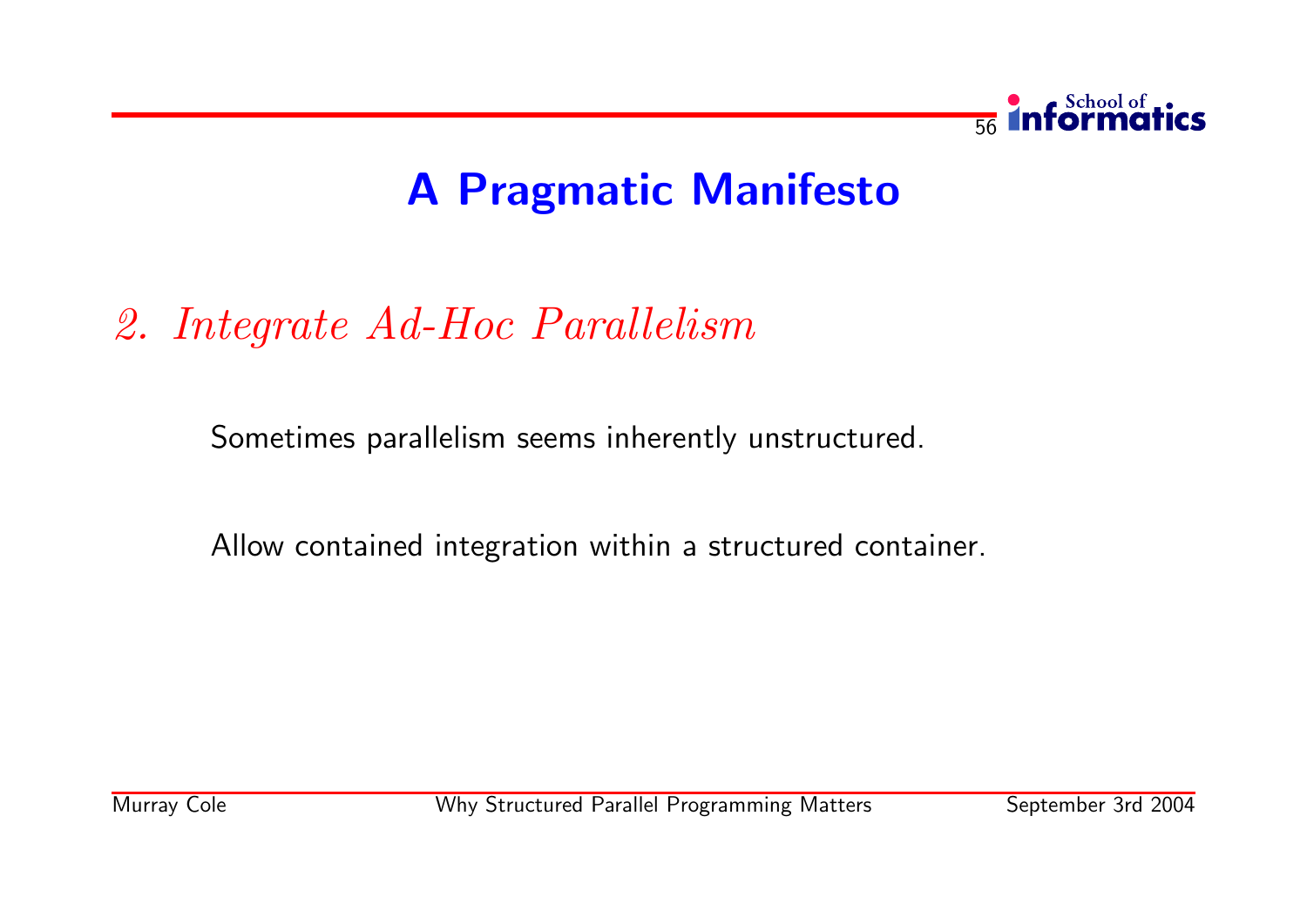

# 2. Integrate Ad-Hoc Parallelism

Sometimes parallelism seems inherently unstructured.

Allow contained integration within a structured container.

Don't overconstrain.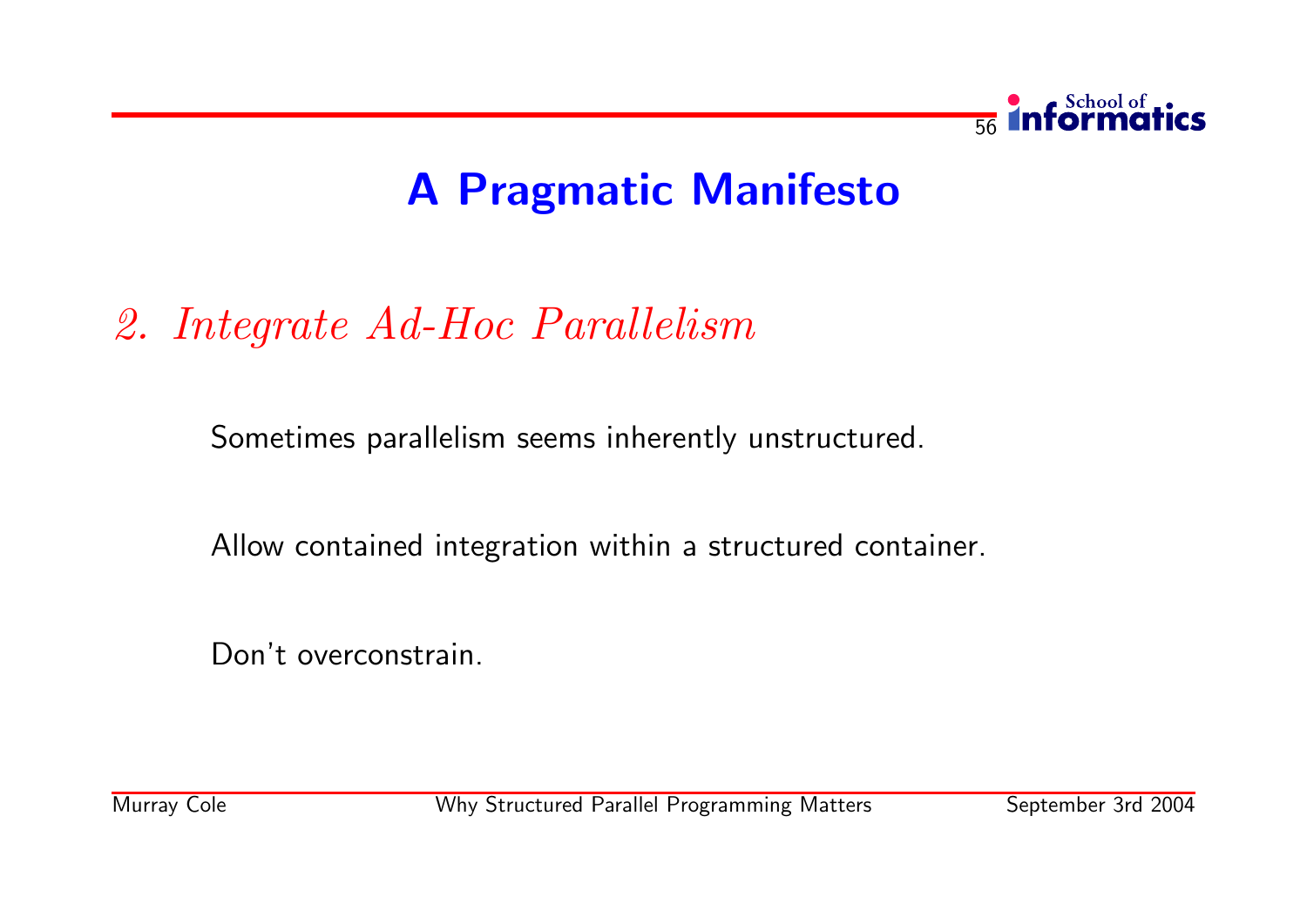

3. Accommodate Diversity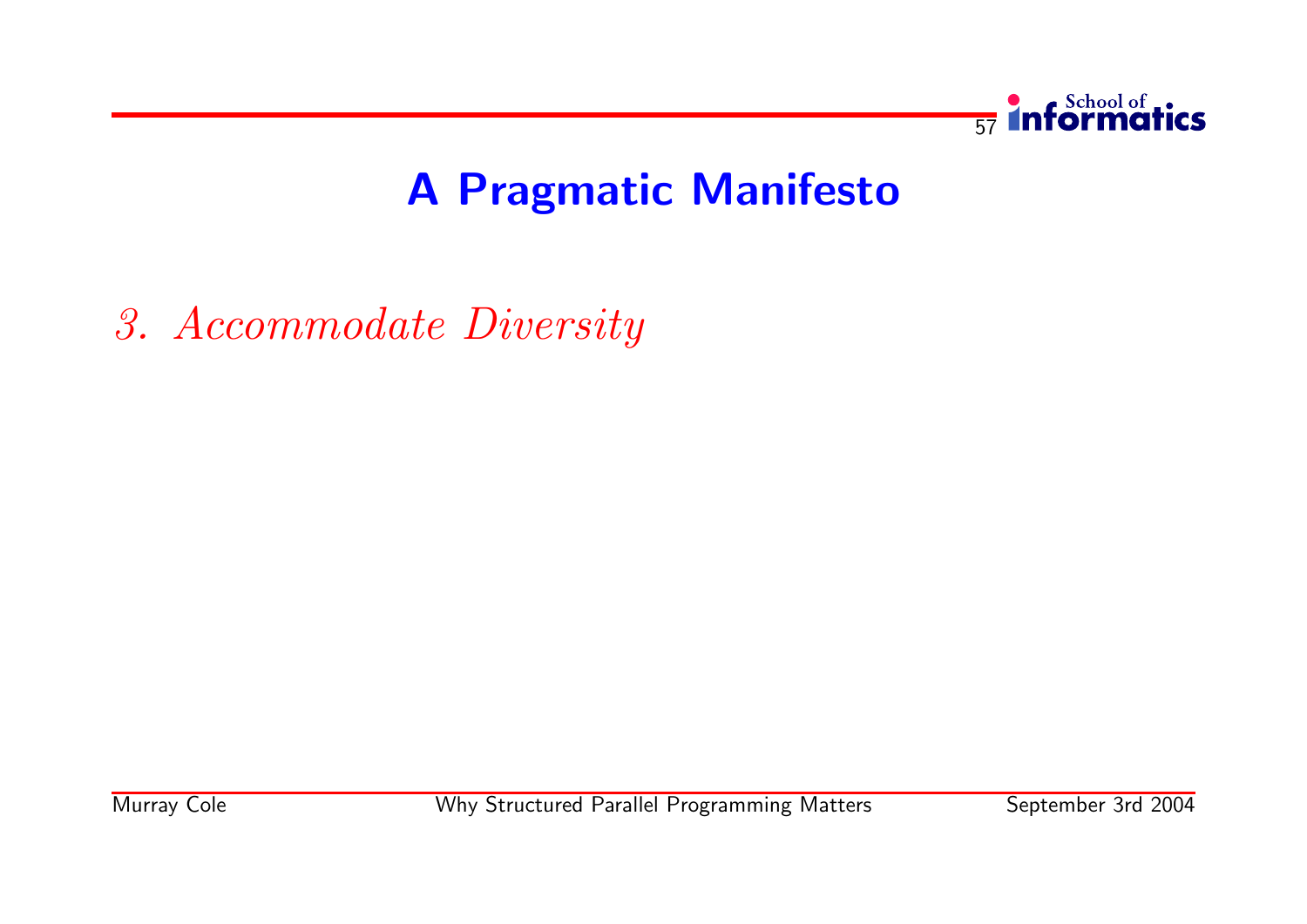

3. Accommodate Diversity

"Well-known" concepts are quite slippery.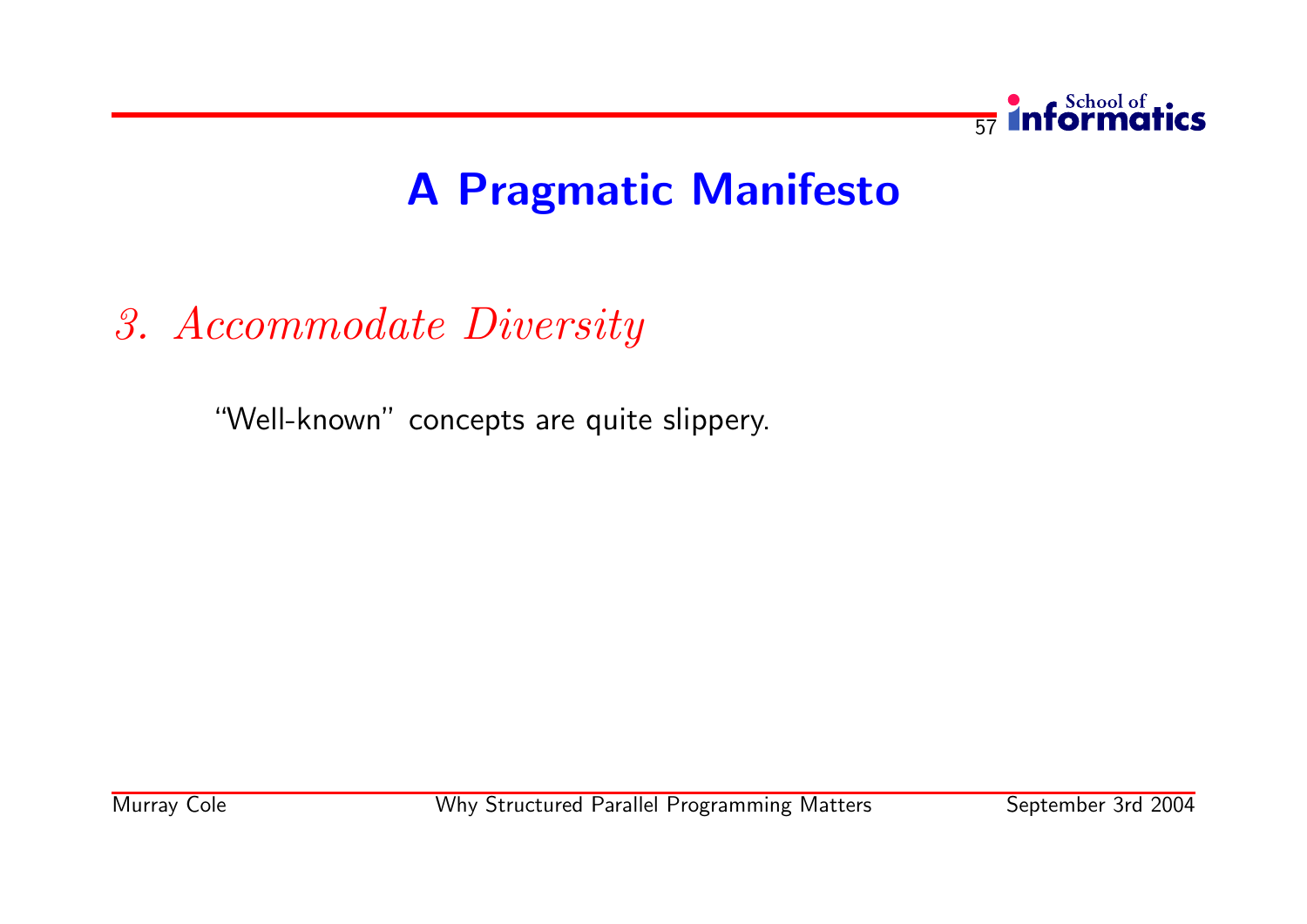

3. Accommodate Diversity

"Well-known" concepts are quite slippery.

Pipeline stage as function or stage as process?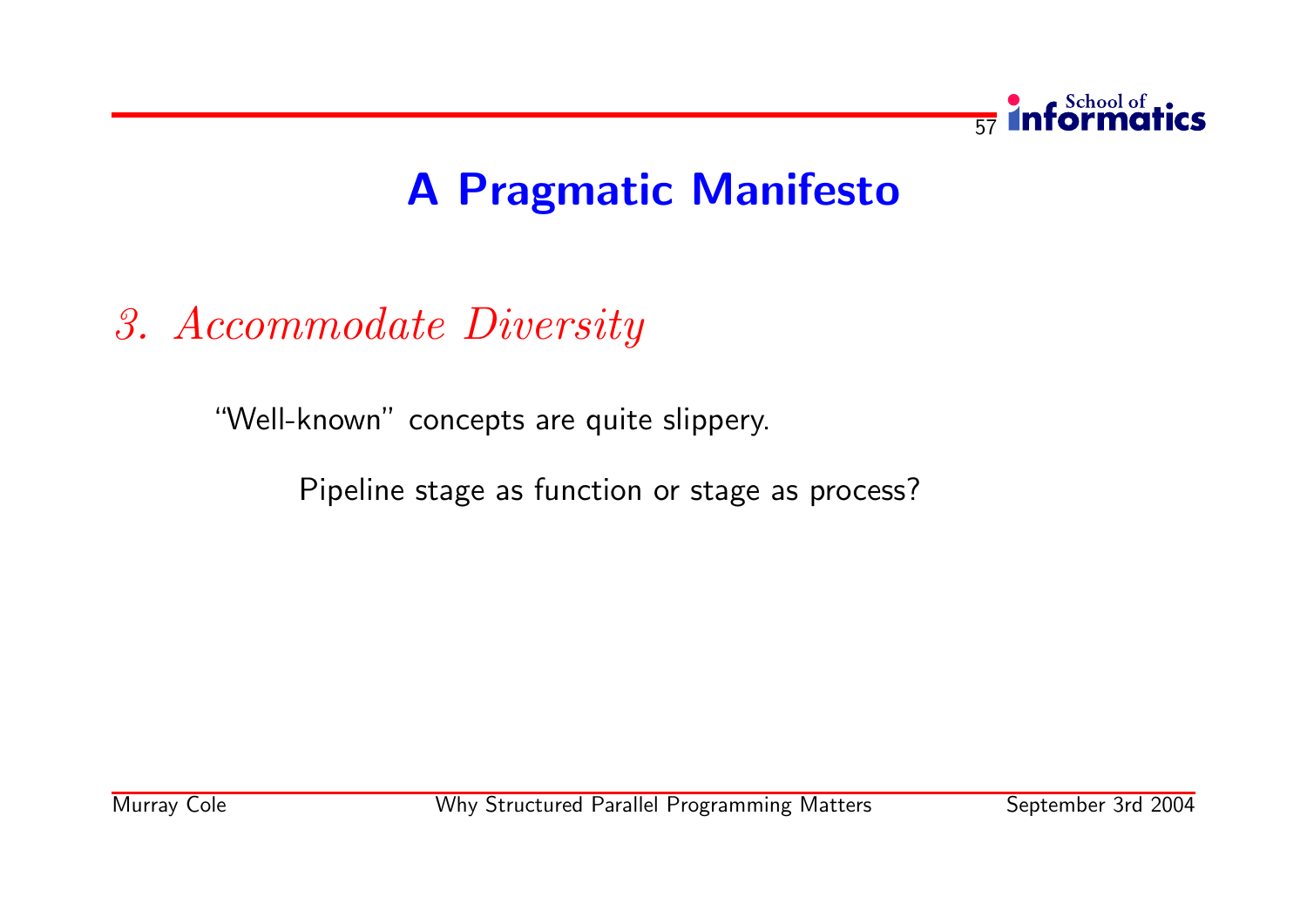

3. Accommodate Diversity

"Well-known" concepts are quite slippery.

Pipeline stage as function or stage as process?

Pipeline stage "one-for-one" or arbitrary?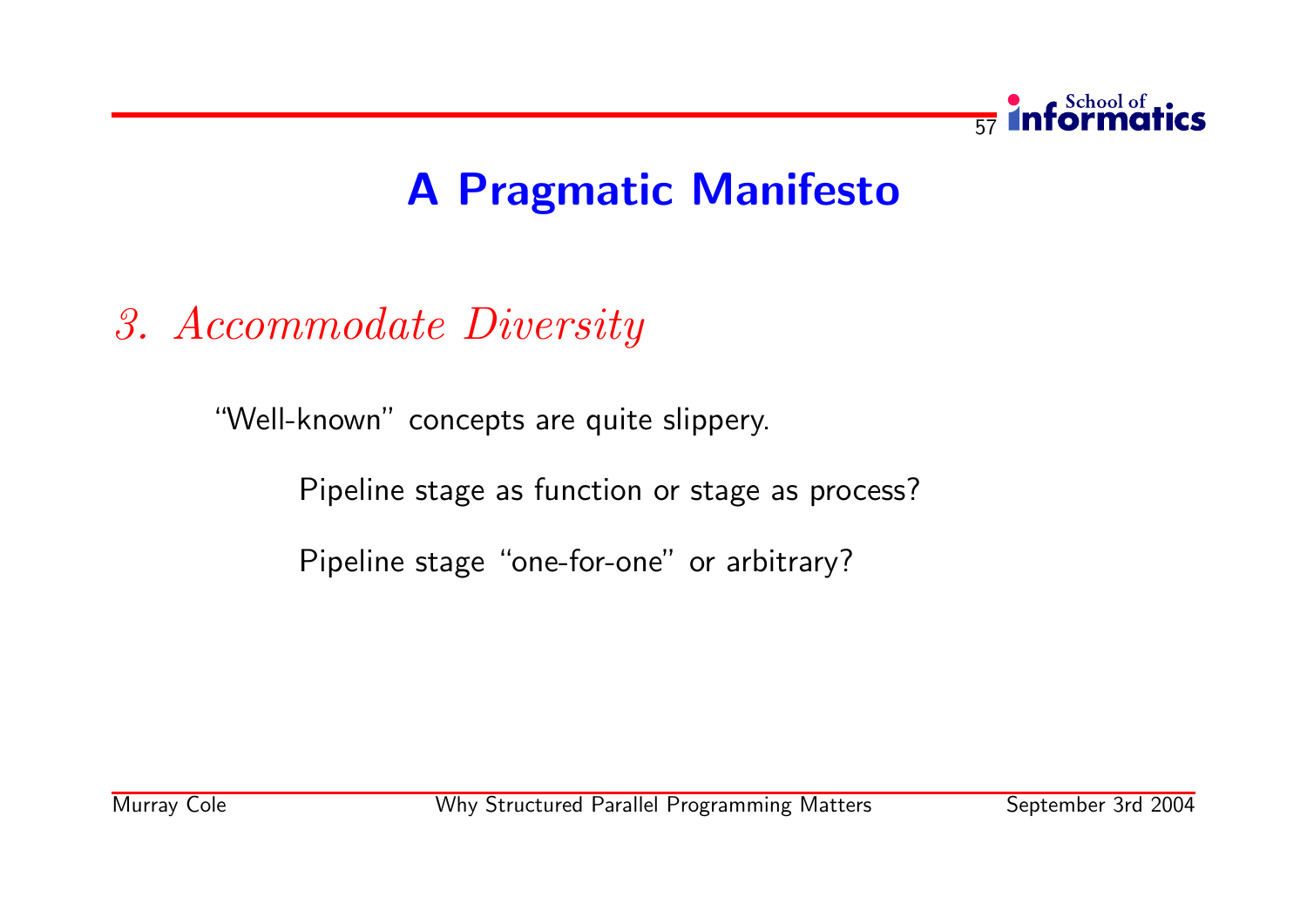

# 3. Accommodate Diversity

"Well-known" concepts are quite slippery.

Pipeline stage as function or stage as process?

Pipeline stage "one-for-one" or arbitrary?

Implicit or explicit farmer?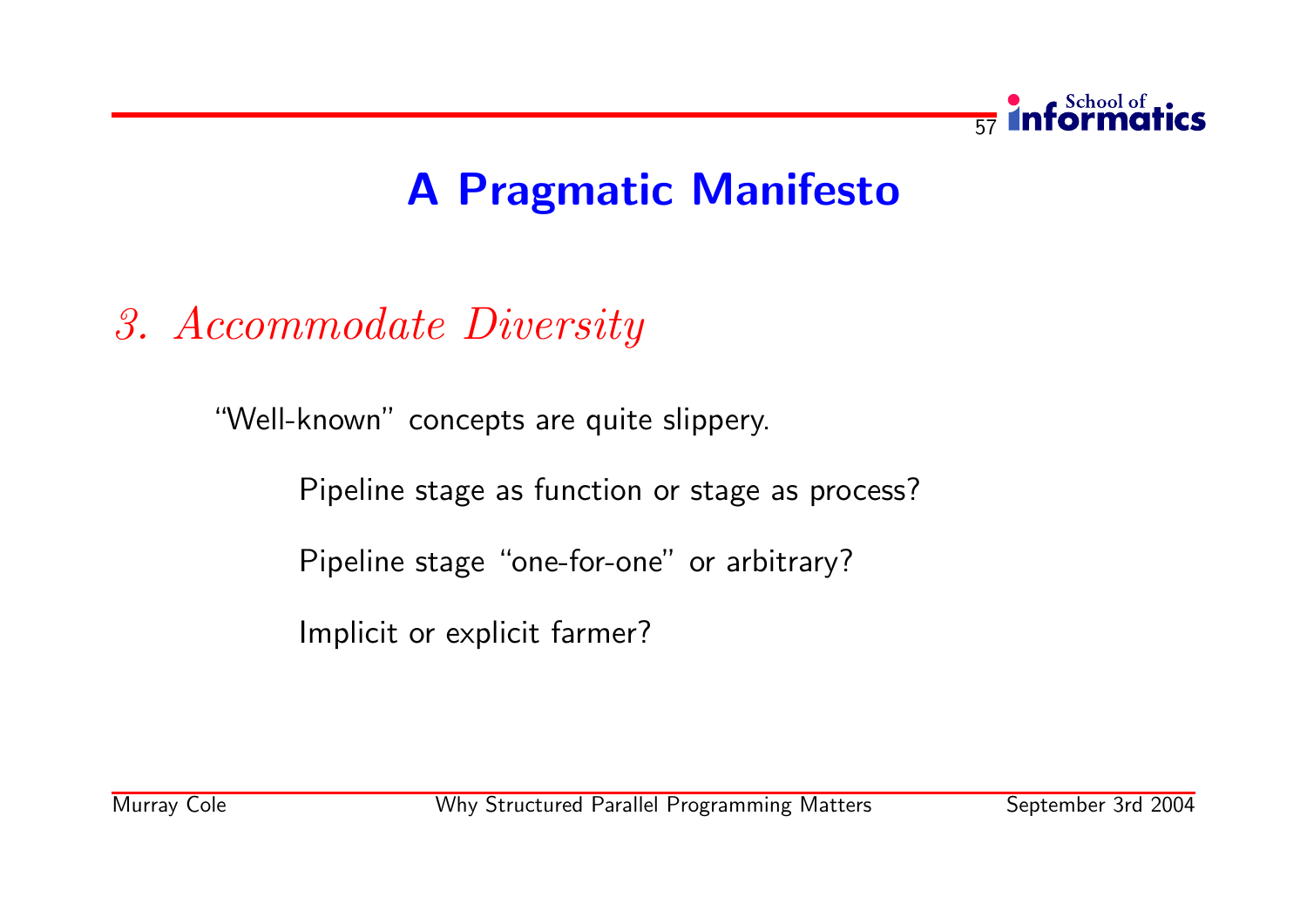

# 3. Accommodate Diversity

"Well-known" concepts are quite slippery.

Pipeline stage as function or stage as process?

Pipeline stage "one-for-one" or arbitrary?

Implicit or explicit farmer?

Don't overconstrain.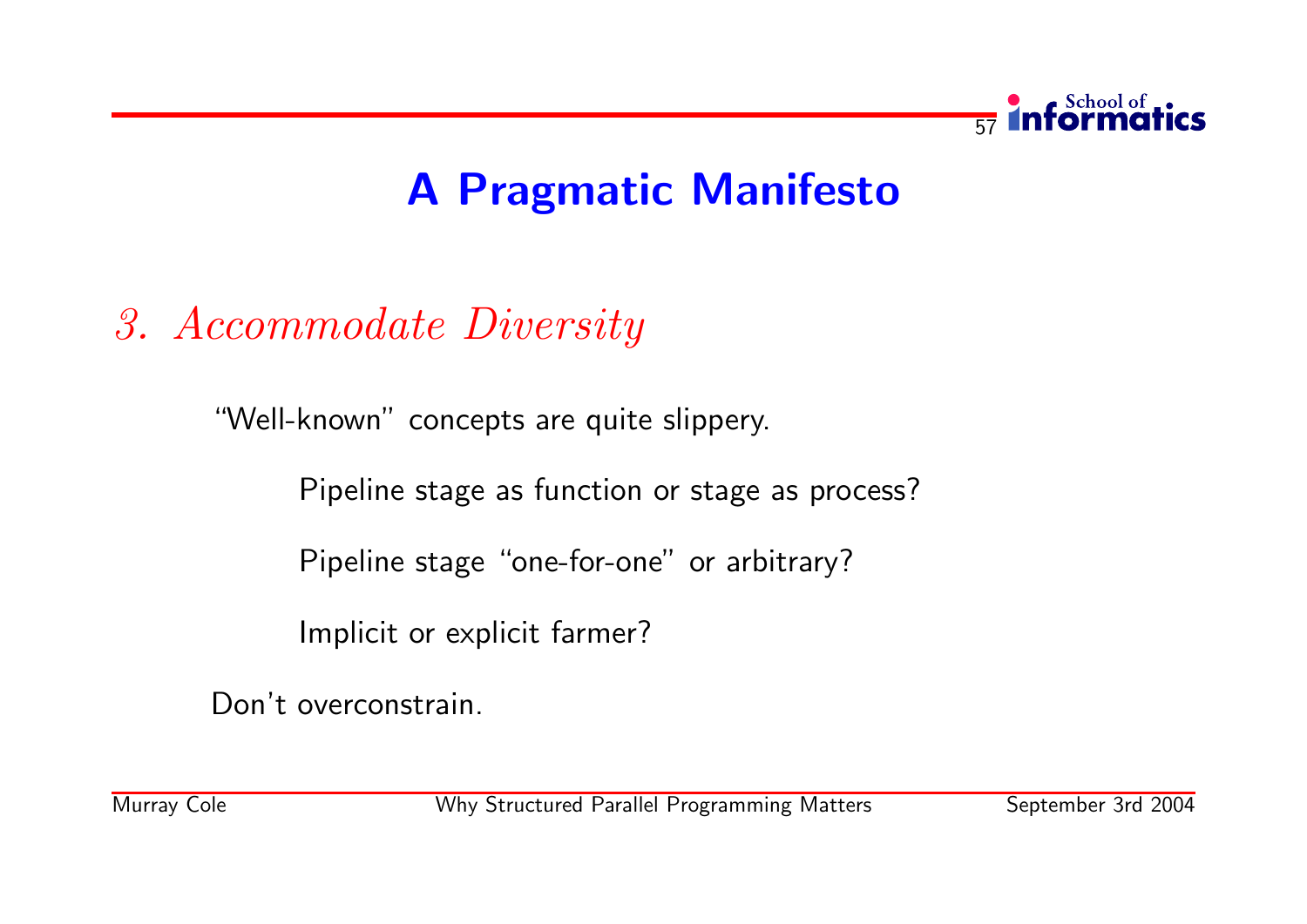

## A Vanilla Pipeline - Image Processing

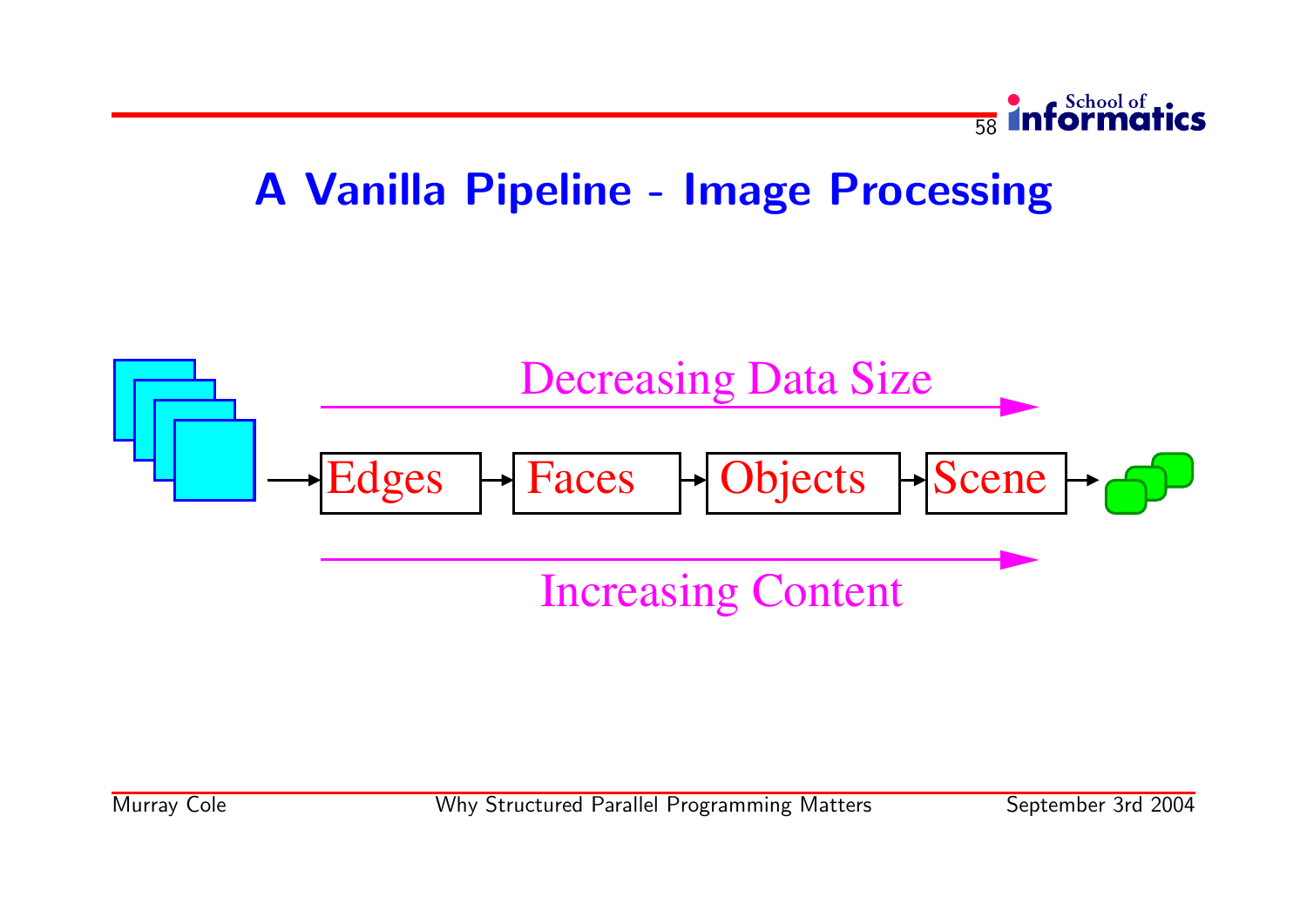

## An Exotic Pipeline - Gaussian Elimination

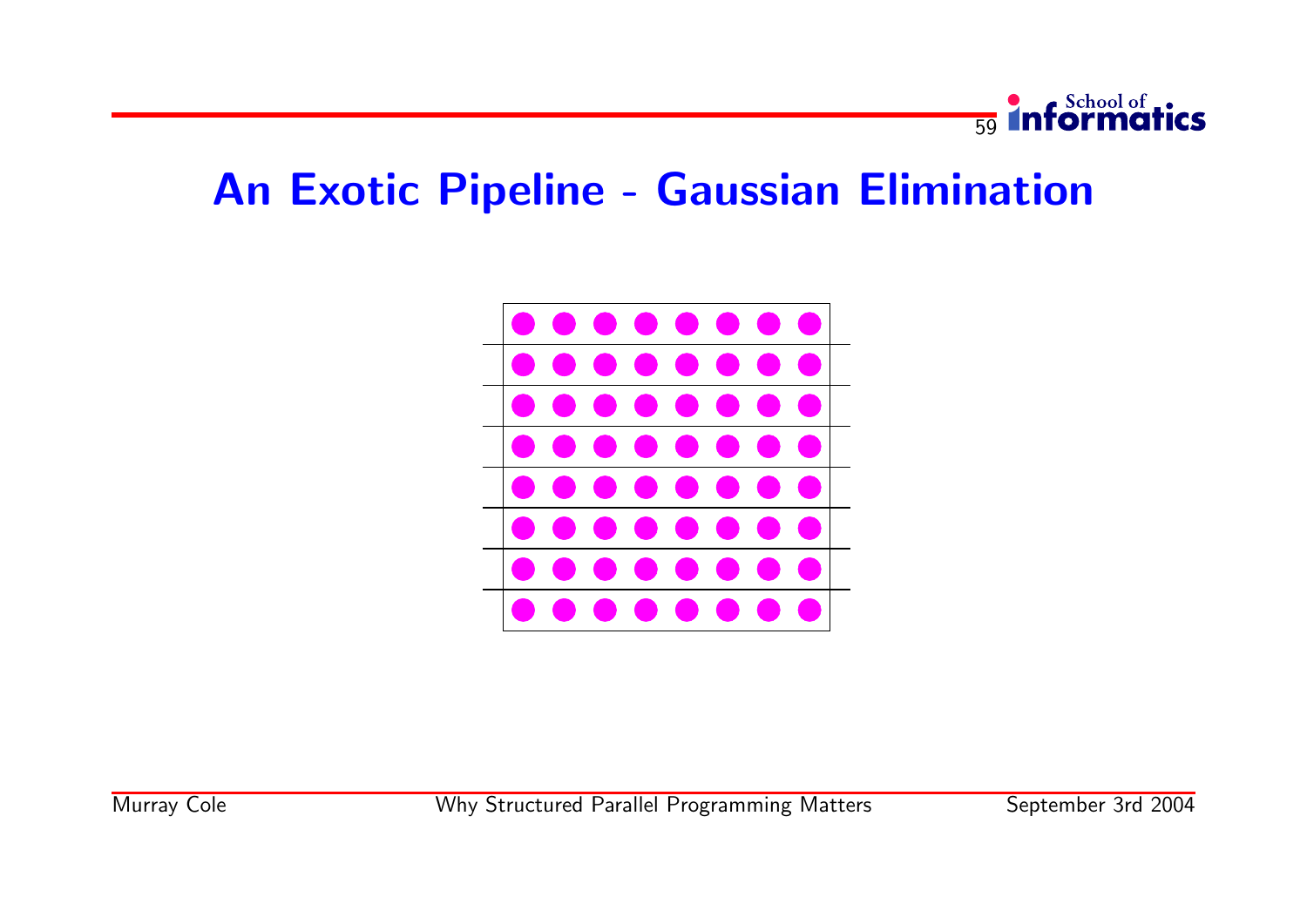

## An Exotic Pipeline - Gaussian Elimination

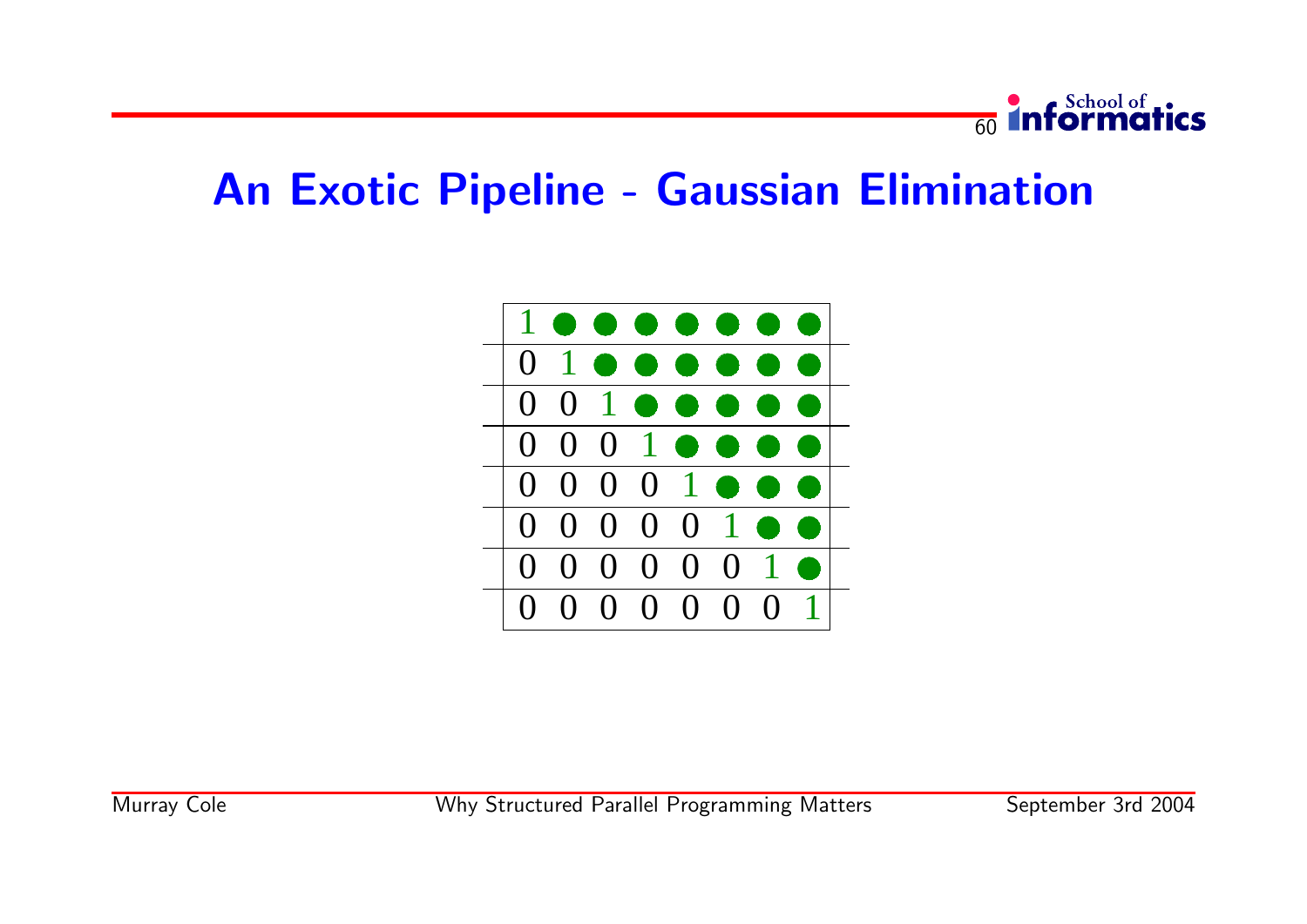

## An Exotic Pipeline - Gaussian Elimination

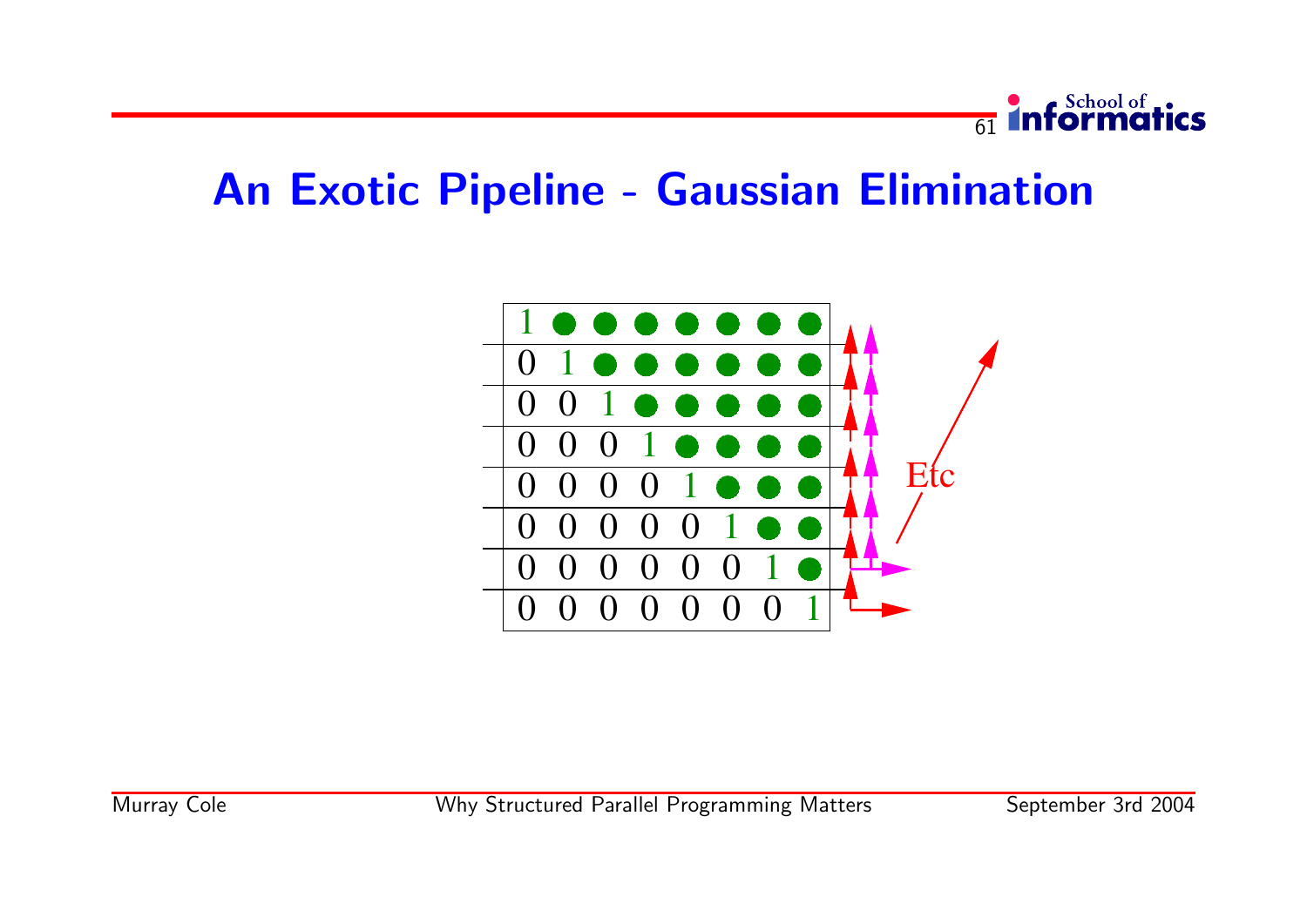

for (each row in sequence) {

normalise this ''pivot'' row;

broadcast result to subsequent rows;

for (each subsequent row in parallel) {

eliminate one column using broadcast row } }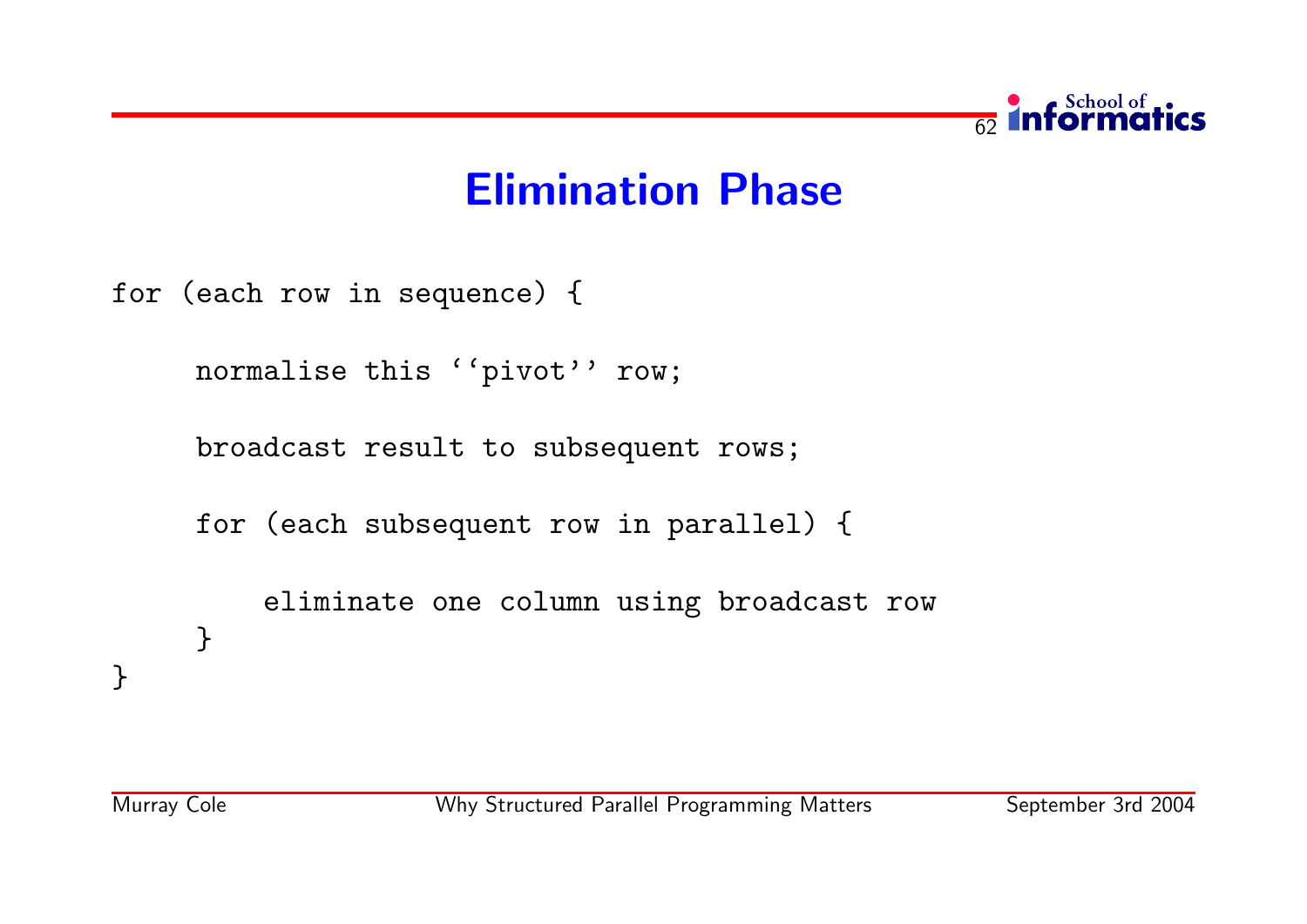

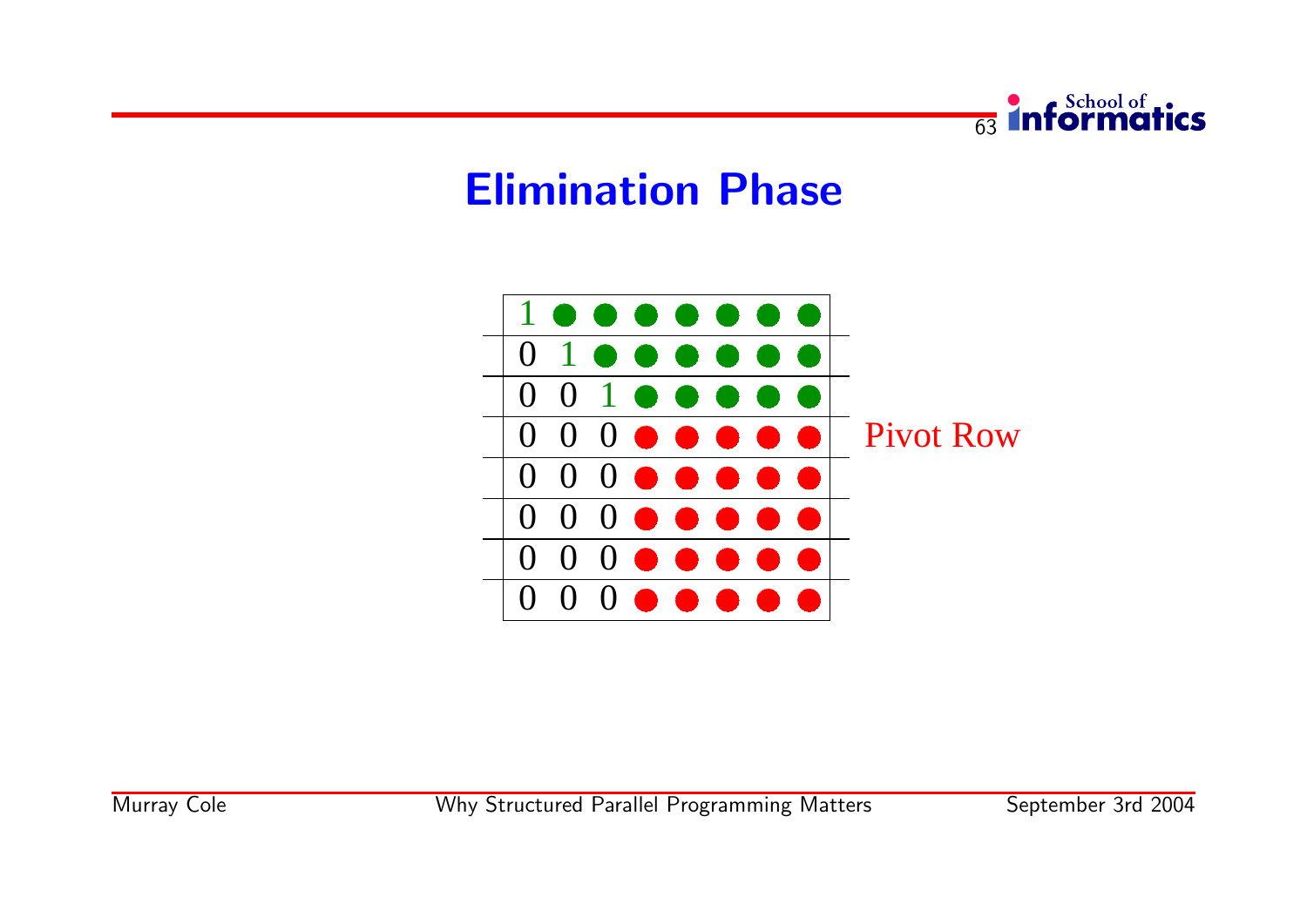

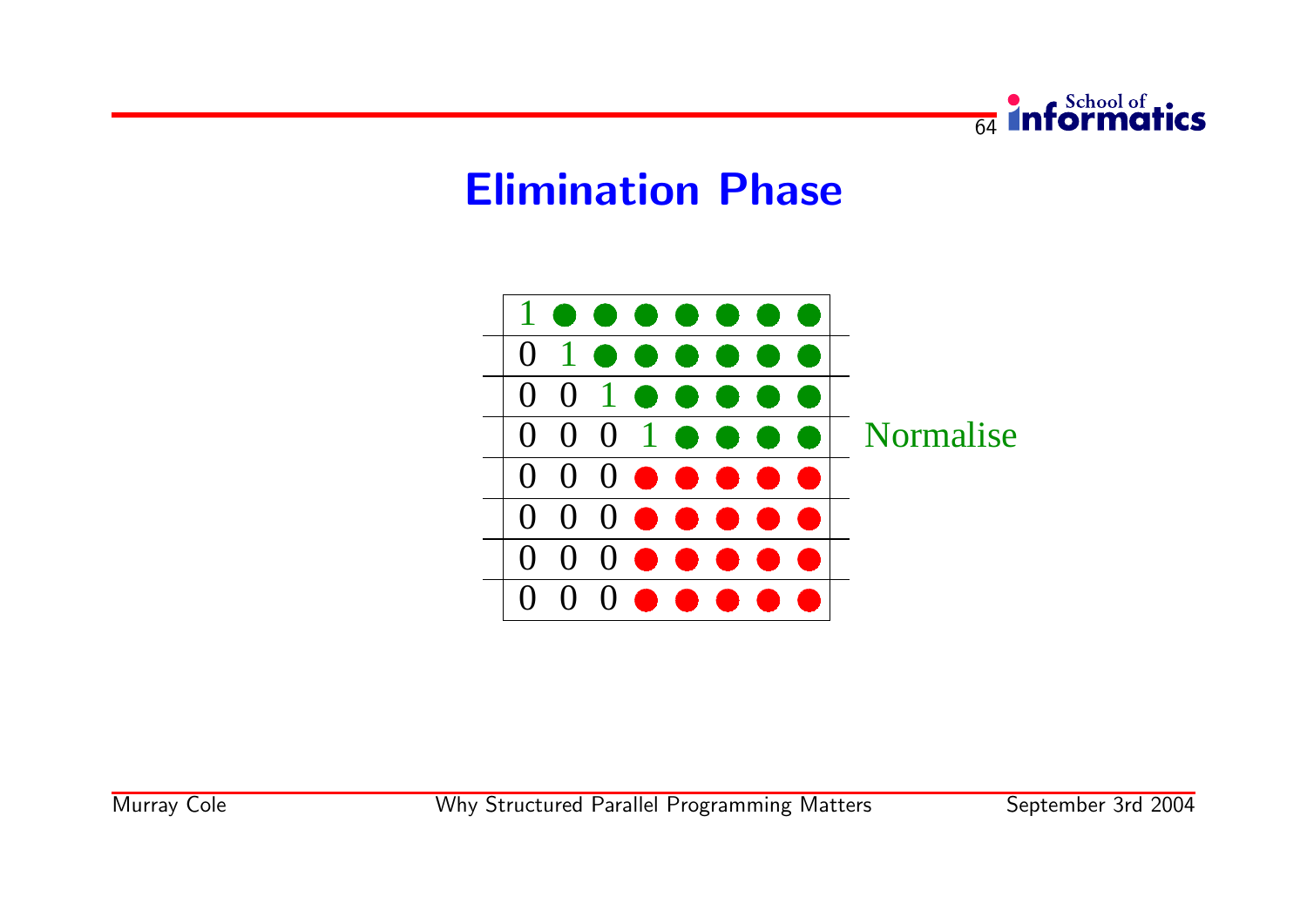

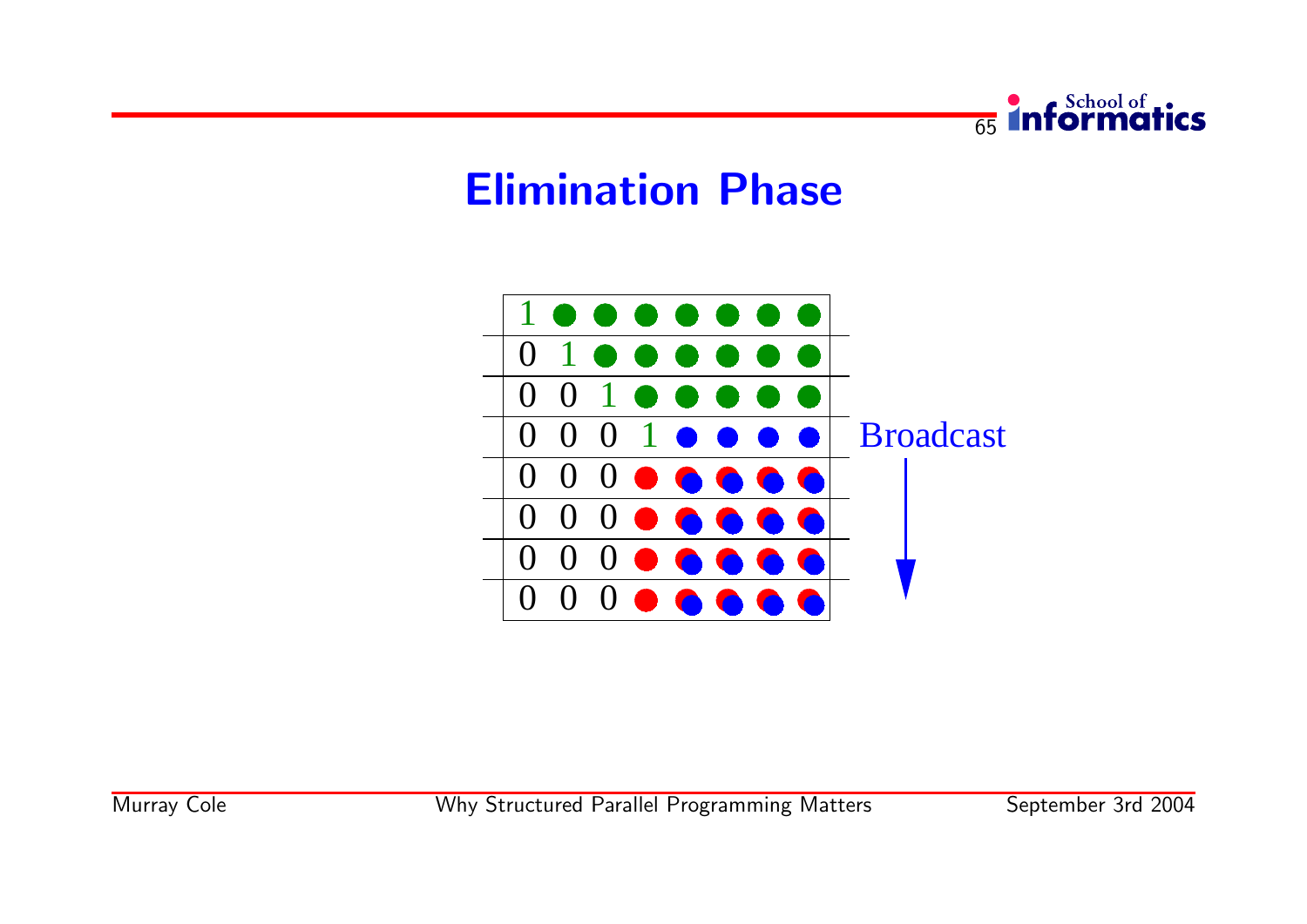

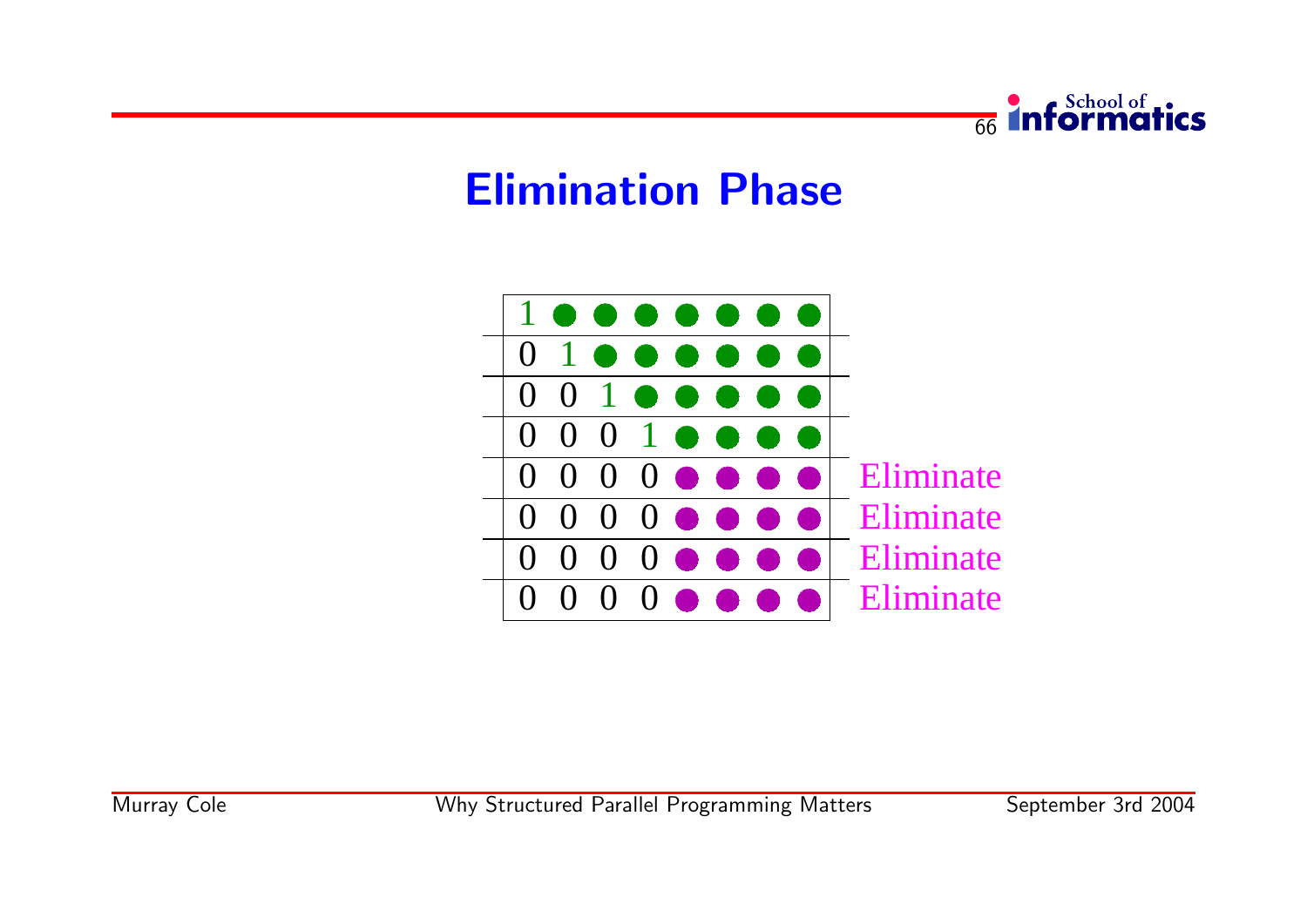

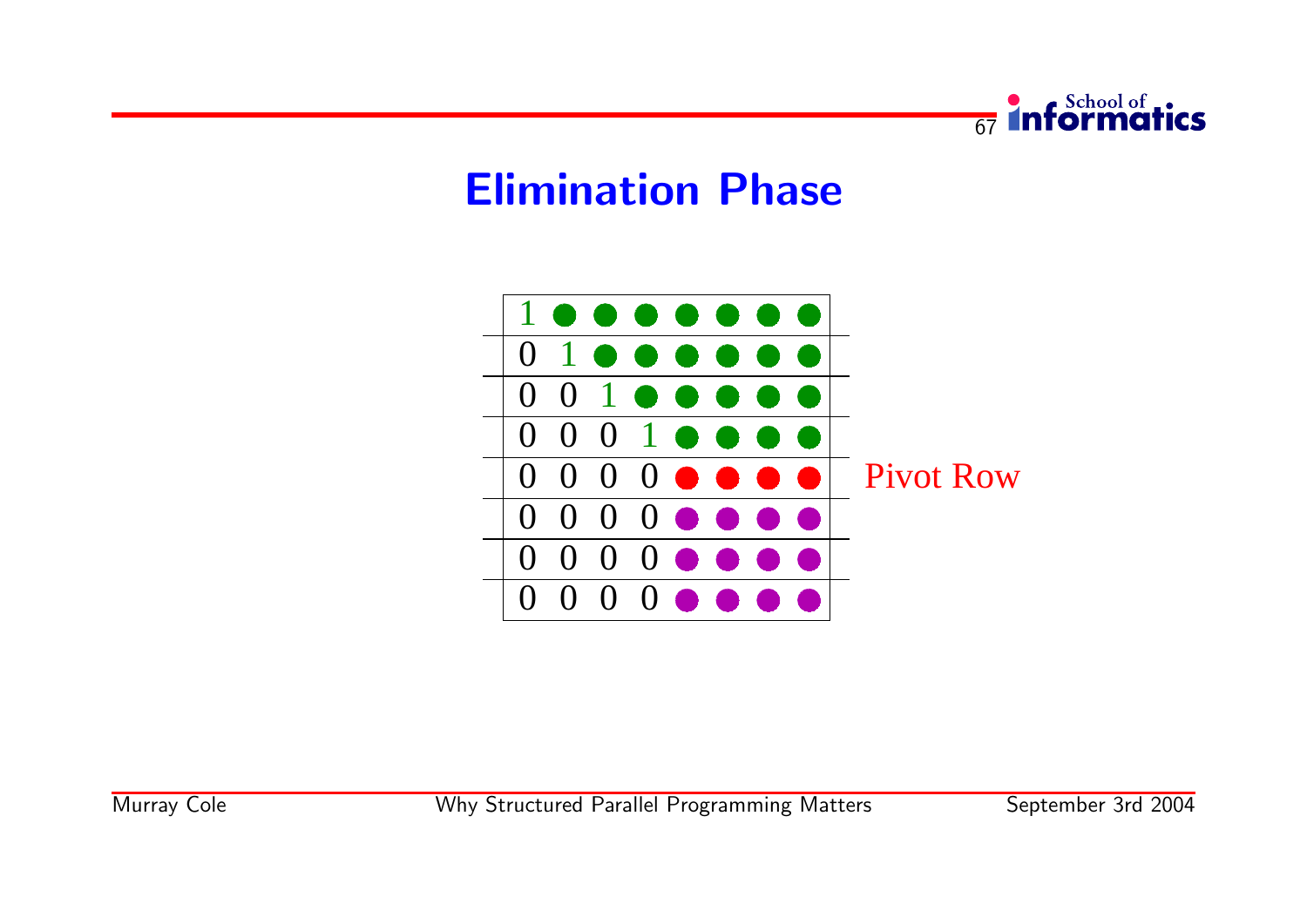

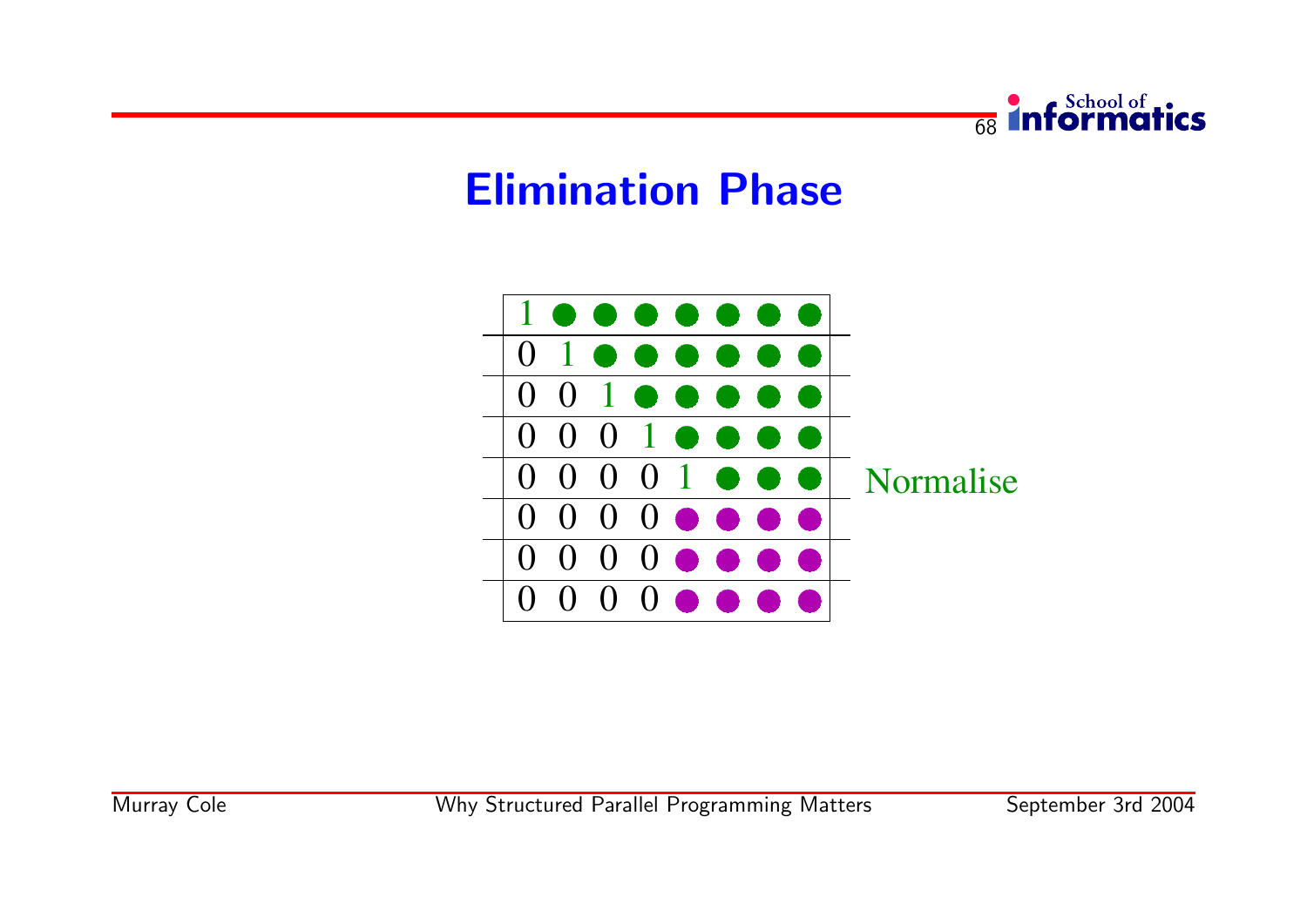



Murray Cole

Why Structured Parallel Programming Matters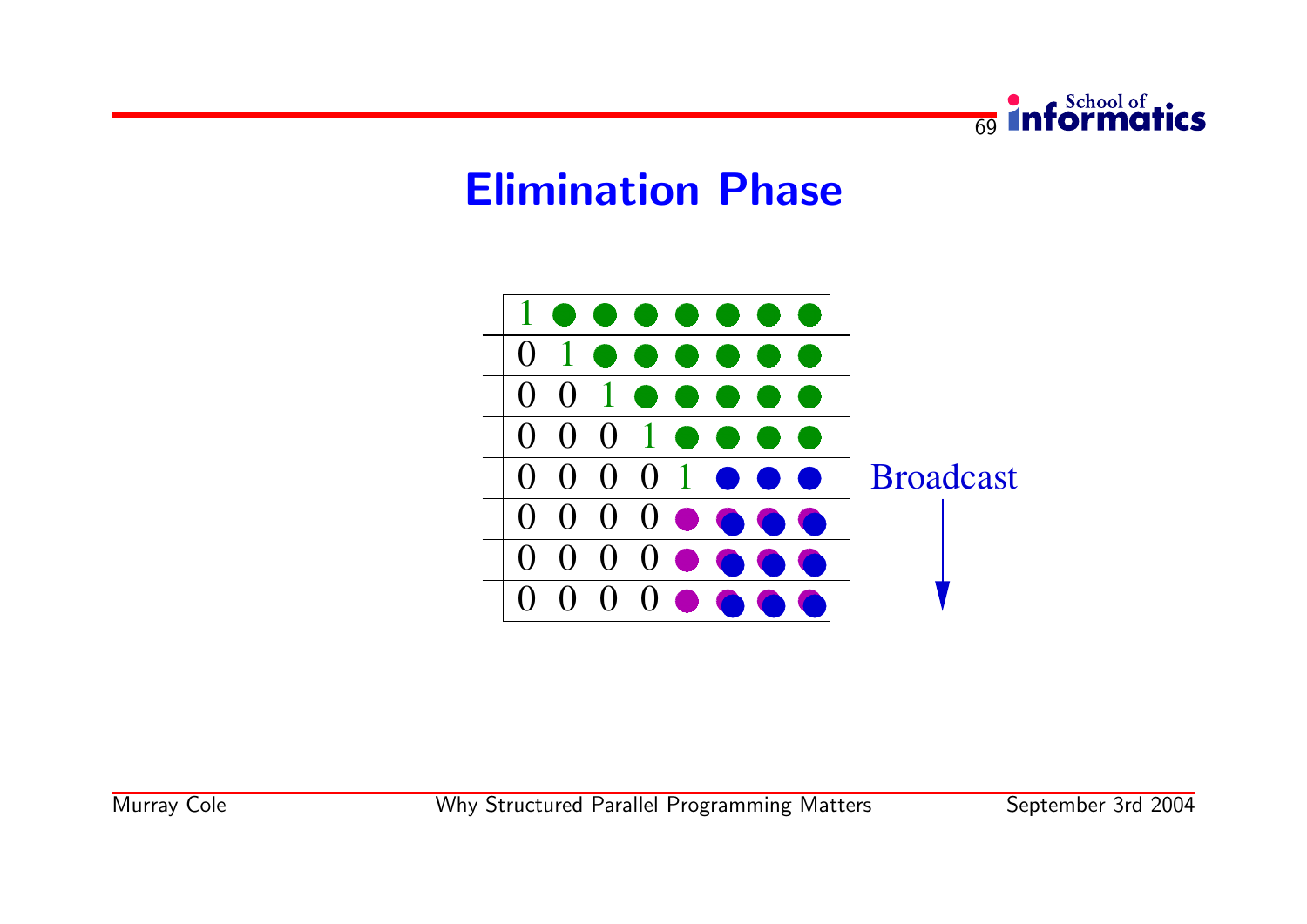

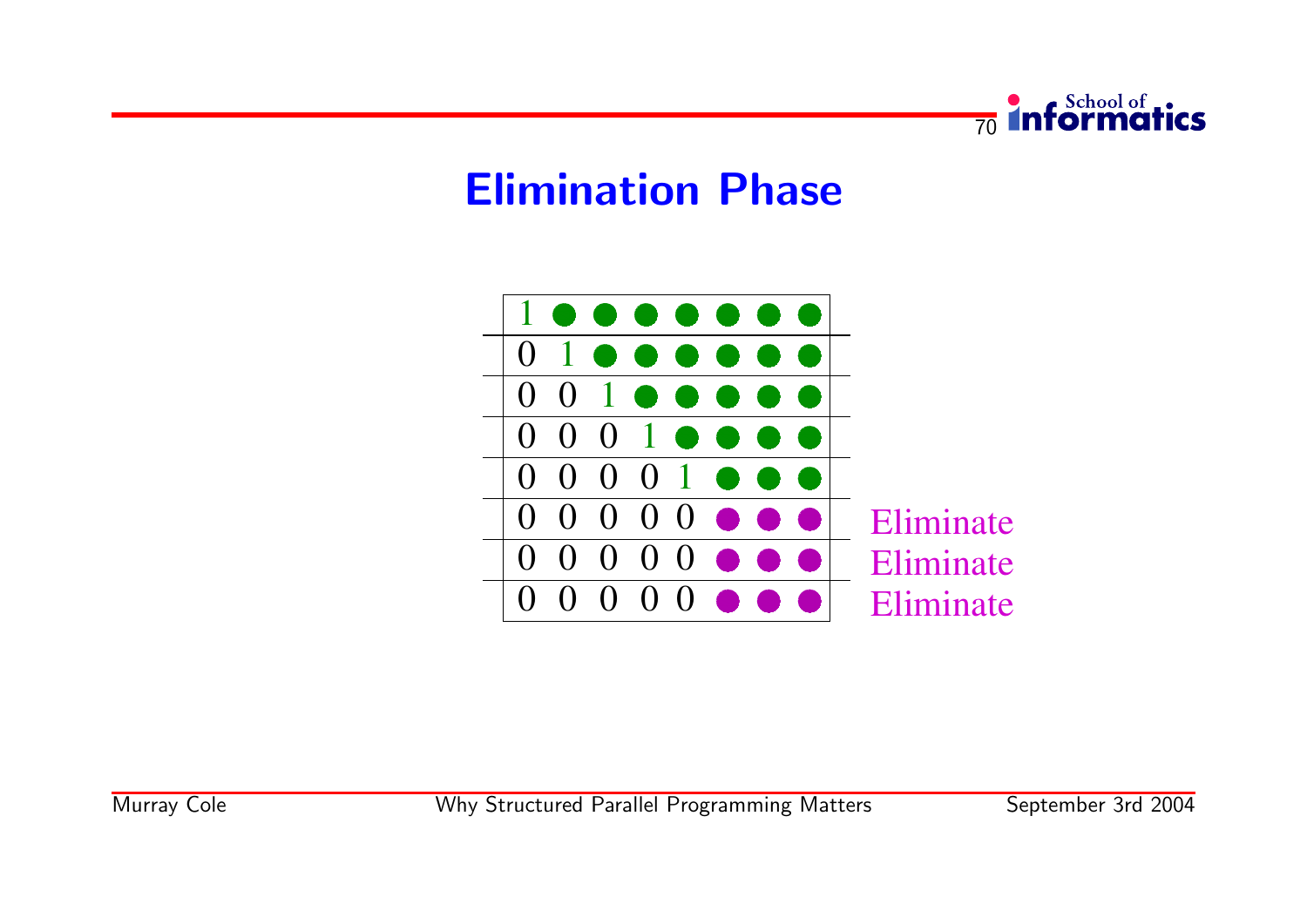

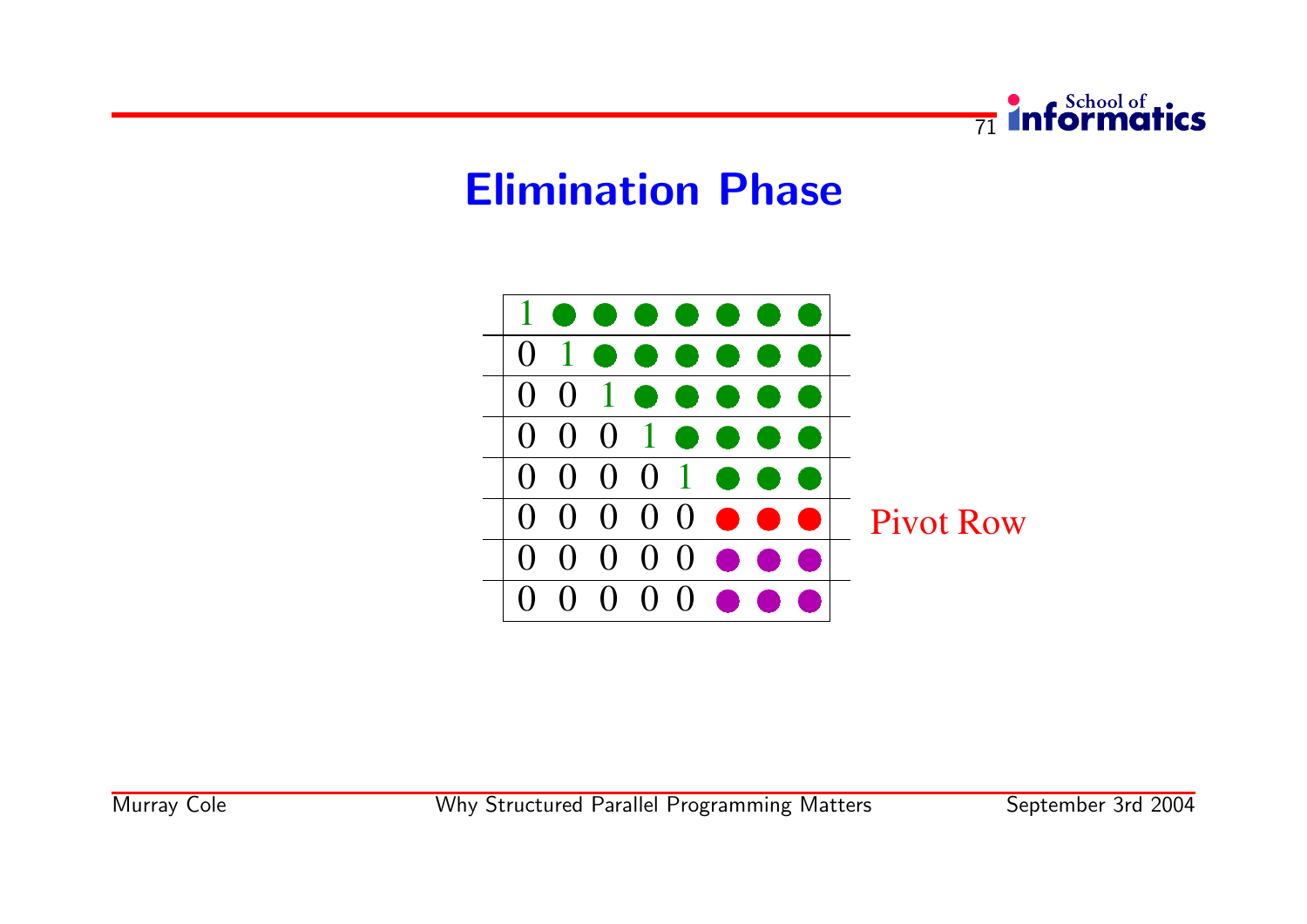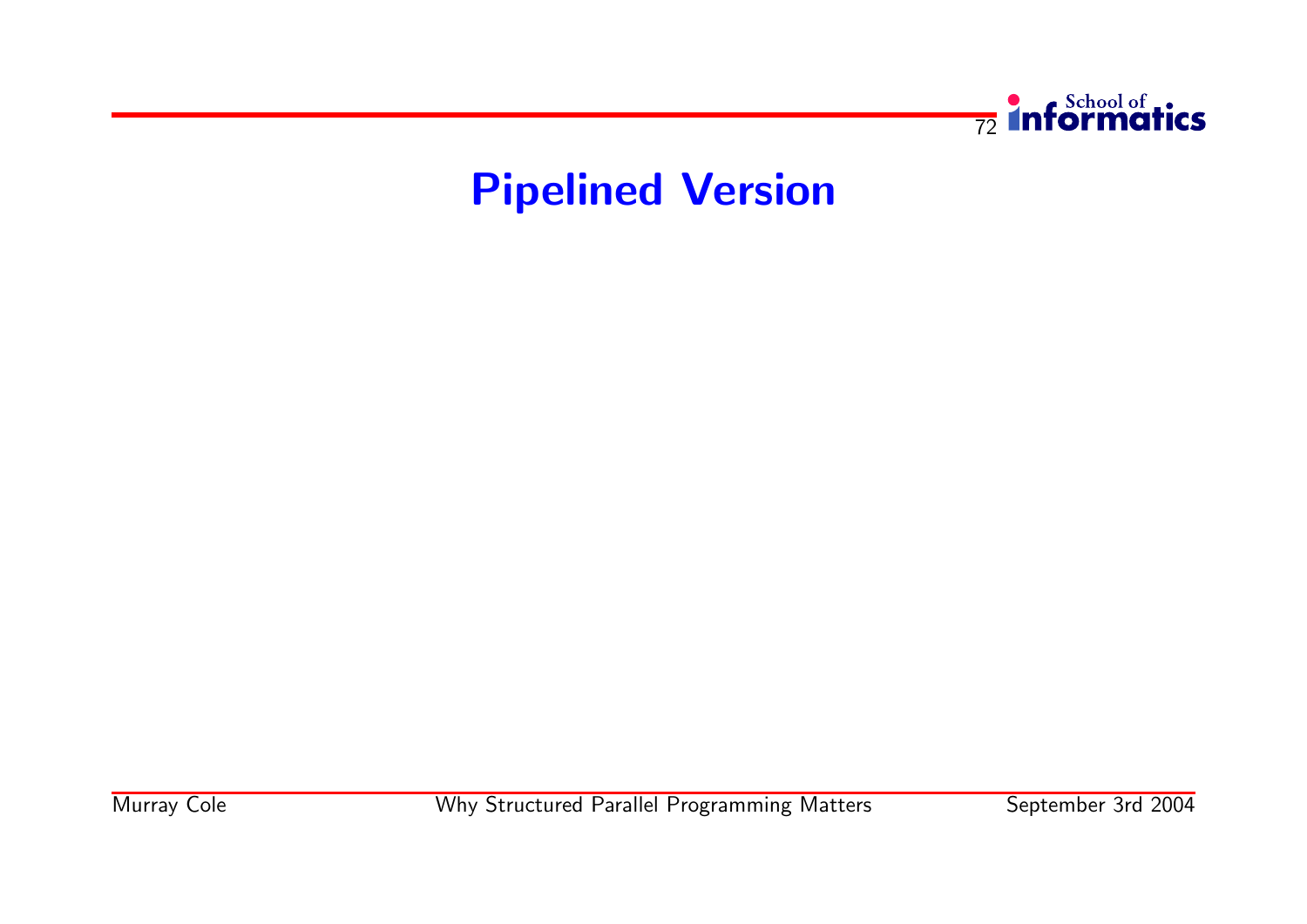

Textbook improvement interleaves broadcast and elimination phases.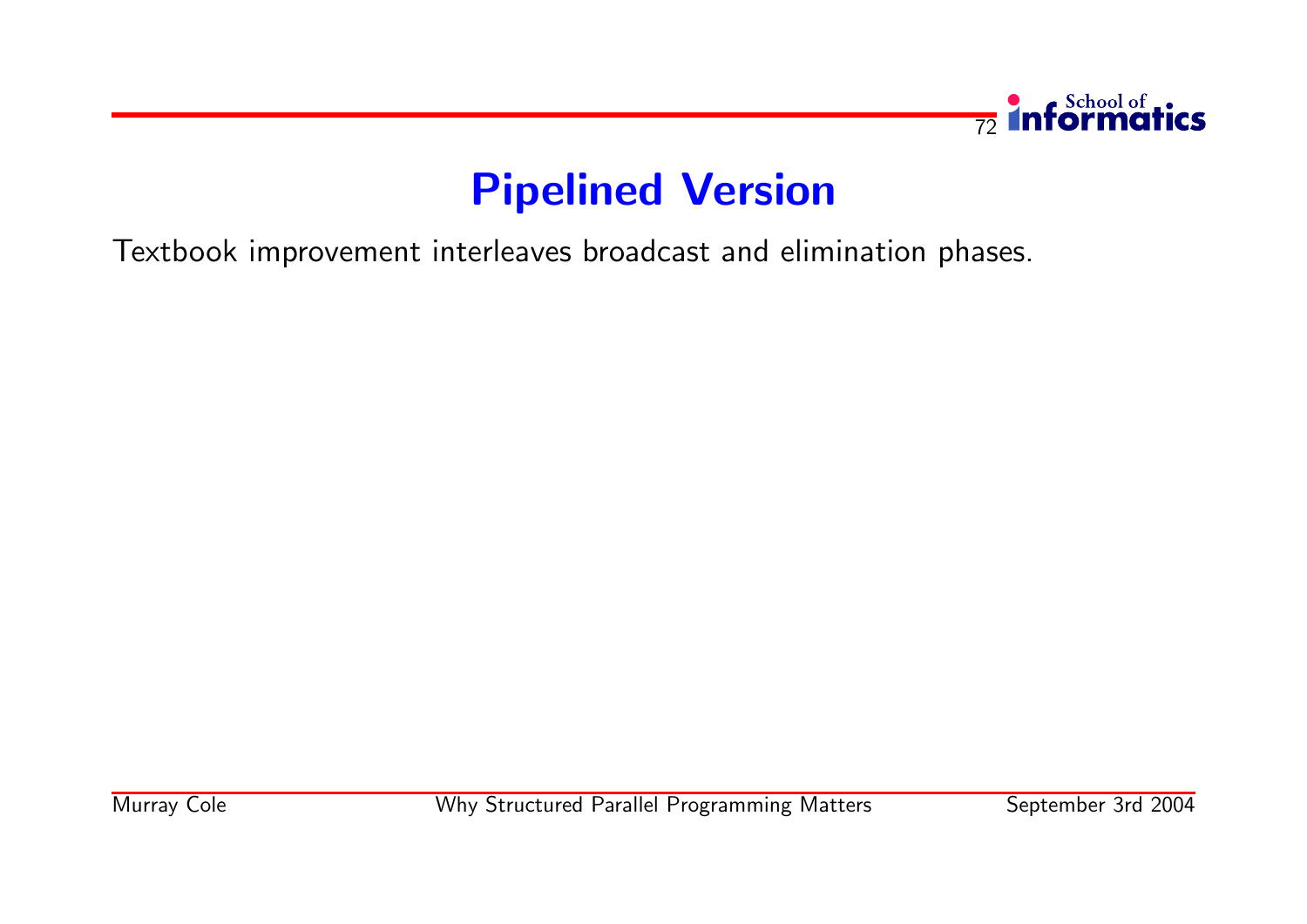

Textbook improvement interleaves broadcast and elimination phases.

Processors

- participate in broadcast
- begin elimination immediately (before broadcast completes elsewhere)
- iterations become pipelined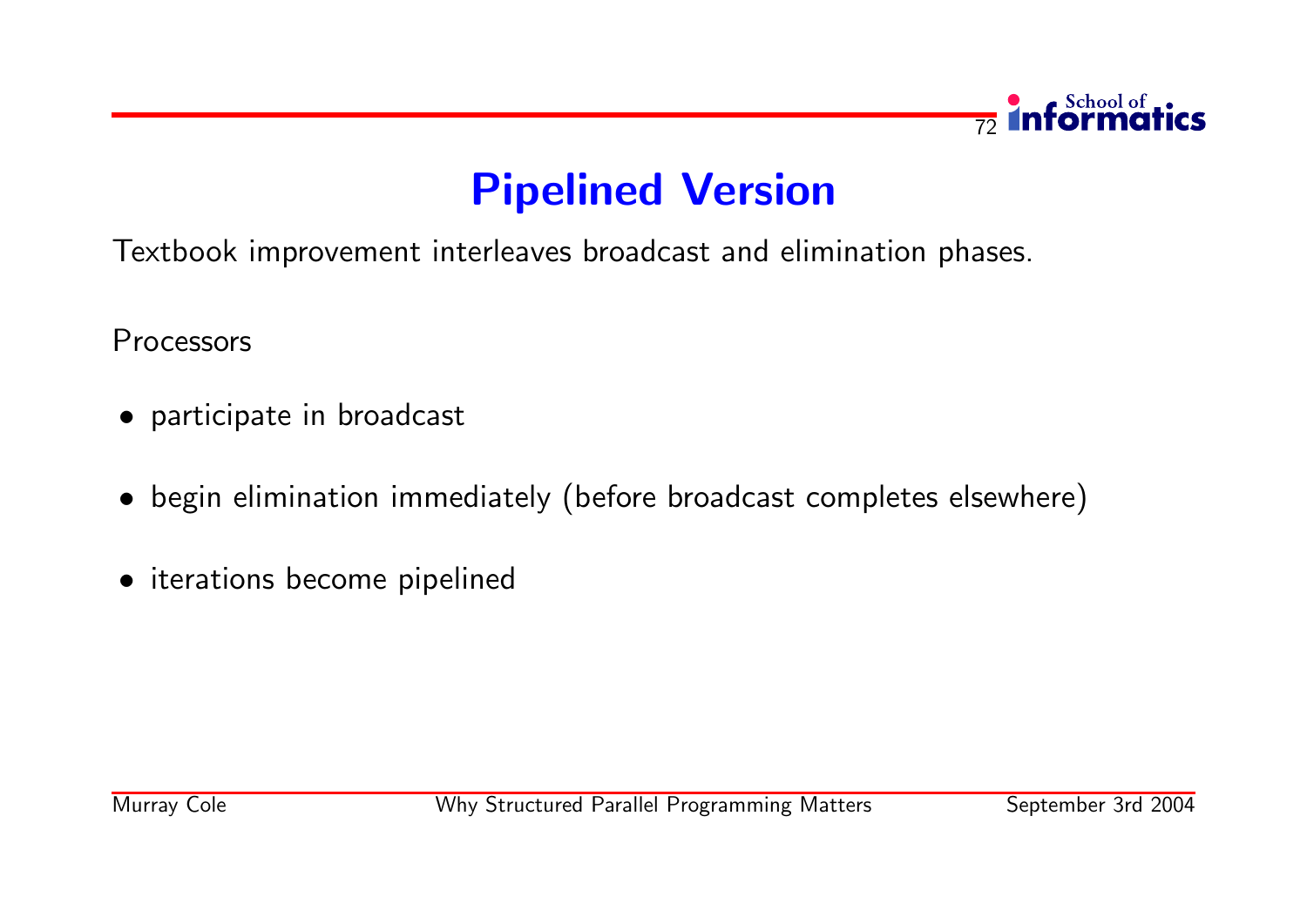

Textbook improvement interleaves broadcast and elimination phases.

Processors

- participate in broadcast
- begin elimination immediately (before broadcast completes elsewhere)
- iterations become pipelined

Each iteration would be slower independently, but pipelining across iterations produces an overall gain.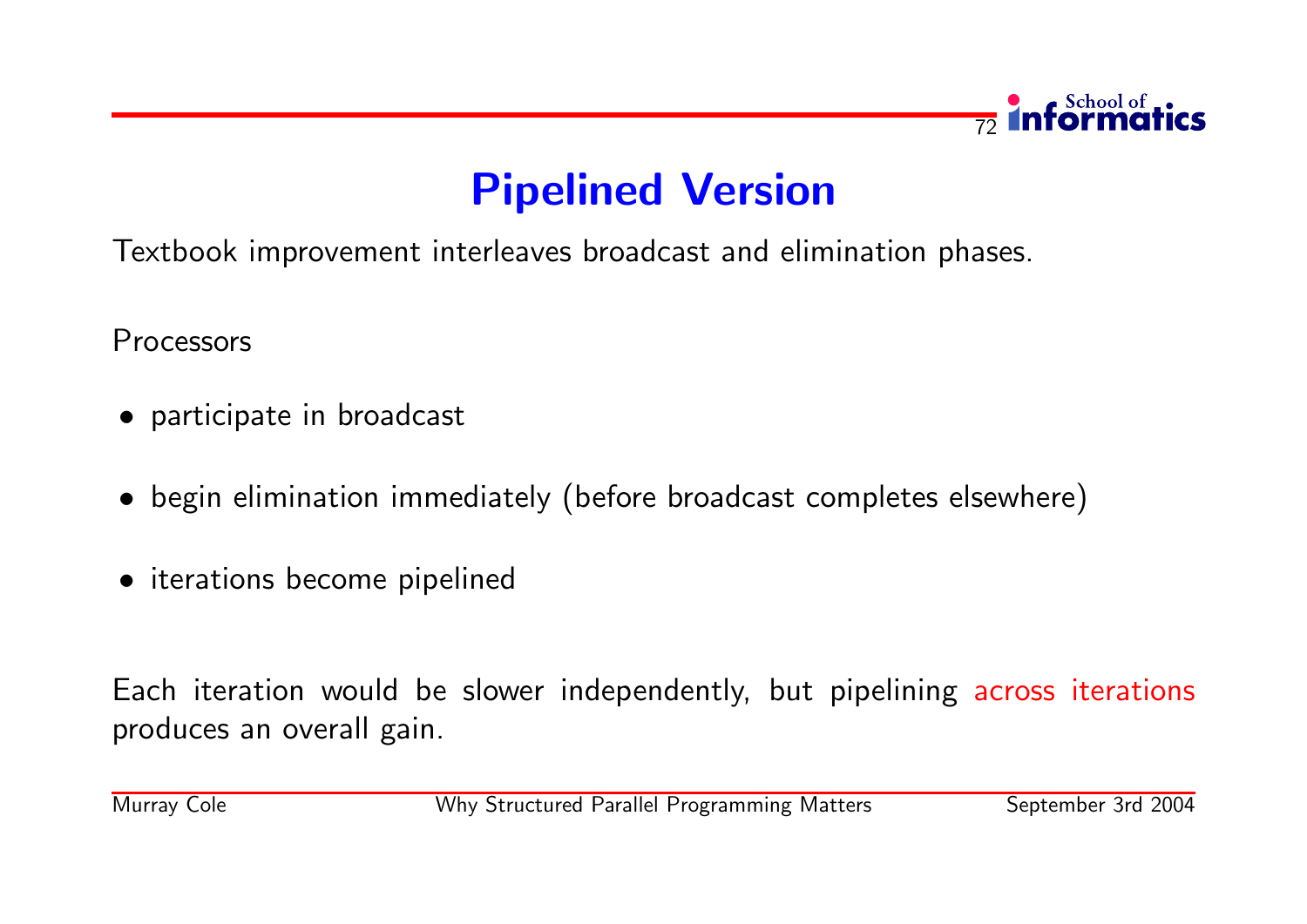

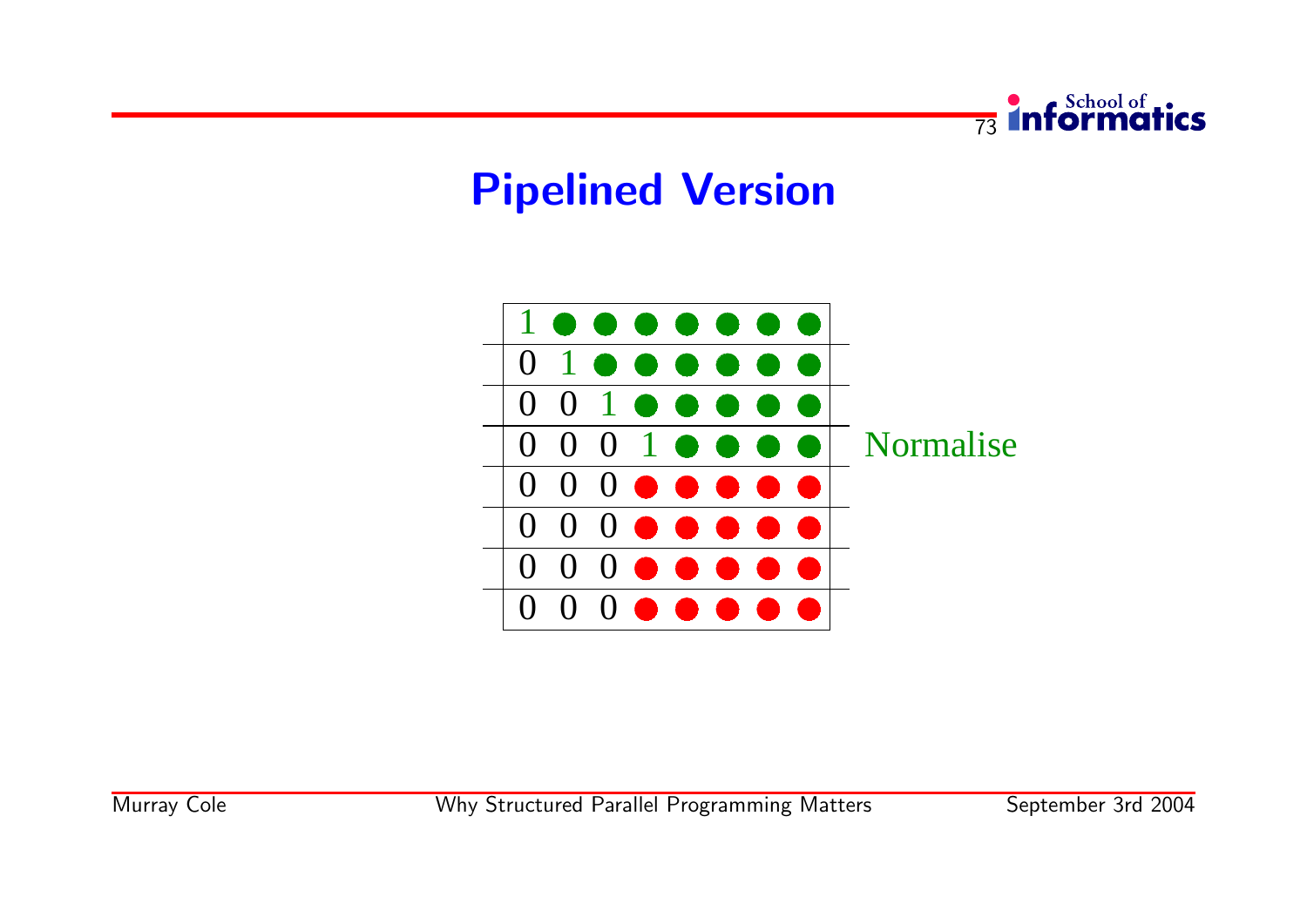

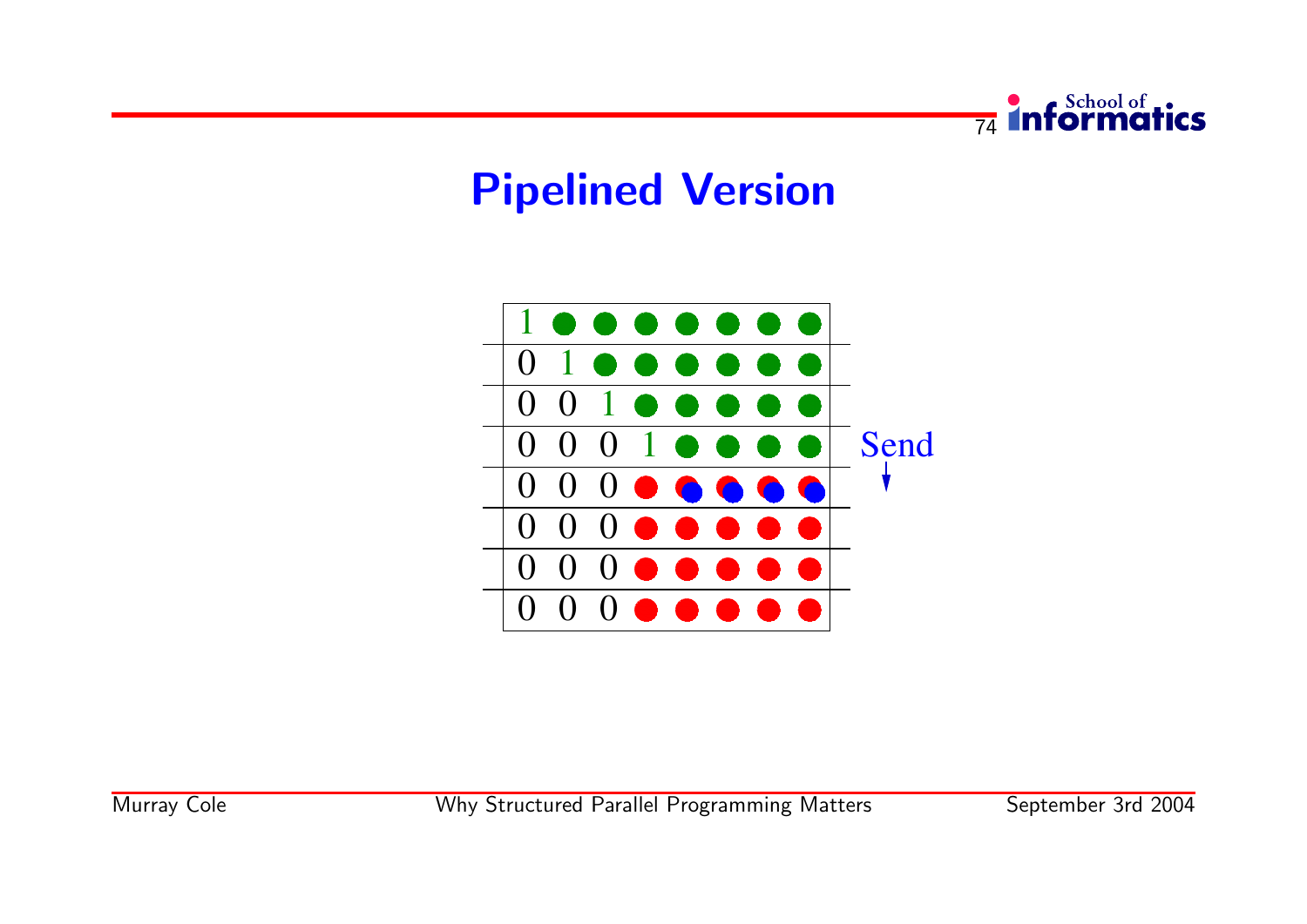

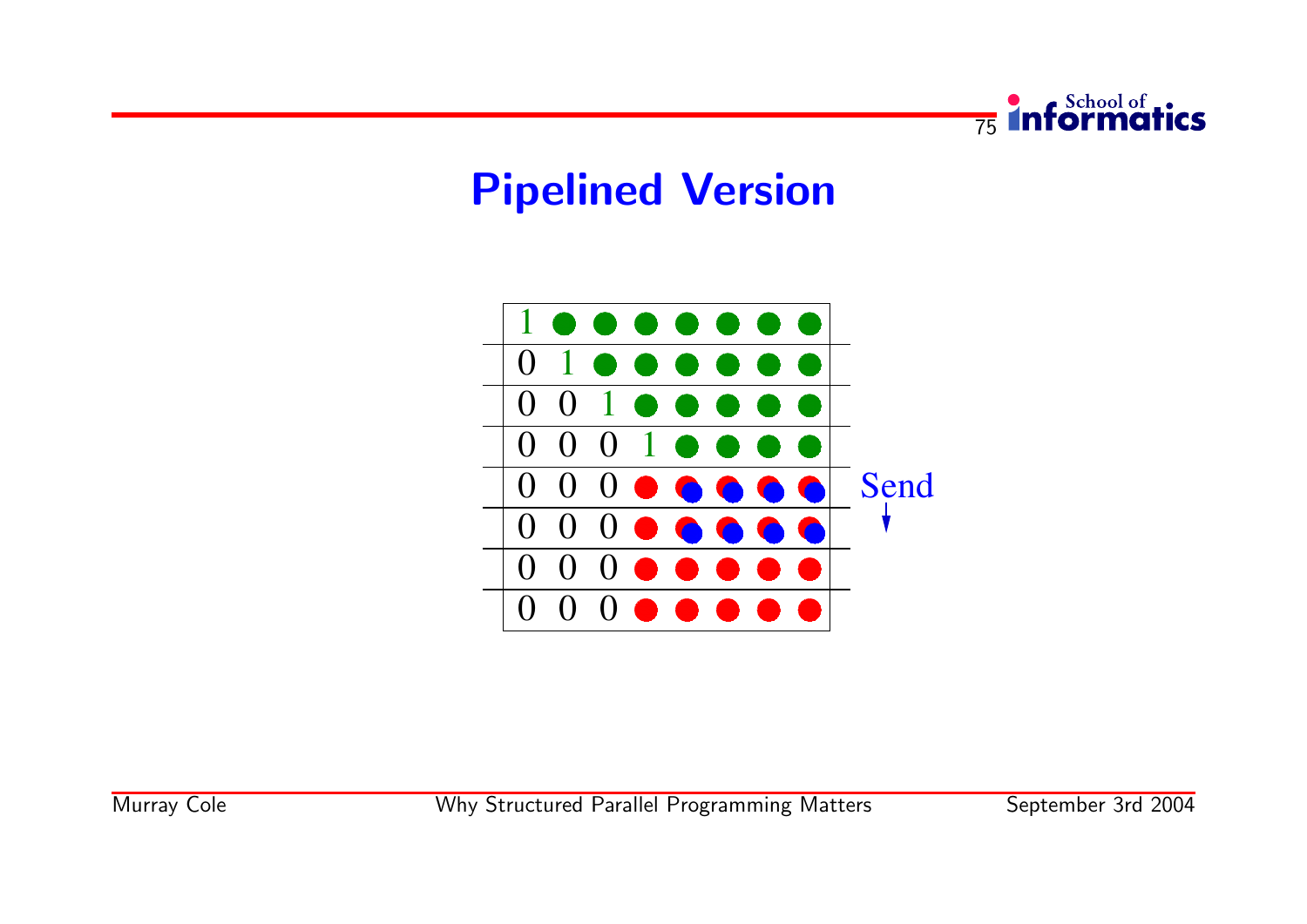

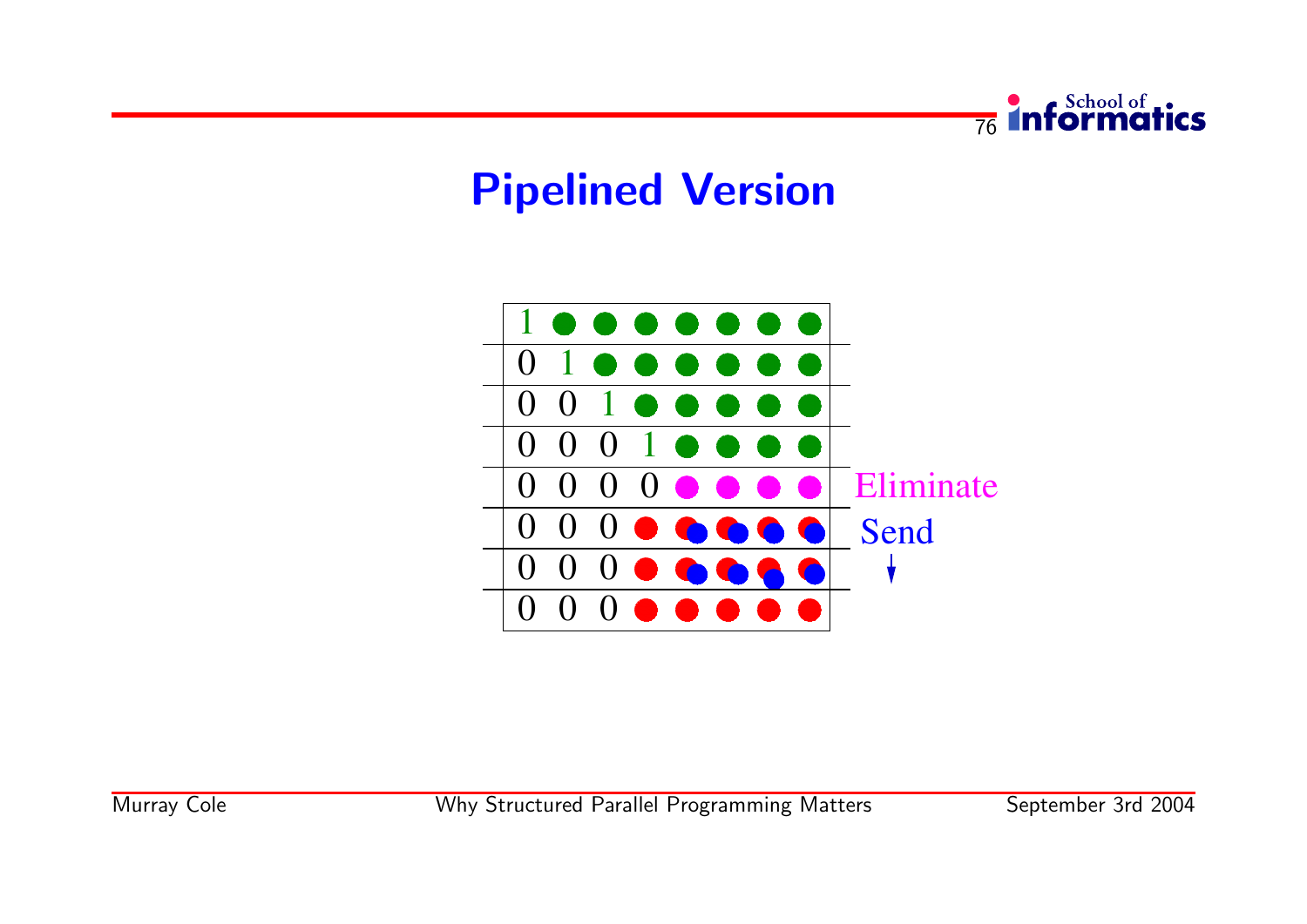

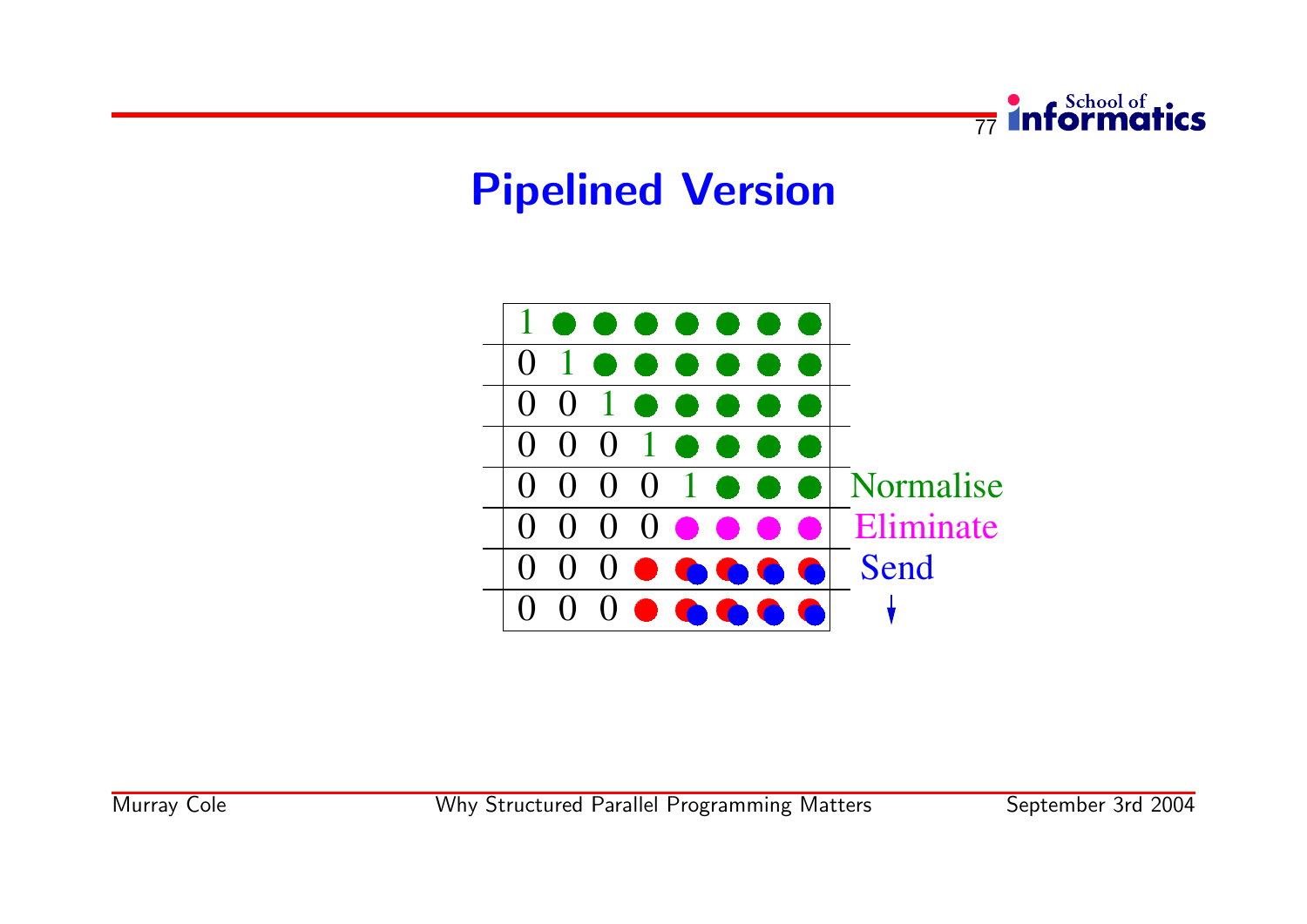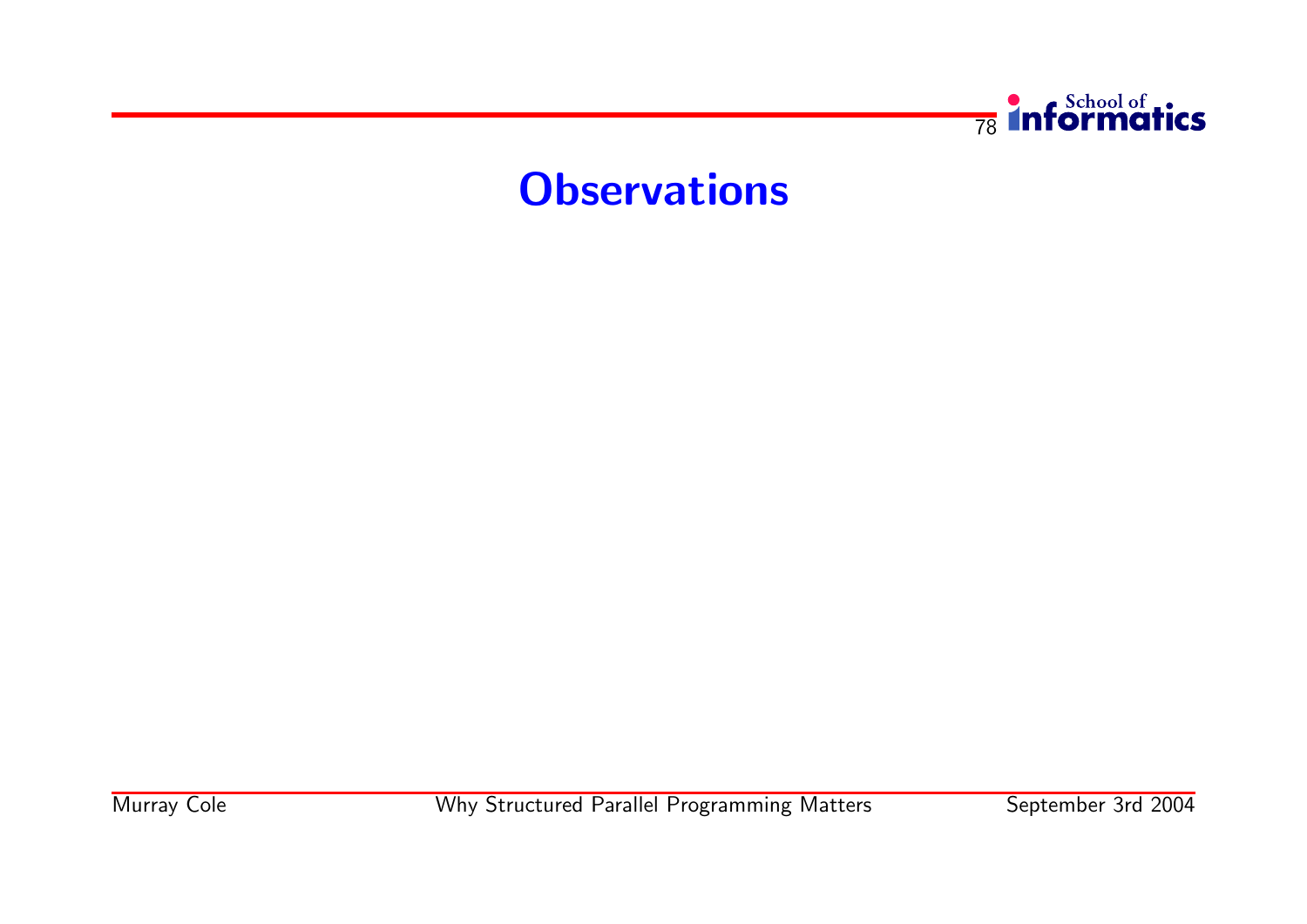

Stages have internal state.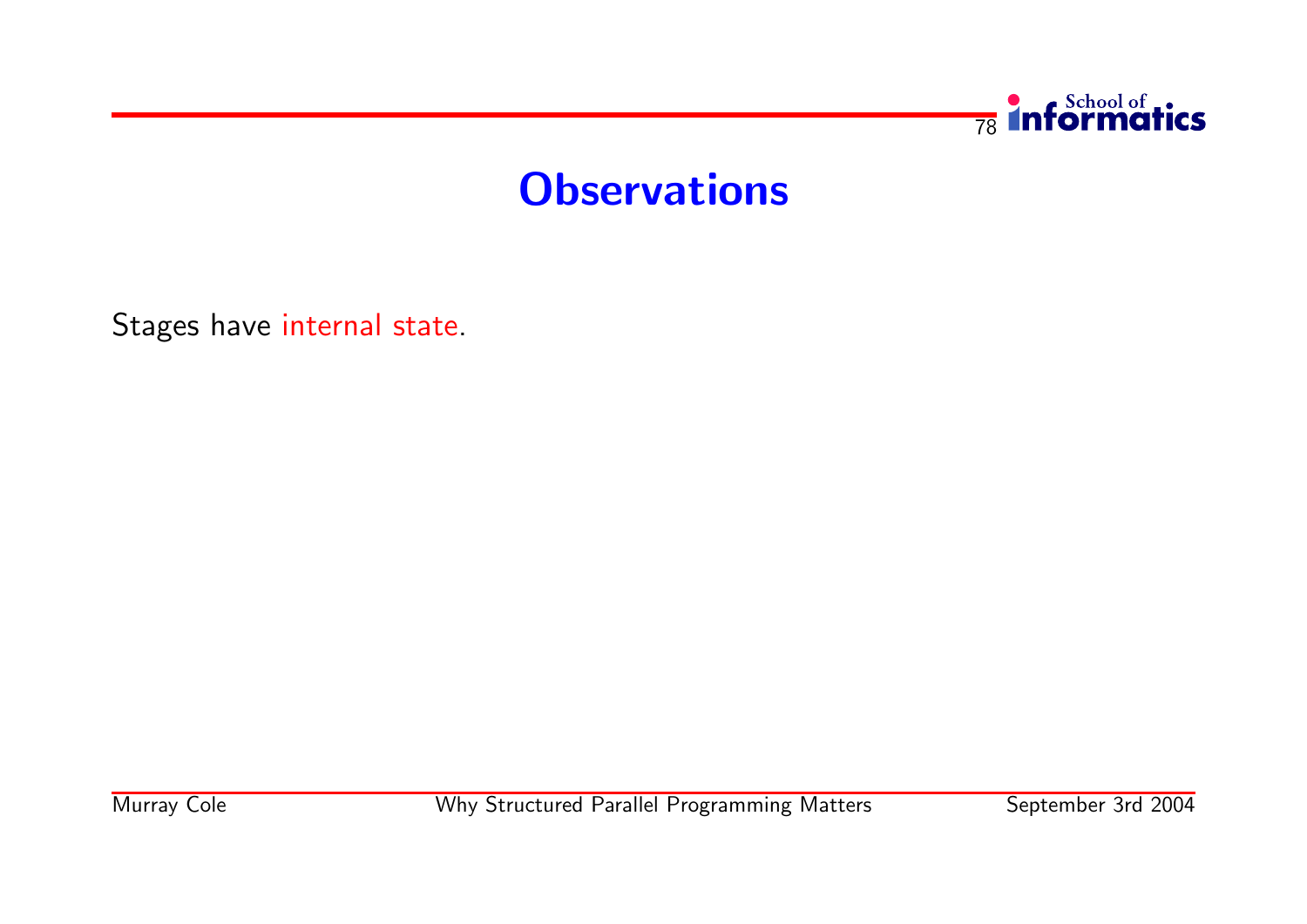

Stages have internal state.

There are no external buffers of input or output (both are in the stage state).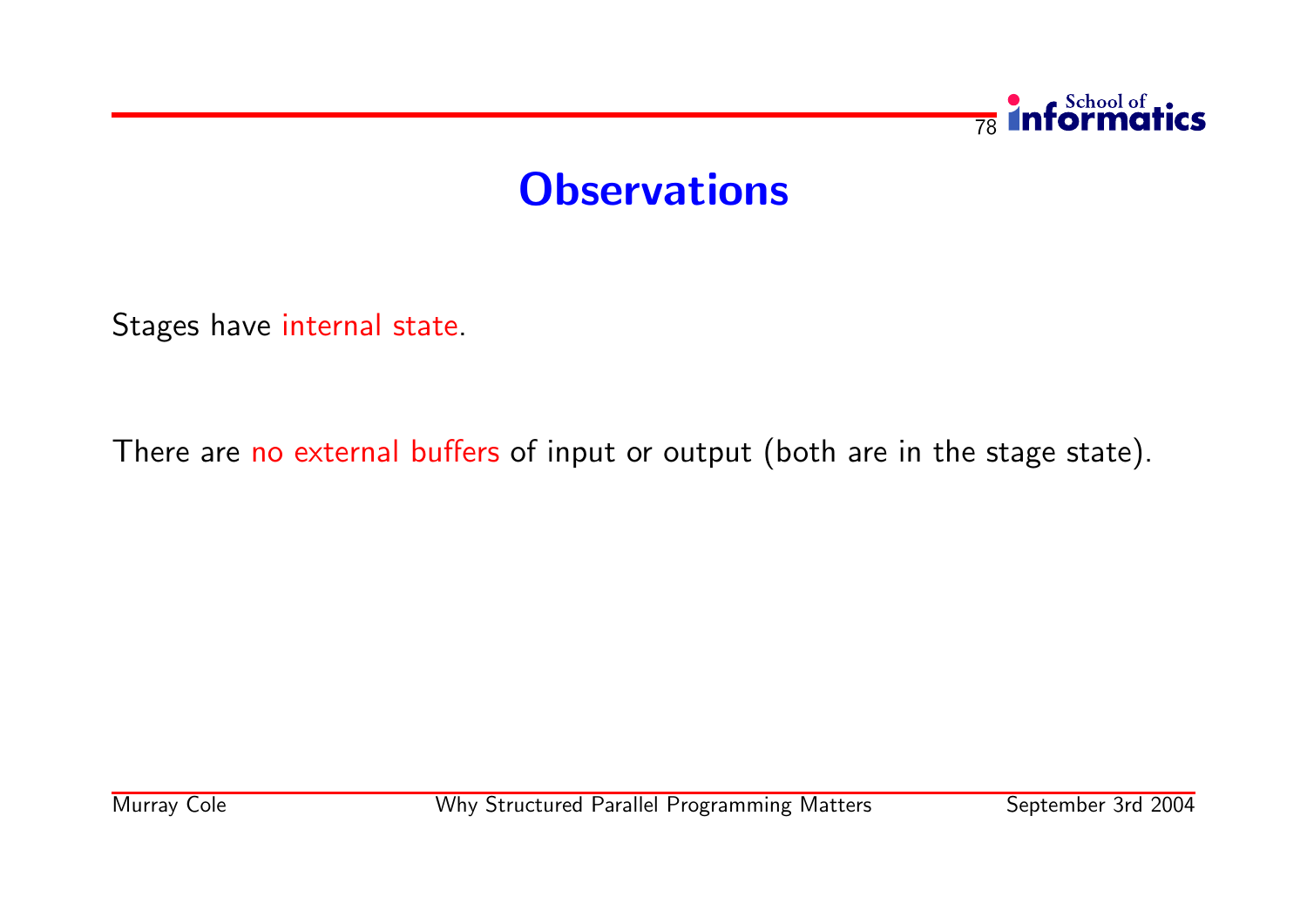

Stages have internal state.

There are no external buffers of input or output (both are in the stage state).

Sequence of interactions is state dependent (activity is different the "final time").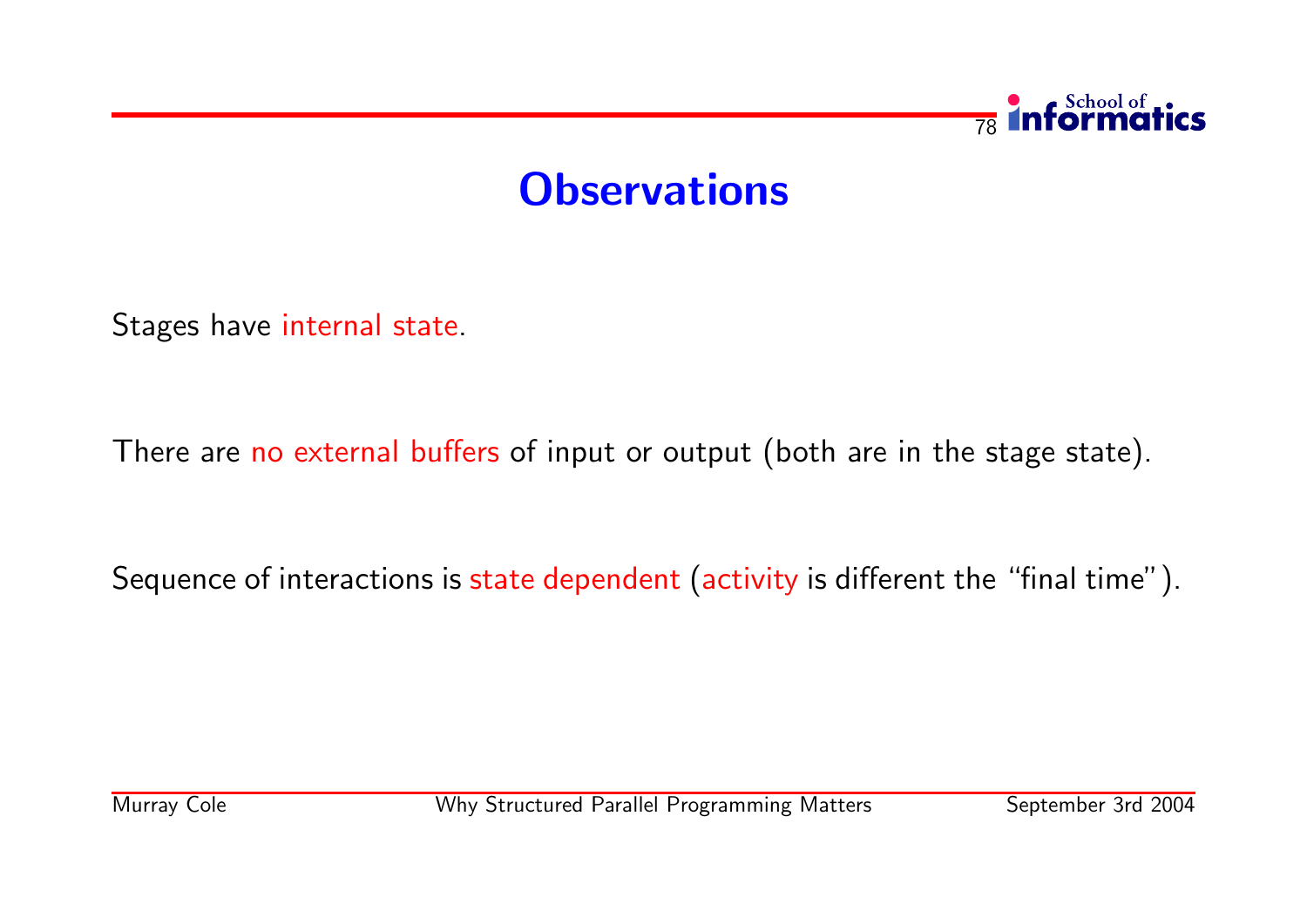

## More Pipelining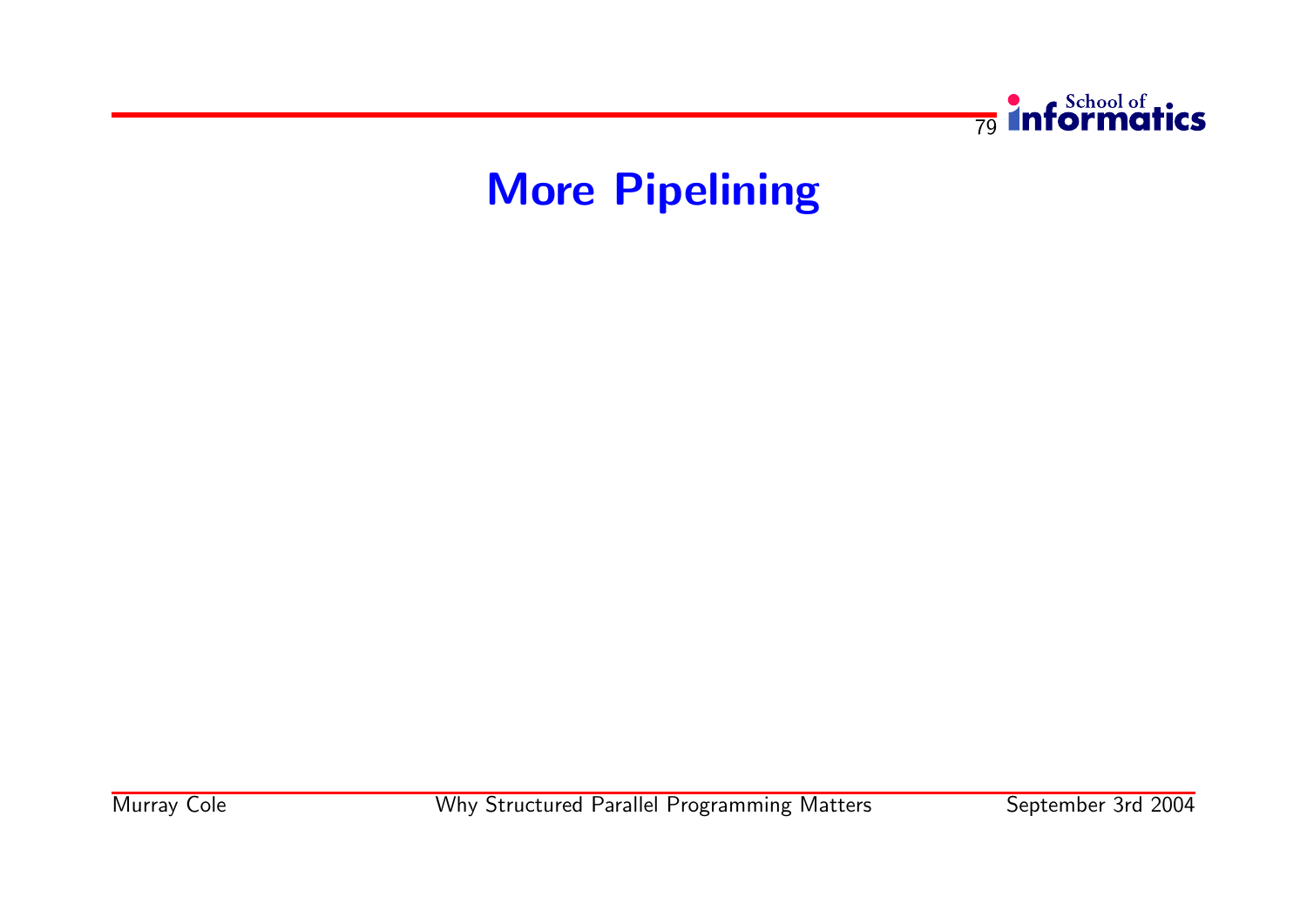

## More Pipelining

A further observation is that the back-substitution phase can be pipelined too, but in the other direction.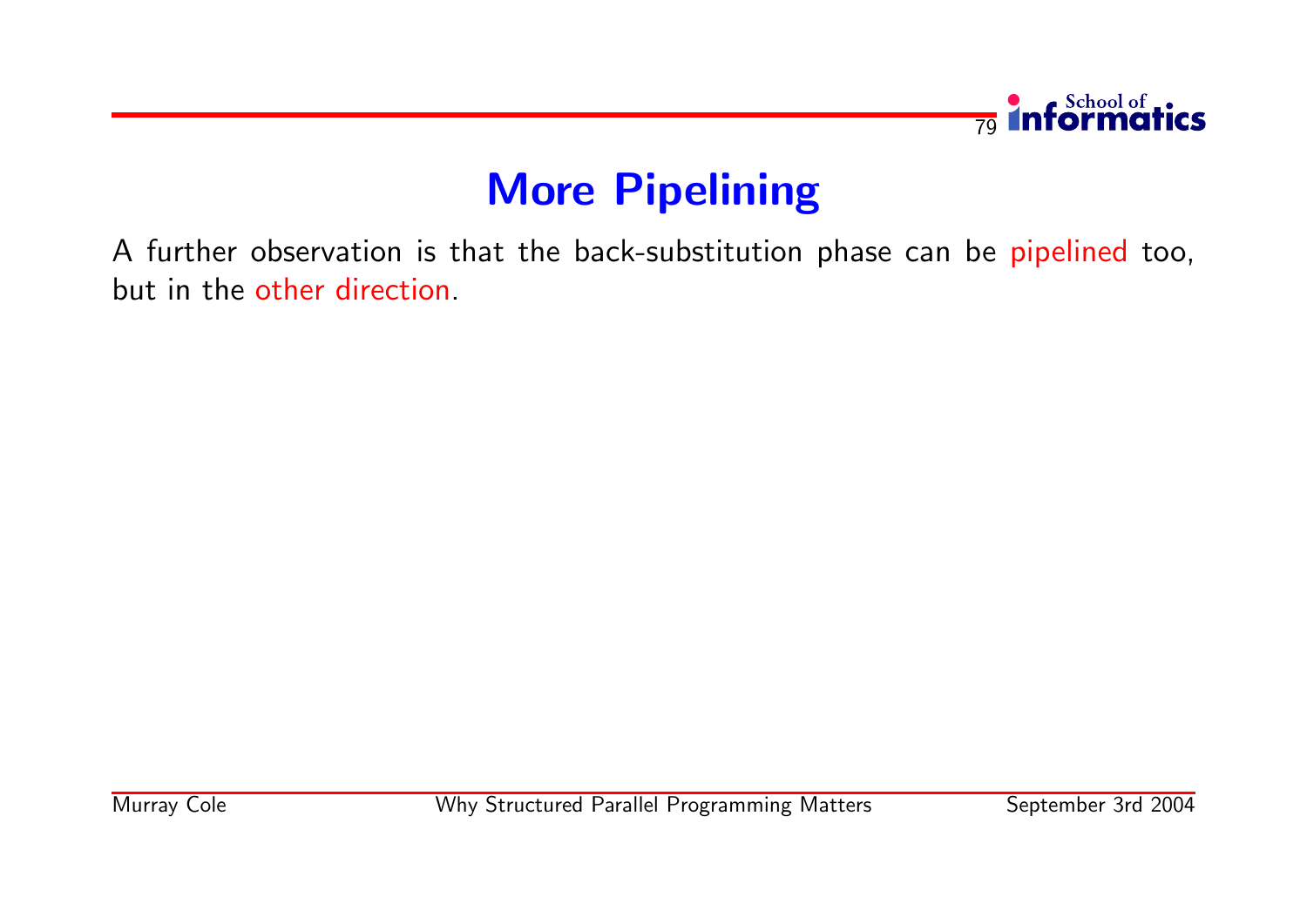

## **More Pipelining**

A further observation is that the back-substitution phase can be pipelined too, but in the other direction.

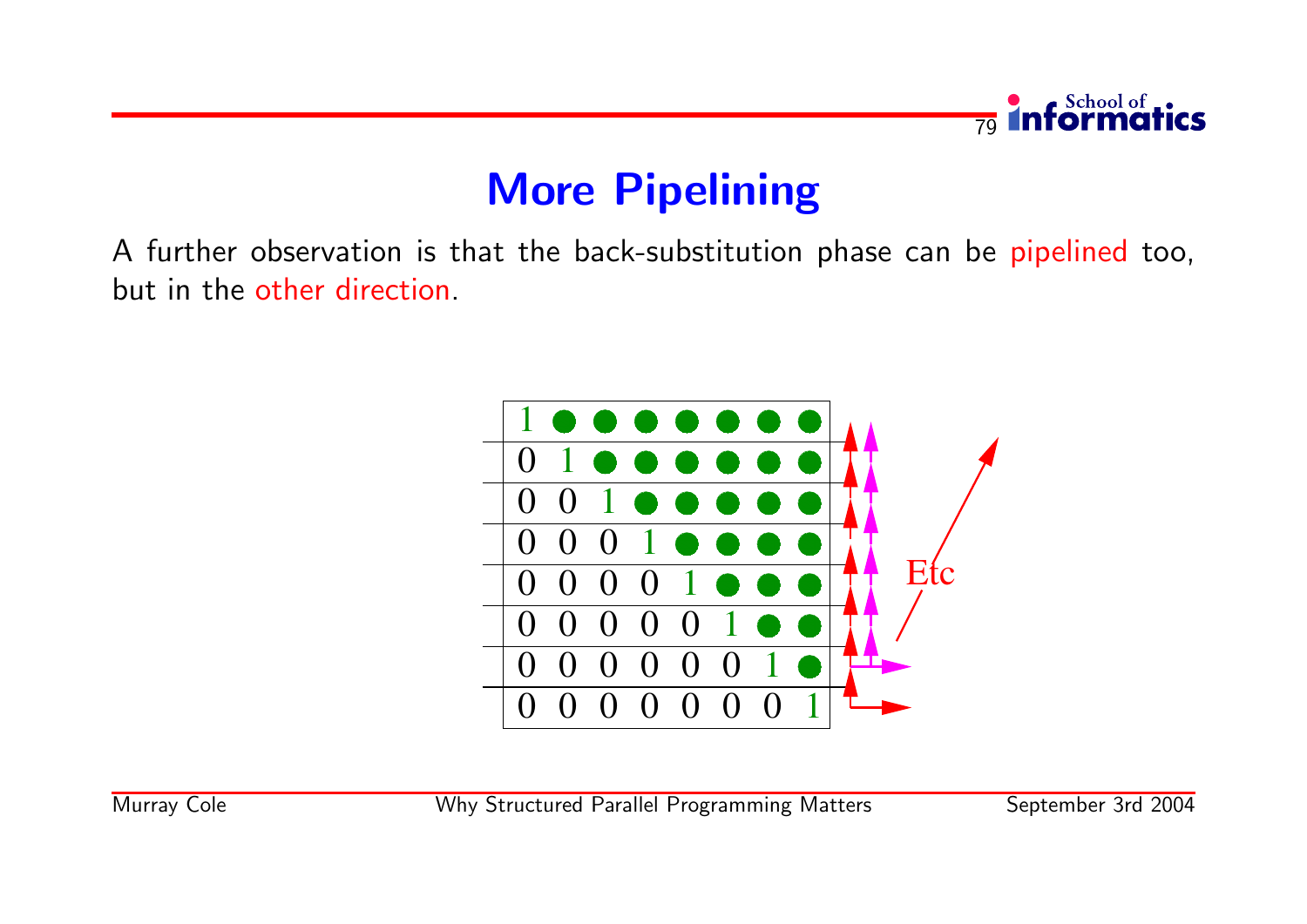# Algorithm Summary

Scatter\_data();  $\sqrt{2}$  // standard MPI Pipeline (top-to-bottom, elimination, ....); // skeleton call Pipeline (bottom-to-top, back\_substitution, ....); // skeleton call Gather\_results();  $\sqrt{2}$  // standard MPI

 $\overline{80}$ 

**Informatics**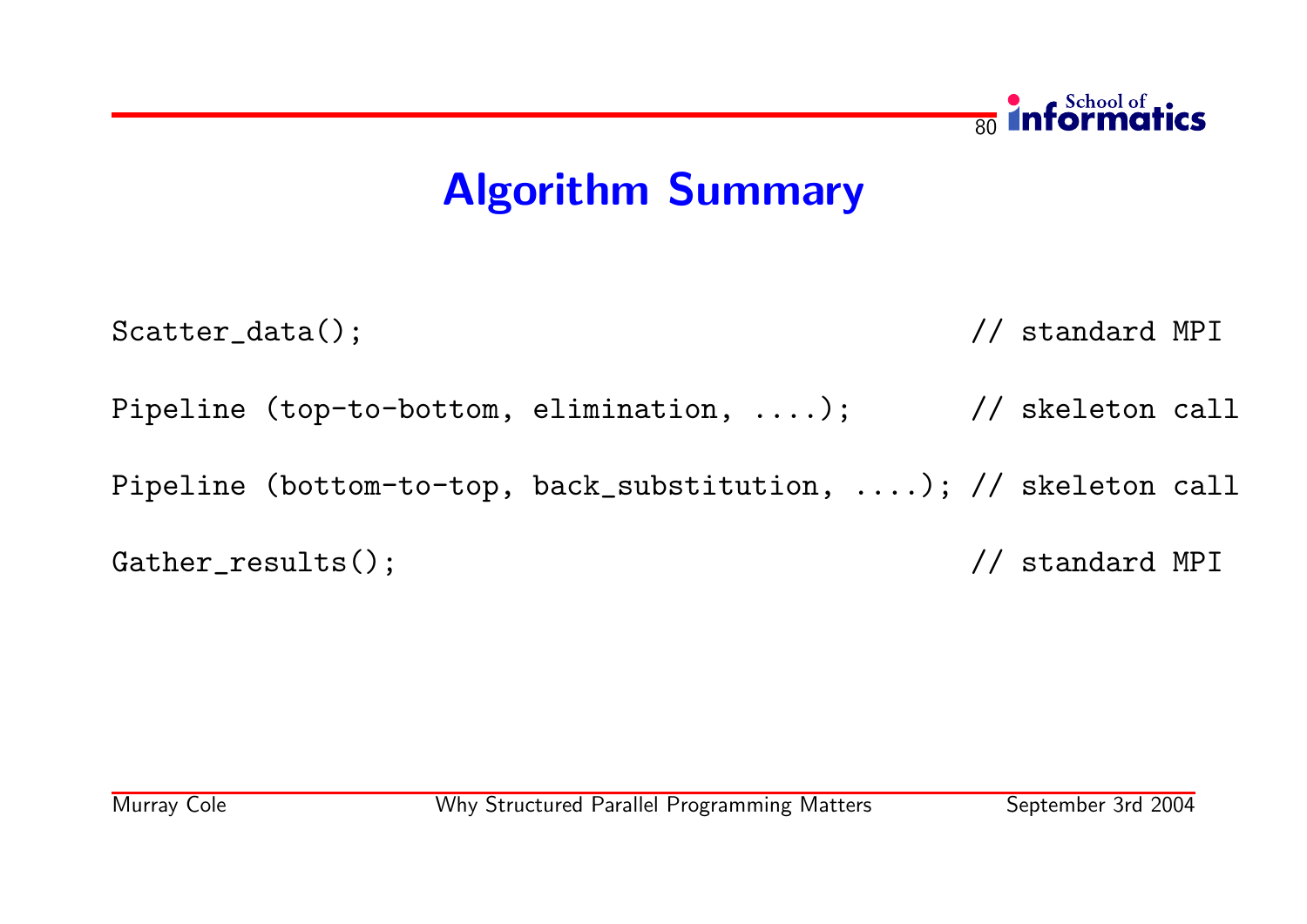

eSkel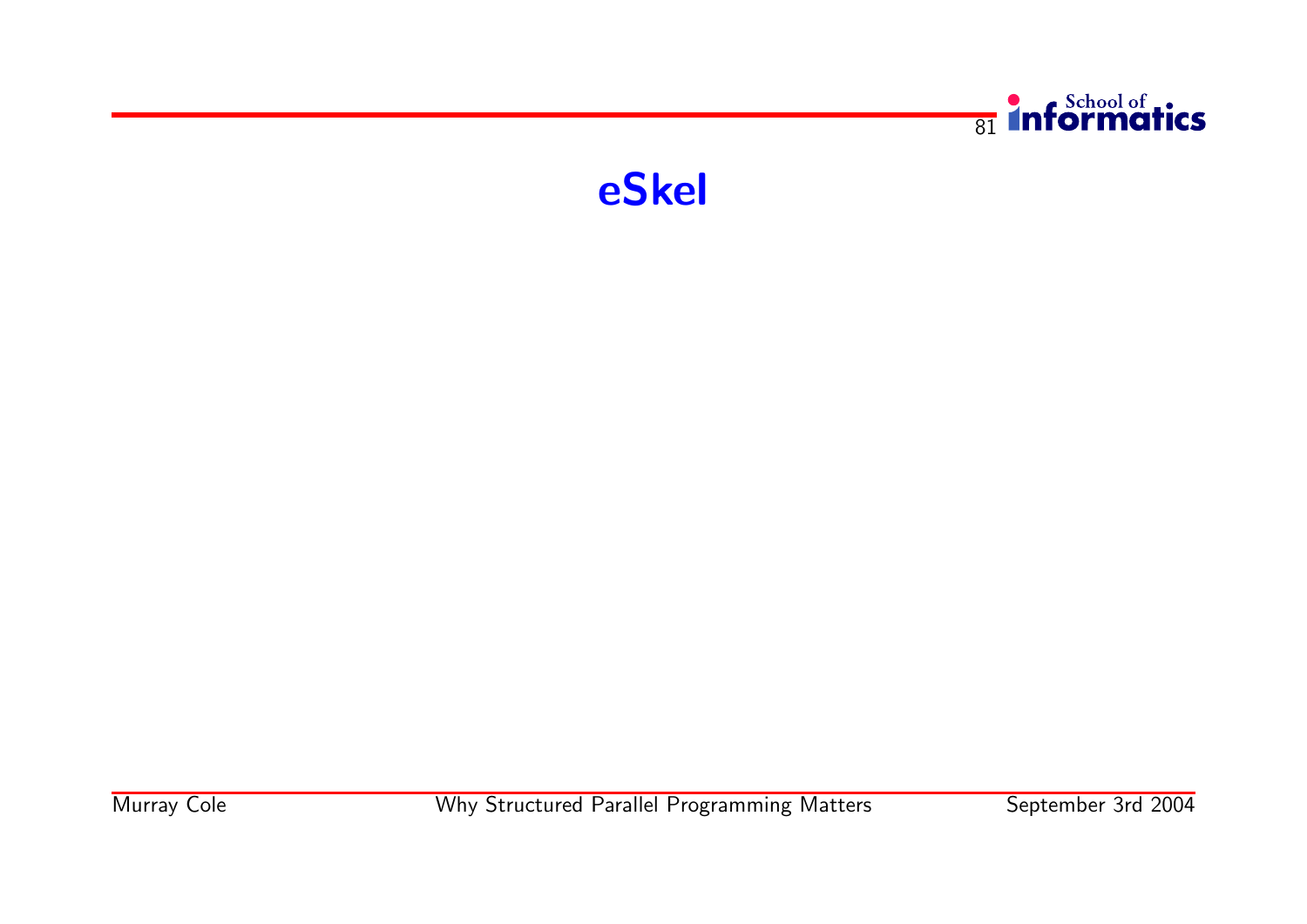

## eSkel

## The edinburgh Skeleton library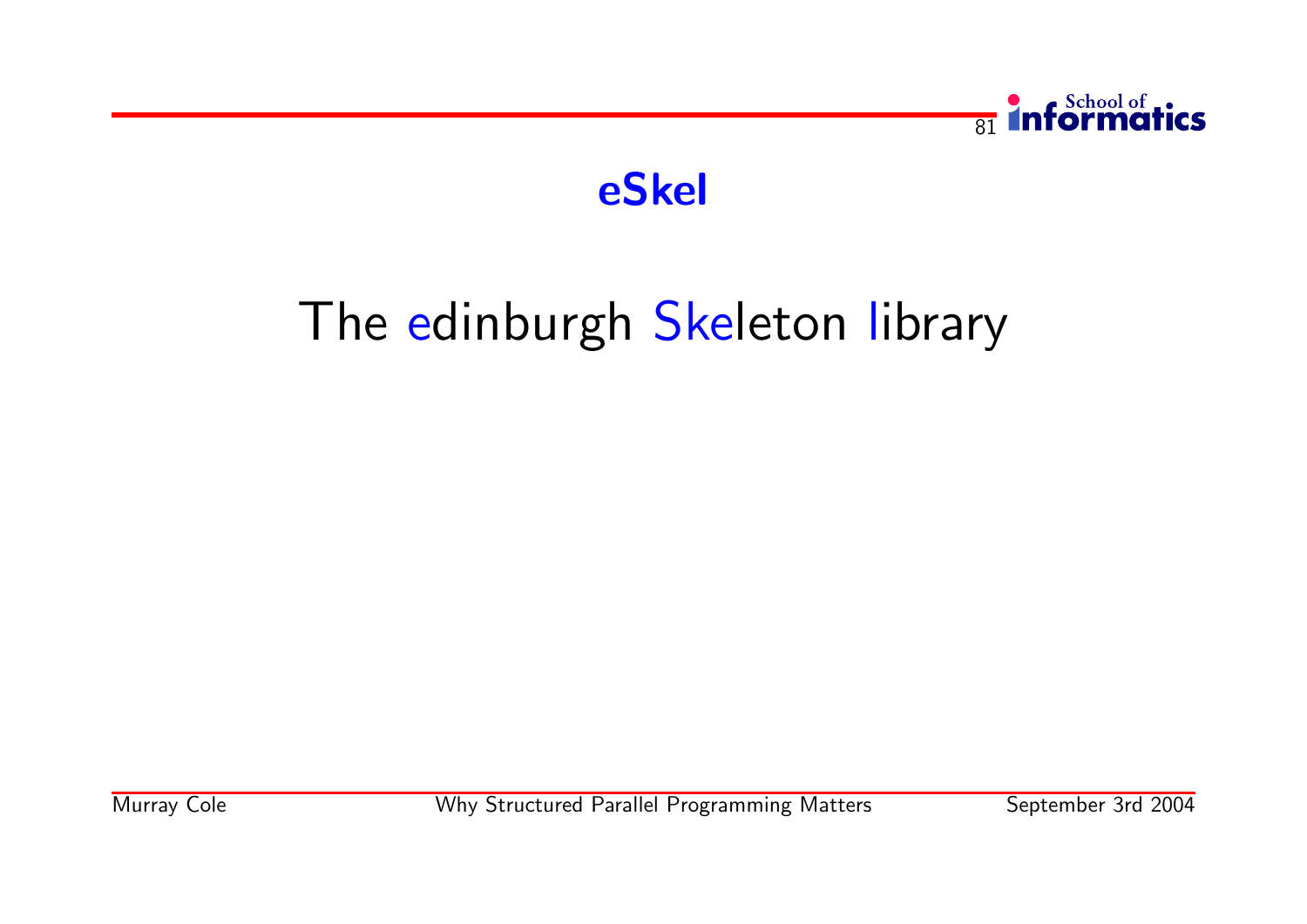

## eSkel

# The edinburgh Skeleton library

An experimental attempt to address these issues.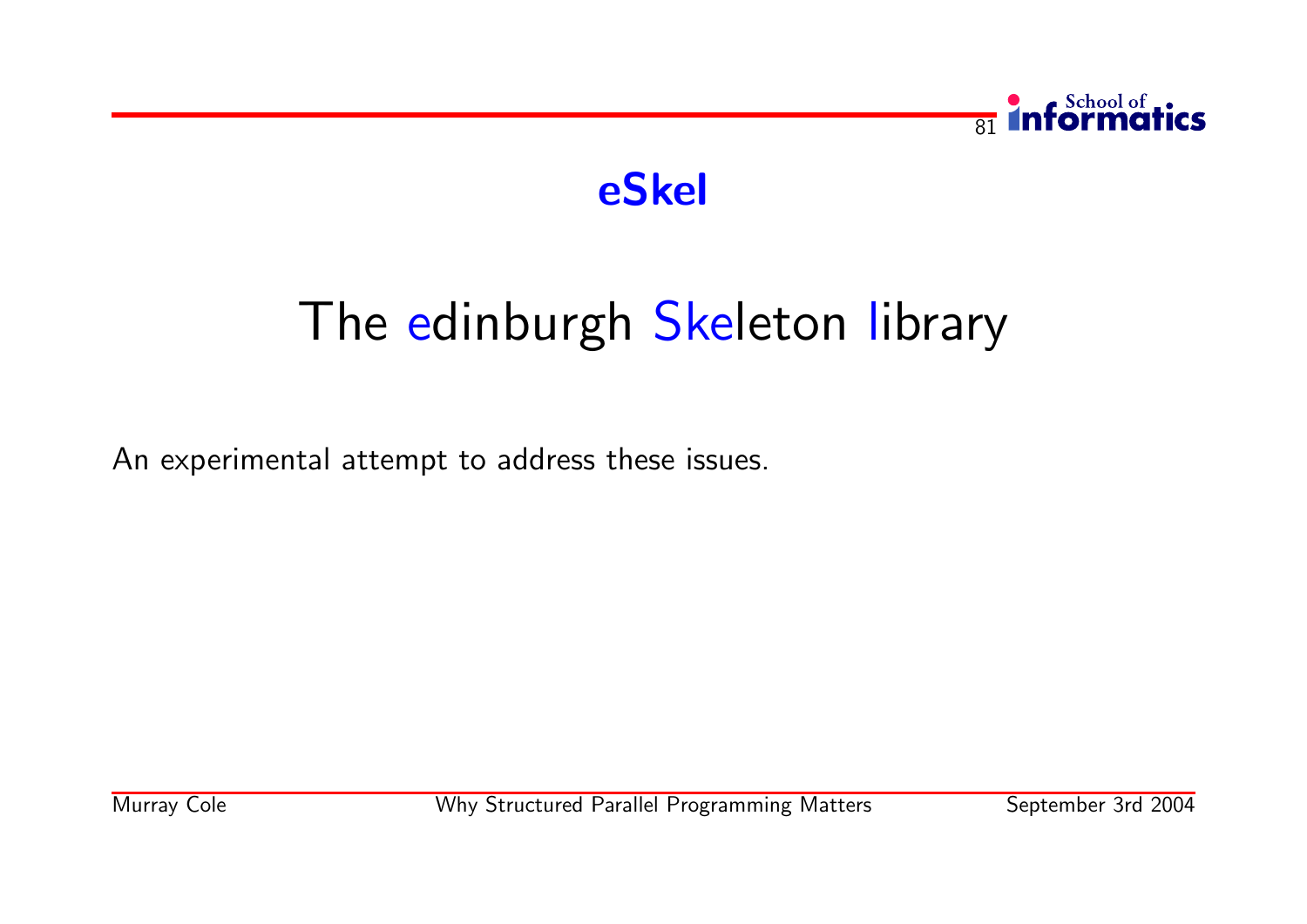



# The edinburgh Skeleton library

An experimental attempt to address these issues.

An extension of MPI's collective operation suite.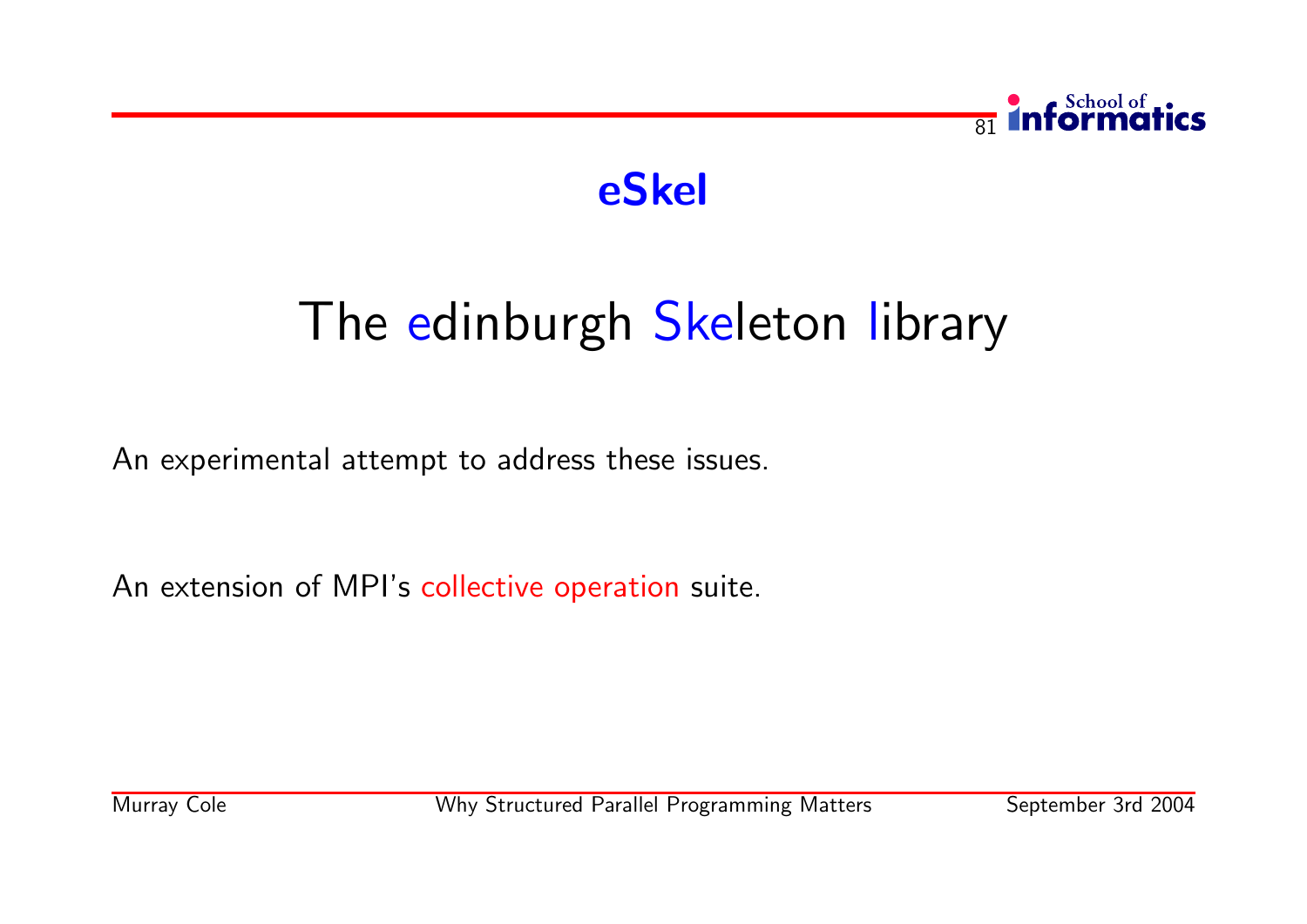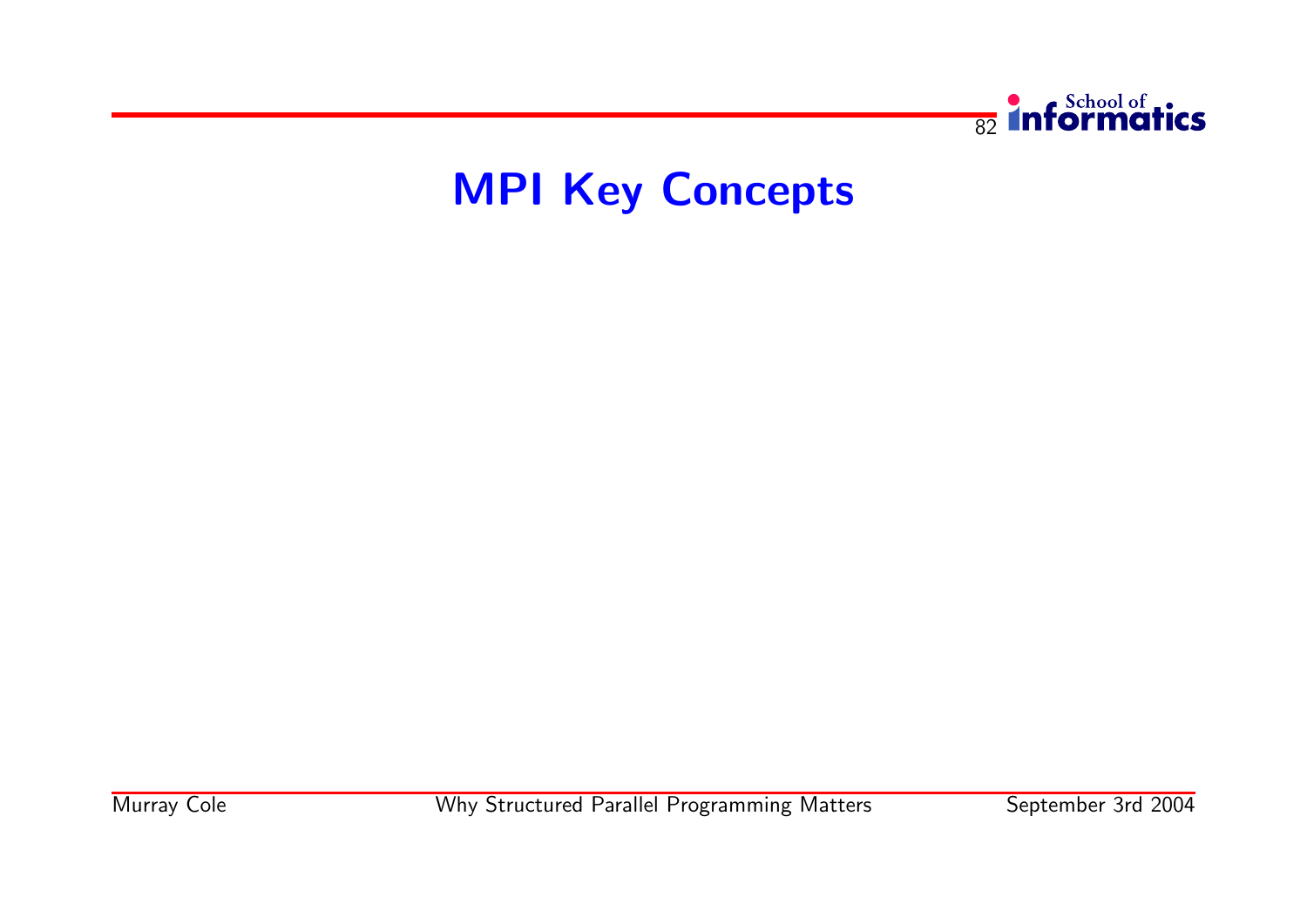

A process (not processor) based model.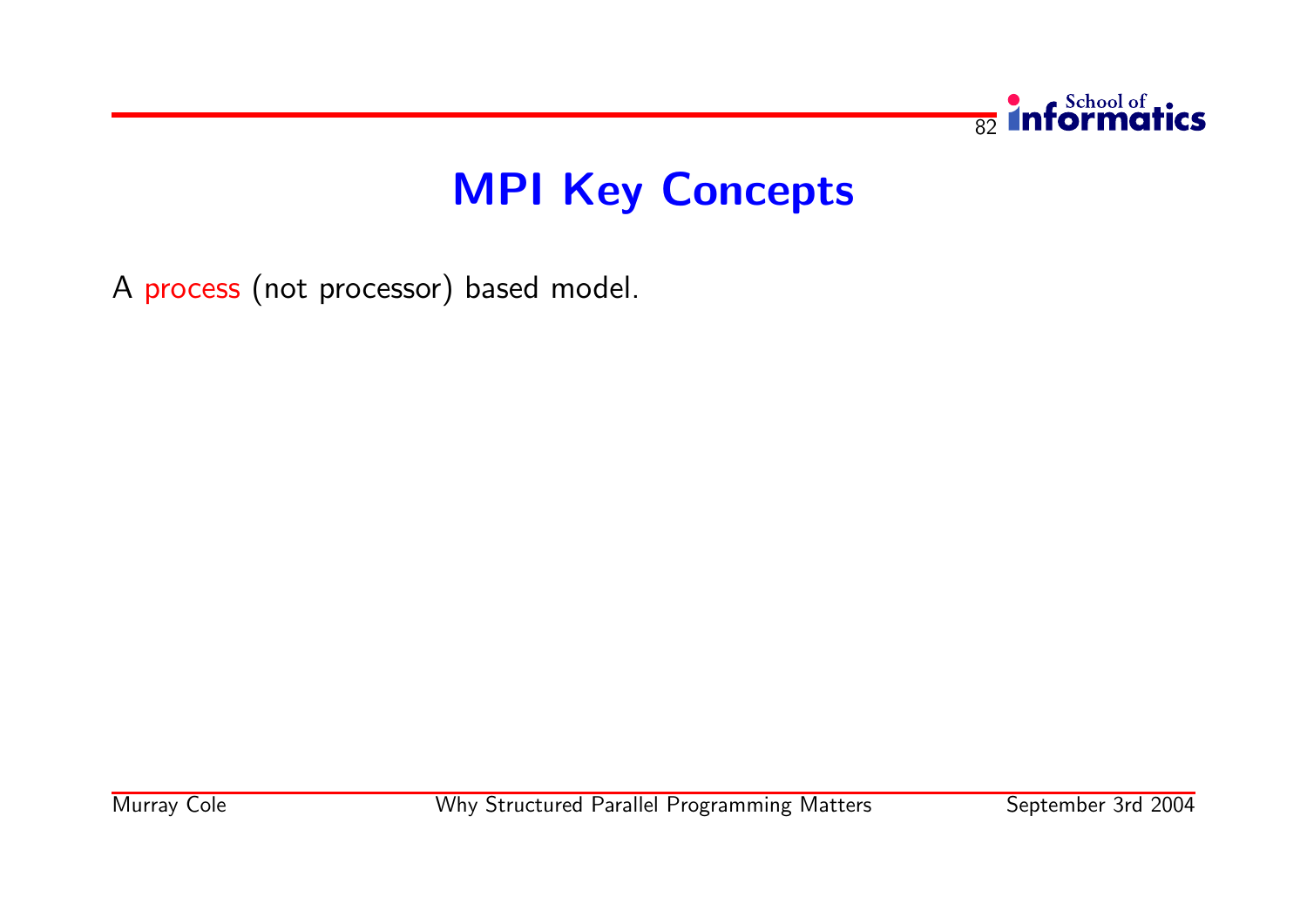

A process (not processor) based model.

Processes identified by ranks within groups (known as "communicators").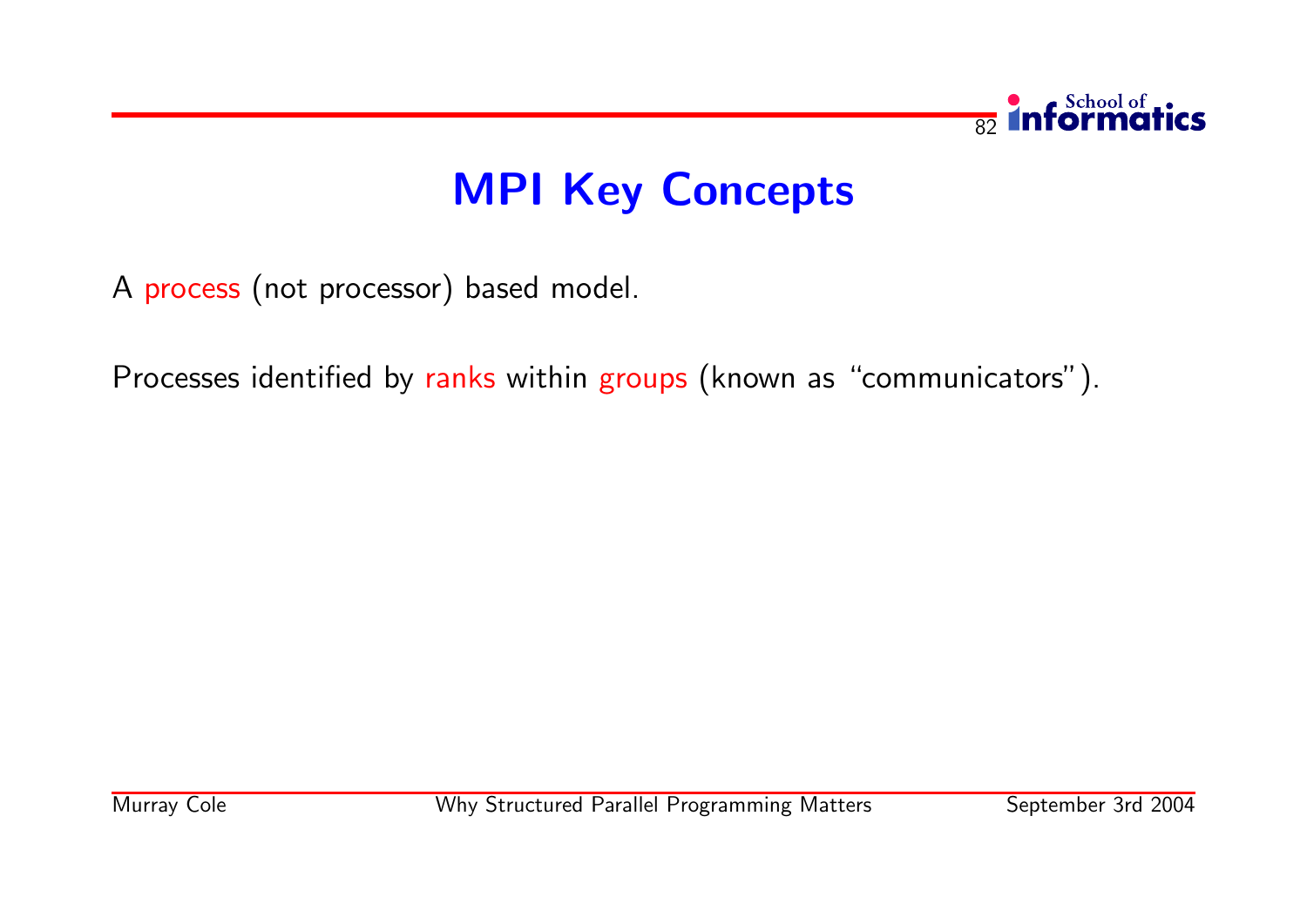

A process (not processor) based model.

Processes identified by ranks within groups (known as "communicators").

Default communicator (all processes) is MPI\_COMM\_WORLD.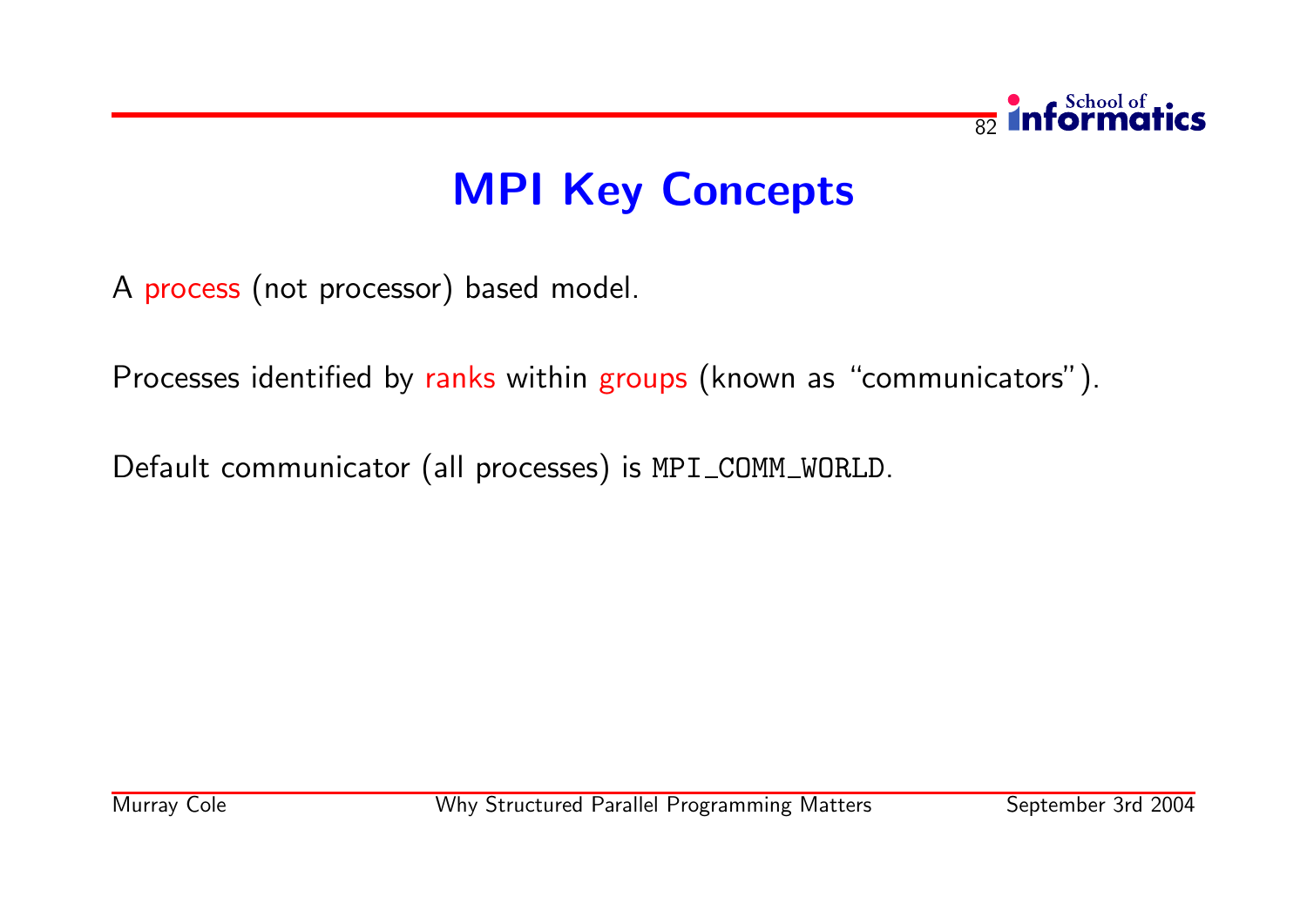

A process (not processor) based model.

Processes identified by ranks within groups (known as "communicators").

Default communicator (all processes) is MPI\_COMM\_WORLD.

Every communication specifies its communicator.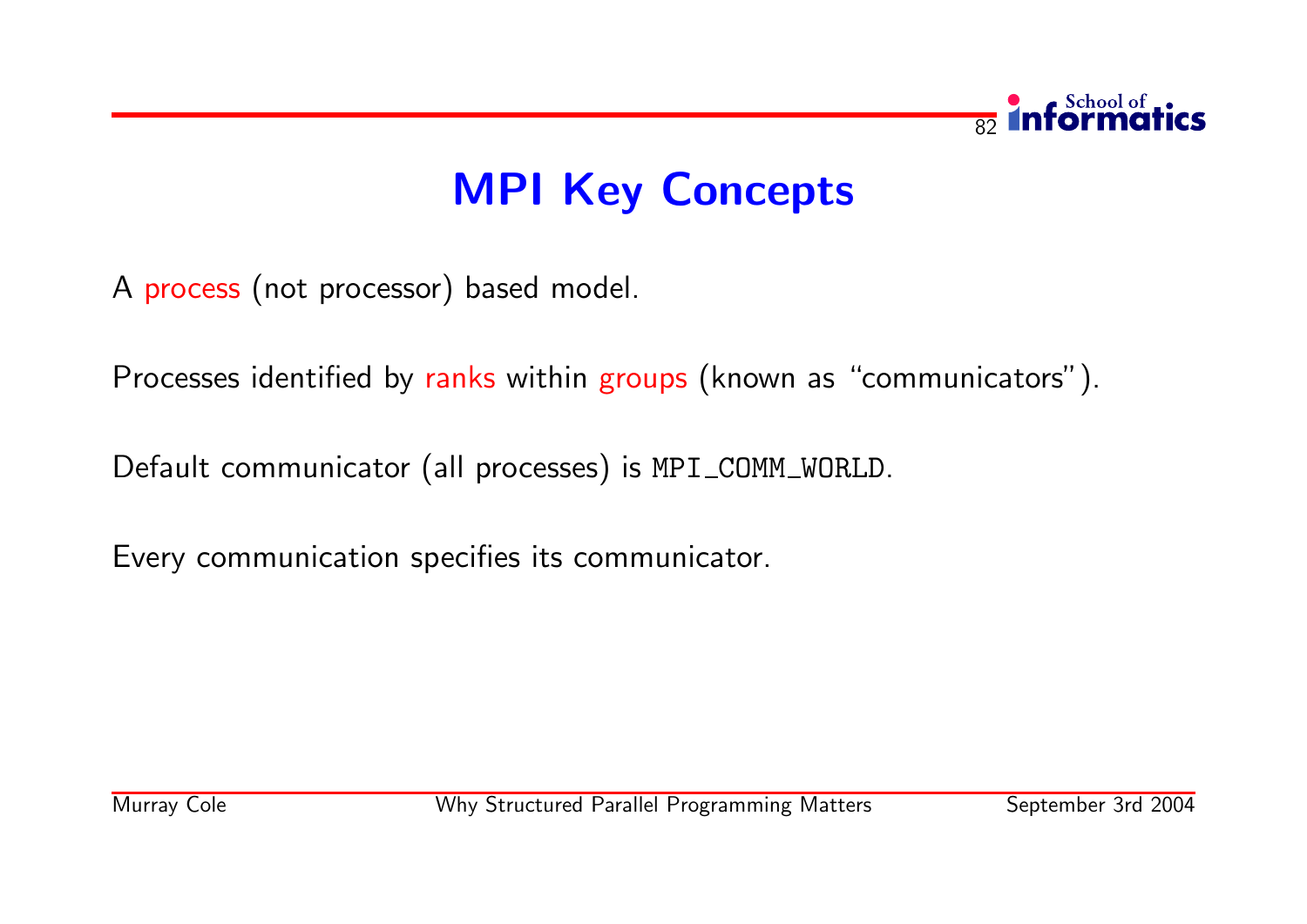

A process (not processor) based model.

Processes identified by ranks within groups (known as "communicators").

Default communicator (all processes) is MPI\_COMM\_WORLD.

Every communication specifies its communicator.

Allows programmer to reflect logical groupings in an algorithm and to insulate communications within these from "outside" interference.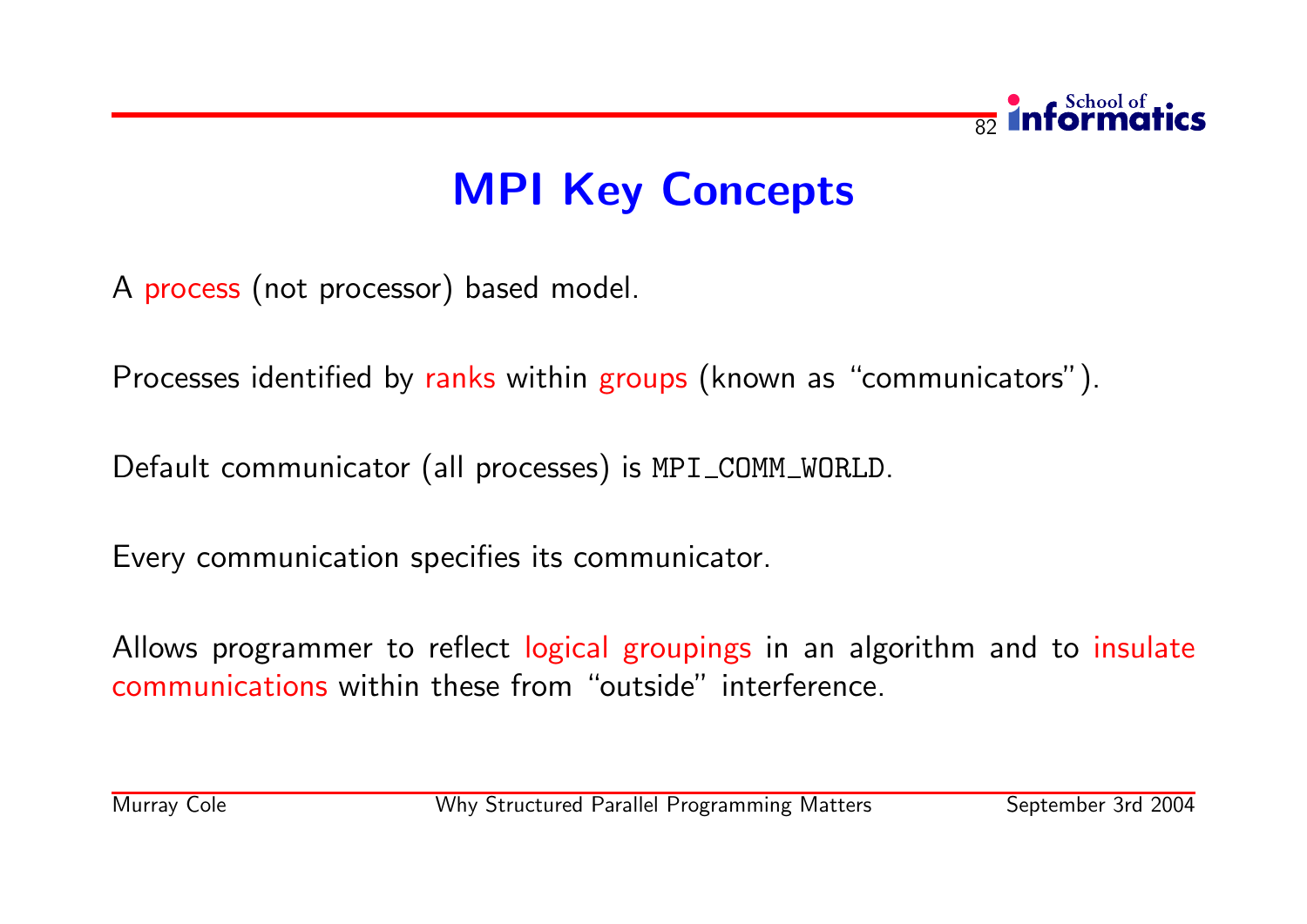

#### MPI Communicators

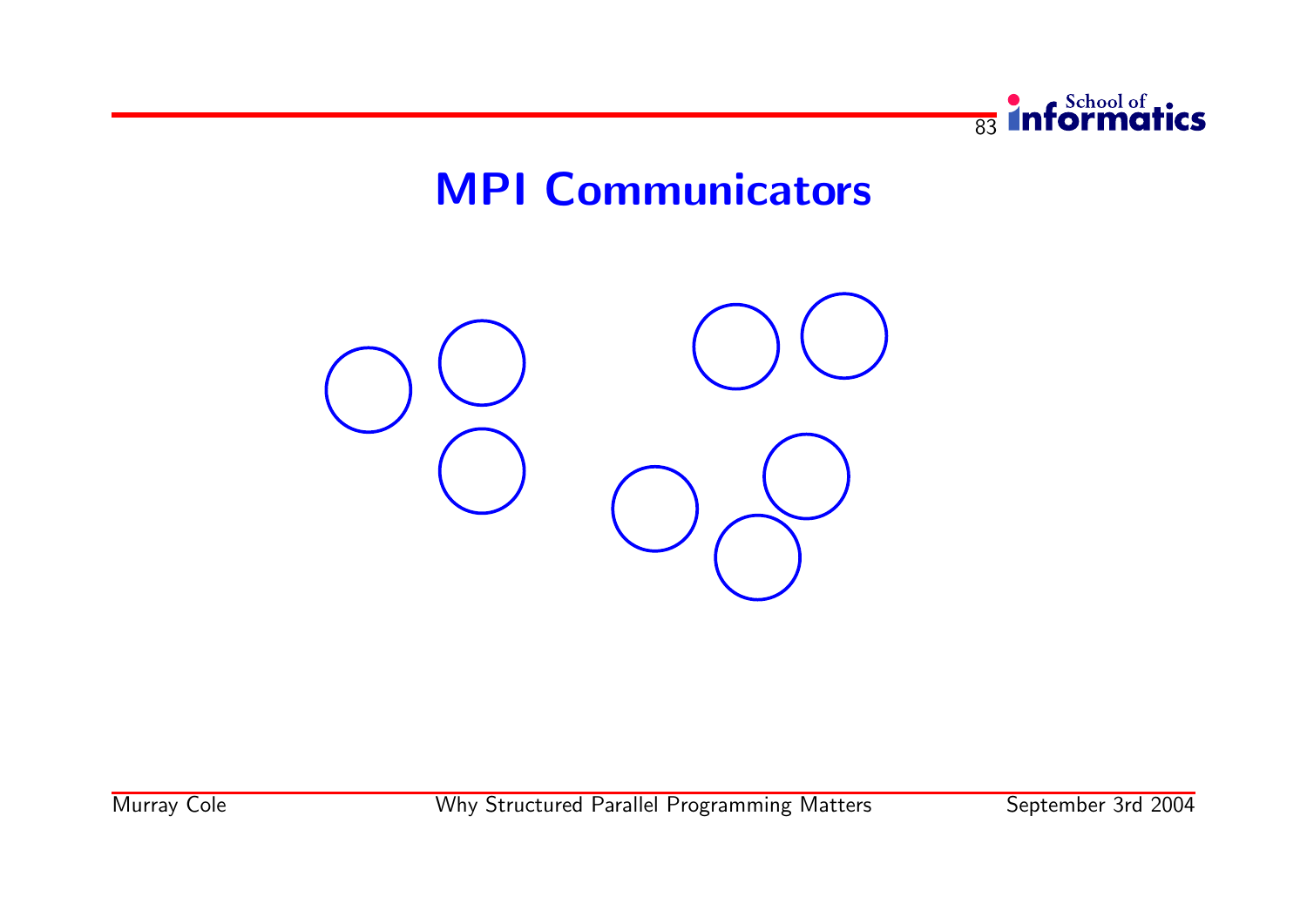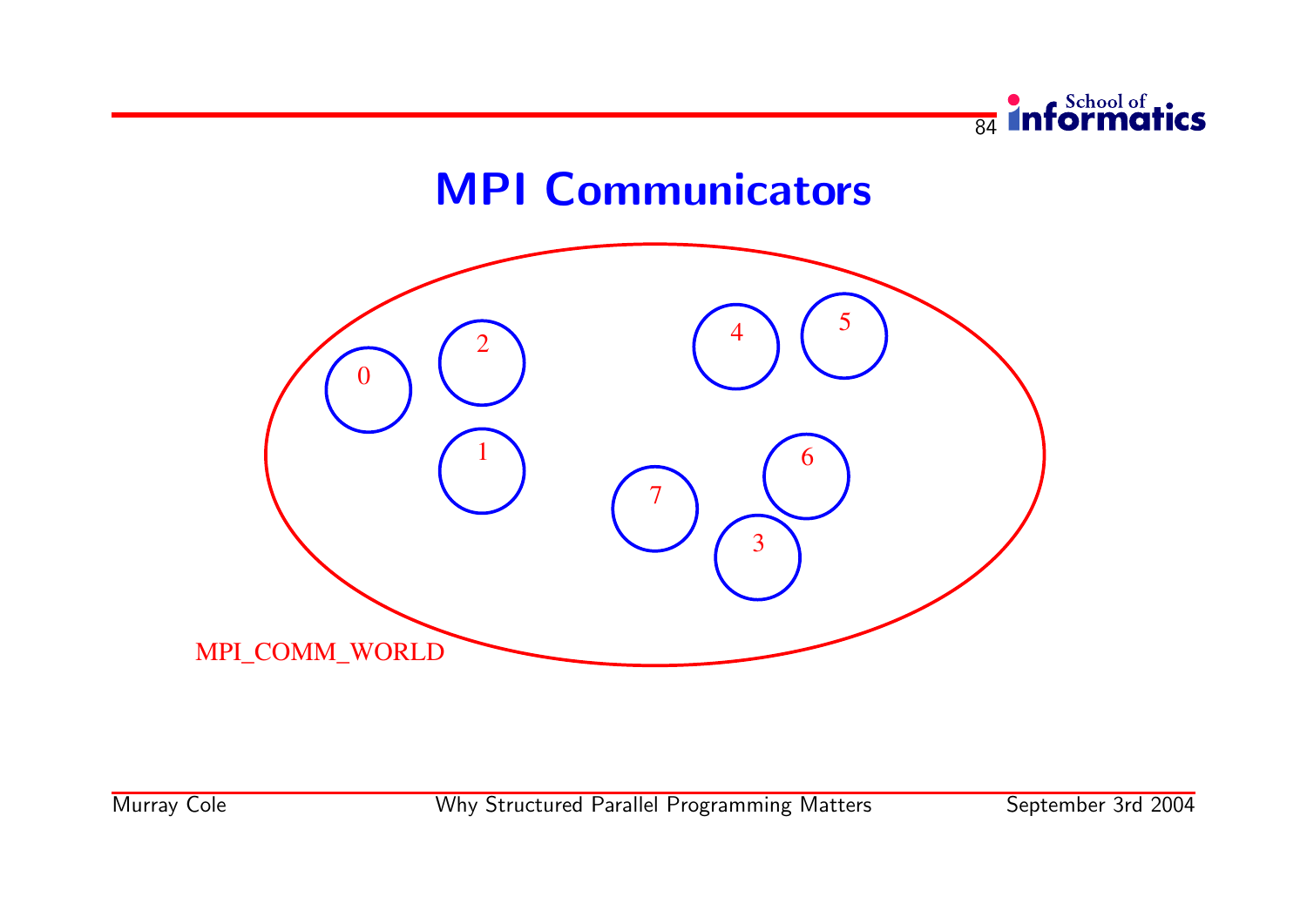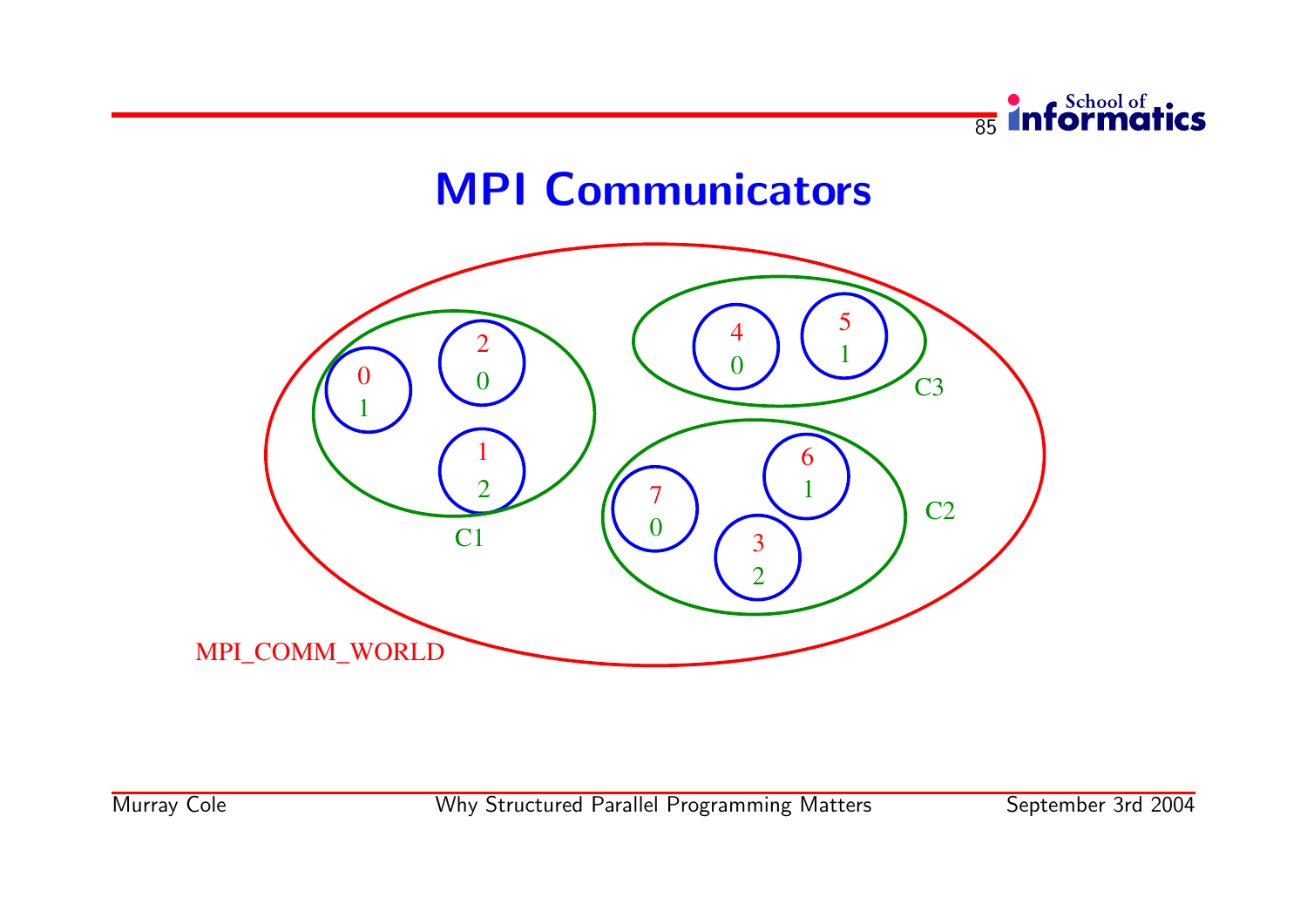

## MPI: Collective Operations

int MPI Reduce (void \* sndbuf, void \* rcvbuf, int count, MPI Datatype dt, MPI\_Op op, int root, MPI\_Comm comm)

- input data buffer (each process contributes)
- output buffer (note restriction on type)
- operation to be used
- group and special roles within it (in this case, root receives the result)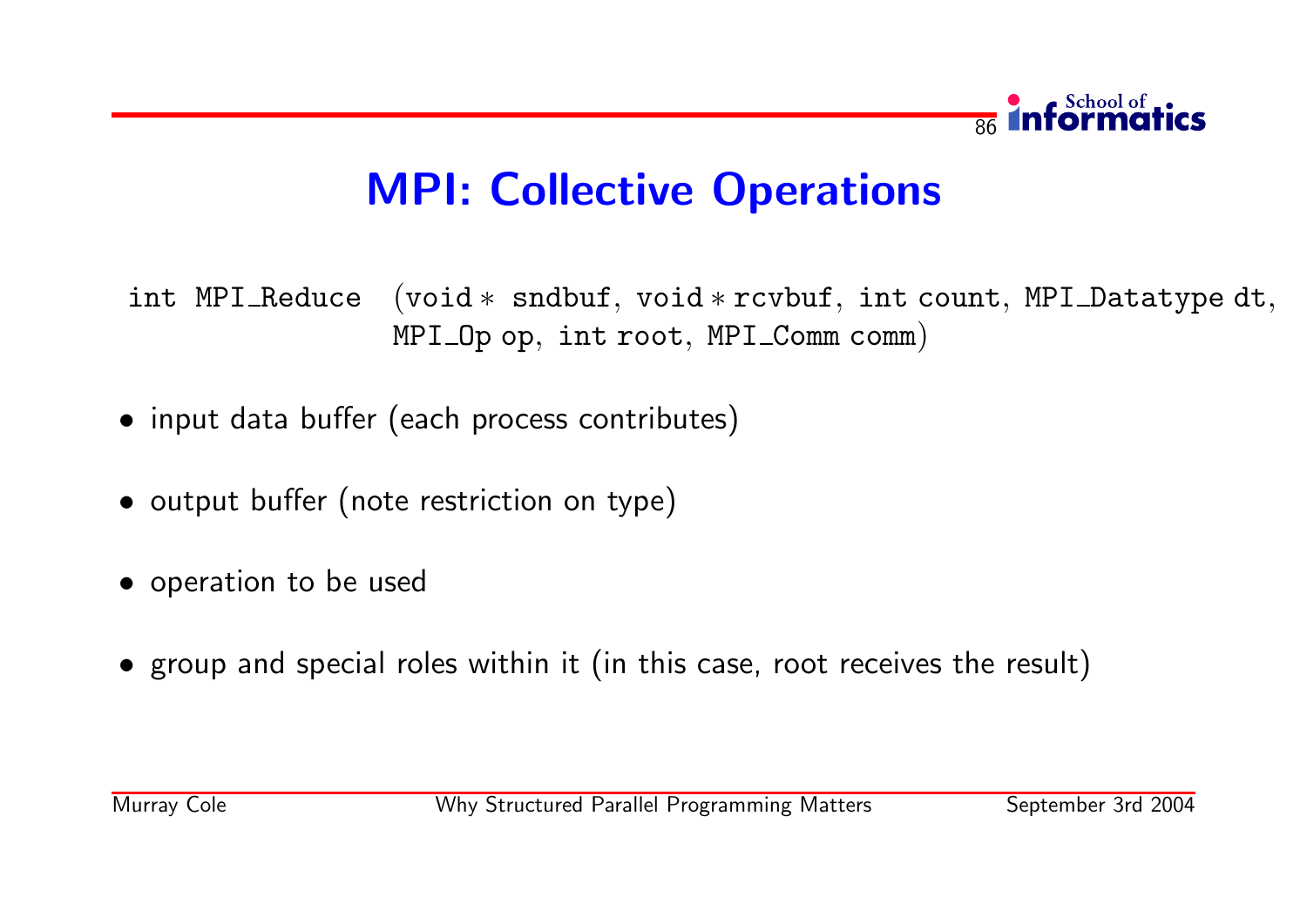

## MPI: Collective Operations

int MPI Reduce (void \* sndbuf, void \* rcvbuf, int count, MPI Datatype dt, MPI\_Op op, int root, MPI\_Comm comm)

- input data buffer (each process contributes)
- output buffer (note restriction on type)
- operation to be used
- group and special roles within it (in this case, root receives the result)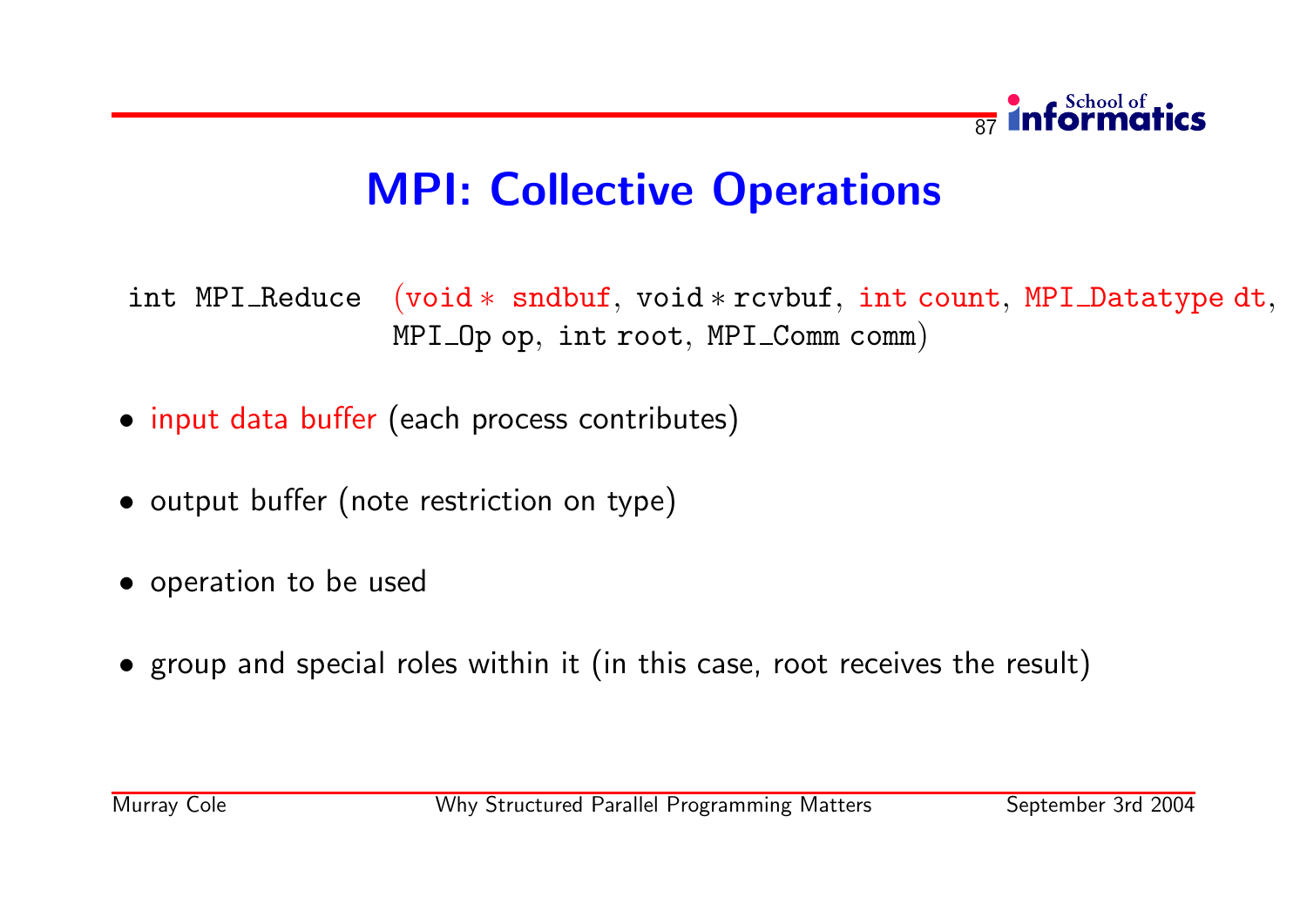

## MPI: Collective Operations

int MPI Reduce (void \* sndbuf, void \* rcvbuf, int count, MPI Datatype dt, MPI\_Op op, int root, MPI\_Comm comm)

- input data buffer (each process contributes)
- output buffer (note restriction on type)
- operation to be used
- group and special roles within it (in this case, root receives the result)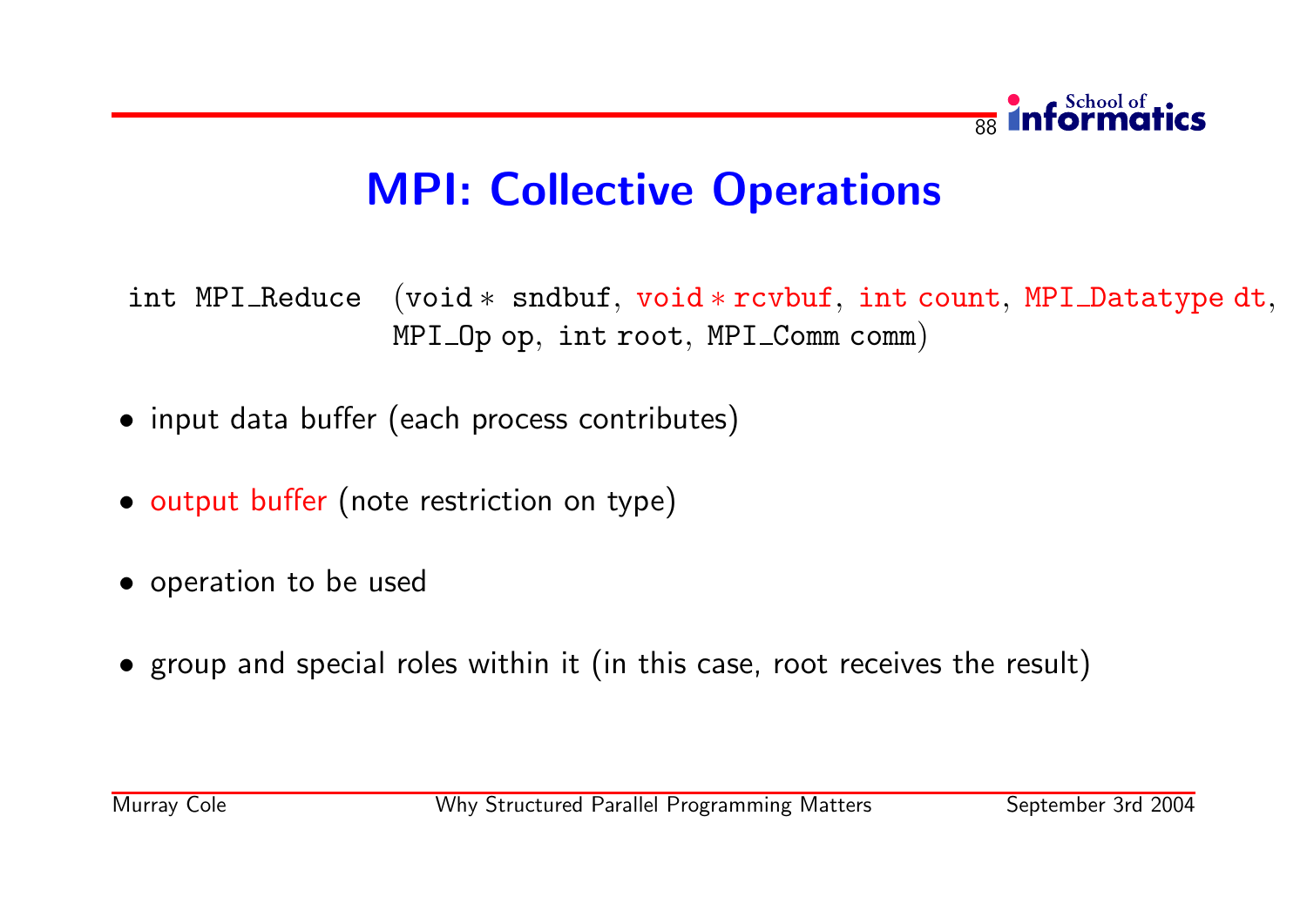

# MPI: Collective Operations

int MPI Reduce (void \* sndbuf, void \* rcvbuf, int count, MPI Datatype dt, MPI\_Op op, int root, MPI\_Comm comm)

- input data buffer (each process contributes)
- output buffer (note restriction on type)
- operation to be used
- group and special roles within it (in this case, root receives the result)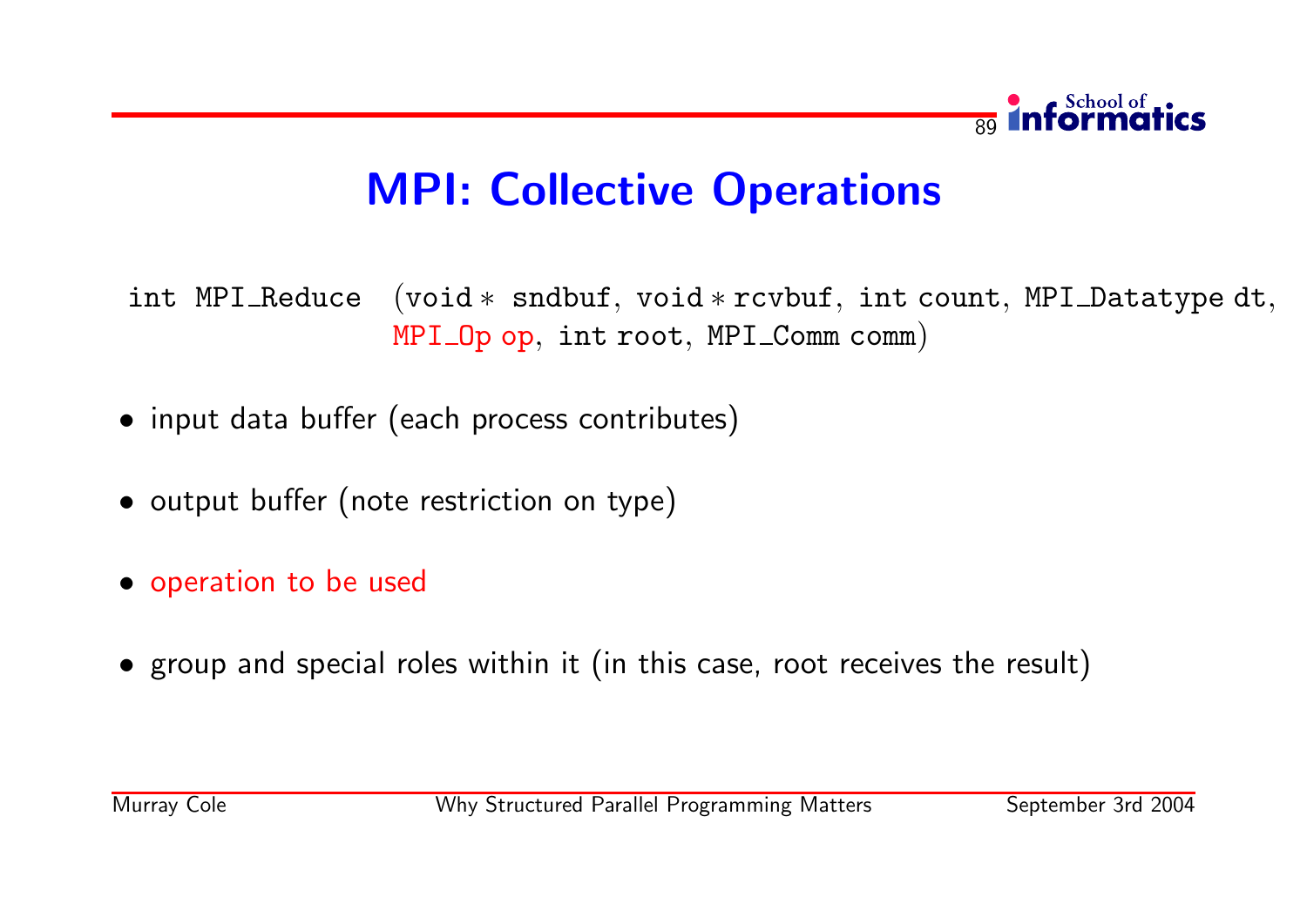

# MPI: Collective Operations

int MPI Reduce (void \* sndbuf, void \* rcvbuf, int count, MPI Datatype dt, MPI\_Op op, int root, MPI\_Comm comm)

- input data buffer (each process contributes)
- output buffer (note restriction on type)
- operation to be used
- group and special roles within it (in this case, root receives the result)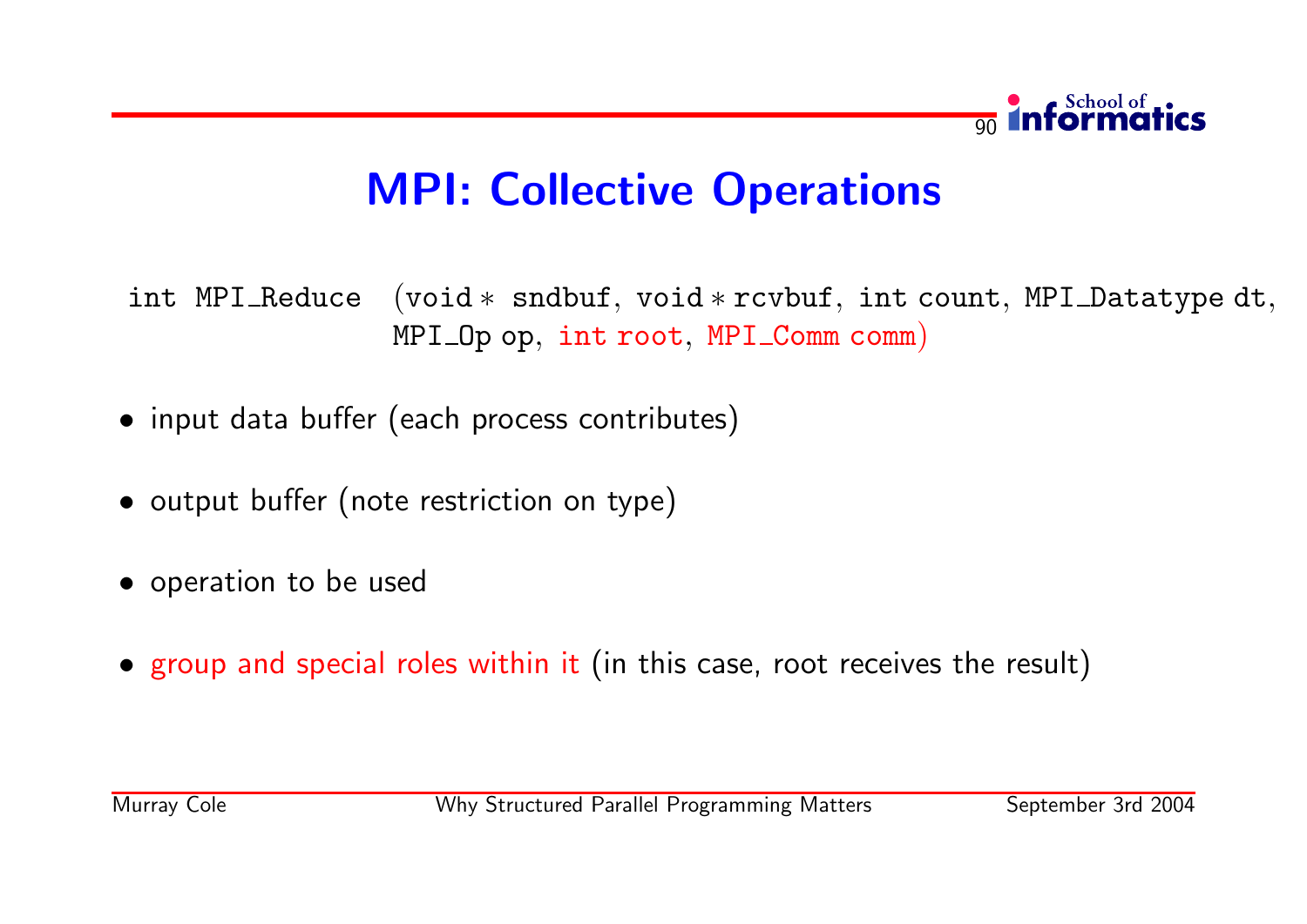

eSkel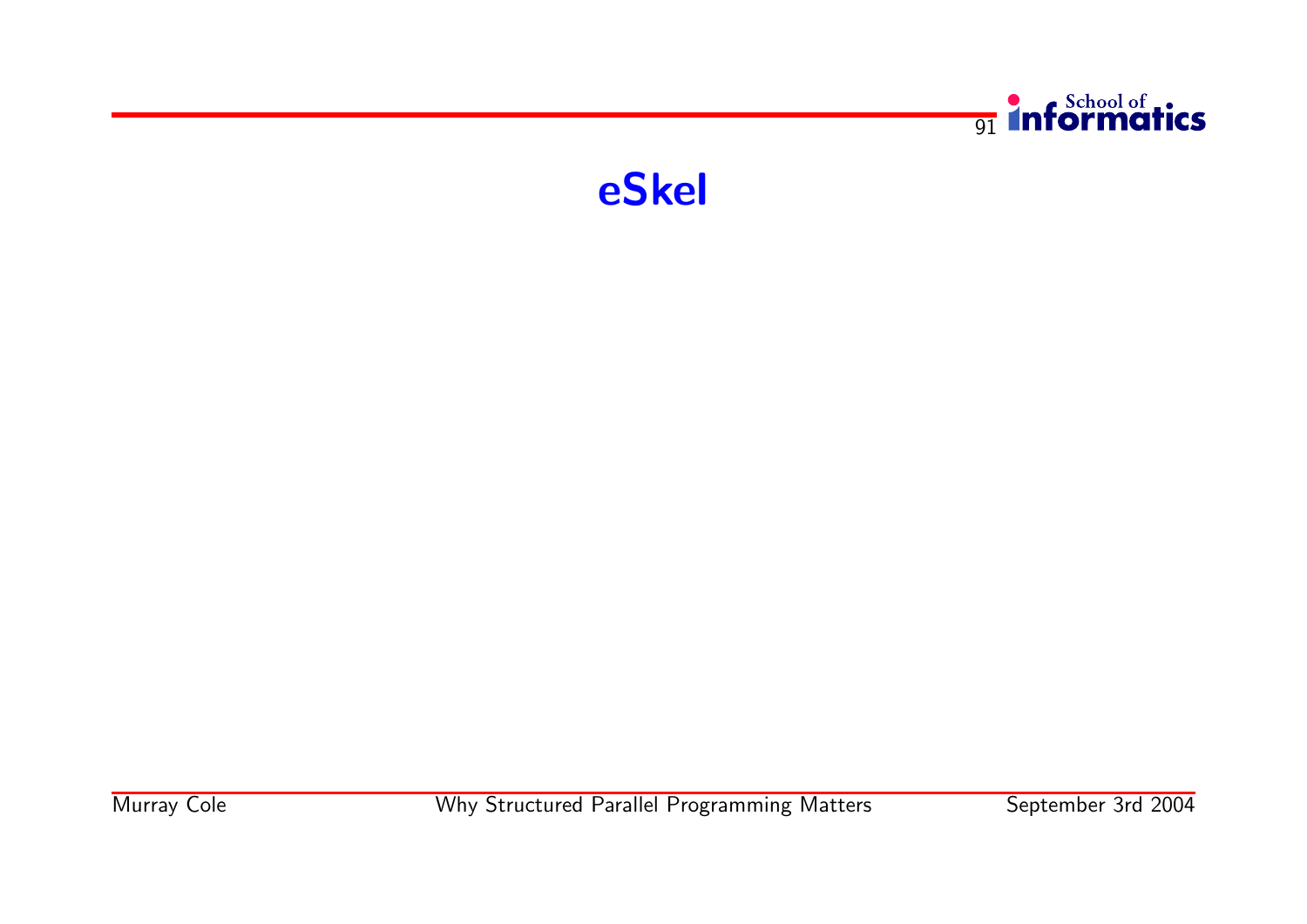# eSkel

MPI collective operations like MPI\_Reduce are already simple skeletons.

 $\frac{1}{91}$  informatics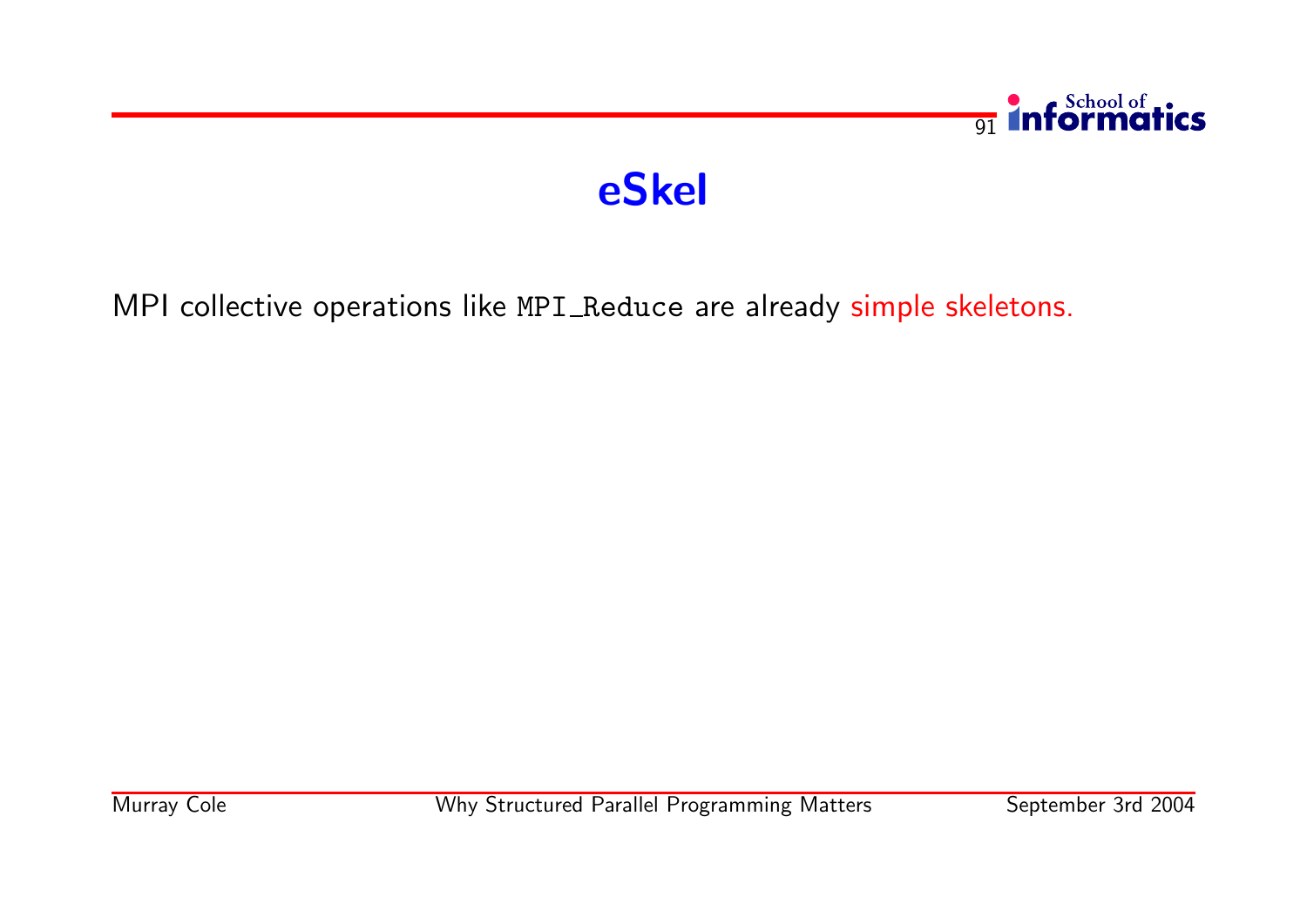# eSkel

MPI collective operations like MPI\_Reduce are already simple skeletons.

We design eSkel from this basis to provide

- minimal conceptual disruption (principle 1)
- ad-hoc parallelism (principle 2)

 $\overline{q_1}$ 

**Informatics**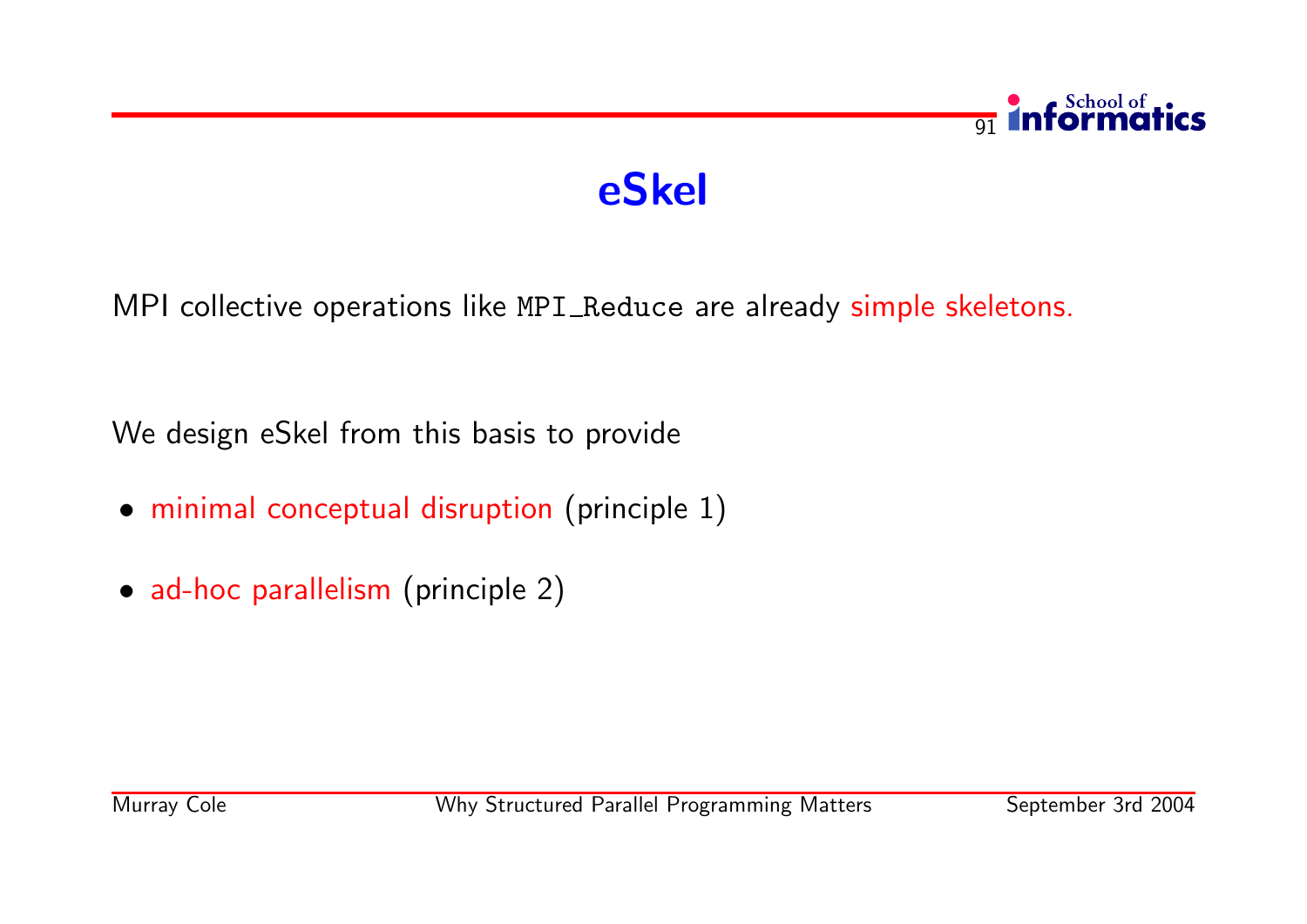

#### eSkel Skeletons

The current draft of eSkel defines five skeletons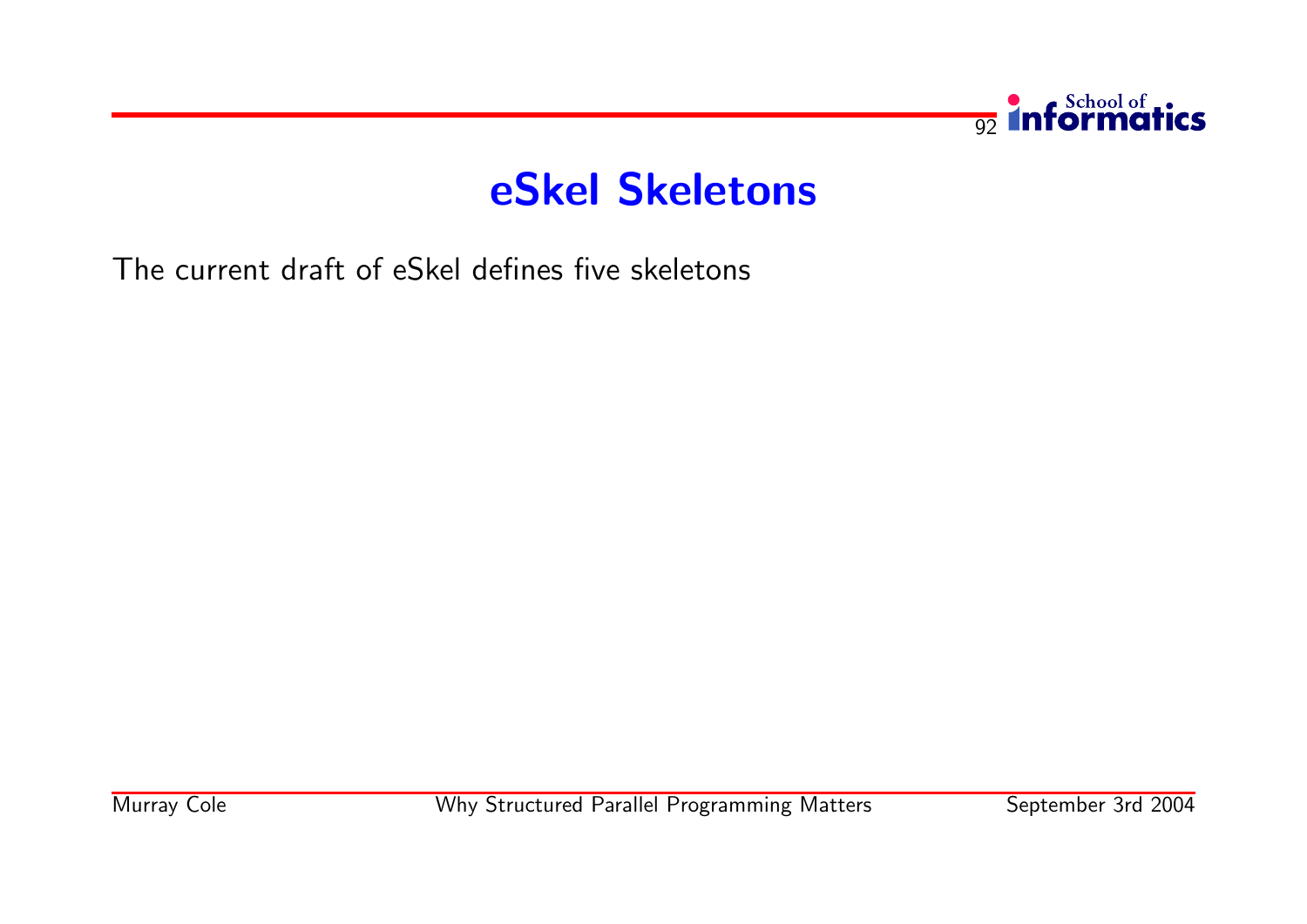

#### eSkel Skeletons

The current draft of eSkel defines five skeletons

Pipeline

Farm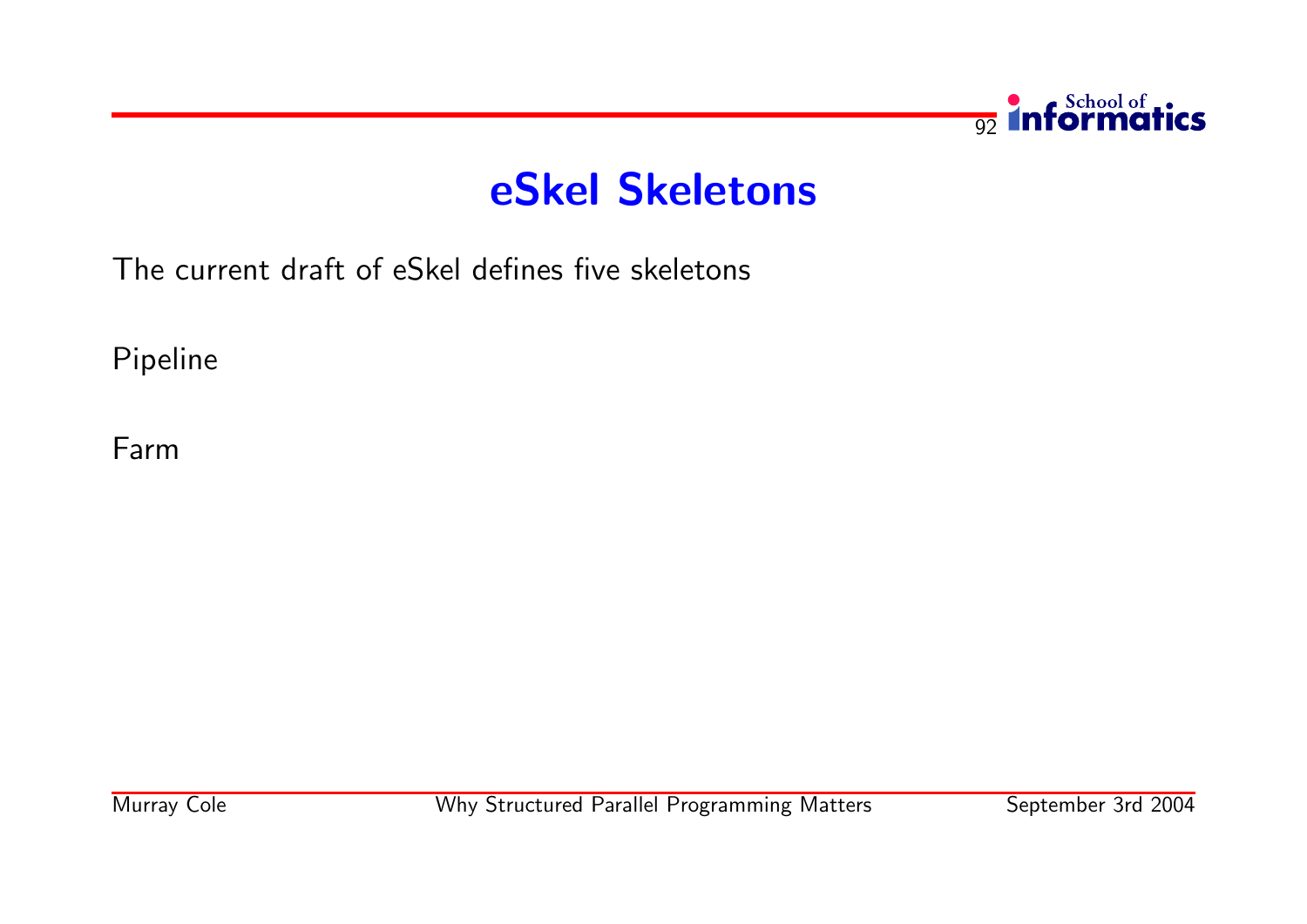

#### eSkel Skeletons

The current draft of eSkel defines five skeletons

Pipeline

Farm

Deal

HaloSwap

Butterfly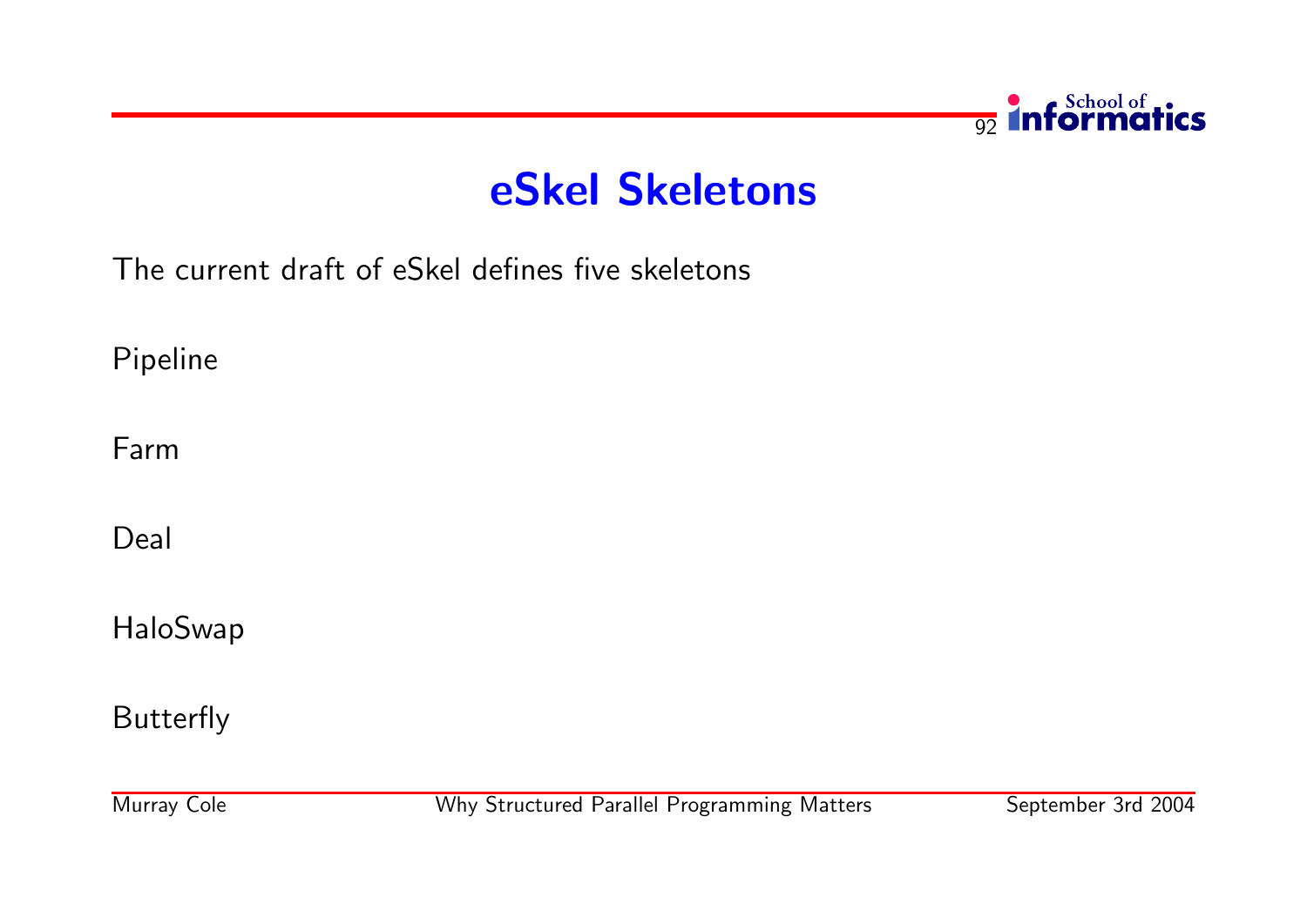

Deal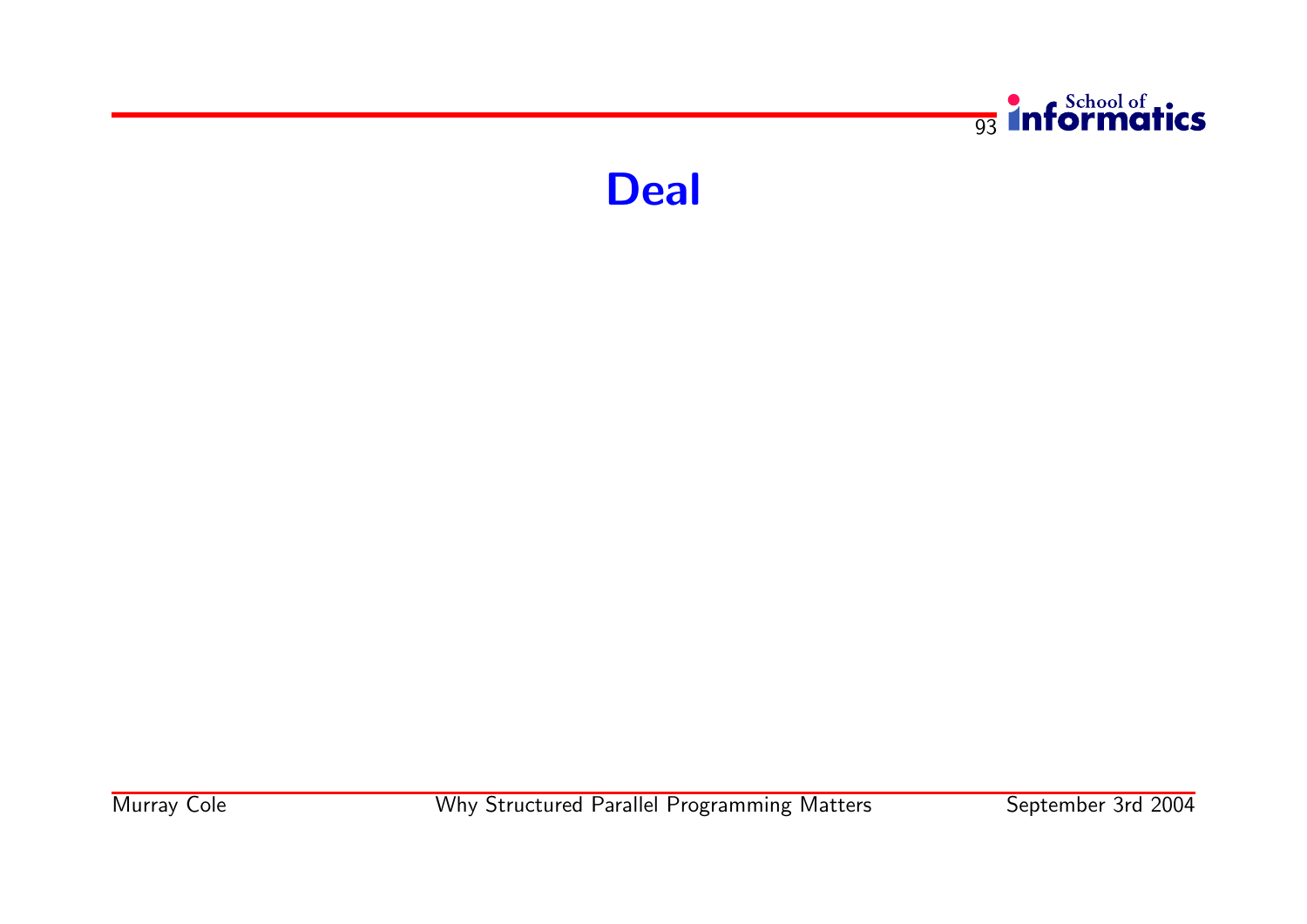# Deal

Similar to a farm, but distributes task in cyclic order to workers (no farmer).

 $\frac{1}{93}$  informatics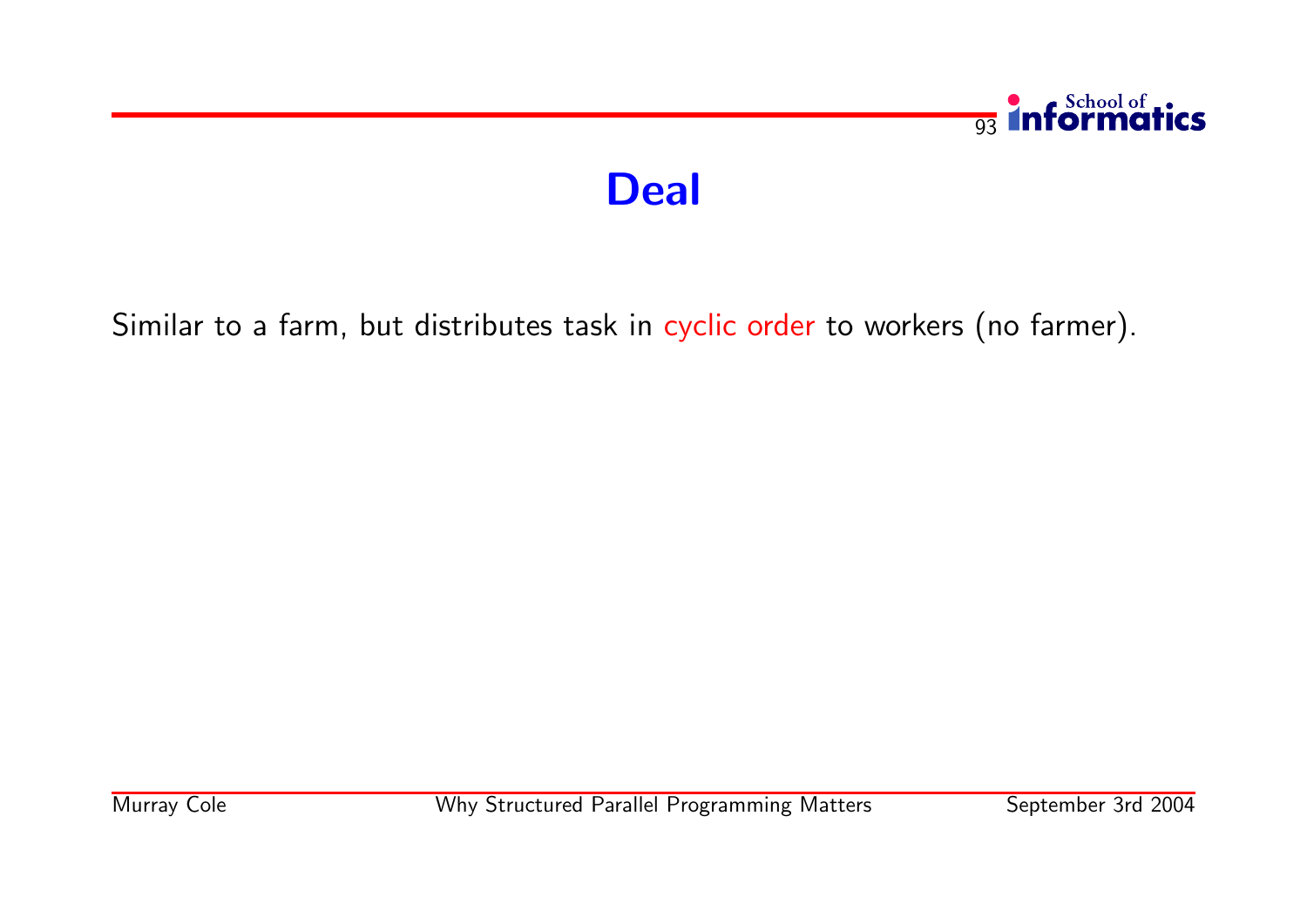## $\frac{1}{93}$  informatics

#### Deal

Similar to a farm, but distributes task in cyclic order to workers (no farmer).

Useful nested in pipelines, to internally replicate a stage.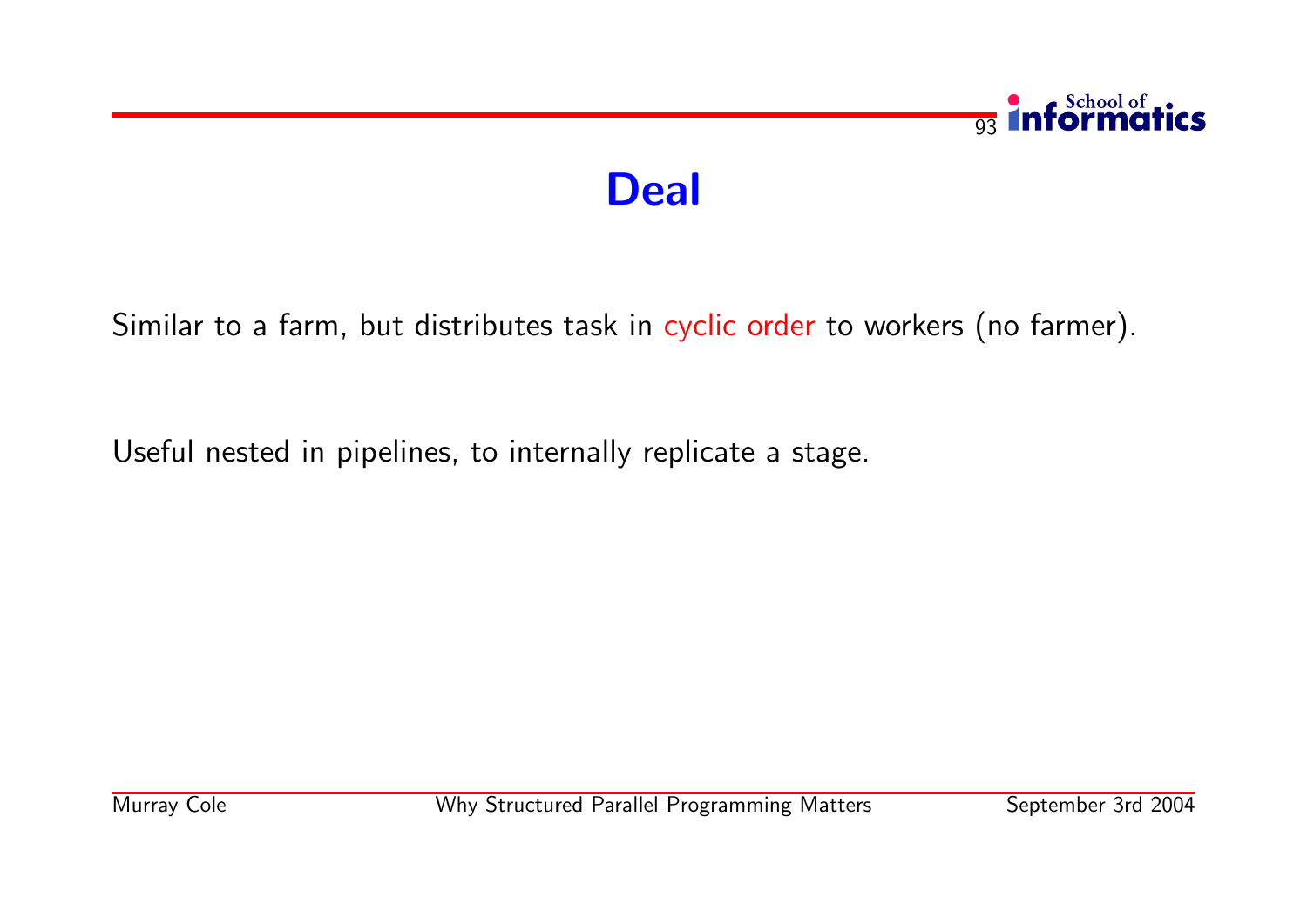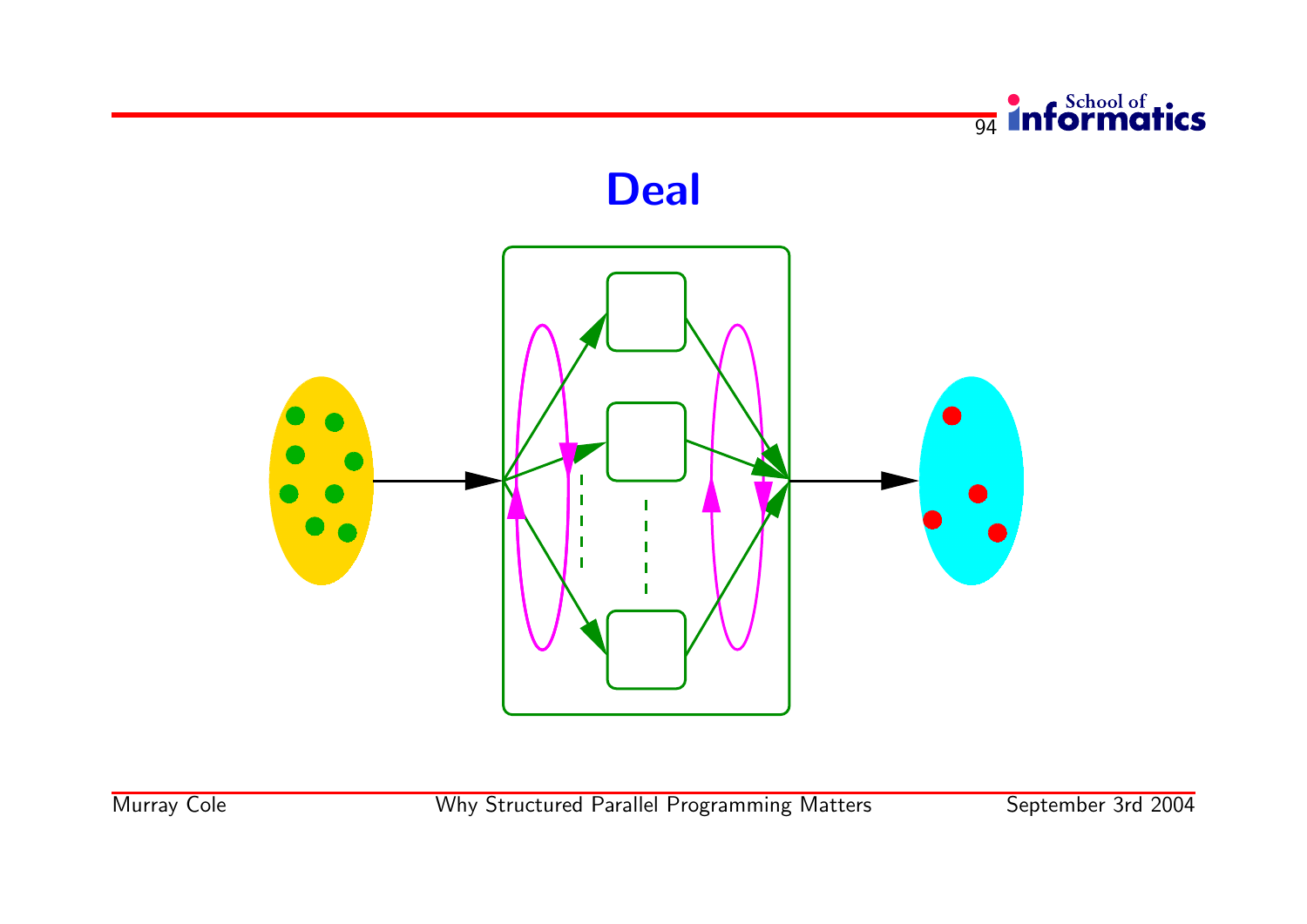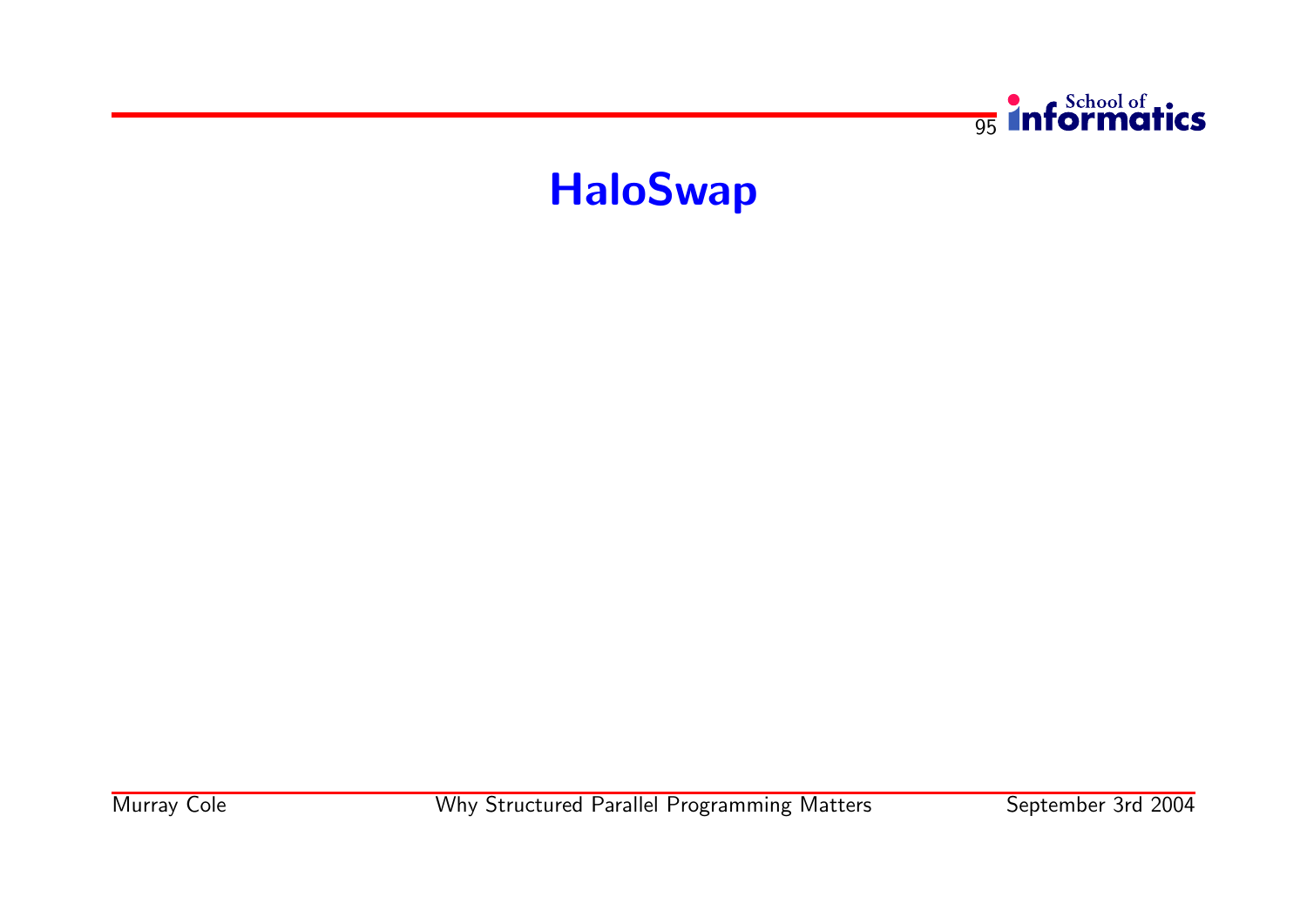

Representative of iterative relaxation algorithms.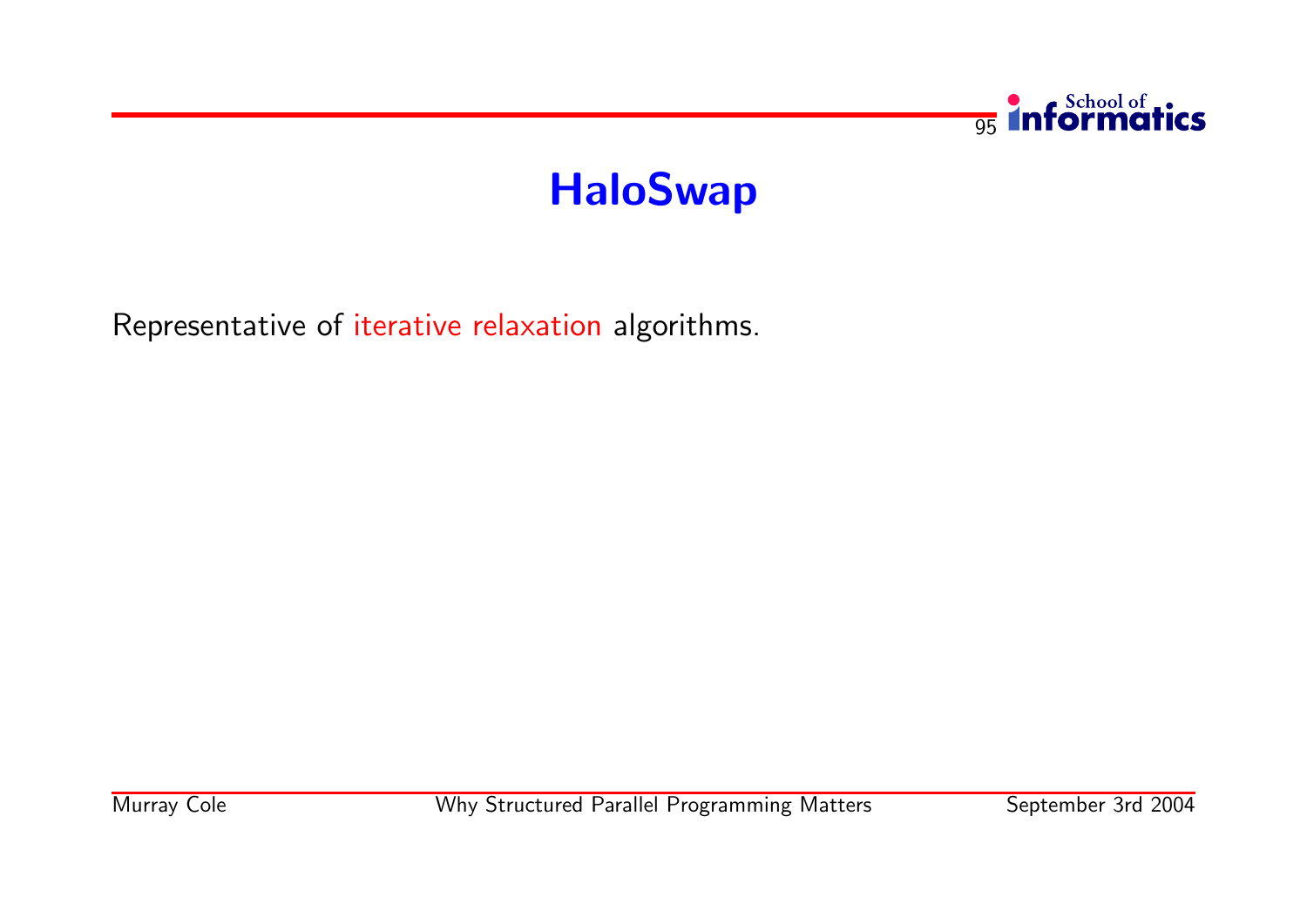

Representative of iterative relaxation algorithms.

Loop over "local update" and "check for termination".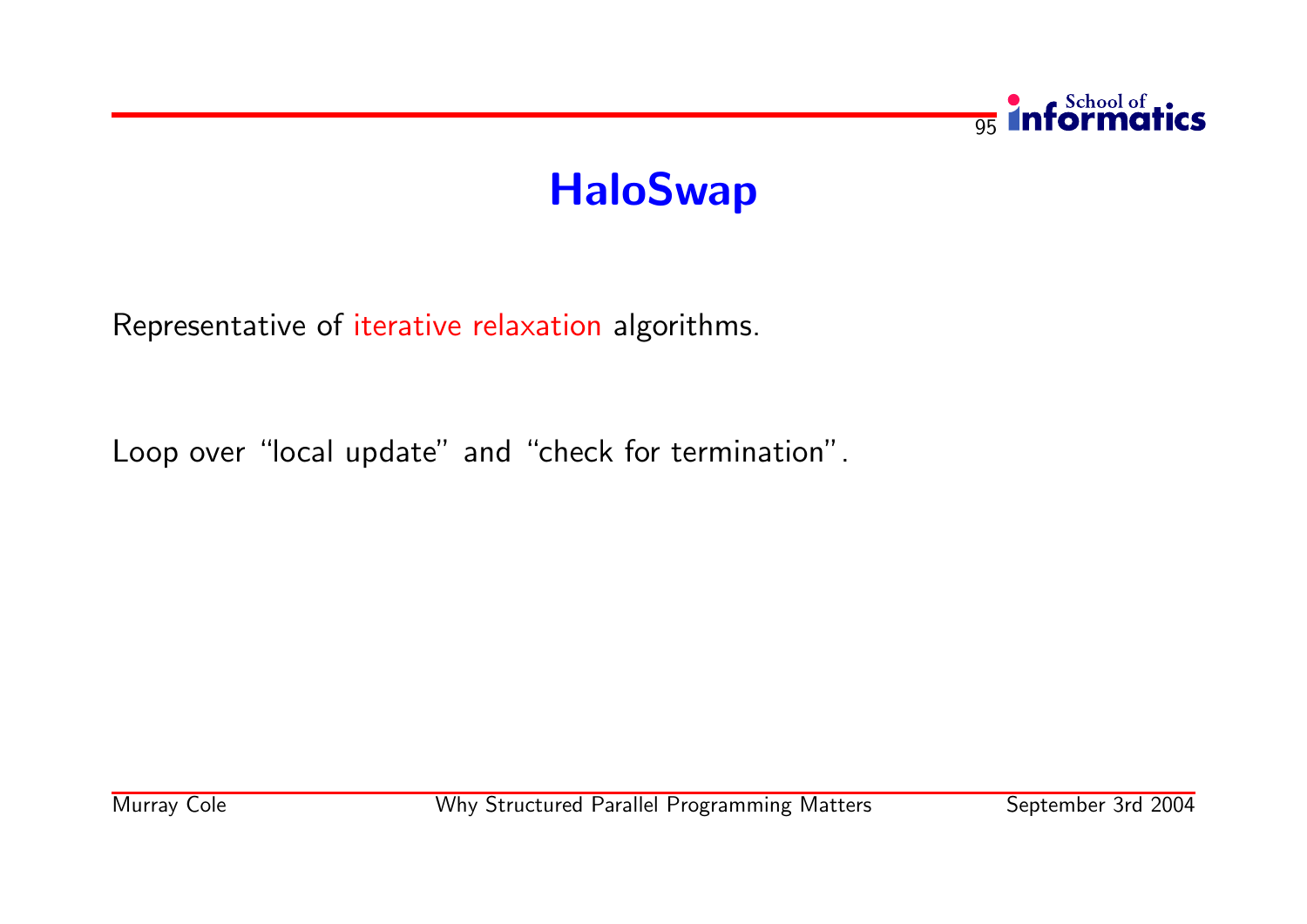

Representative of iterative relaxation algorithms.

Loop over "local update" and "check for termination".

Interactions have two components (one from each neighbour).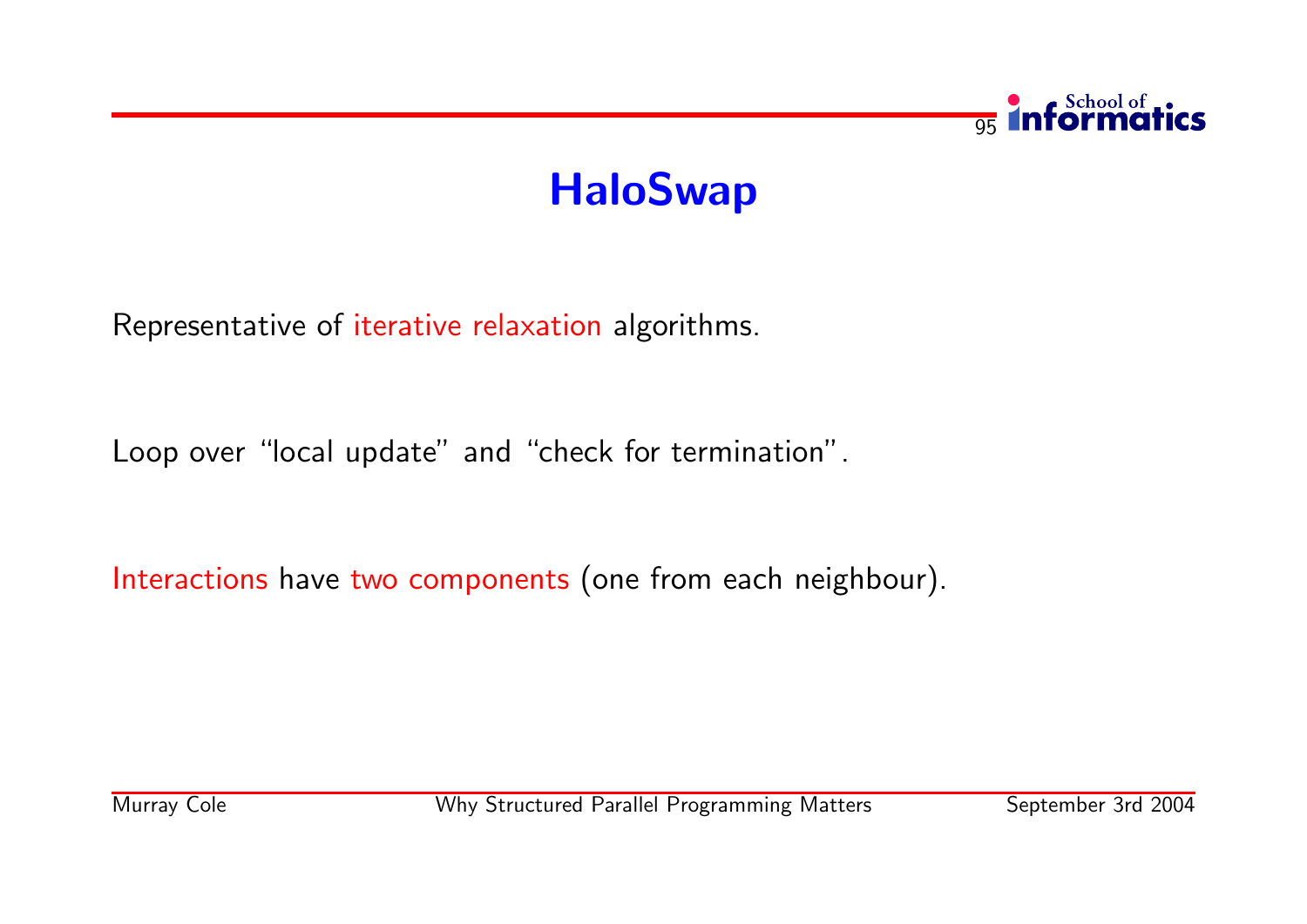

Representative of iterative relaxation algorithms.

Loop over "local update" and "check for termination".

Interactions have two components (one from each neighbour).

Optional wraparound.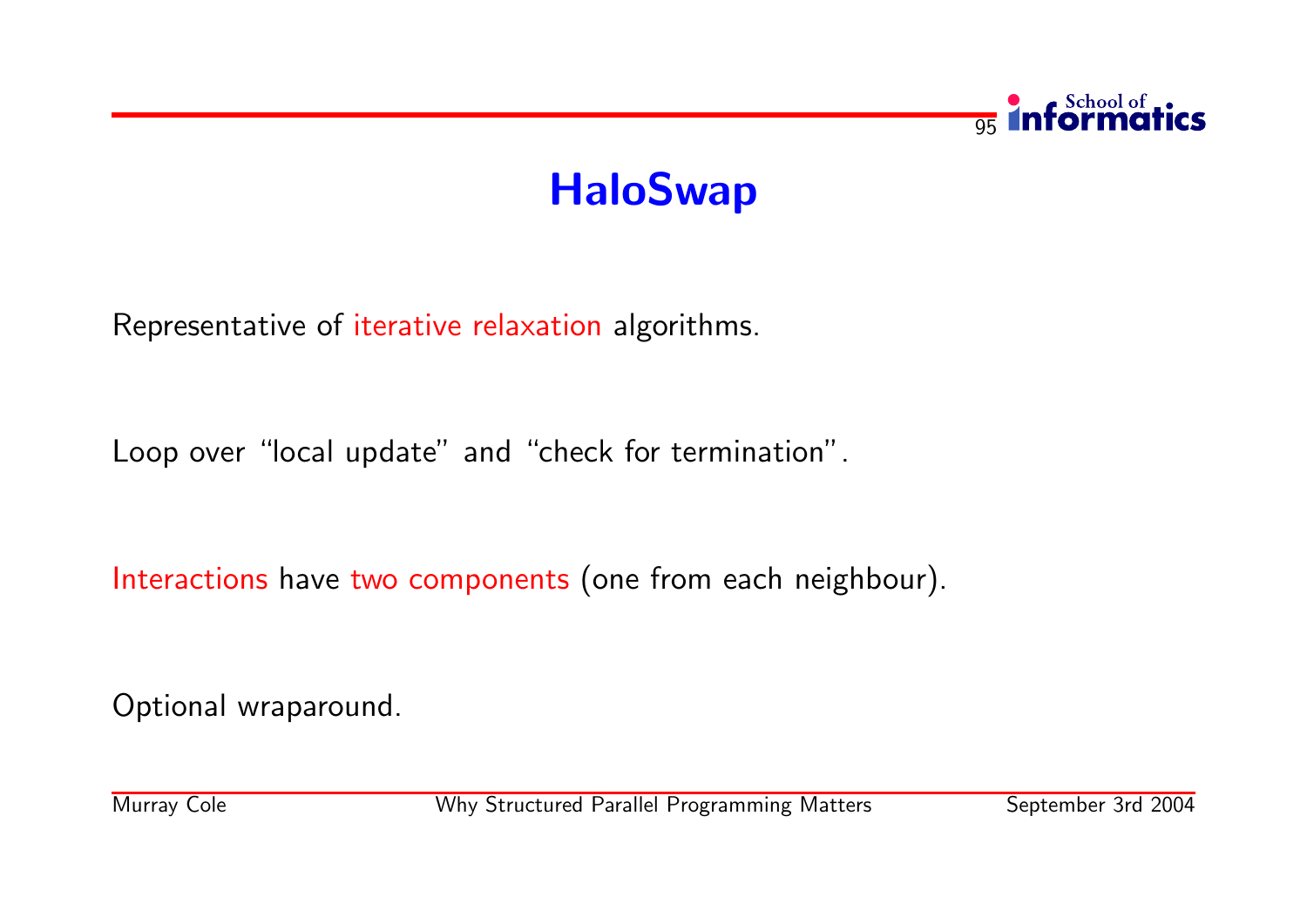

 $\frac{1}{96}$  informatics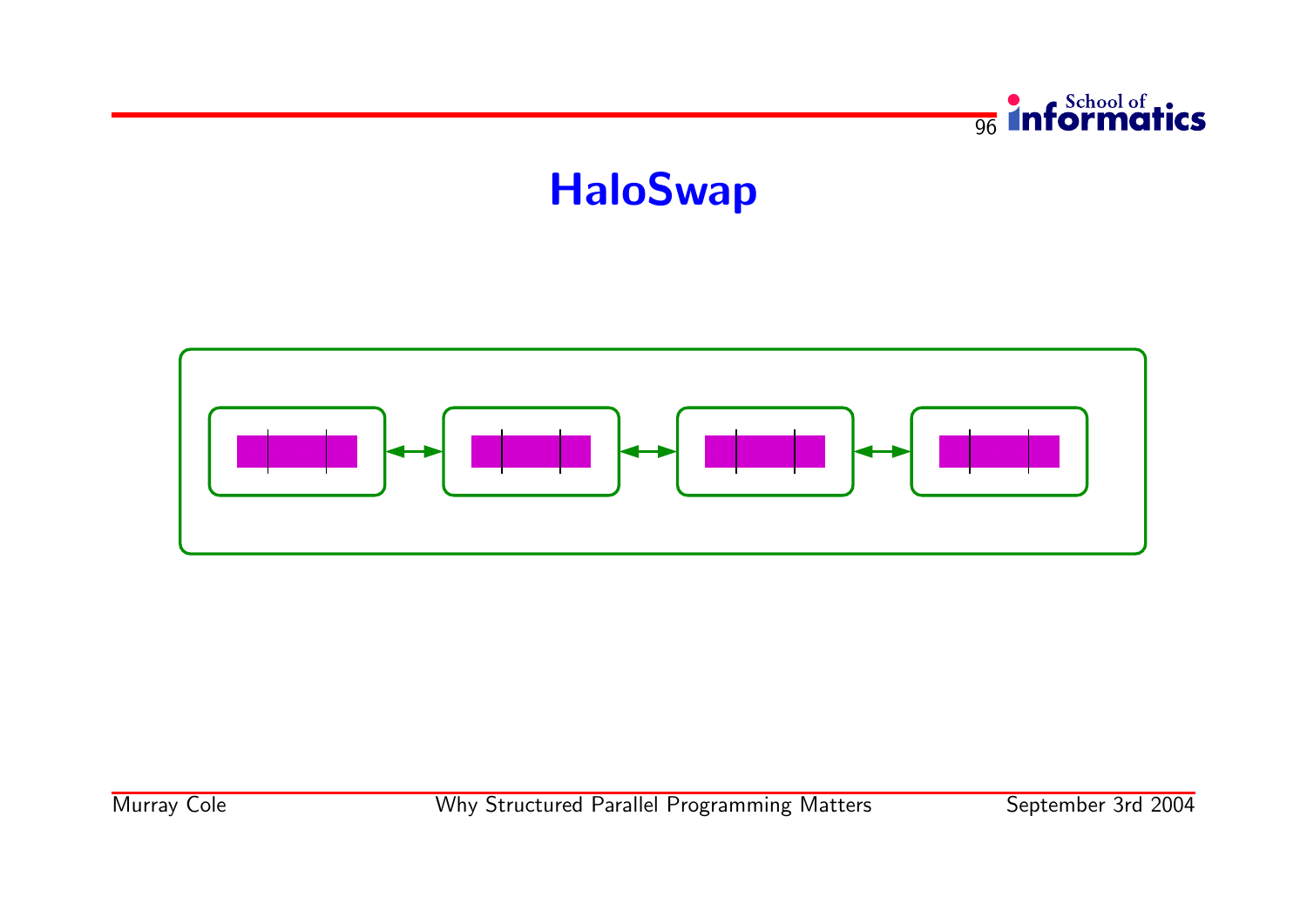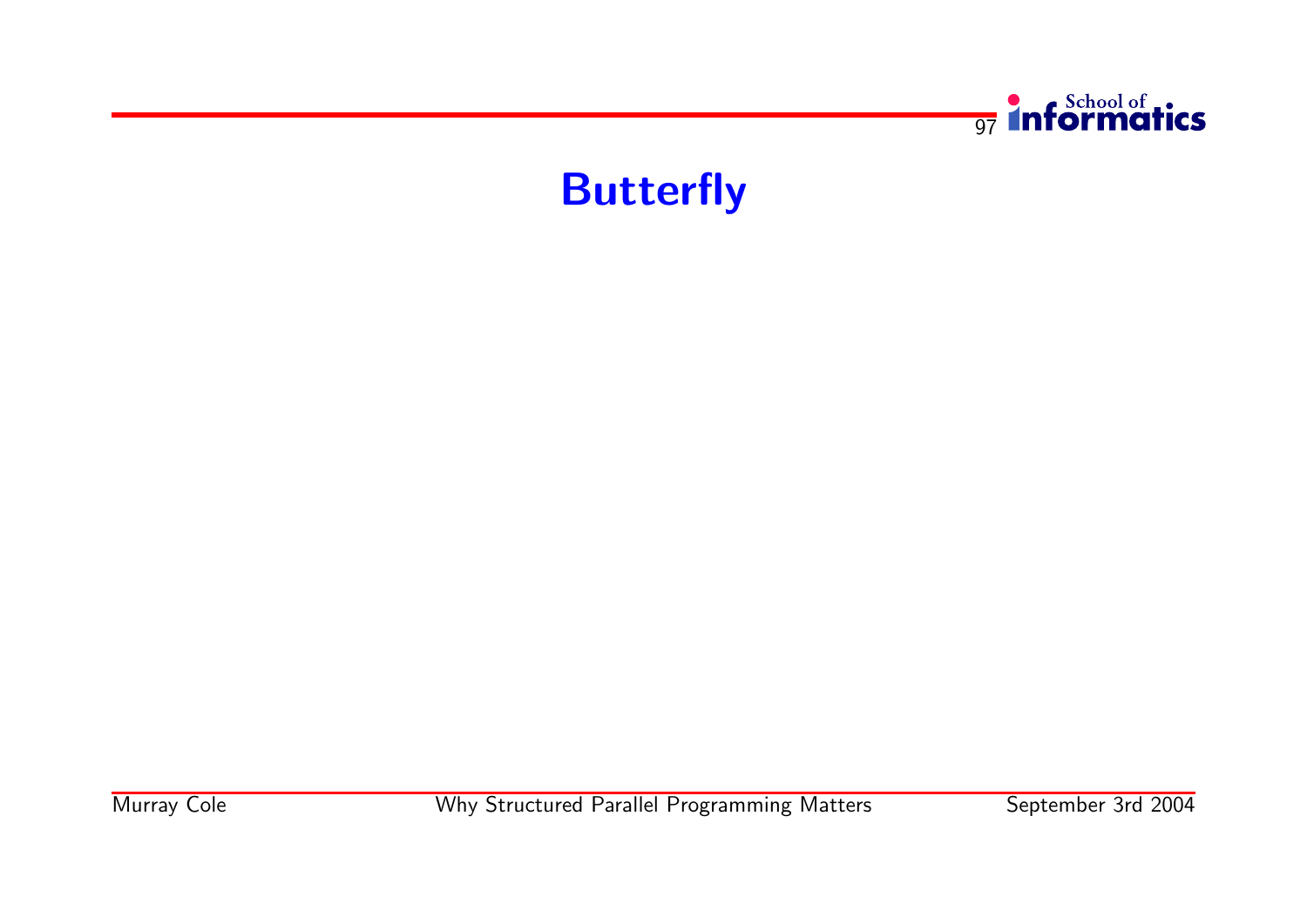

Captures a class of divide-and-conquer algorithms (those based on traversing hypercube dimensions).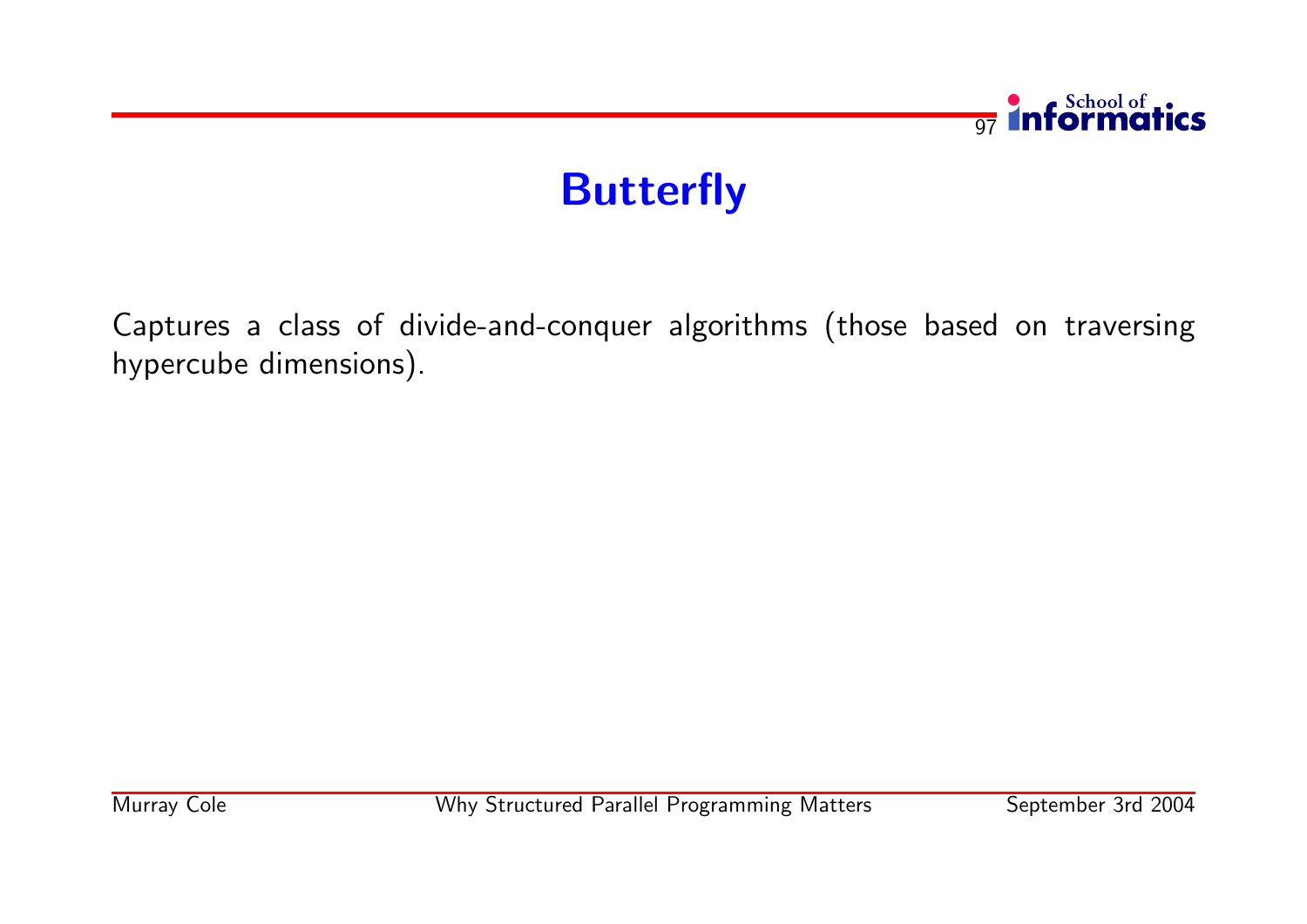

Captures a class of divide-and-conquer algorithms (those based on traversing hypercube dimensions).

A sequence of activities, in groups of different sizes.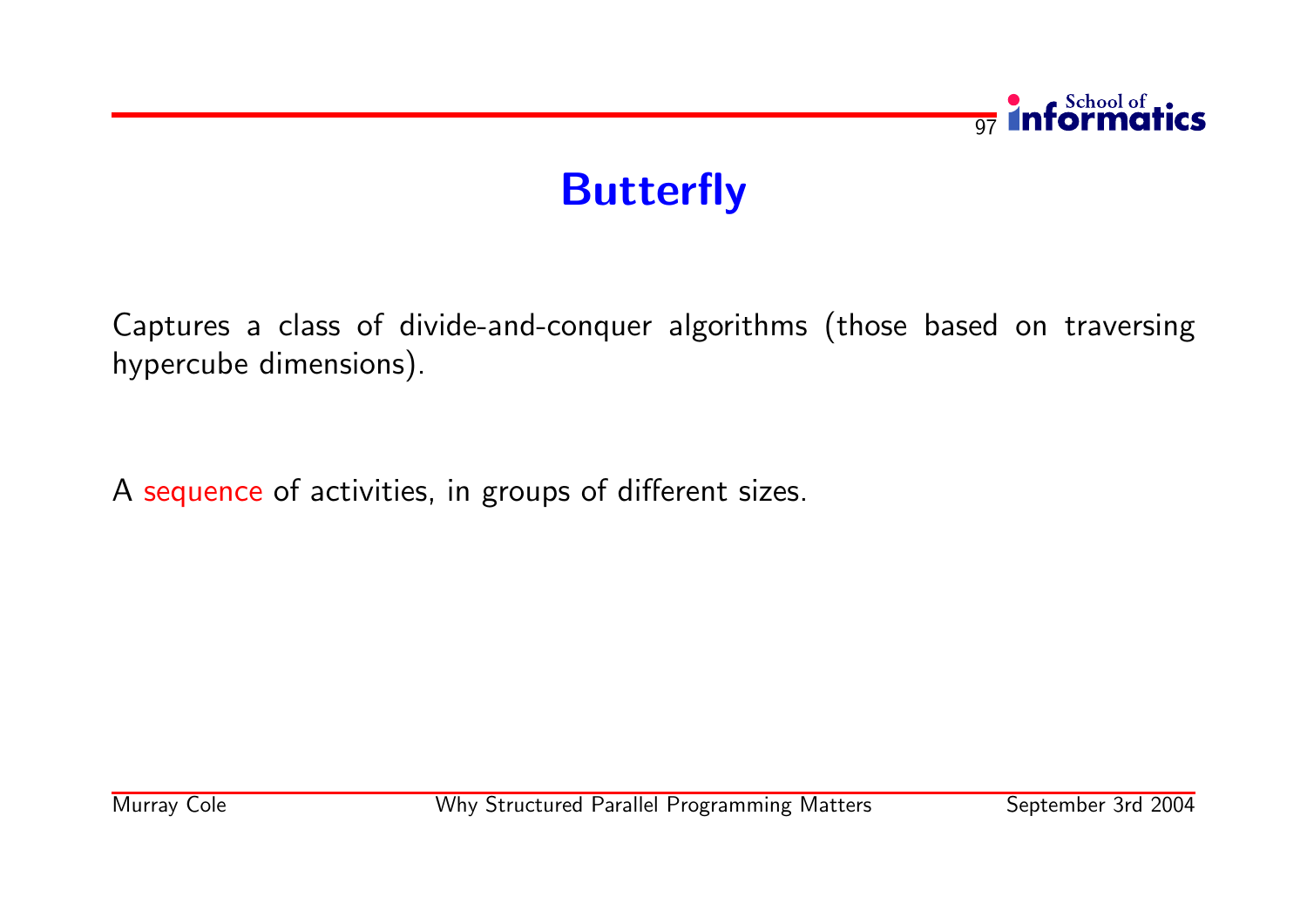

Captures a class of divide-and-conquer algorithms (those based on traversing hypercube dimensions).

A sequence of activities, in groups of different sizes.

Constrained to work with  $2^d$  processes.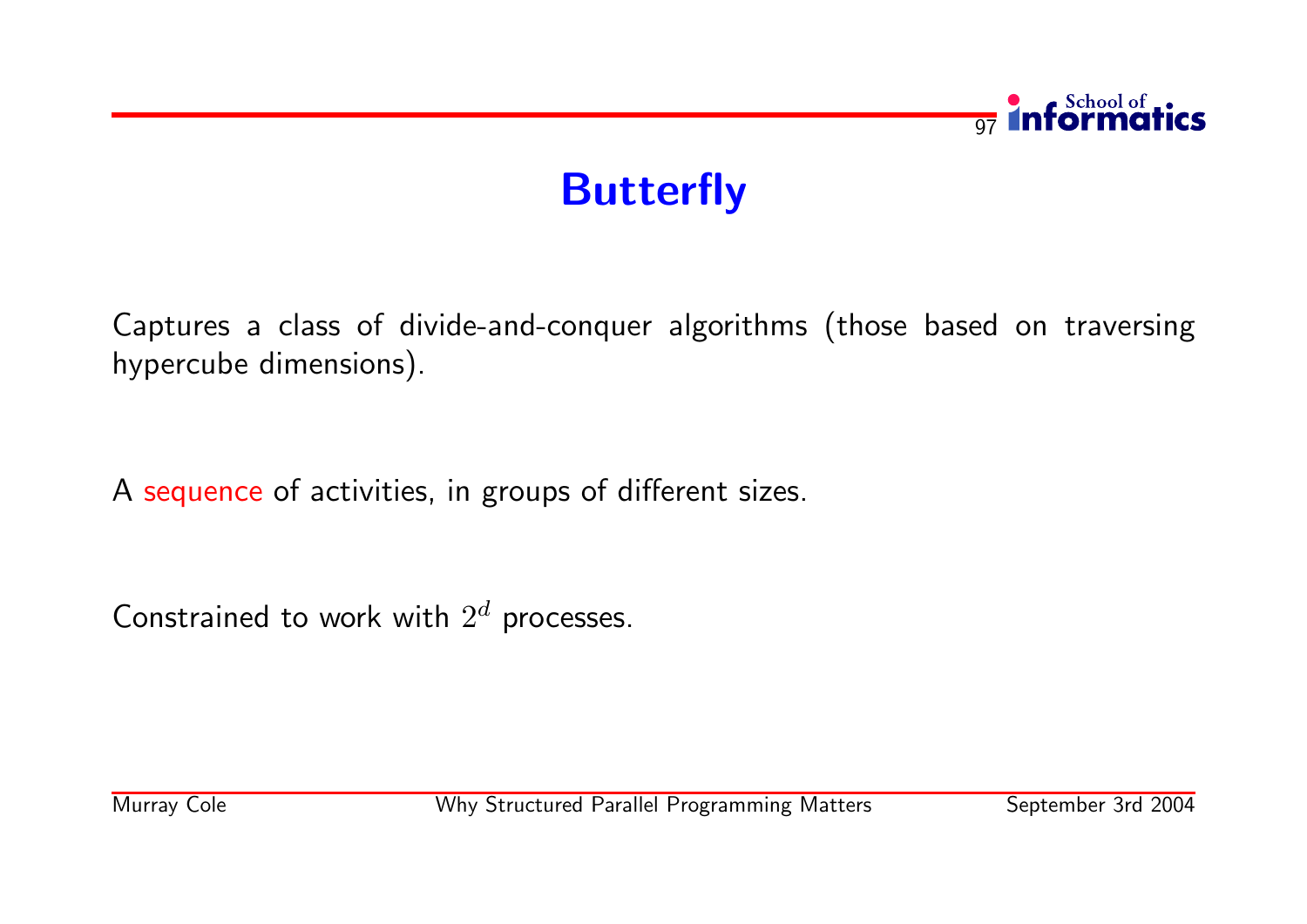

**98** Informatics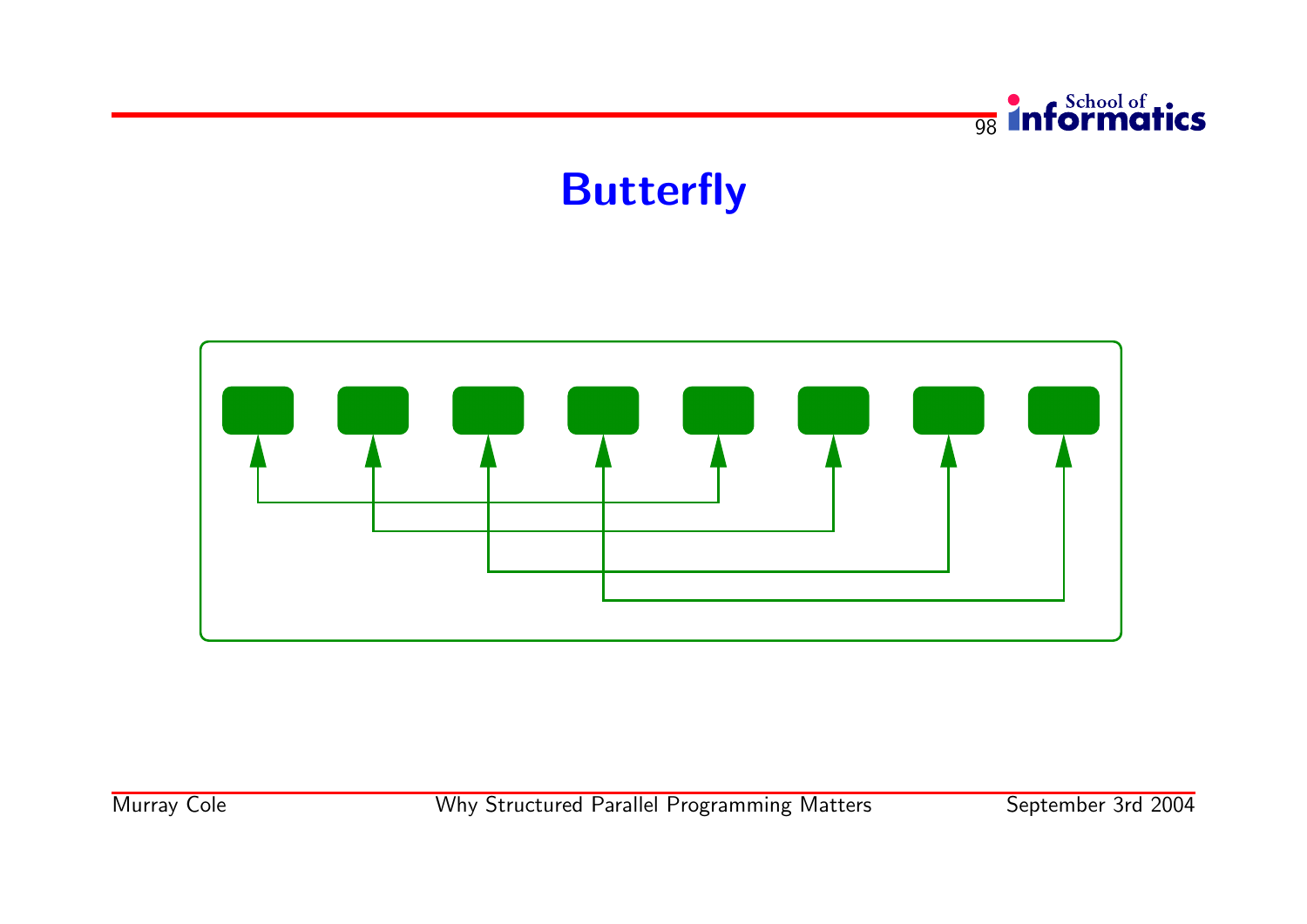

<sub>99</sub> Informatics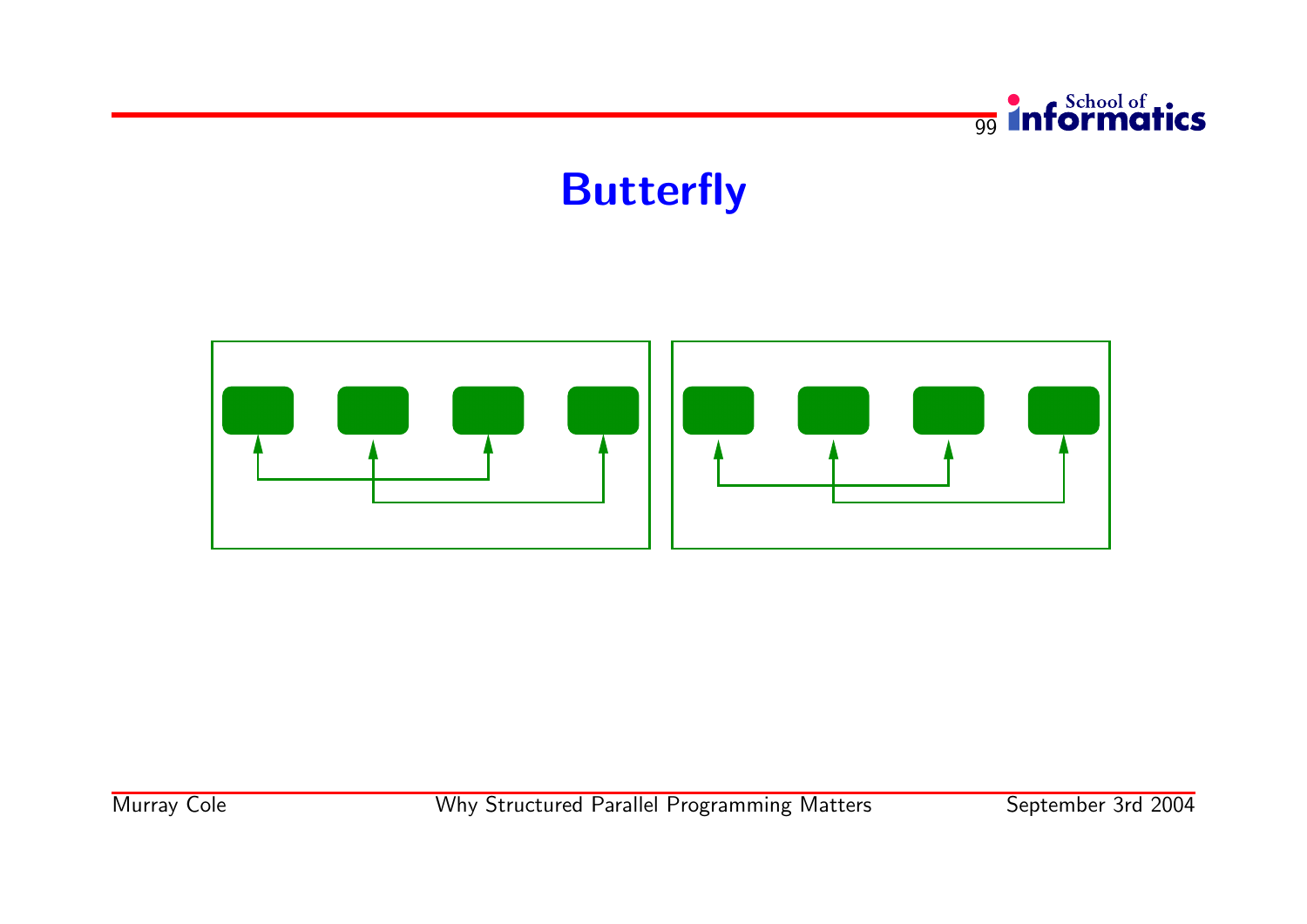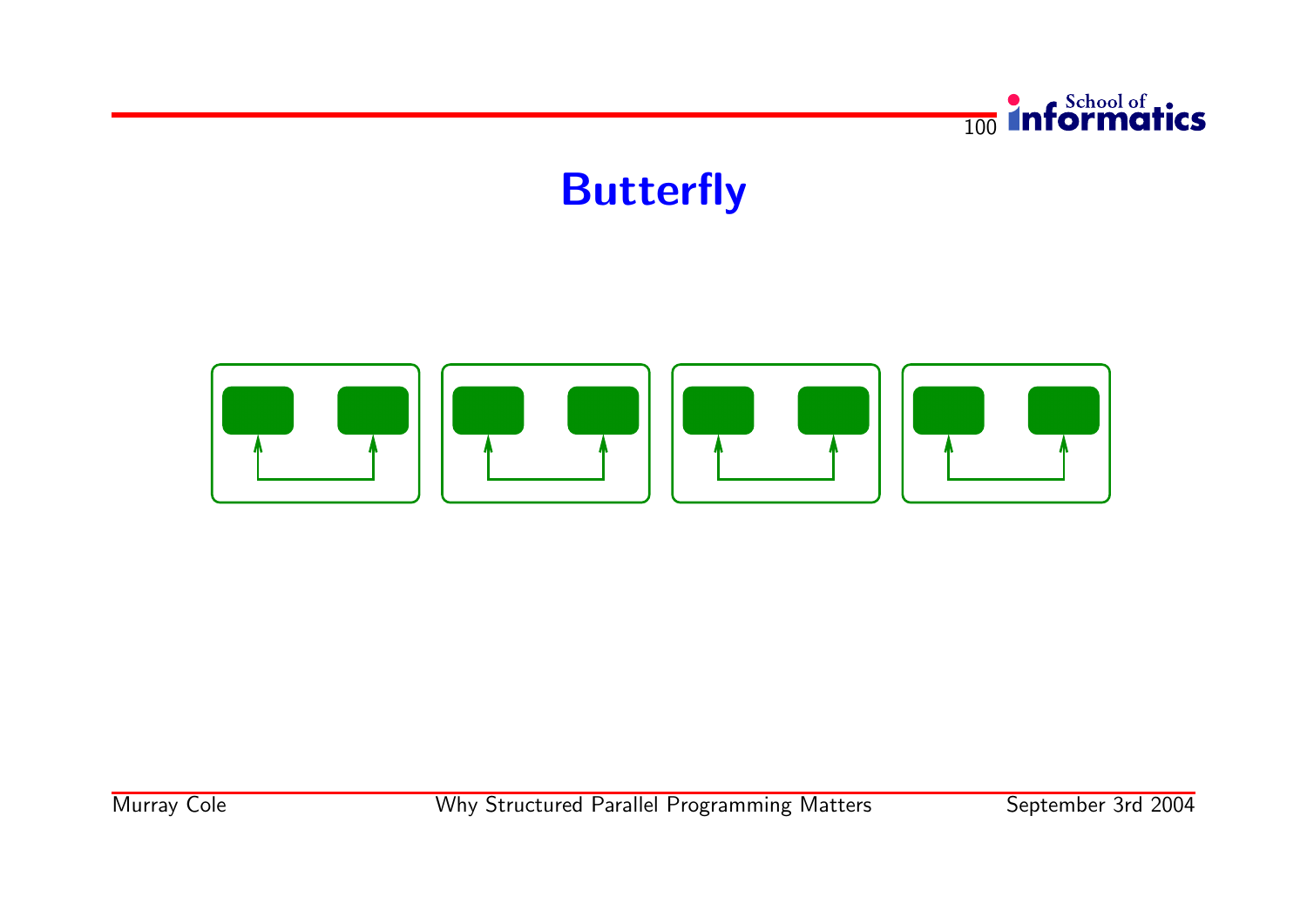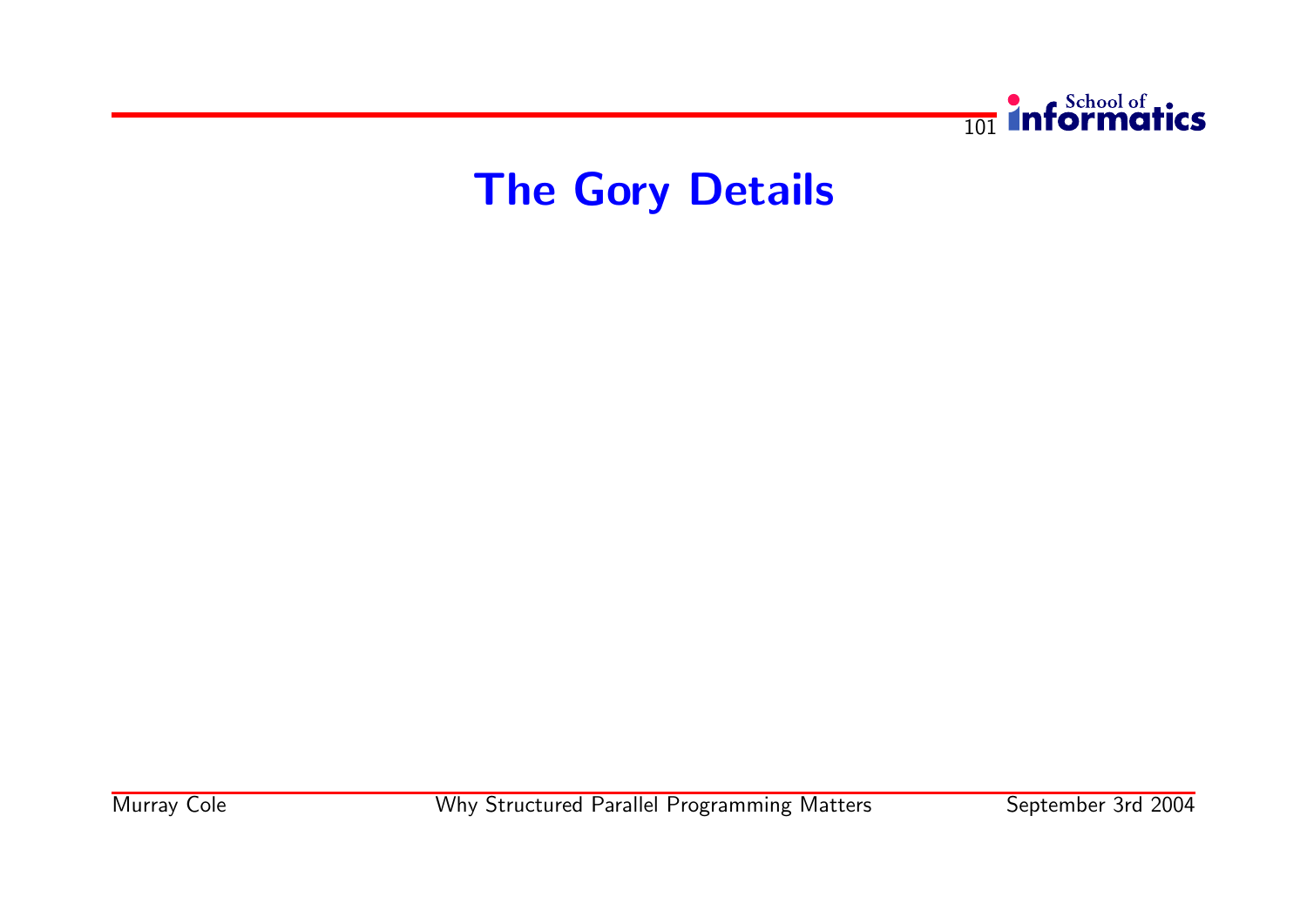

Function prototype for the pipeline skeleton: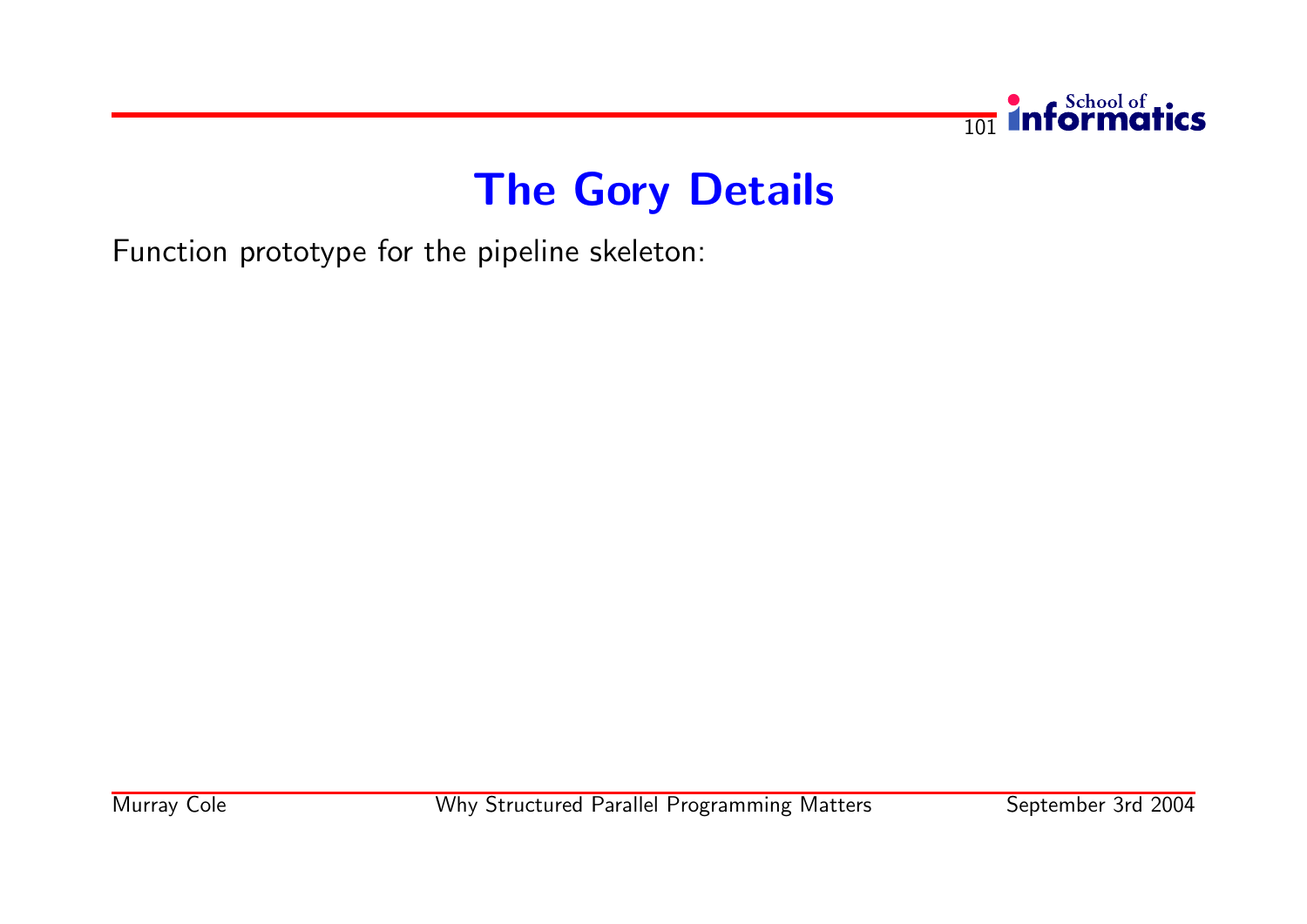

Function prototype for the pipeline skeleton:

void Pipeline (int ns, Amode\_t amode[], eSkel\_molecule\_t \* (\*stages[])(eSkel\_molecule\_t \*), int col, Dmode\_t dmode, spread\_t spr[], MPI\_Datatype ty[], void  $*$  in, int inlen, int inmul, void ∗ out, int outlen, int ∗ outmul, int outbuffsz, MPI Comm comm)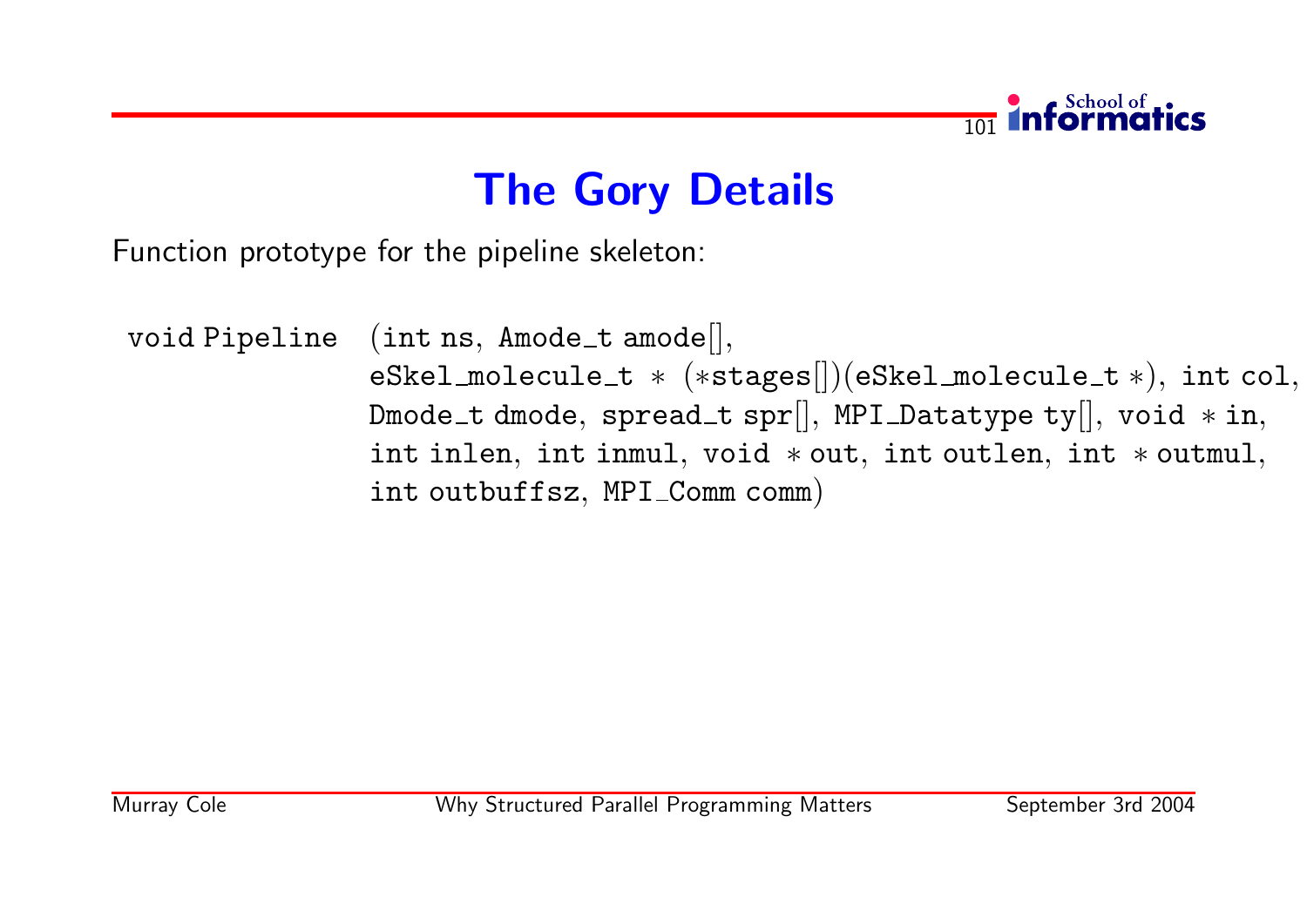

Function prototype for the pipeline skeleton:

void Pipeline (int ns, Amode\_t amode[], eSkel\_molecule\_t \* (\*stages[])(eSkel\_molecule\_t \*), int col, Dmode\_t dmode, spread\_t spr[], MPI\_Datatype ty[], void  $*$  in, int inlen, int inmul, void ∗ out, int outlen, int ∗ outmul, int outbuffsz, MPI Comm comm)

Why do we need fifteen parameters?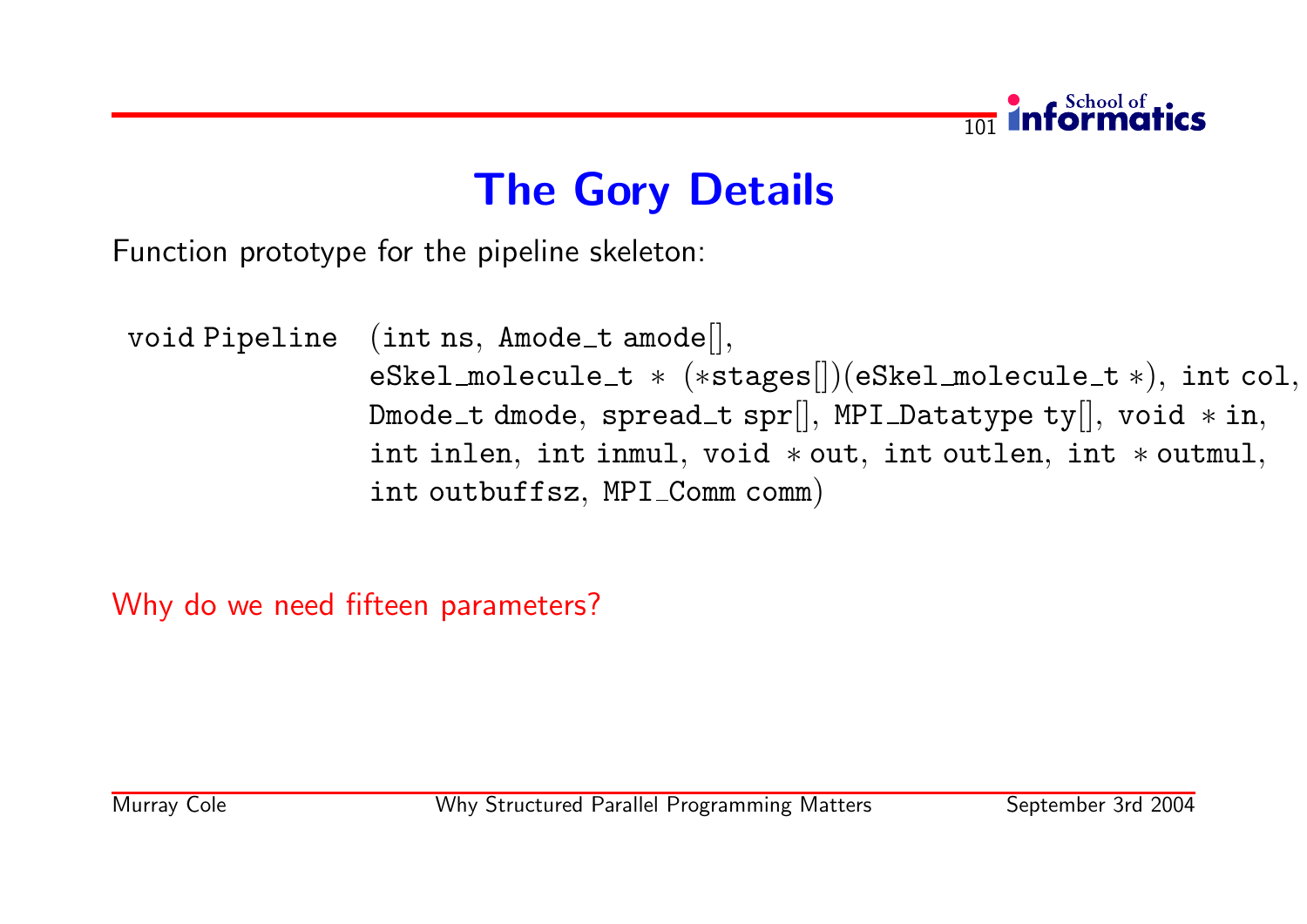

Function prototype for the pipeline skeleton:

void Pipeline (int ns, Amode\_t amode[], eSkel\_molecule\_t \* (\*stages[])(eSkel\_molecule\_t \*), int col, Dmode\_t dmode, spread\_t spr[], MPI\_Datatype ty[], void  $*$  in, int inlen, int inmul, void ∗ out, int outlen, int ∗ outmul, int outbuffsz, MPI Comm comm)

Why do we need fifteen parameters?

Because of the MPI basis and for flexibility.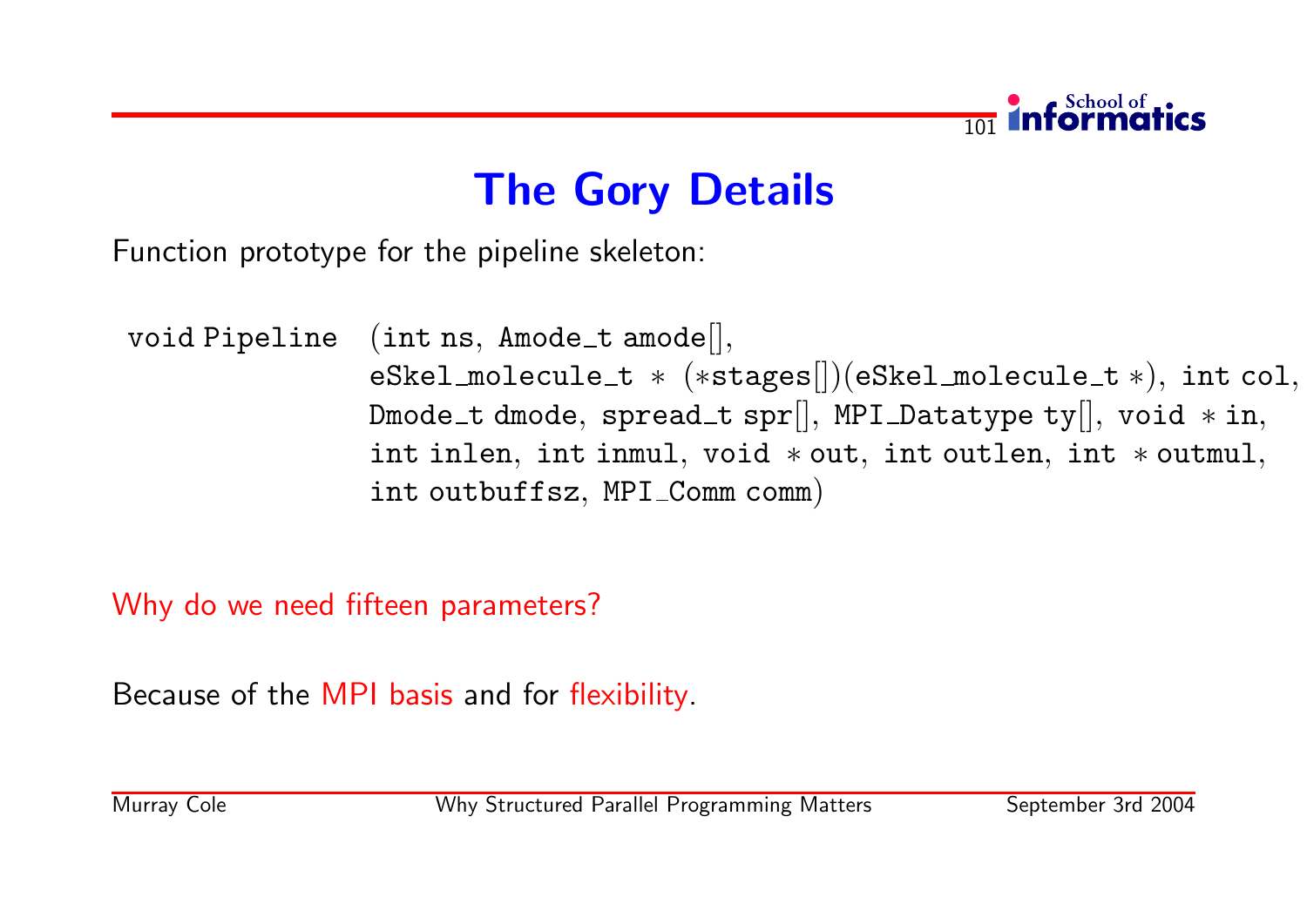

Function prototype for the pipeline skeleton:

void Pipeline (int ns, Amode\_t amode[], eSkel\_molecule\_t \* (\*stages[])(eSkel\_molecule\_t \*), int col, Dmode\_t dmode, spread\_t spr[], MPI\_Datatype ty[], void  $*$  in, int inlen, int inmul, void ∗ out, int outlen, int ∗ outmul, int outbuffsz, MPI Comm comm)

Why do we need fifteen parameters?

Pipeline inputs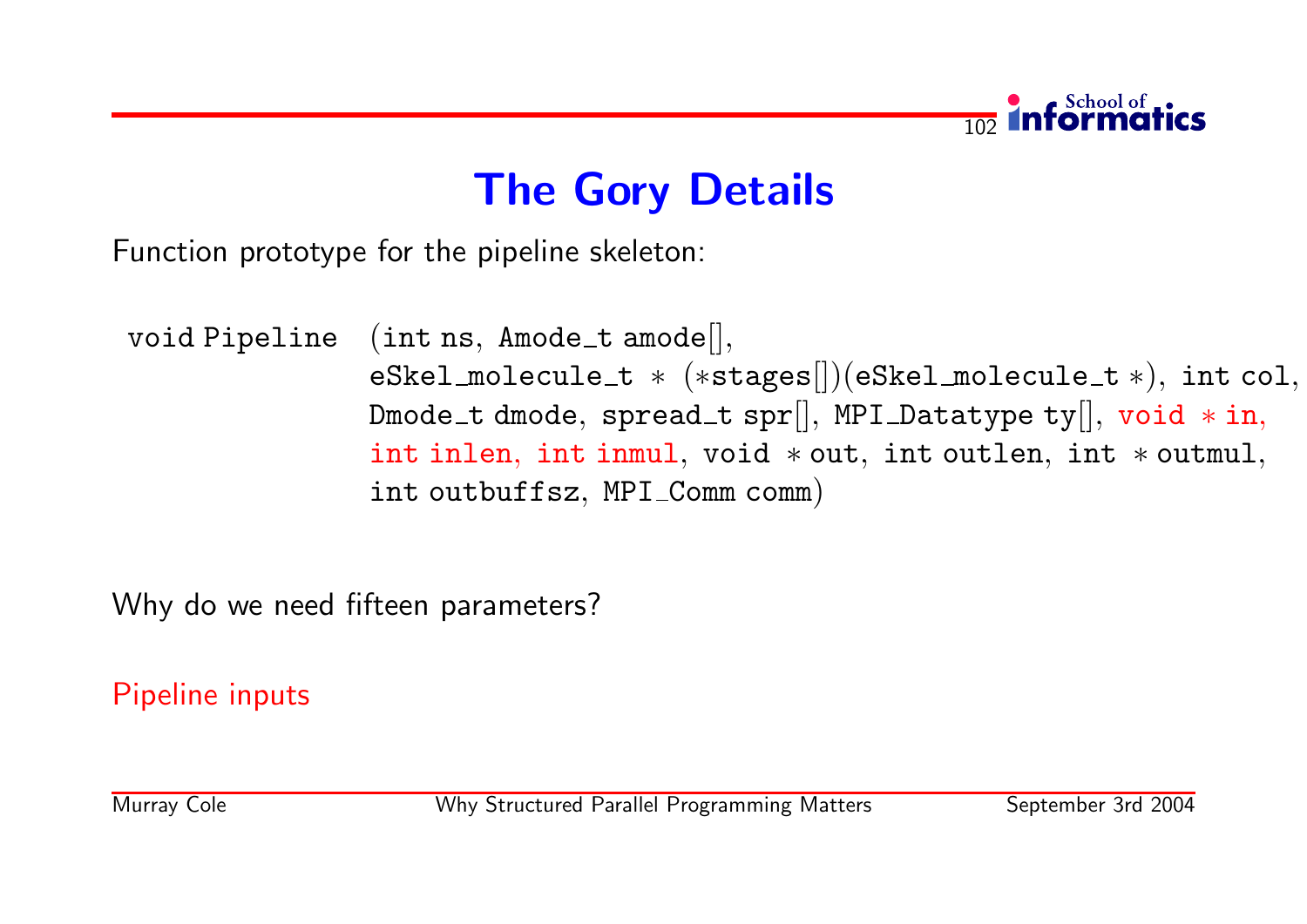

Function prototype for the pipeline skeleton:

void Pipeline (int ns, Amode\_t amode[], eSkel\_molecule\_t \* (\*stages[])(eSkel\_molecule\_t \*), int col, Dmode\_t dmode, spread\_t spr[], MPI\_Datatype ty[], void  $*$  in, int inlen, int inmul, void ∗ out, int outlen, int ∗ outmul, int outbuffsz, MPI Comm comm)

Why do we need fifteen parameters?

Pipeline output buffer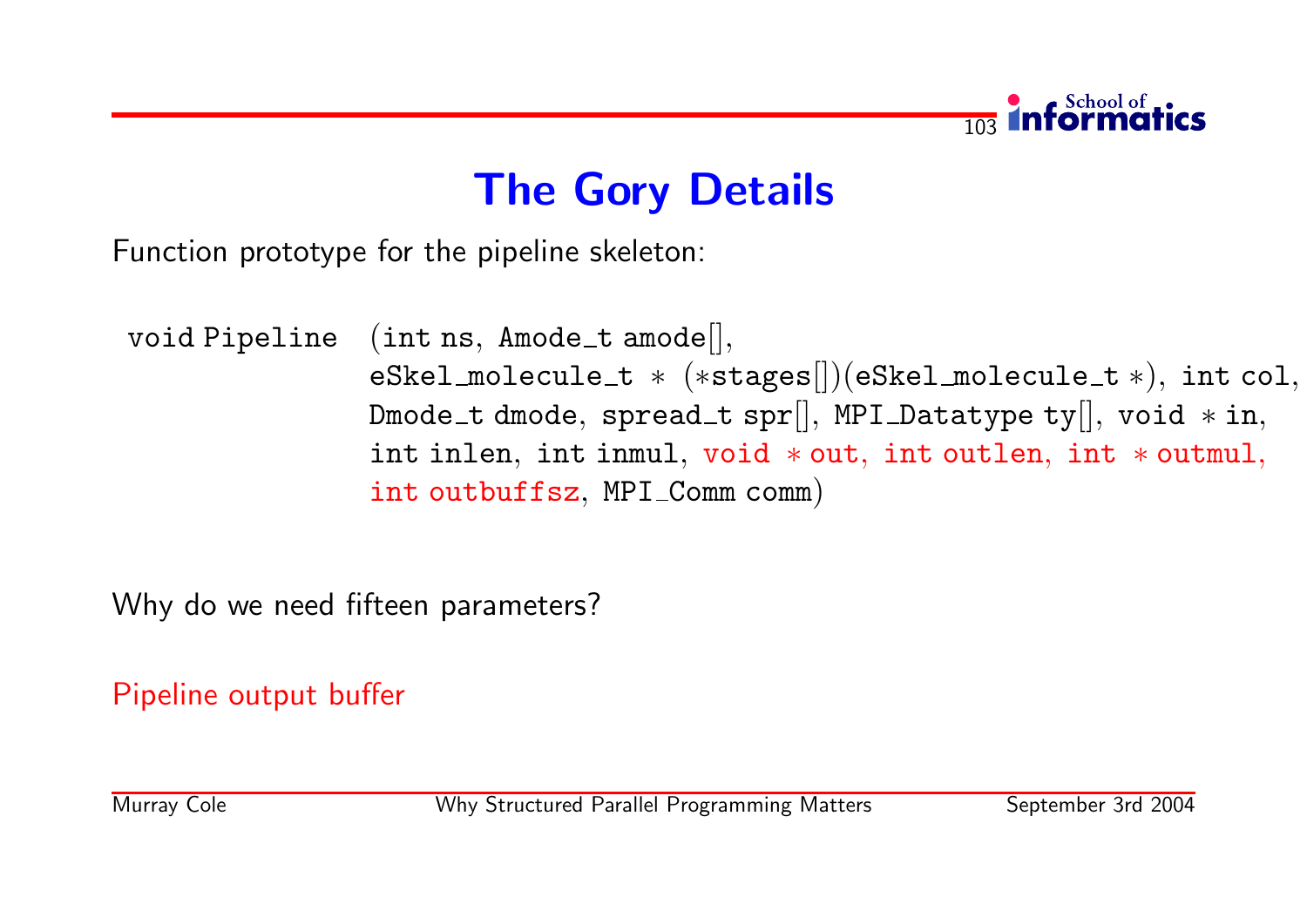

Function prototype for the pipeline skeleton:

void Pipeline (int ns, Amode\_t amode[], eSkel\_molecule\_t \* (\*stages[])(eSkel\_molecule\_t \*), int col, Dmode\_t dmode, spread\_t spr[], MPI\_Datatype ty[], void  $*$  in, int inlen, int inmul, void ∗ out, int outlen, int ∗ outmul, int outbuffsz, MPI Comm comm)

Why do we need fifteen parameters?

Pipeline stage activities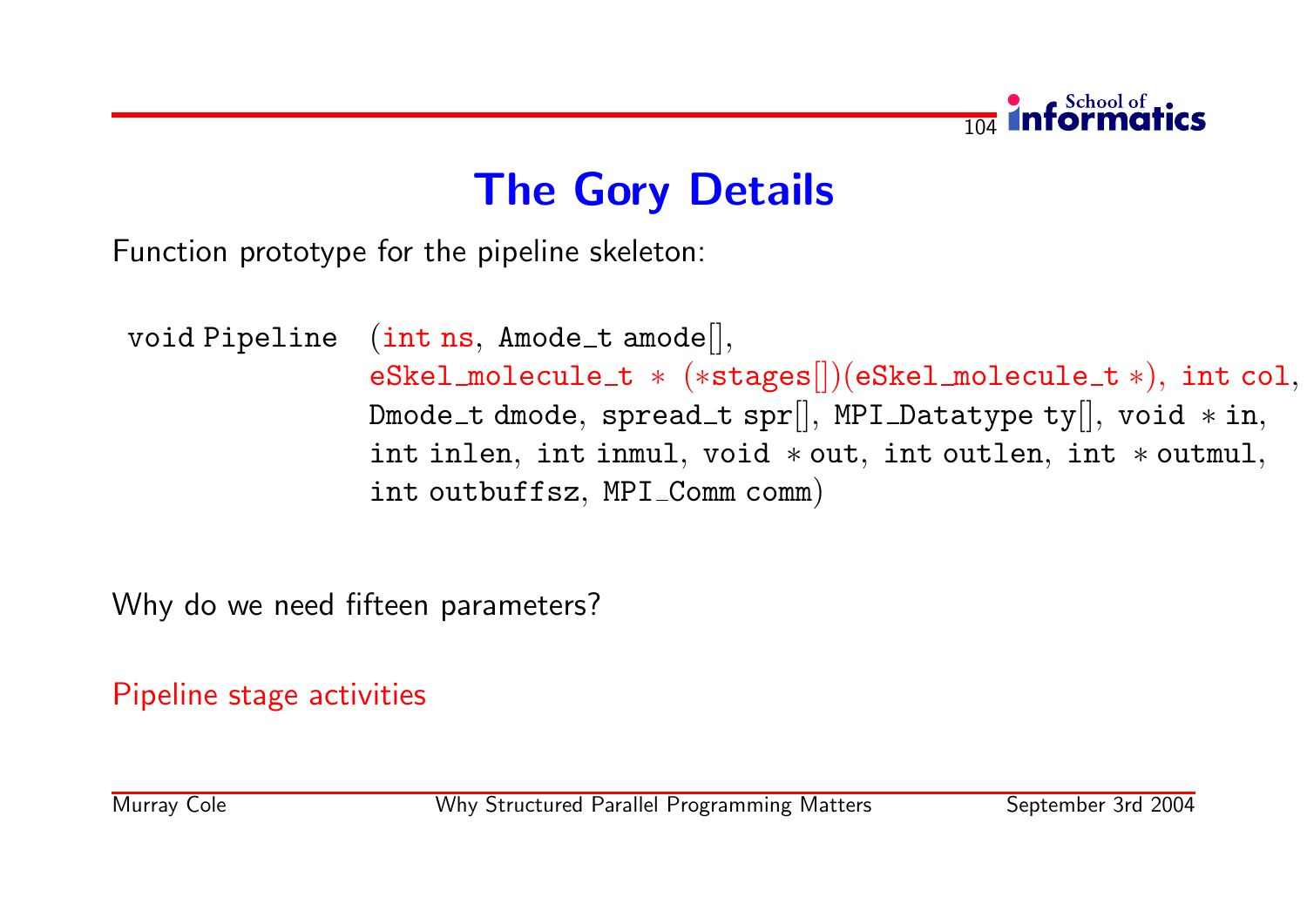

Function prototype for the pipeline skeleton:

void Pipeline (int ns,  $Amode\_t$  amode $[]$ , eSkel\_molecule\_t \* (\*stages[])(eSkel\_molecule\_t \*), int col, Dmode\_t dmode, spread\_t spr[], MPI\_Datatype ty[], void  $*$  in, int inlen, int inmul, void ∗ out, int outlen, int ∗ outmul, int outbuffsz, MPI Comm comm)

Why do we need fifteen parameters?

Stage interfaces and modes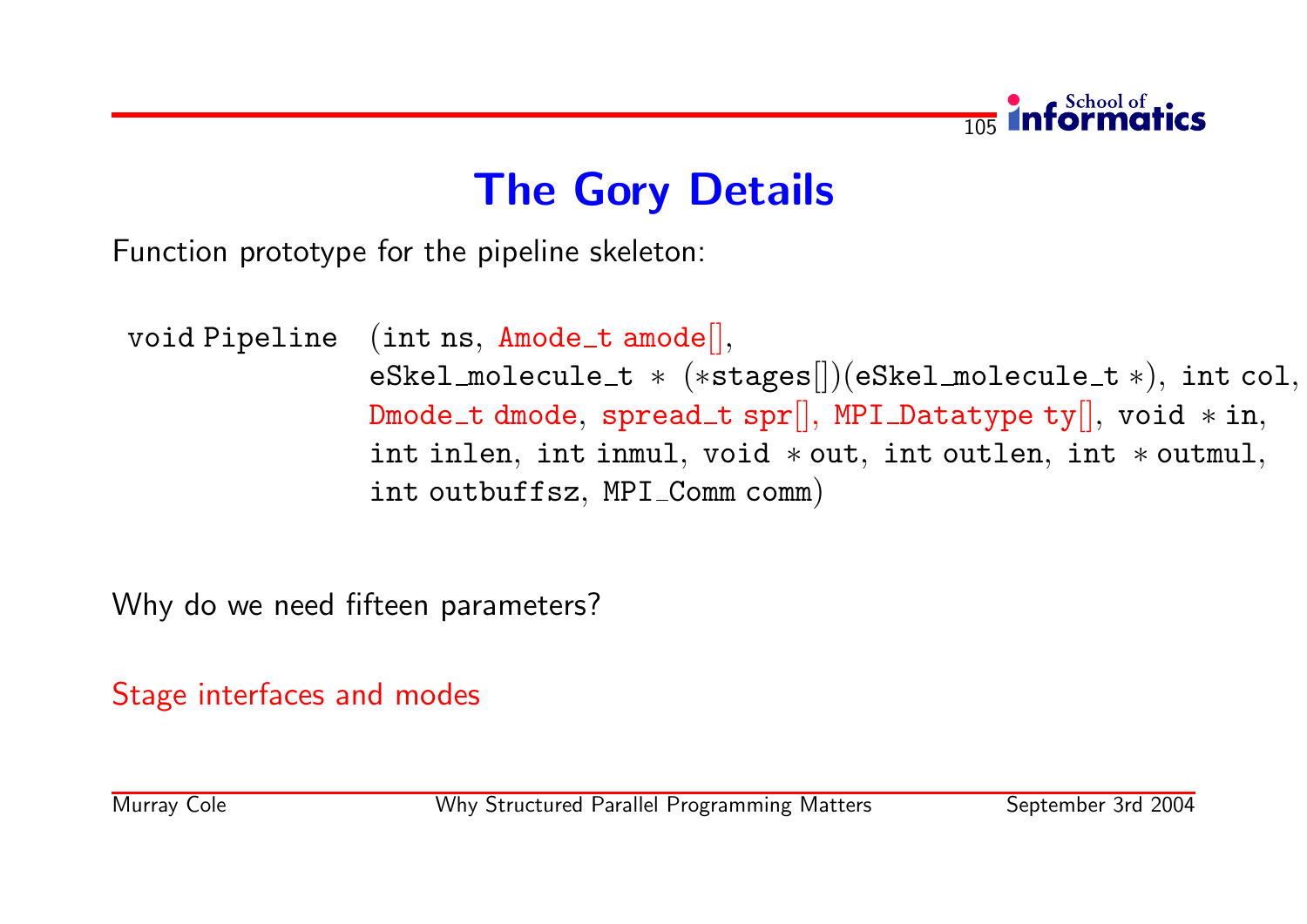

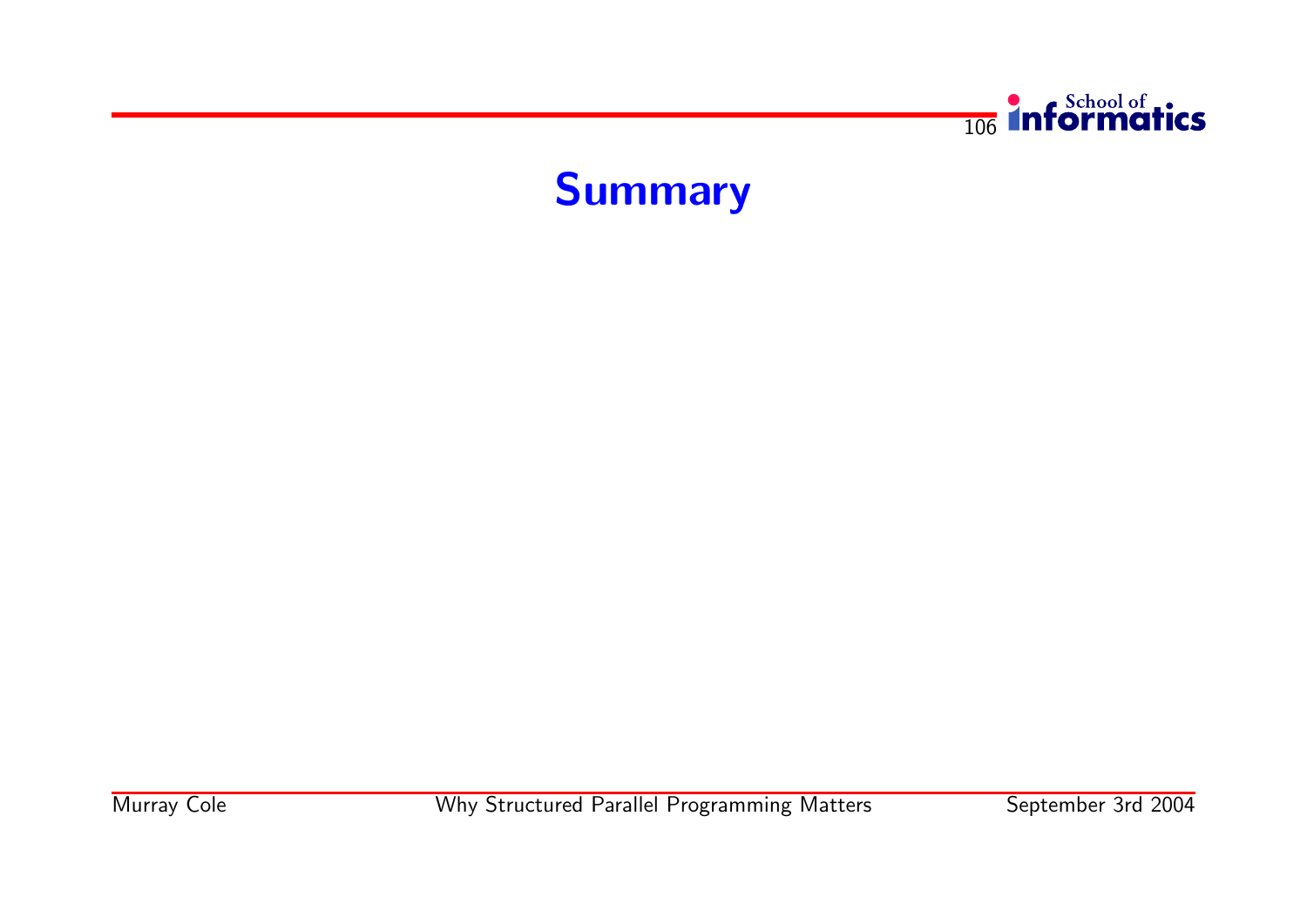

# Summary

Parallel programming is important, but hard.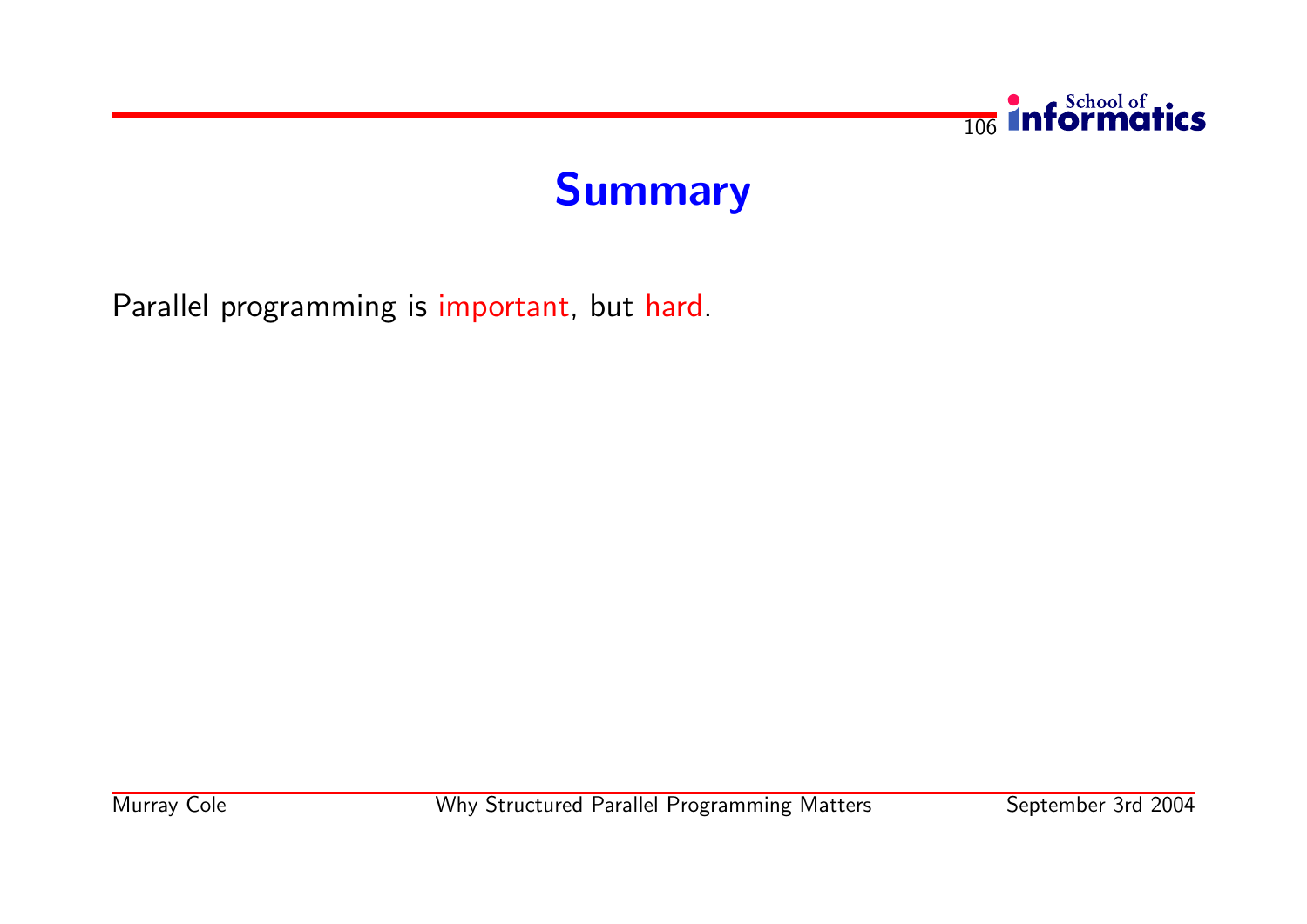



Parallel programming is important, but hard.

Structured parallel programming can help by allowing the programmer to express meta-knowledge about interaction structure.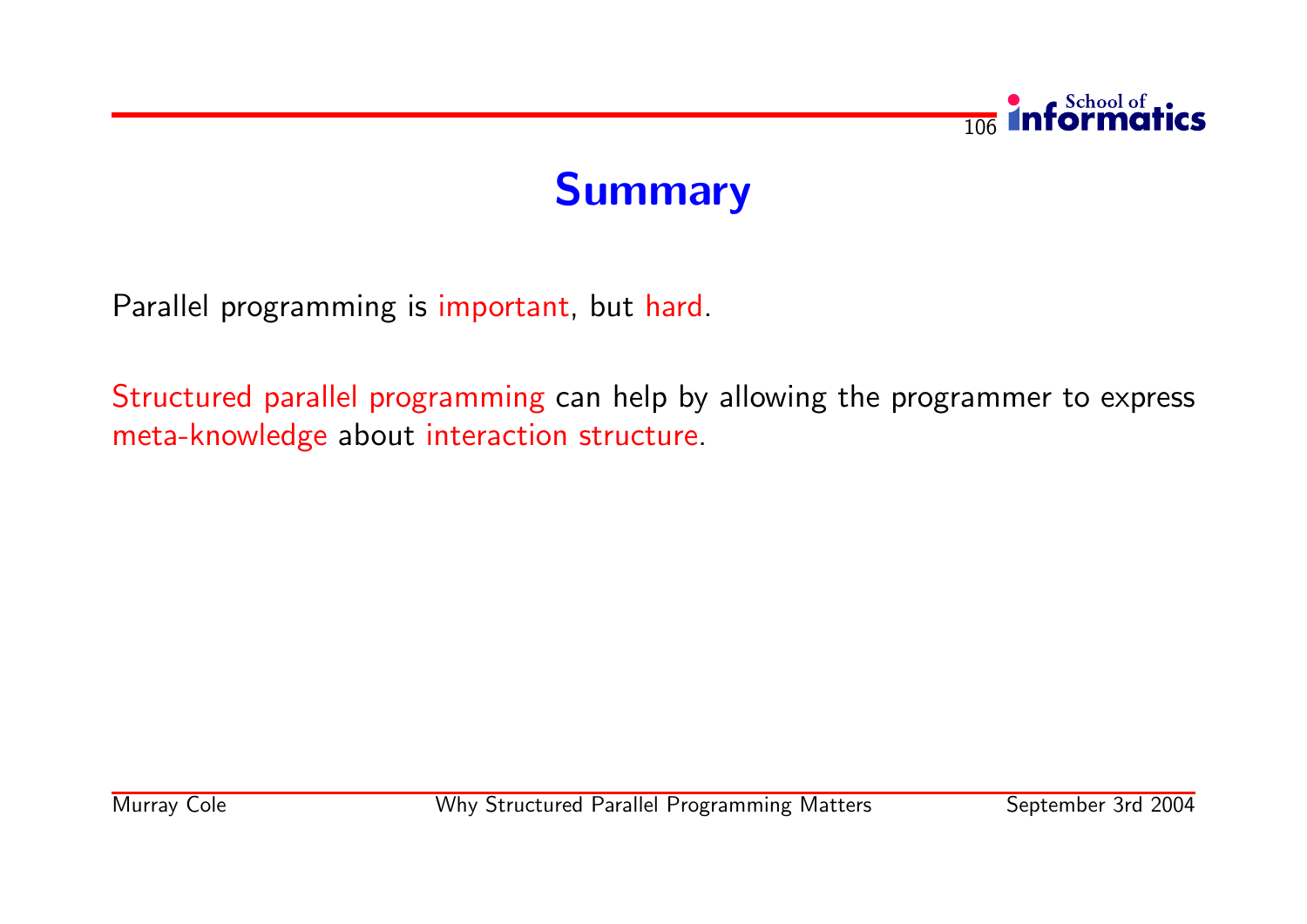



Parallel programming is important, but hard.

Structured parallel programming can help by allowing the programmer to express meta-knowledge about interaction structure.

This information allows the implementation to make macro optimisations, and supports coarse grain algorithm development methodologies.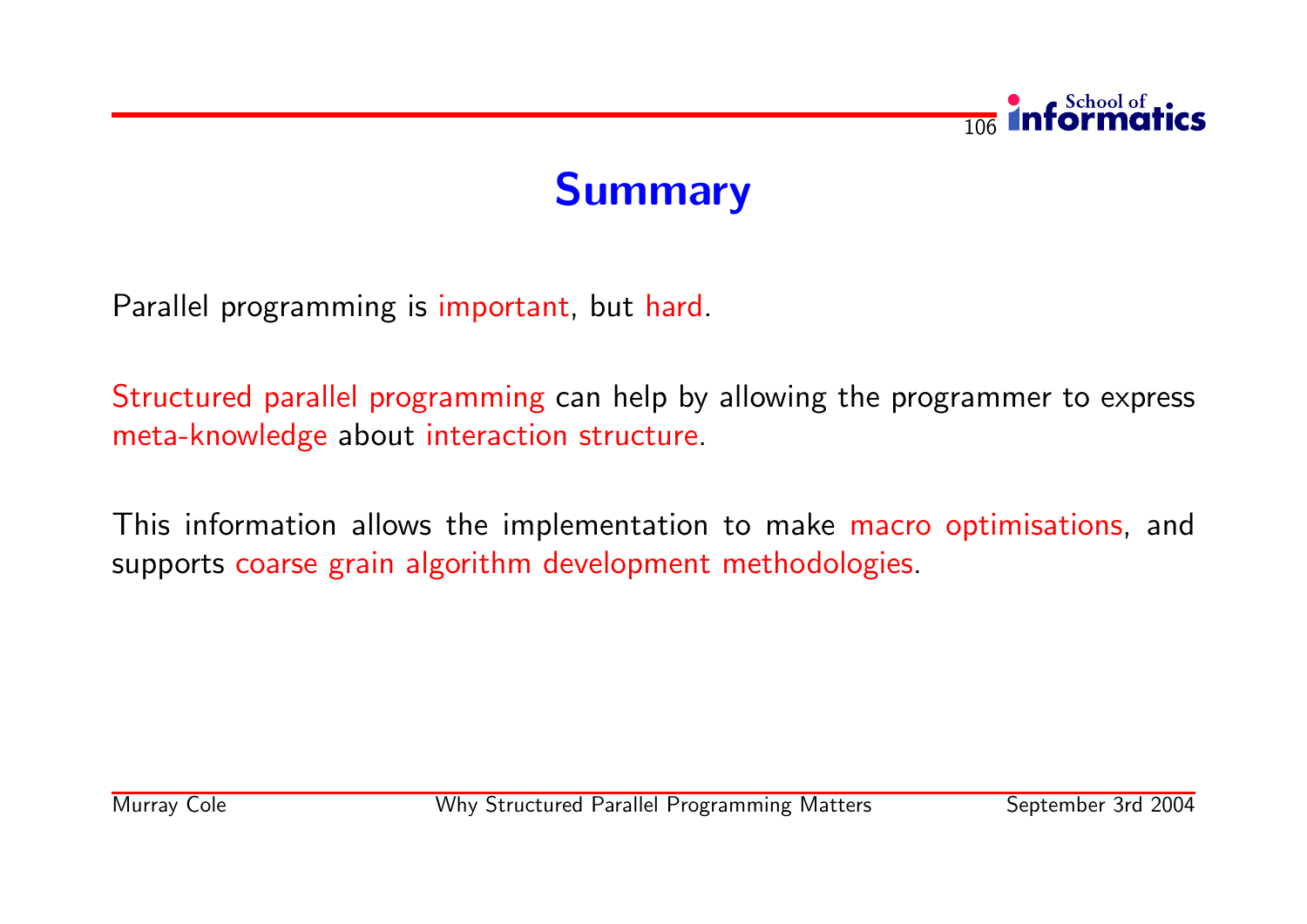



Parallel programming is important, but hard.

Structured parallel programming can help by allowing the programmer to express meta-knowledge about interaction structure.

This information allows the implementation to make macro optimisations, and supports coarse grain algorithm development methodologies.

To enter the mainstream we have to be pragmatic.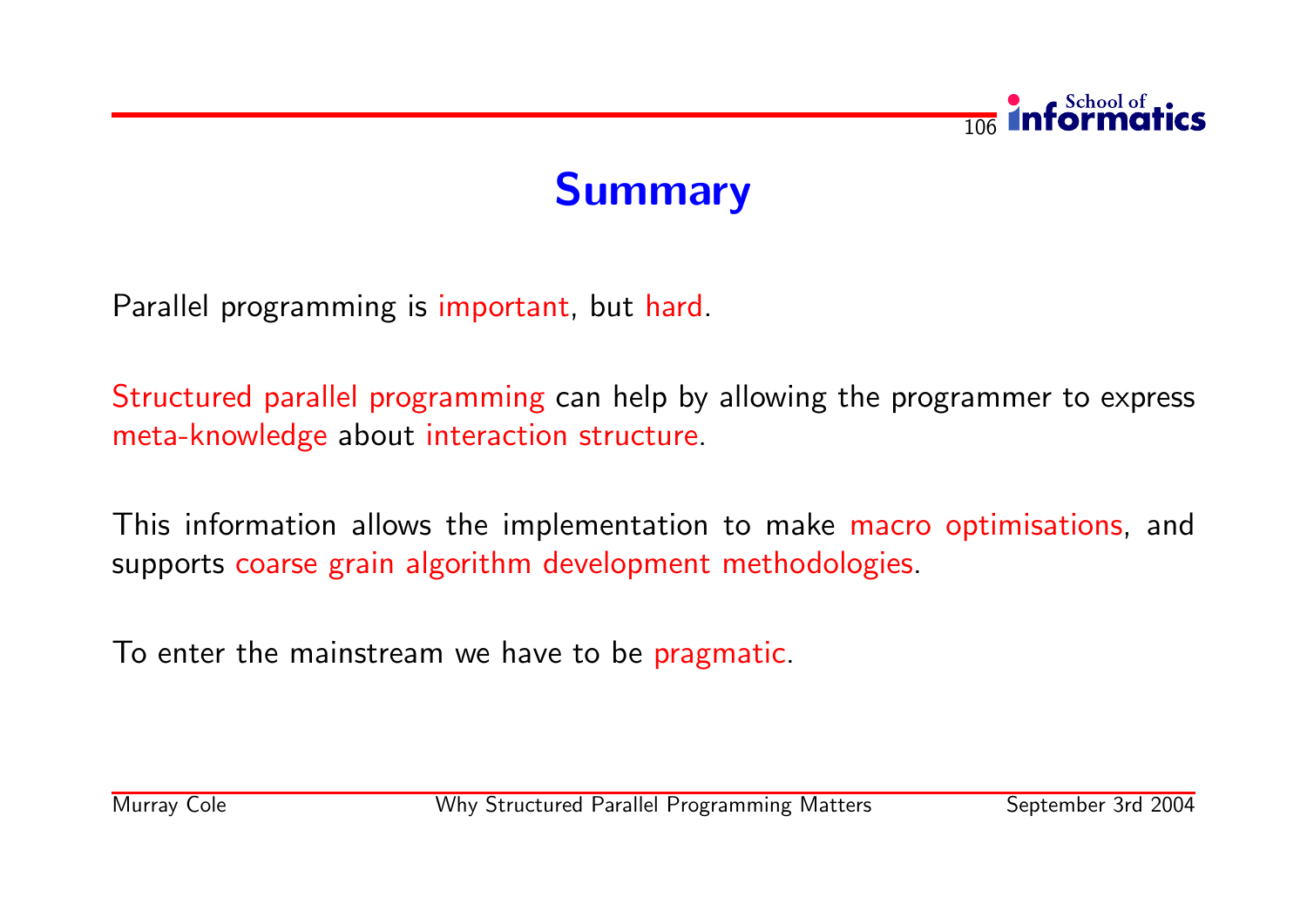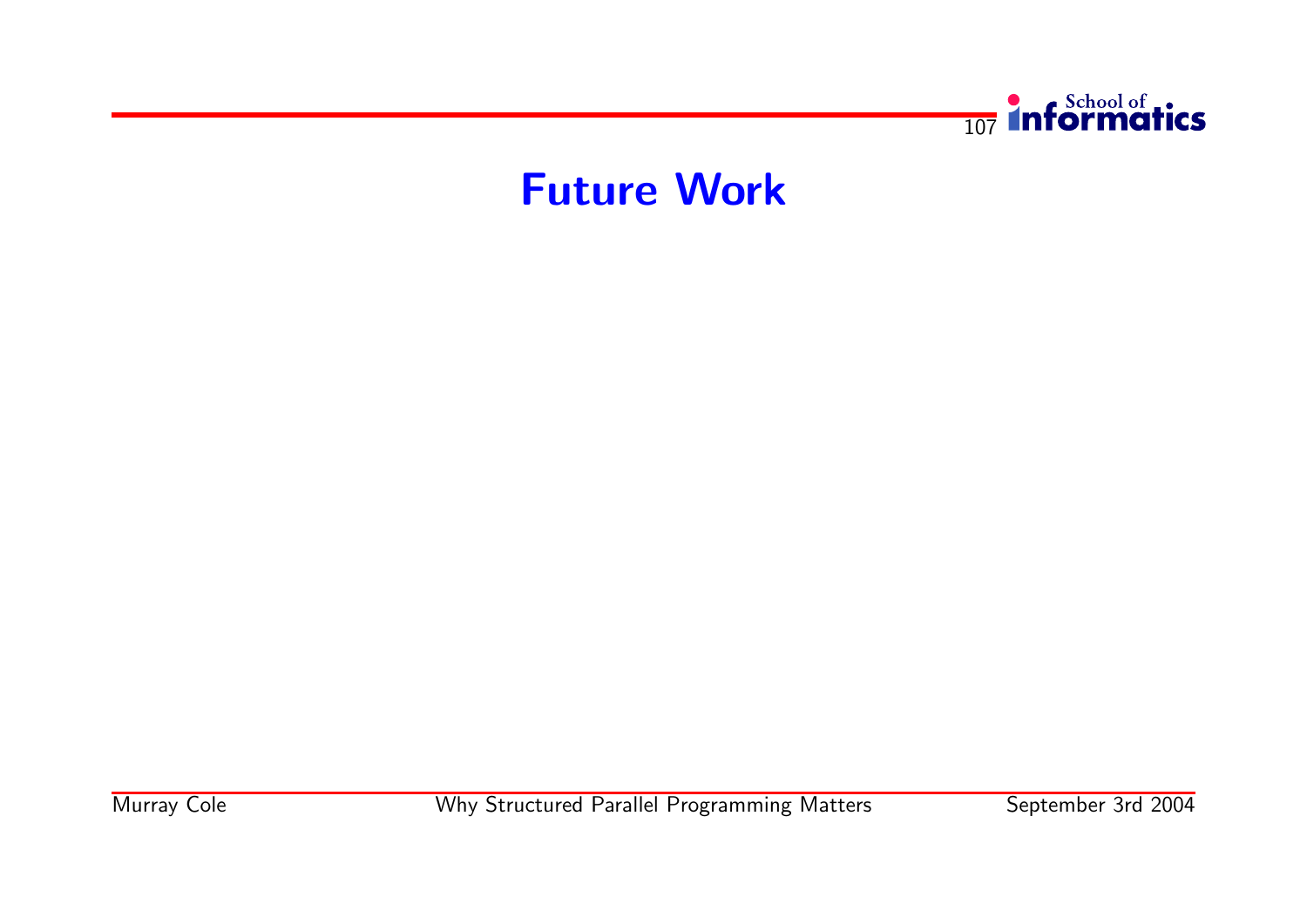

These concepts and arguments are generic, and may be applied wherever parallelism appears: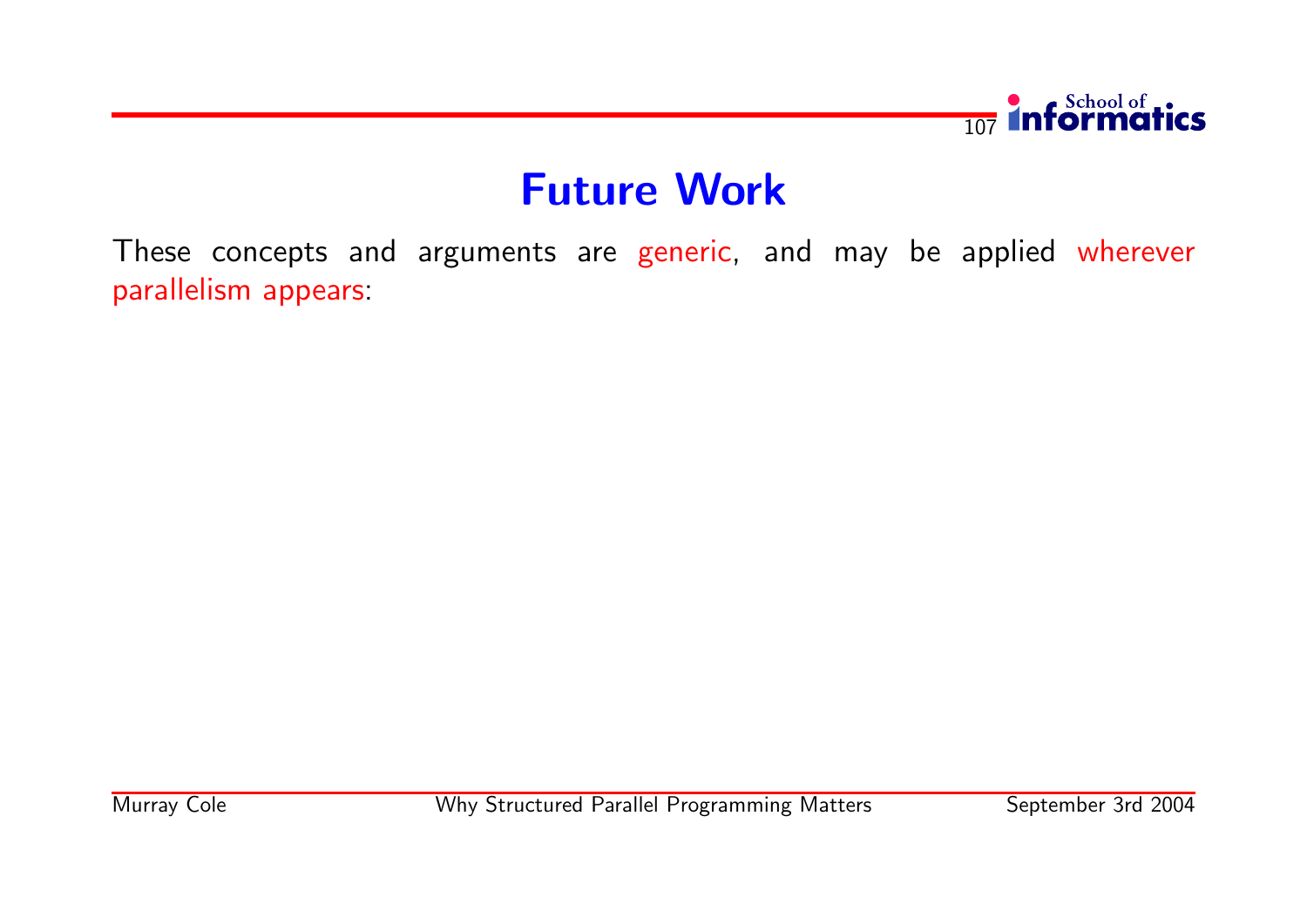

These concepts and arguments are generic, and may be applied wherever parallelism appears:

Mainstream parallel computing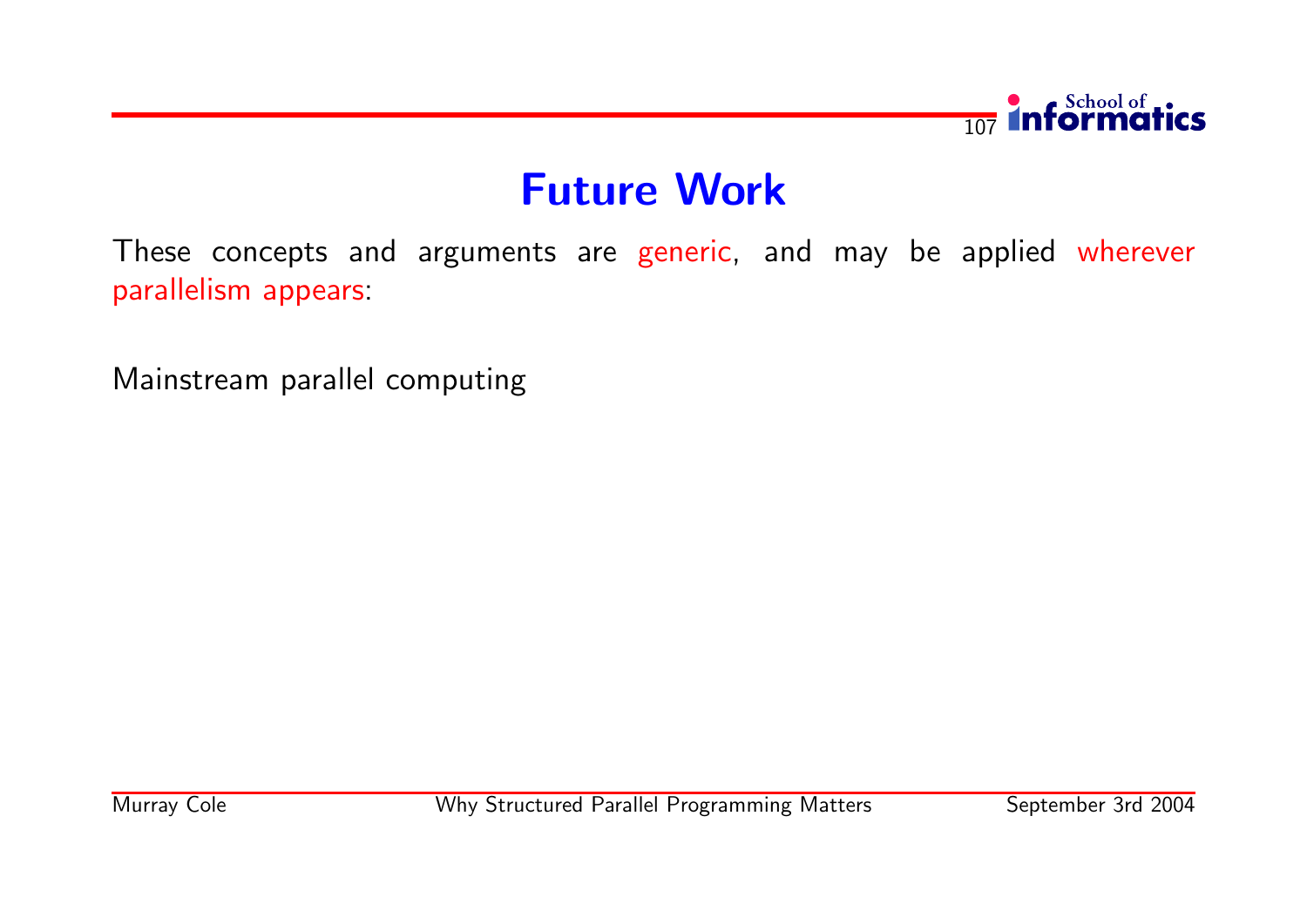

These concepts and arguments are generic, and may be applied wherever parallelism appears:

Mainstream parallel computing

Grid computing?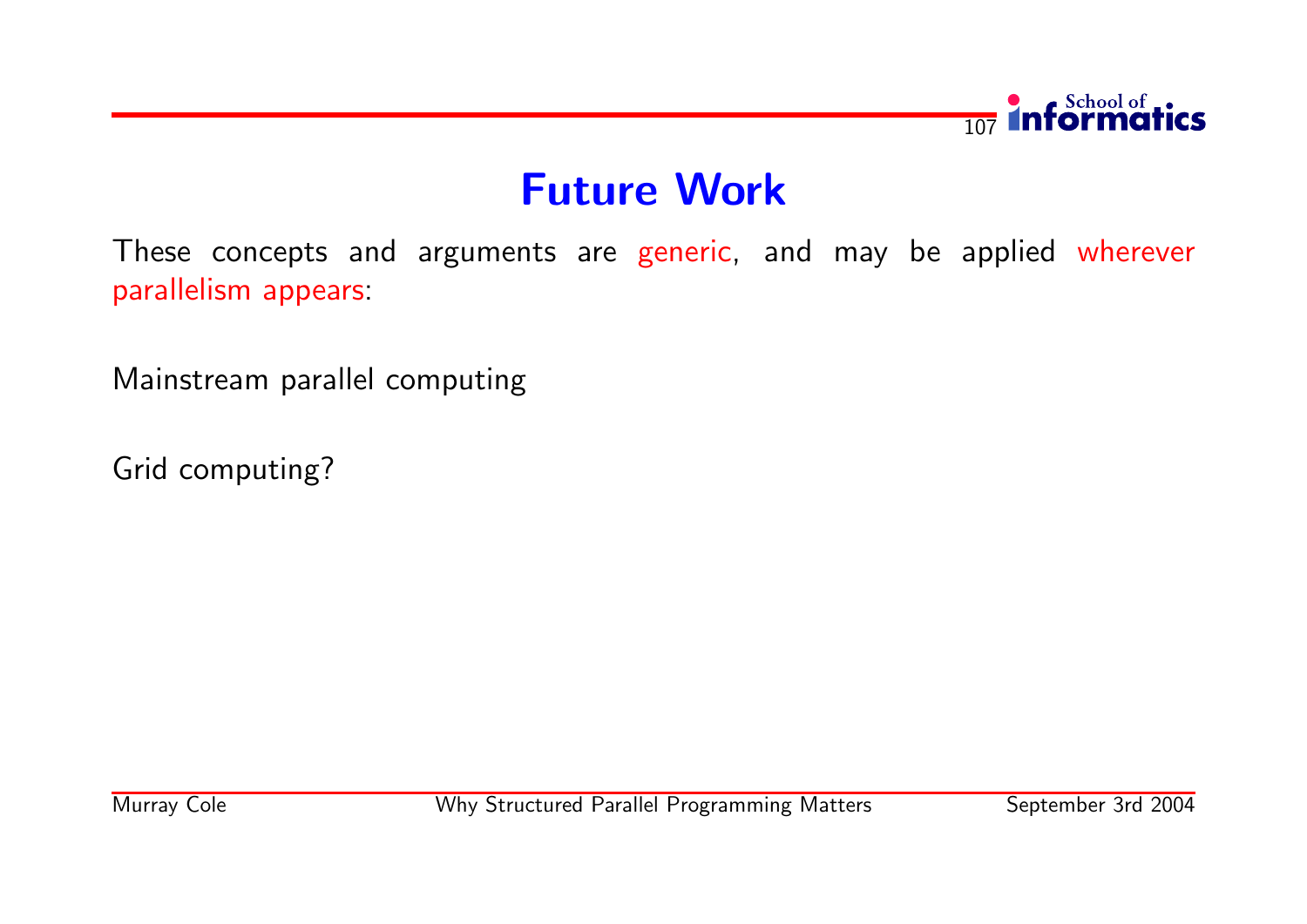

These concepts and arguments are generic, and may be applied wherever parallelism appears:

Mainstream parallel computing

Grid computing?

ASIC design?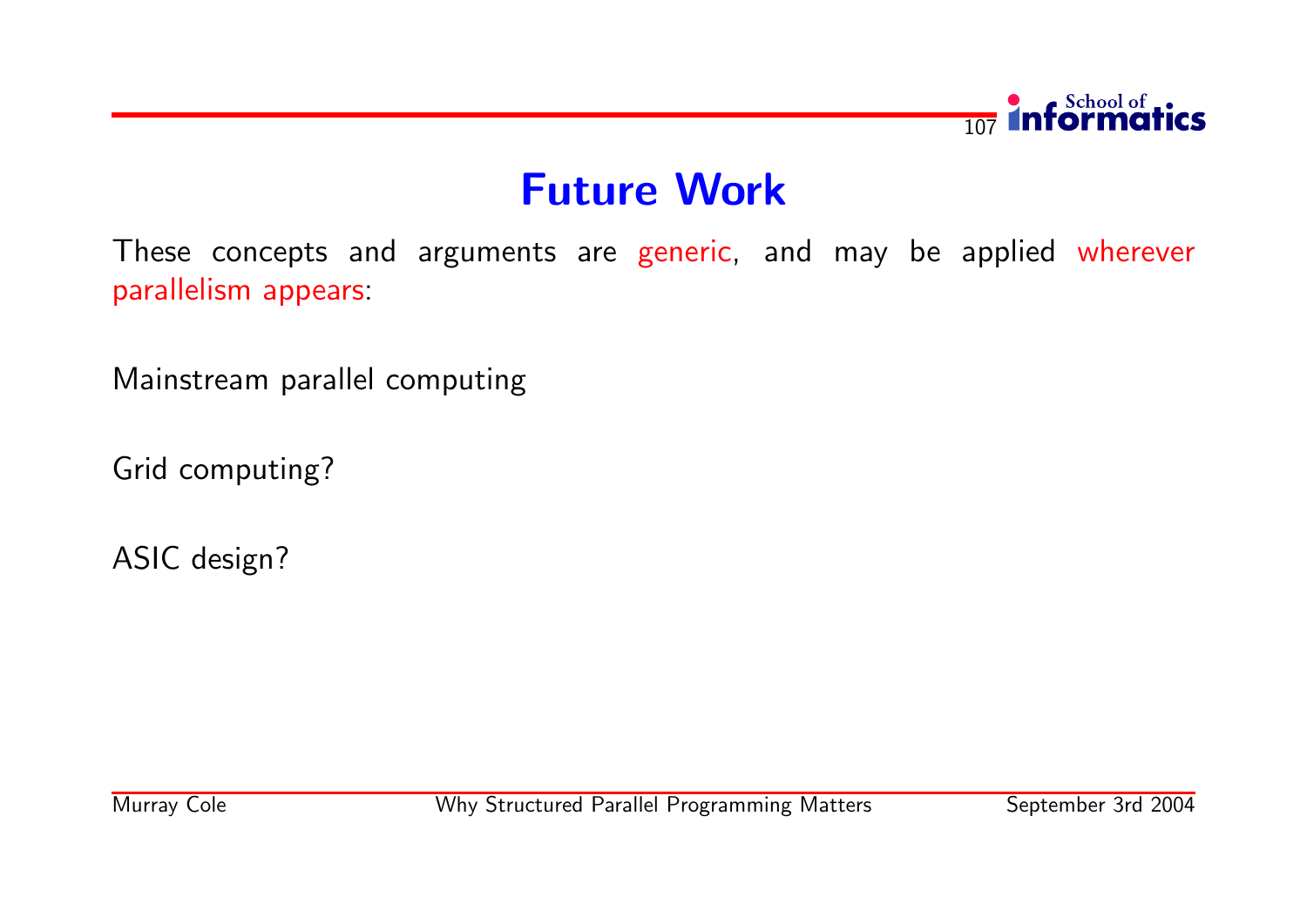

These concepts and arguments are generic, and may be applied wherever parallelism appears:

Mainstream parallel computing

Grid computing?

ASIC design?

FPGA programming?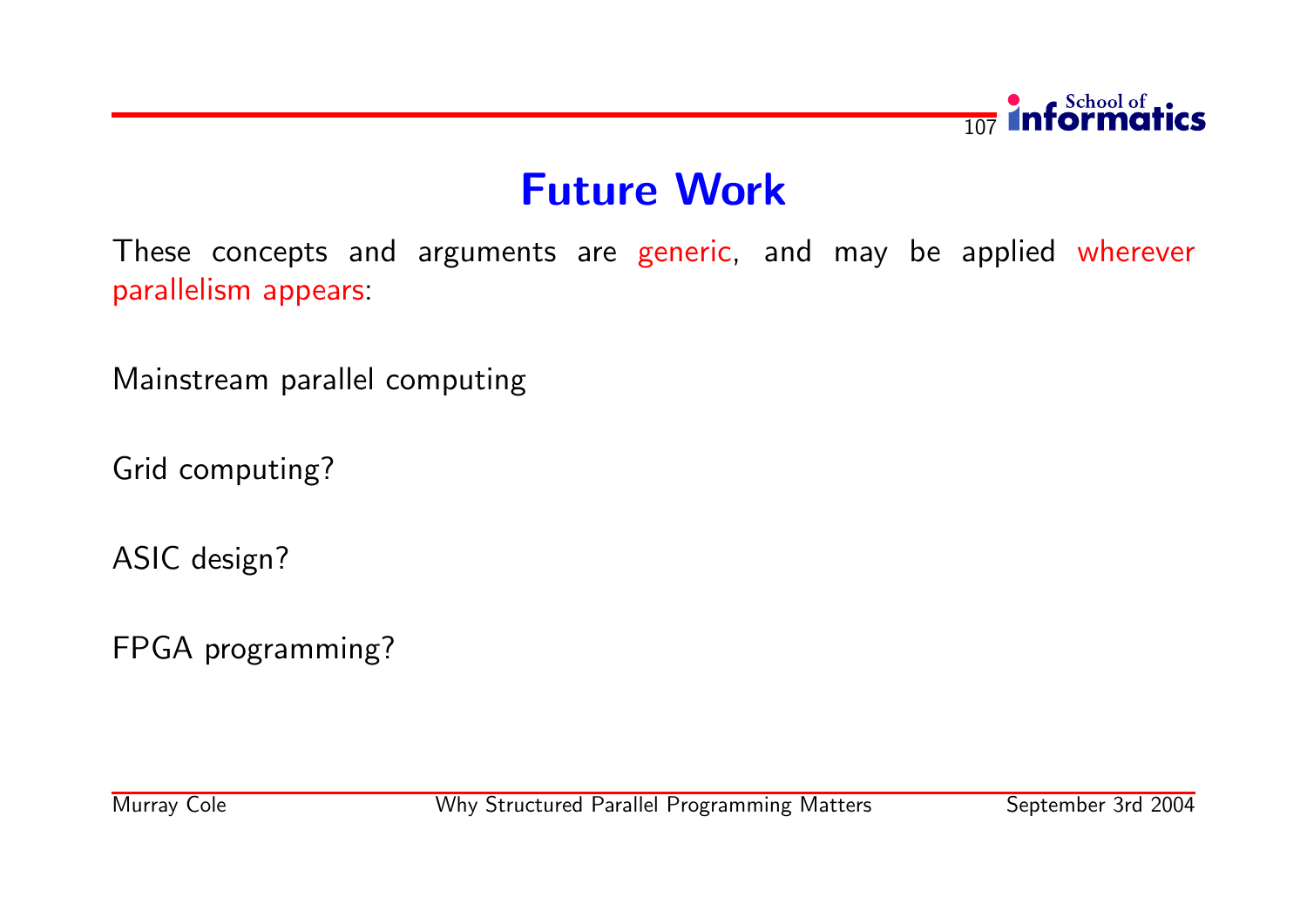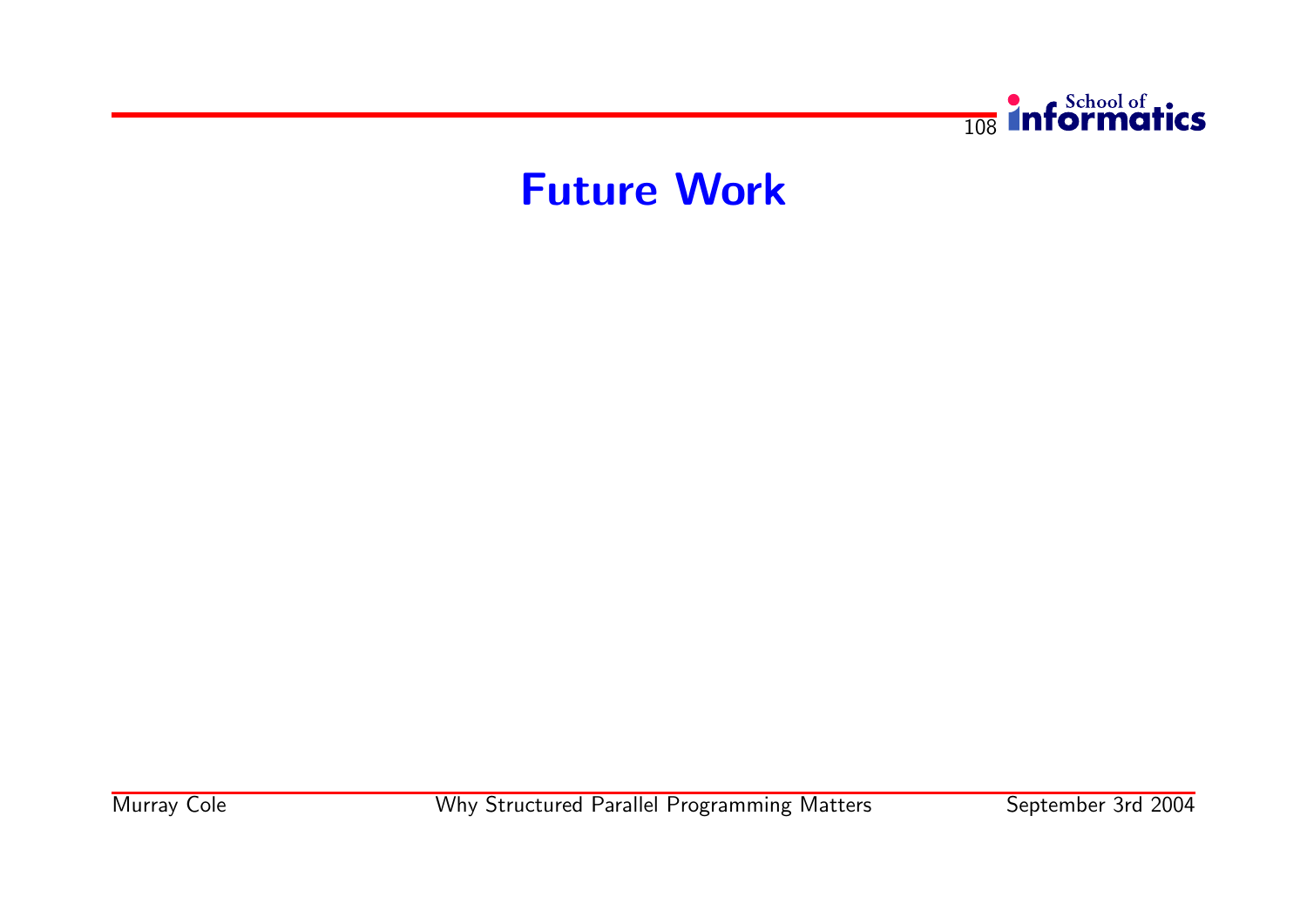

I would like someone to give me a large amount of money and substantial resources in order to be able to pursue this programme swiftly and comprehensively.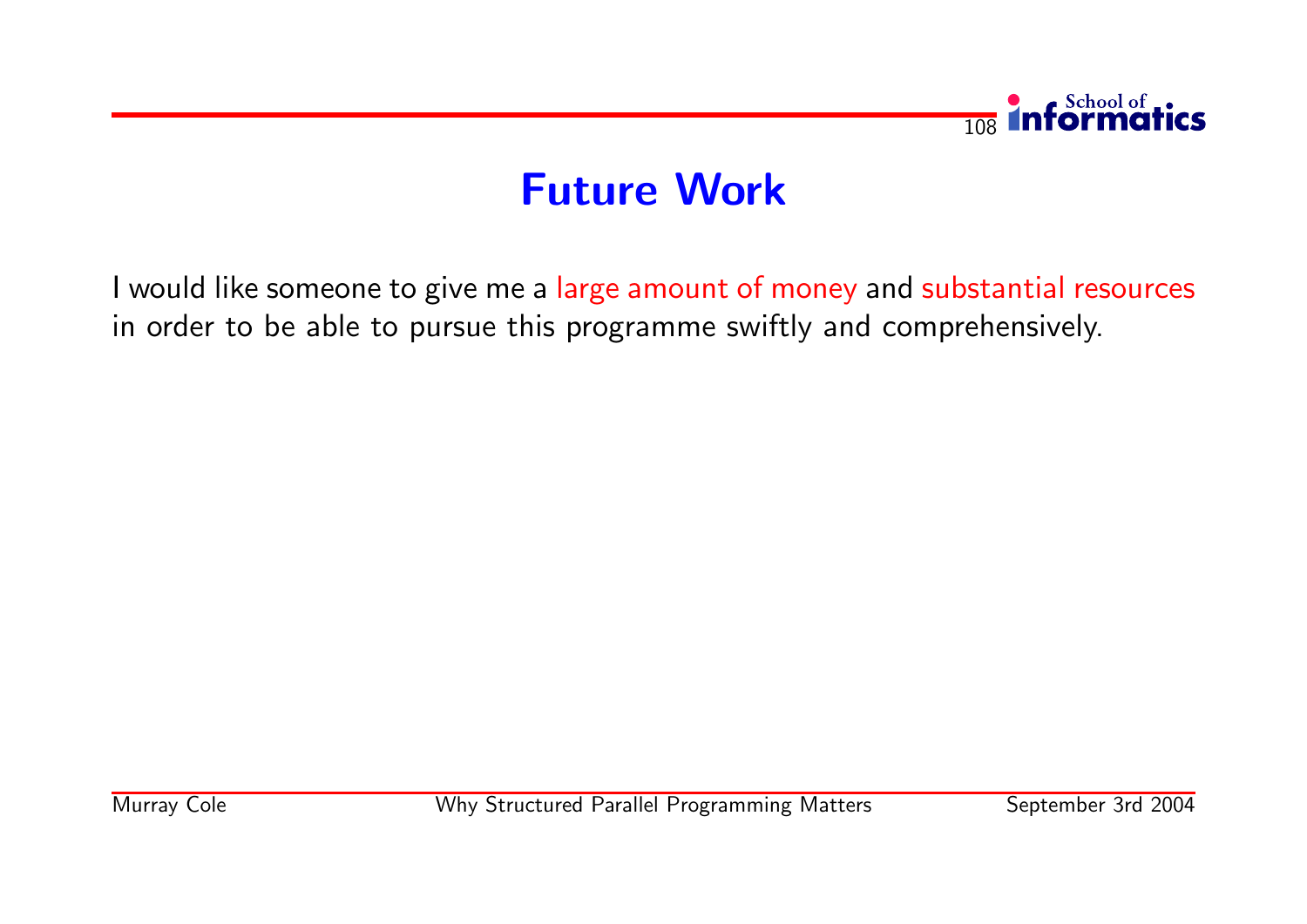

I would like someone to give me a large amount of money and substantial resources in order to be able to pursue this programme swiftly and comprehensively.

No reasonable offer refused.